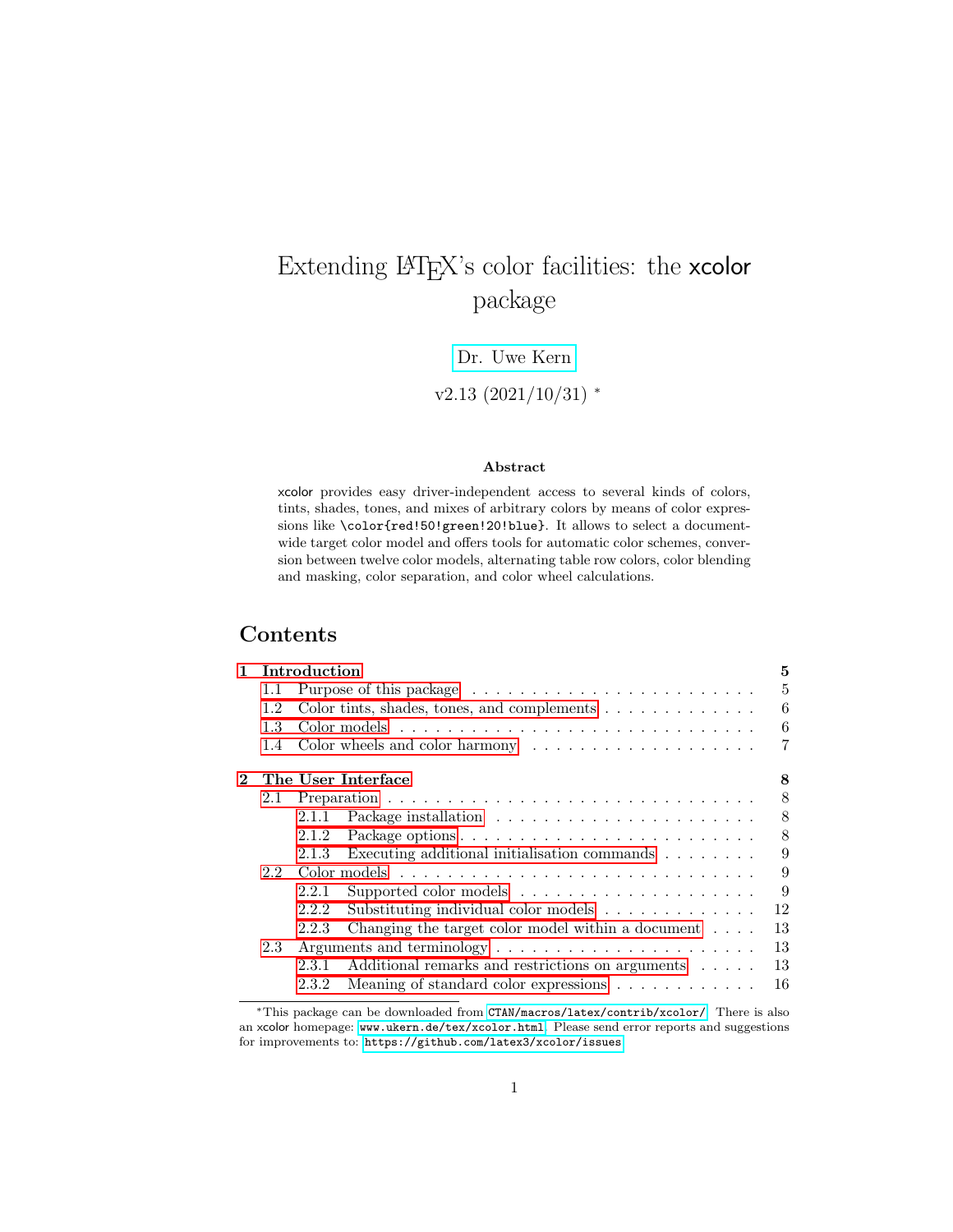|   |         | 17<br>2.3.3<br>Meaning of extended color expressions                                           |  |
|---|---------|------------------------------------------------------------------------------------------------|--|
|   |         | 18<br>2.3.4                                                                                    |  |
|   | 2.4     | 18                                                                                             |  |
|   |         | 18<br>2.4.1<br>Colors that are always available $\ldots \ldots \ldots \ldots \ldots$           |  |
|   |         | 19<br>2.4.2                                                                                    |  |
|   | 2.5     | 20                                                                                             |  |
|   |         | Ordinary and named colors $\ldots \ldots \ldots \ldots \ldots \ldots$<br>20<br>2.5.1           |  |
|   |         | 2.5.2<br>21                                                                                    |  |
|   |         | 22<br>2.5.3                                                                                    |  |
|   |         | 22<br>Immediate and deferred definitions<br>2.5.4                                              |  |
|   |         | 23<br>2.5.5                                                                                    |  |
|   | 2.6     | 24                                                                                             |  |
|   |         | 2.6.1<br>24                                                                                    |  |
|   |         | 2.6.2<br>24                                                                                    |  |
|   |         | 25<br>2.6.3<br>Using the current color $\dots \dots \dots \dots \dots \dots \dots$             |  |
|   |         | 26<br>2.6.4<br>Color testing $\ldots \ldots \ldots \ldots \ldots \ldots \ldots \ldots \ldots$  |  |
|   | 2.7     | 26                                                                                             |  |
|   | 2.8     | 26<br>Color masks and separation $\ldots \ldots \ldots \ldots \ldots \ldots \ldots$            |  |
|   | 2.9     | 27                                                                                             |  |
|   |         | 28<br>Definition of a color series $\ldots \ldots \ldots \ldots \ldots \ldots \ldots$<br>2.9.1 |  |
|   |         | 2.9.2<br>Initialisation of a color series $\ldots \ldots \ldots \ldots \ldots$<br>29           |  |
|   |         | 29<br>2.9.3                                                                                    |  |
|   |         | 29<br>Differences between colors and color series $\ldots \ldots \ldots$<br>2.9.4              |  |
|   |         | 30                                                                                             |  |
|   |         | 30<br>2.11 Additional color specification in the pstricks world $\ldots \ldots \ldots$         |  |
|   |         | 31                                                                                             |  |
|   |         | 31                                                                                             |  |
|   |         | 32                                                                                             |  |
|   |         | 32<br>2.15 Problems and solutions                                                              |  |
|   |         | 2.15.1 Name clashs between dvipsnames and svgnames<br>32                                       |  |
|   |         | 33                                                                                             |  |
|   |         | 2.15.3 Change color of included .eps file $\ldots \ldots \ldots \ldots$<br>33                  |  |
| 3 |         | 35<br><b>Examples</b>                                                                          |  |
| 4 |         | Colors by Name<br>42                                                                           |  |
|   | 4.1     | 42                                                                                             |  |
|   | 4.2     | 42                                                                                             |  |
|   | 4.3     | 42                                                                                             |  |
|   | 4.4     | 43                                                                                             |  |
| 5 |         | 45<br><b>Technical Supplement</b>                                                              |  |
|   | 5.1     | 45                                                                                             |  |
|   | 5.2     | How xcolor handles driver-specific color models<br>45                                          |  |
|   | $5.3\,$ | Behind the scenes: internal color representation $\ldots \ldots \ldots$<br>46                  |  |
|   | 5.4     | 46                                                                                             |  |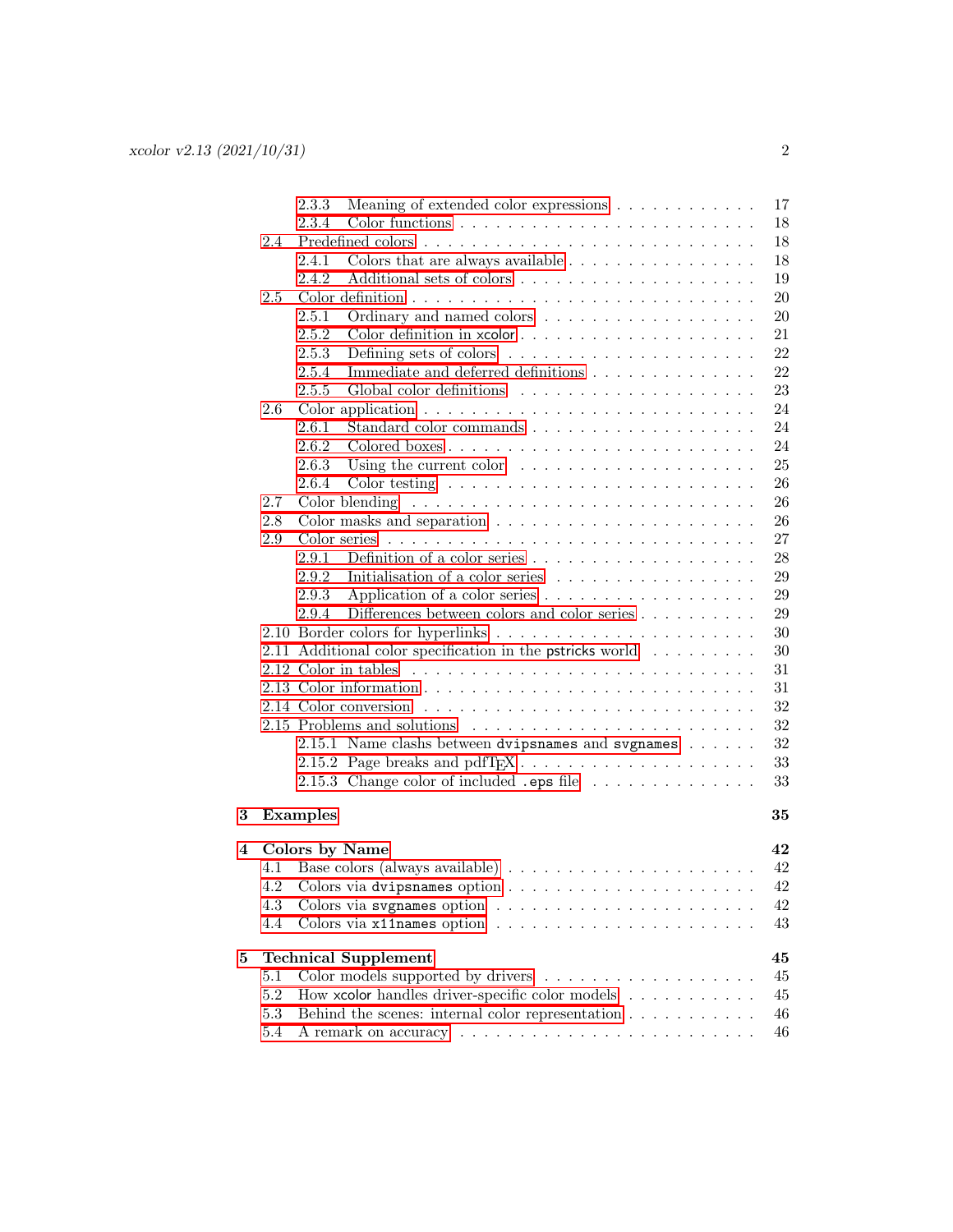| 6 |            | The Formulas |                                                                                        | 48 |
|---|------------|--------------|----------------------------------------------------------------------------------------|----|
|   | 6.1        |              | Color mixing $\dots \dots \dots \dots \dots \dots \dots \dots \dots \dots \dots \dots$ | 48 |
|   | 6.2        |              | Conversion between integer and real models                                             | 48 |
|   |            | 6.2.1        |                                                                                        | 50 |
|   |            | 6.2.2        | Integer to real conversion $\ldots \ldots \ldots \ldots \ldots \ldots$                 | 50 |
|   | 6.3        |              |                                                                                        | 51 |
|   |            | 6.3.1        |                                                                                        | 52 |
|   |            | 6.3.2        |                                                                                        | 54 |
|   |            | 6.3.3        |                                                                                        | 55 |
|   |            | 6.3.4        |                                                                                        | 56 |
|   |            | 6.3.5        |                                                                                        | 58 |
|   |            | 6.3.6        |                                                                                        | 58 |
|   |            | 6.3.7        |                                                                                        | 58 |
|   |            | 6.3.8        | The RGB model $\ldots \ldots \ldots \ldots \ldots \ldots \ldots \ldots$                | 59 |
|   |            | 6.3.9        |                                                                                        | 59 |
|   |            | 6.3.10       |                                                                                        | 59 |
|   |            | 6.3.11       |                                                                                        | 60 |
|   |            |              | 6.3.12 The wave model $\ldots \ldots \ldots \ldots \ldots \ldots \ldots$               | 60 |
|   | References |              |                                                                                        | 62 |
|   | Appendix   |              |                                                                                        | 63 |
|   |            |              |                                                                                        | 63 |
|   |            |              |                                                                                        | 63 |
|   |            |              |                                                                                        | 63 |
|   |            |              |                                                                                        | 63 |
|   | Index      |              |                                                                                        | 69 |

### List of Tables

| $\overline{1}$ |                                                                                     |  |
|----------------|-------------------------------------------------------------------------------------|--|
| 2              |                                                                                     |  |
| -3             | Supported color models $\ldots \ldots \ldots \ldots \ldots \ldots \ldots \ldots 11$ |  |
| $\overline{4}$ |                                                                                     |  |
| -5             |                                                                                     |  |
| -6             | Driver-dependent internal color representation $\ldots \ldots \ldots \ldots$ 47     |  |
|                |                                                                                     |  |
|                |                                                                                     |  |

### List of Figures

| 1 Color spectrum $\ldots \ldots \ldots \ldots \ldots \ldots \ldots \ldots \ldots \ldots 35$ |  |
|---------------------------------------------------------------------------------------------|--|
|                                                                                             |  |
|                                                                                             |  |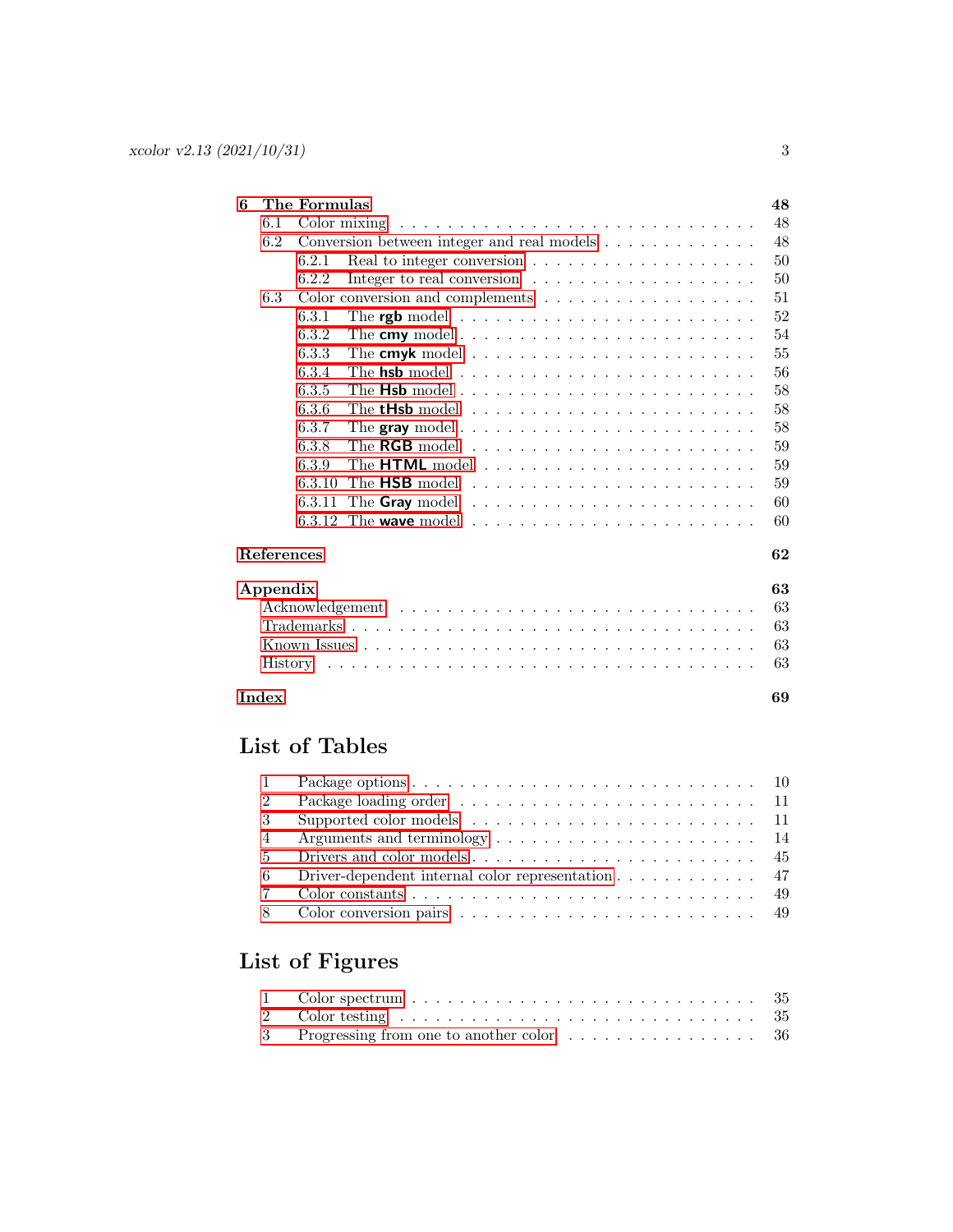| 4              | Target color model $\ldots \ldots \ldots \ldots \ldots \ldots \ldots \ldots \ldots \ldots 37$ |
|----------------|-----------------------------------------------------------------------------------------------|
| 5 <sup>5</sup> |                                                                                               |
| - 6            |                                                                                               |
| 7              |                                                                                               |
| -8             |                                                                                               |
|                |                                                                                               |
|                | 10 Alternating row colors in tables: \rowcolors vs. \rowcolors* 39                            |
|                |                                                                                               |
|                |                                                                                               |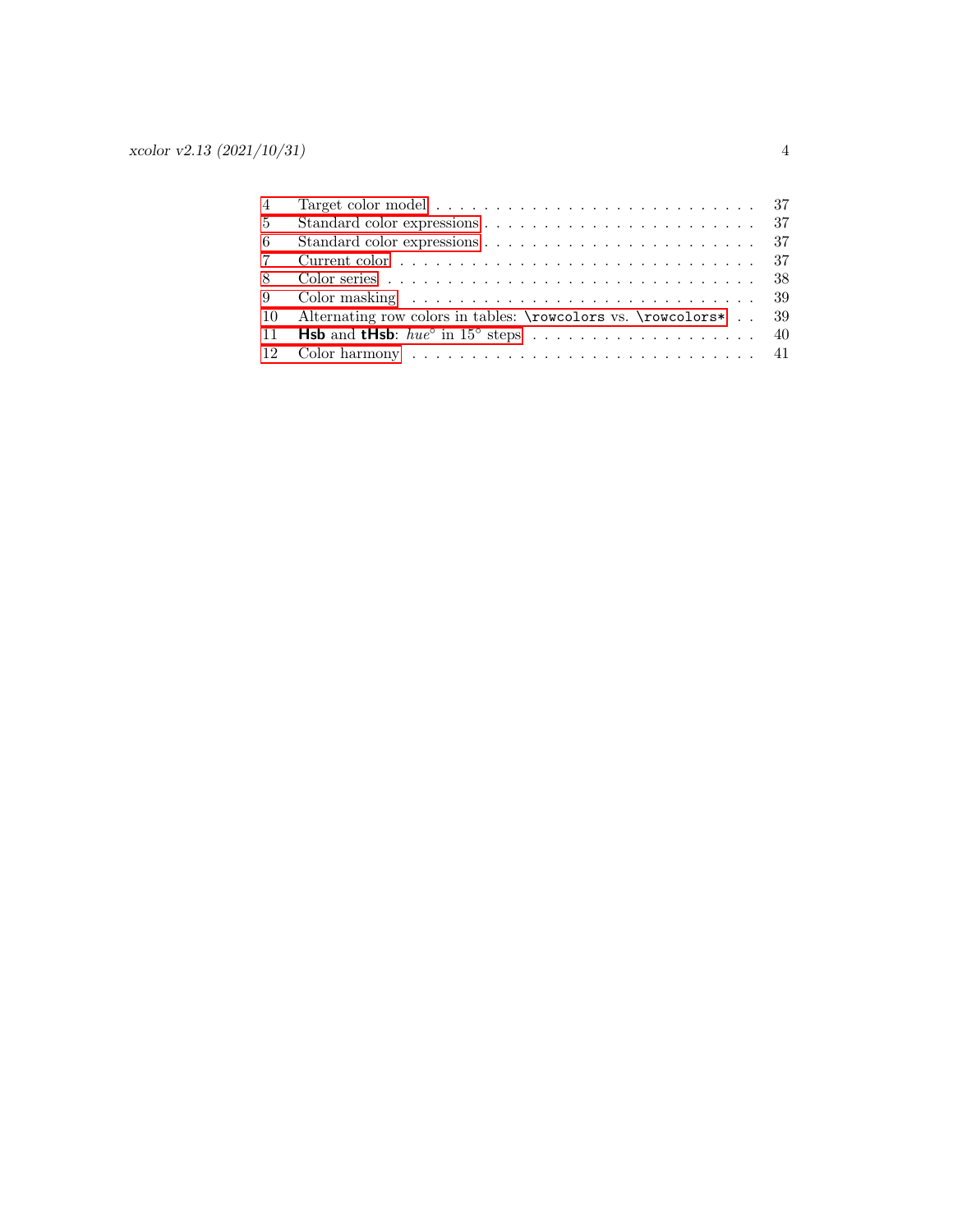### <span id="page-4-0"></span>1 Introduction

### <span id="page-4-1"></span>1.1 Purpose of this package

The color package provides a powerful and stable tool for handling colors within (pdf)LATEX in a consistent and driver-independent way, supporting several color models (slightly less driver-independent).

Nevertheless, it is sometimes a bit clumsy to use, especially in cases where slight color variations, color mixes or color conversions are involved: this usually implies the usage of another program that calculates the necessary parameters, which are then copied into a **\definecolor** command in LAT<sub>E</sub>X. Quite often, also a pocket calculator is involved in the treatment of issues like the following:

- My company has defined a corporate color, and the printing office tells me how expensive it is to use more than two colors in our new brochure, whereas all kinds of tints (e.g., a 75% version) of our color can be used at no extra cost. But how to access these color variations in LAT<sub>EX</sub>? (Answer: \color{CorporateColor!75} etc.)
- My friend uses a nice color which I would like to apply in my own documents; unfortunately, it is defined in the hsb model which is not supported in my favorite application pdfL<sup>AT</sup>FX. What to do now? (Answer: just use the hsb definitions, xcolor will do the necessary calculations)
- How does a mixture of 40% green and 60% yellow look like? (Answer: 40% + 60% = , e.g., \color{green!40!yellow})
- And how does its complementary color look like? (Answer: , accessible via \color{-green!40!yellow})
- Now I want to mix three parts of the last color with two parts of its complement and one part of red. How does that look? (Answer:  $3 \times \blacksquare +2 \times \blacksquare +1 \times \blacksquare = \blacksquare$ , the last color being accessible via \color{rgb:-green!40!yellow,3;green!40!yellow,2;red,1})
- I know that light waves of 485nm are within the visible range. But which color do they represent? (Answer: approximately  $\Box$ , via \color[wave]{485})
- My printing office wants all color definitions in my document to be transformed into the **cmyk** model. How can I do the calculations efficiently? (Answer: \usepackage[cmyk]{xcolor} or \selectcolormodel{cmyk})
- I have a table with 50 rows. How can I get alternating colors for entire rows without copying 50 \rowcolor commands? The alternating scheme should start in the 3rd row.

(Answer: something like \rowcolors{3}{OddColor}{EvenColor})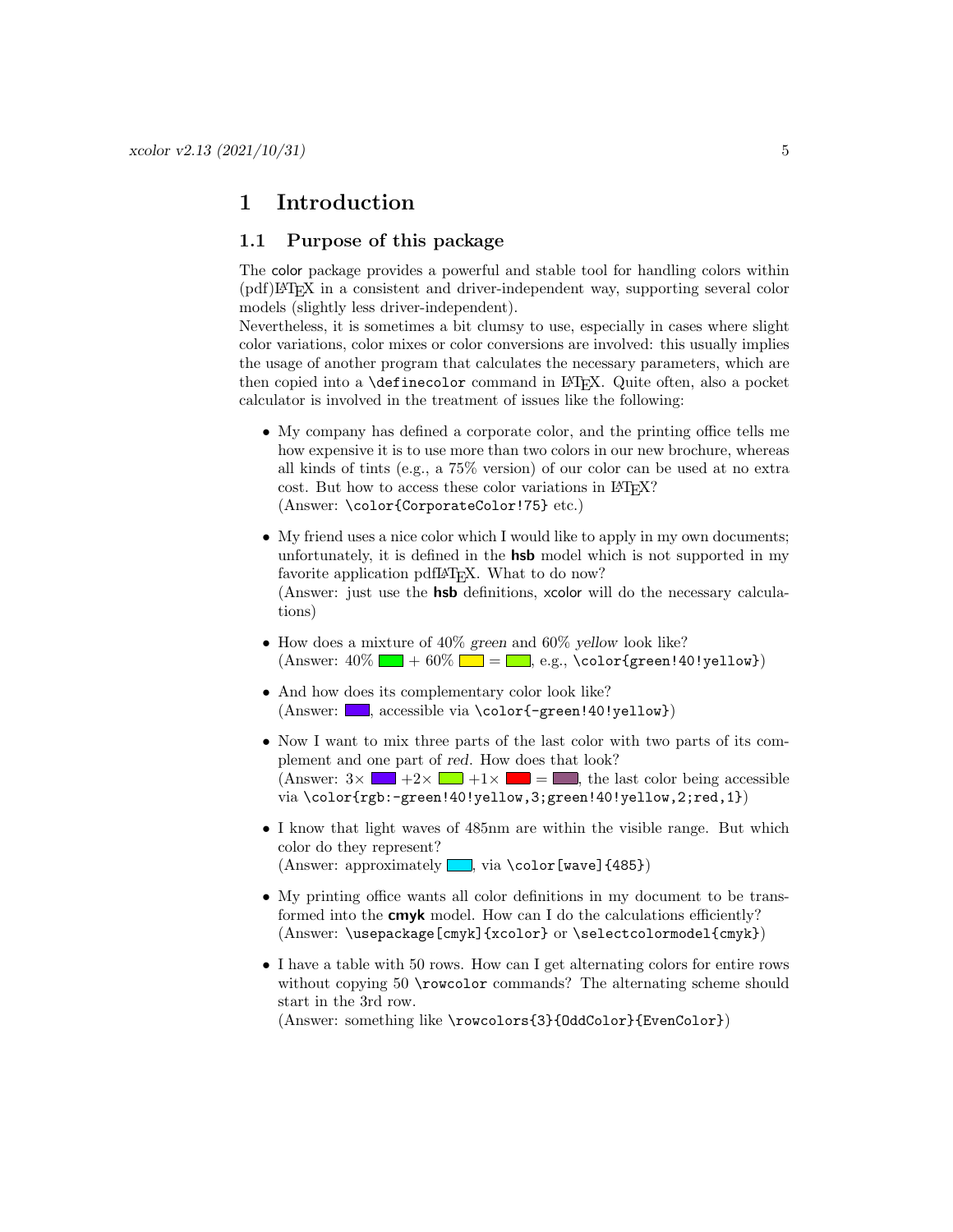These are some of the issues solved by the xcolor package. Its purpose can be summarized as to maintain the characteristics of color, while providing additional features and flexibility with (hopefully) easy-to-use interfaces.

### <span id="page-5-0"></span>1.2 Color tints, shades, tones, and complements

According to [\[15\]](#page-61-1) we define the terms

- tint: a color with white added.
- shade: a color with black added,
- tone: a color with gray added.

These are special cases of a general function  $\text{mix}(C, C', p)$  which constructs a new color, consisting of p parts of color C and  $1-p$  parts of color C', where  $0 \le p \le 1$ . Thus, we set

$$
tint(C, p) := mix(C, \text{white}, p)
$$
\n<sup>(1)</sup>

$$
shade(C, p) := mix(C, black, p)
$$
\n(2)

$$
tone(C, p) := mix(C, \text{gray}, p)
$$
\n(3)

where white, black, and gray are model-specific constants, see table [7 on page 49.](#page-48-0) Further we define the term

• complement: a color  $C^*$  that yields white if superposed with the original color C,

knowing that there are also different concepts of complementarity in place (e.g., opposite colors on color wheels). See section [6.3 on page 51](#page-50-0) for calculation details and section [1.4 on the following page](#page-6-0) for some remarks on color wheels.

### <span id="page-5-1"></span>1.3 Color models

A color model is a tool to describe or represent a certain set of colors in a way that is suitable for the desired target device, e.g., a screen or a printer. There are proprietary models (like Pantone or HKS) that provide finite sets of colors (often called spot colors), where the user has to choose from without caring about parametrisations; on the other hand, there are parameter-driven models like gray, rgb, and cmyk, that aim to represent large finite or even (theoretically) infinite sets of colors, built on very small subsets of base colors and rules, how to construct other colors from these base colors. For example, a large range of colors can be constructed by linear combinations of the base colors red, green, and blue. On the other hand, usually spot colors can only be approximated by parameter values in models like cmyk or rgb; the original colors are being physically mixed even dependent on the targeted kind of paper. Finally, there are certain colors like gold and silver that are hardly reproducable by any parameter-driven color model on standard ink or laser printers.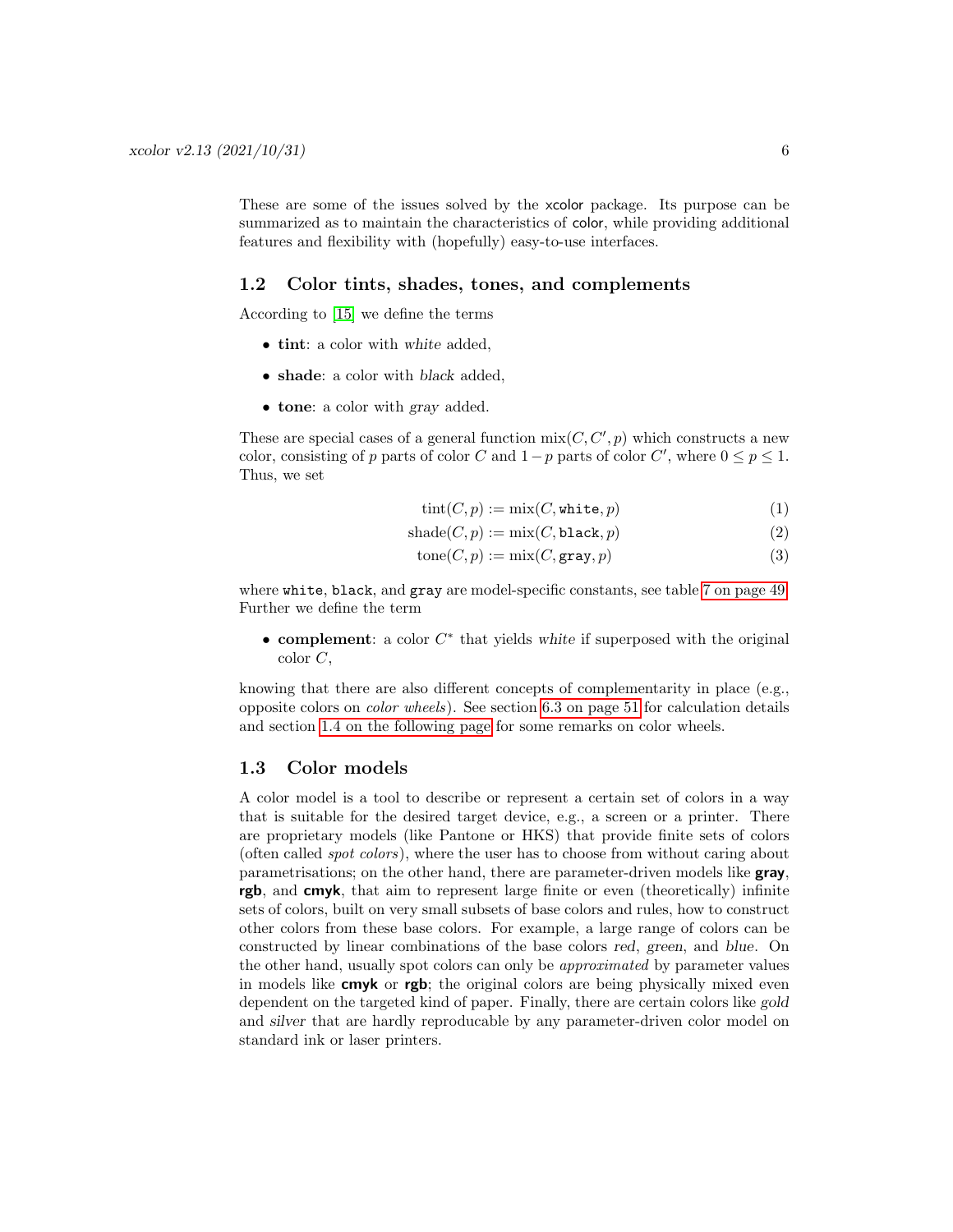### <span id="page-6-0"></span>1.4 Color wheels and color harmony

There has been a long history of placing colors (hues) on wheels in order to discuss theoretical or practical color issues (e.g., Isaac Newton, Johann Wolfgang von Goethe). One reason may be that the circle itself is a natural tool to demonstrate common relationships as well as opposite properties.

Nowadays, there exists some confusion about notions, since both major areas related to color — art and graphics design on one hand, scientific color theory on the other hand — tend to use the same words to describe color properties, however meaning sometimes very different facts! Thus, the appearance of color wheels differs as well as the meaning of concepts like 'primary' or 'complementary' colors.

Typical color wheel construction First, three primary colors are placed at 0°, 120°, 240° (artists often choose red, yellow, blue, whereas color scientists might prefer red, green, blue). Next, three secondary colors are put at  $60^{\circ}$ ,  $180^{\circ}$ ,  $300^{\circ}$ . Then, six *tertiary colors* may be placed in between  $(30^{\circ}, 90^{\circ}, ...)$ . This is why color wheels are frequently described to consist of twelve equidistant colors, although the algorithm can be repeated arbitrarily often.

Color harmonies derived from a wheel We start with an arbitrary color wheel:

- complementary colors have a distance of 180◦ on the wheel,
- color triads consist of three colors in 120° steps,
- color tetrads consist of four colors in 90◦ steps.

We assume now that the wheel is partitioned into  $2n$  sectors of equal size:

- split complementary colors of a given color are the two immediate neighbours of its complementary color, characterised by the positions  $\frac{n+1}{2n} \cdot 360^{\circ}$ ,
- analogous colors to a given color are its two or four neighbours, characterised by the positions  $\pm \frac{1}{2n} \cdot 360^{\circ}$  and  $\pm \frac{2}{2n} \cdot 360^{\circ}$ .

Given these methods to generate 'color harmonies', we conclude that the results depend heavily on how we constructed the wheel! Moreover, the choice of  $n$  will affect the visual results as well. Examples are shown in figure [12 on page 41.](#page-40-0)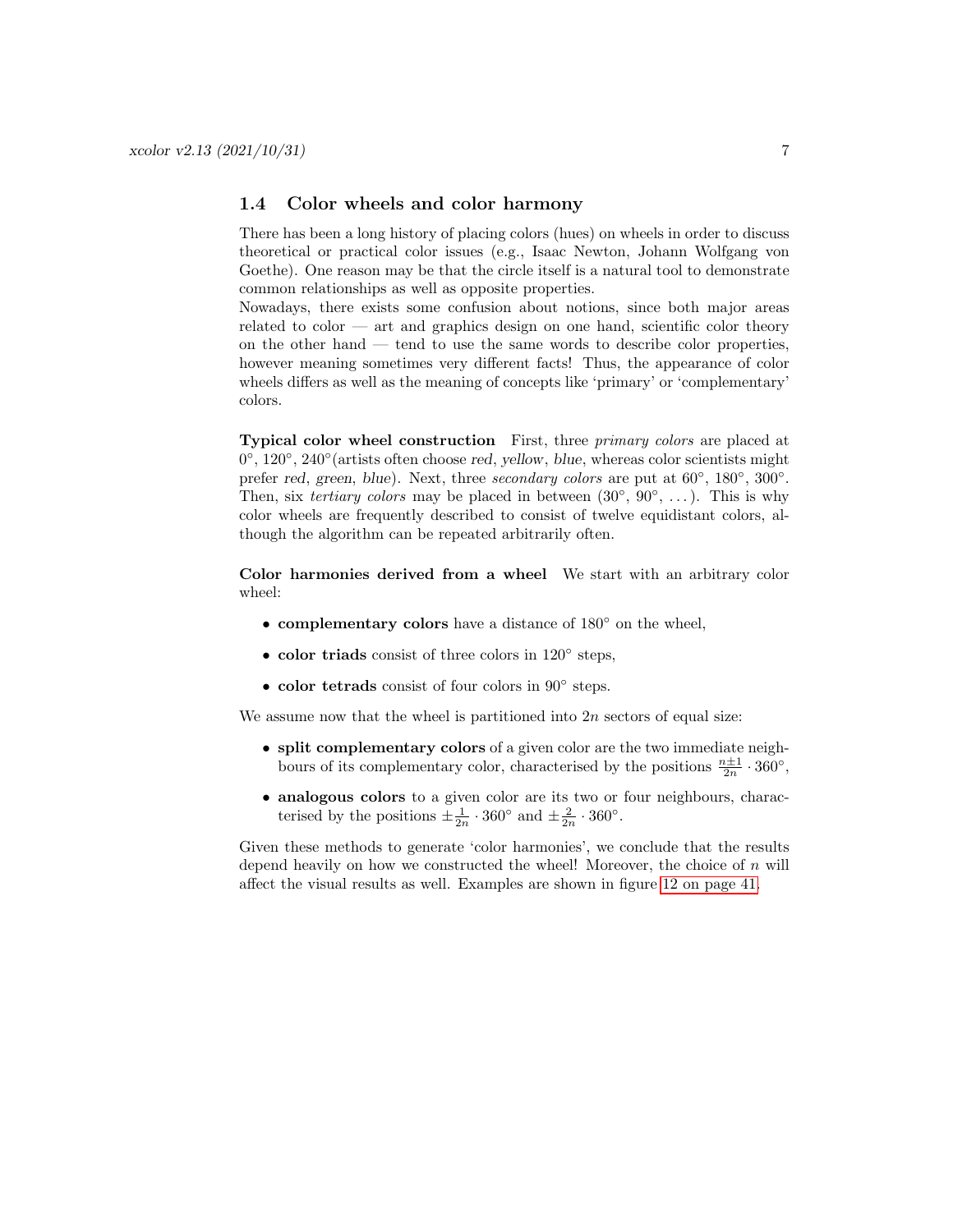### <span id="page-7-0"></span>2 The User Interface

### <span id="page-7-1"></span>2.1 Preparation

#### <span id="page-7-2"></span>2.1.1 Package installation

First of all, put xcolor.sty and all the .def files to some place where (pdf)LAT<sub>EX</sub> finds them. A typical place according to the  $TEX$  Directory Structure (TDS) would be the directory  $text{text/tex/latex/xcolor}$ , where  $text{text function}$  denotes the main directory of your TFX installation. Additionally, put xcolor.pro to a place where dvips finds it, typically texmf/dvips/xcolor. Usually, you will have to run some kind of filename database update in order to make the files known and quickly searchable to the T<sub>E</sub>X system. Then simply use xcolor (instead of color) in your document. Thus, the general command is  $\text{log}(\text{options})$  {xcolor} in the document preamble. Table [2 on page 11](#page-10-0) shows what has to be taken into account with respect to the package loading order.

### <span id="page-7-3"></span>2.1.2 Package options

In general, there are several types of options:

- options that determine the color driver as explained in [\[5\]](#page-61-2) and [\[6\]](#page-61-3), currently: dvips, xdvi, dvipdf, dvipdfm, dvipdfmx, luatex, pdftex, dvipsone, dviwindo, emtex, dviwin, oztex, textures, pctexps, pctexwin, pctexhp, pctex32, truetex, tcidvi, vtex, xetex, dvisvgm,
- $\bullet$  options that determine the target color model<sup>[1](#page-7-4)</sup> (natural, rgb, cmy, cmyk, hsb, gray, RGB, HTML, HSB, Gray) or disable colored output (monochrome),
- options that control whether and how certain sets of predefined colors are being loaded: dvipsnames, dvipsnames\*, svgnames, svgnames\*, x11names, x11names\*,
- options that determine which other packages are to be loaded or supported: table, fixpdftex, hyperref,
- options that influence the behaviour of other commands: prologue, kernelfbox, xcdraw, noxcdraw, fixinclude, showerrors, hideerrors,
- obsolete options: pst, override, usenames, nodvipsnames.

All available package options (except driver selection and obsolete options) are \GetGinDriver listed in table [1 on page 10.](#page-9-0) In order to facilitate the co-operation with the hyperref  $\Gamma$  \GinDriver package, there is a command  $\Gamma$  \GetGinDriver<sup>[2](#page-7-5)</sup> that grabs the driver actually used and puts it into the command \GinDriver. The latter can then be used within hyperref (or other packages), see the code example on page [12.](#page-11-1) If there is no corresponding hyperref option, hypertex will be taken as default.

<span id="page-7-4"></span><sup>1</sup>Section [2.2.3 on page 13](#page-12-0) explains how this setting can be overridden at any point in a document.

<span id="page-7-5"></span> $2$ This command is executed automatically if the package option hyperref is used.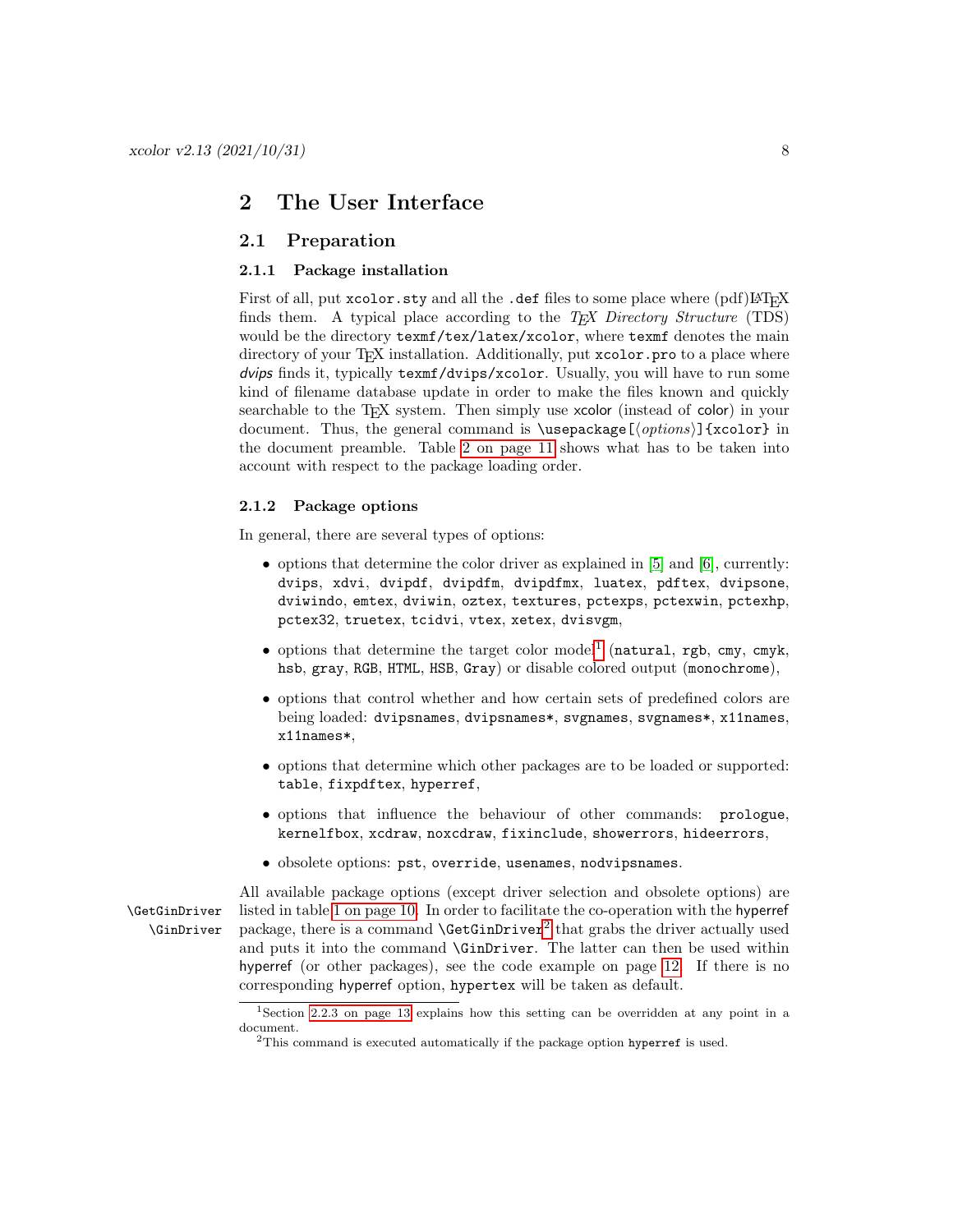Warning: there is a substantial difference between xcolor and color regarding how the dvips option is being handled. The color package implicitly invokes the dvipsnames option, whenever one of the dvips, oztex, xdvi drivers is selected. This makes documents less portable, since whenever one of these colors is used without explicit dvipsnames option, other drivers like pdftex will issue error messages because of unknown colors. Therefore, xcolor always requires an explicit dvipsnames option to use these names — which then works for all drivers.

#### <span id="page-8-0"></span>2.1.3 Executing additional initialisation commands

\xcolorcmd Here is a simple interface to pass commands that should be executed at the end of the xcolor package (immediately before the initialising \color{black} is executed). Just say \def\xcolorcmd{ $\{commands\}$ } at some point before xcolor is loaded.

> Example: assuming that **a**.tex is a complete LAT<sub>EX</sub> document, a command like 'latex \def\xcolorcmd{\colorlet{black}{red}}\input{a}' at the console generates a file a.dvi with all occurences of black being replaced by red, without the necessity to change the source file itself. (The exact spelling of the console command might vary across operating systems and TEX distributions.)

### <span id="page-8-1"></span>2.2 Color models

### <span id="page-8-2"></span>2.2.1 Supported color models

The list of supported color models and their parameter ranges is given in table [3](#page-10-1) [on page 11.](#page-10-1) We emphasize that this color support is independent of the chosen driver.

'Color model support' also means that it is possible to specify colors directly with their parameters, e.g., by saying \textcolor[cmy]{0.7,0.5,0.3}{foo} (foo) or \textcolor[HTML]{AFFE90}{foo} (foo).

rgb, cmyk, hsb, gray These are the models supported by PostScript directly. We therefore refer to [\[1\]](#page-61-4) for a description of their properties and relations. There is \adjustUCRBG a special command to fine-tune the mechanisms of undercolor-removal and black*generation* during conversion to the **cmyk** model, see section [6.3.2 on page 54](#page-53-1) for details.

> cmy This is mainly a model for intermediary calculation steps. With respect to that, it is a simple complement of **rgb**. As far as visualisation is concerned, **cmy** is treated as **cmyk** with  $k = 0$ .

> **HTML** This is a model derived from **rgb** in order to enable input of color parameters from web pages or CSS files. Therefore, it is not really a color model of its own right, but rather a user interface for convenience. It is worth mentioning that **HTML** accepts any combination of the characters  $0-9$ ,  $A-F$ ,  $a-f$ , as long as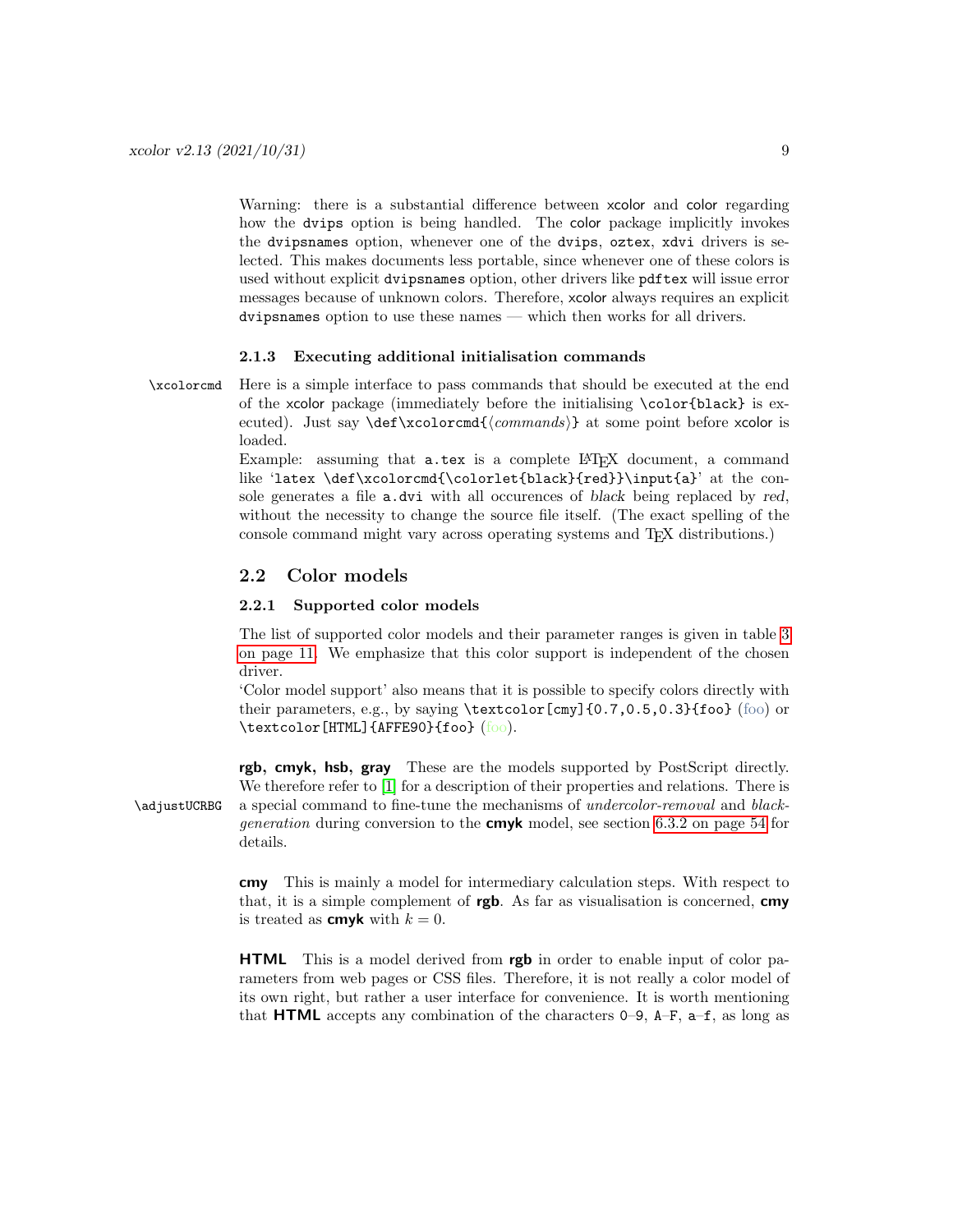| Option                  | Description                                                                                                                               |  |  |  |
|-------------------------|-------------------------------------------------------------------------------------------------------------------------------------------|--|--|--|
| natural                 | (Default.) Keep all colors in their model, except <b>RGB</b> (converted<br>to rgb), HSB (converted to hsb), and Gray (converted to gray). |  |  |  |
| rgb                     | Convert all colors to the rgb model.                                                                                                      |  |  |  |
| cmy                     | Convert all colors to the cmy model.                                                                                                      |  |  |  |
| $\text{cm}$ yk          | Convert all colors to the cmyk model.                                                                                                     |  |  |  |
| hsb                     | Convert all colors to the <b>hsb</b> model.                                                                                               |  |  |  |
| gray                    | Convert all colors to the <b>gray</b> model. Especially useful to simulate<br>how a black & white printer will output the document.       |  |  |  |
| RGB                     | Convert all colors to the RGB model (and afterwards to rgb).                                                                              |  |  |  |
| <b>HTML</b>             | Convert all colors to the HTML model (and afterwards to rgb).                                                                             |  |  |  |
| <b>HSB</b>              | Convert all colors to the HSB model (and afterwards to hsb).                                                                              |  |  |  |
| Gray                    | Convert all colors to the Gray model (and afterwards to gray).                                                                            |  |  |  |
| dvipsnames, dvipsnames* | Load a set of predefined colors. <sup>1</sup>                                                                                             |  |  |  |
| svgnames, svgnames*     | Load a set of predefined colors according to SVG $1.1$ <sup>1</sup>                                                                       |  |  |  |
| x11names, x11names*     | Load a set of predefined colors according to $Unix/X11.^1$                                                                                |  |  |  |
| table                   | Load the colortbl package, in order to use the tools for coloring<br>rows, columns, and cells within tables.                              |  |  |  |
| fixpdftex               | Load the pdfcolmk package, in order to improve pdftex's color<br>behaviour (see section $2.15.2$ on page 33).                             |  |  |  |
| hyperref                | Support the hyperref package in terms of color expressions by<br>defining additional keys (see section 2.10 on page 30).                  |  |  |  |
| prologue                | Write prologue information to .xcp file for every color definition<br>(as described in section $2.5.1$ on page $20$ ).                    |  |  |  |
| kernelfbox              | Use IATEX kernel method to draw $\f{frame}$ box frames <sup>2</sup> .                                                                     |  |  |  |
| xcdraw                  | Use driver-specific commands to draw frames and color boxes. <sup>2</sup>                                                                 |  |  |  |
| noxcdraw                | (Default.) Use generic code to draw frames and color boxes. <sup>2</sup>                                                                  |  |  |  |
| fixinclude              | Prevent dvips color reset before .eps file inclusion (see section<br>$2.15.3$ on page 33).                                                |  |  |  |
| showerrors              | (Default.) Display an error message if an undefined color is being<br>used (same behaviour as in the original color package).             |  |  |  |
| hideerrors              | Display only a warning if an undefined color is being used, and<br>replace this color by black.                                           |  |  |  |
|                         | <sup>1</sup> See section 2.4.2 on page 19. <sup>2</sup> See section 2.6.2 on page 24.                                                     |  |  |  |

### <span id="page-9-0"></span>Table 1: Package options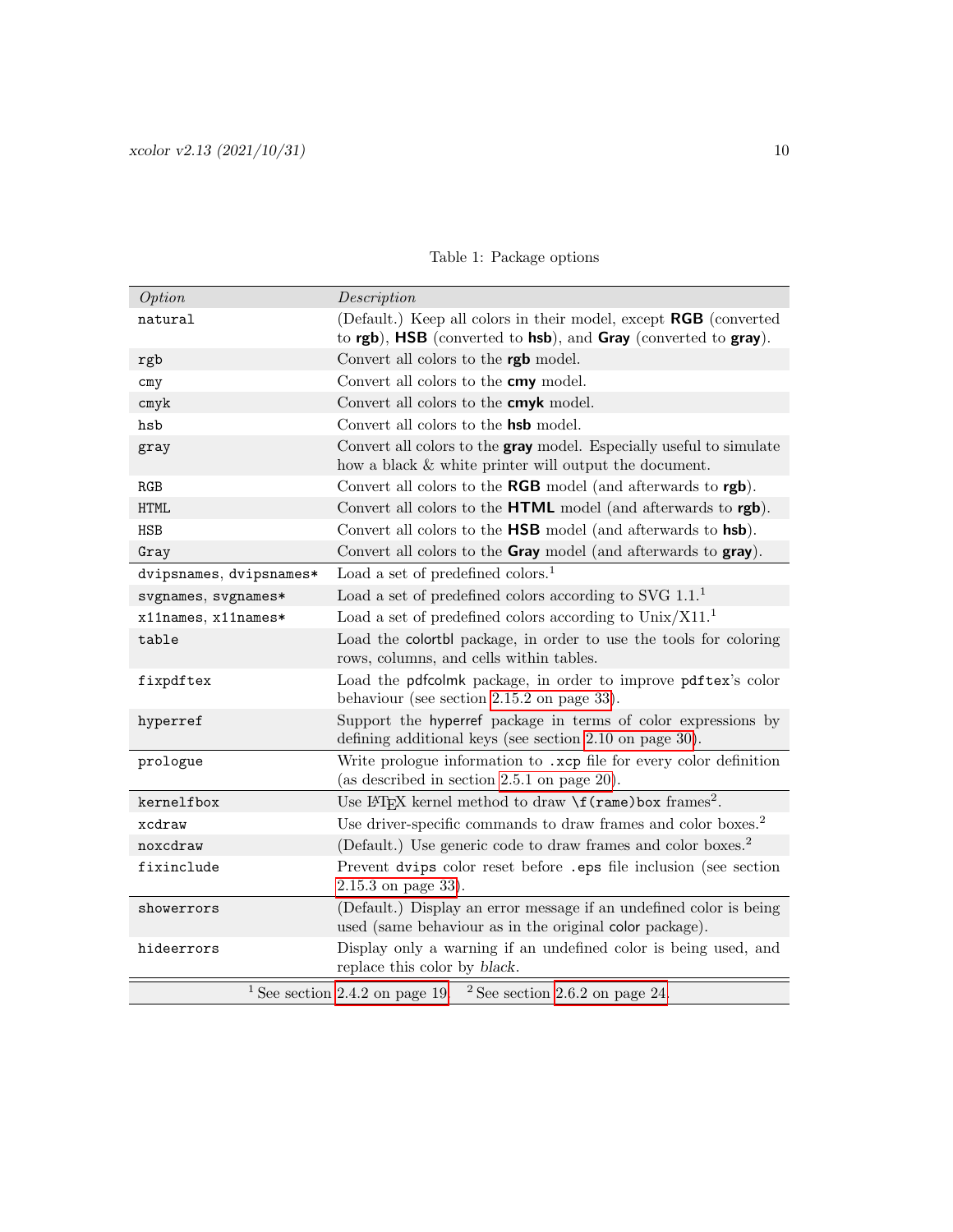| Action/Package                                                 | colortbl     | pdfcolmk  |                                 | hyperref pstricks color |    | pstcol |
|----------------------------------------------------------------|--------------|-----------|---------------------------------|-------------------------|----|--------|
| load before xcolor                                             | $\mathbf{n}$ | no        | allowed                         | allowed <sup>1</sup>    | no | no     |
| load with xcolor option                                        | table        | fixpdftex | $\hspace{0.1mm}-\hspace{0.1mm}$ |                         |    |        |
| load after xcolor<br>allowed<br>allowed<br>allowed<br>no<br>no |              |           |                                 |                         | no |        |
| $1$ recent pstricks versions do load xcolor by default         |              |           |                                 |                         |    |        |

<span id="page-10-0"></span>Table 2: Package loading order

<span id="page-10-1"></span>Table 3: Supported color models

| Name        | Base colors/notions                                          | Parameter range          | Default   |  |  |
|-------------|--------------------------------------------------------------|--------------------------|-----------|--|--|
| rgb         | red, green, blue                                             | $[0, 1]^{3}$             |           |  |  |
| cmy         | cyan, magenta, yellow                                        | $[0, 1]^{3}$             |           |  |  |
| cmyk        | cyan, magenta, yellow, black                                 | $[0, 1]^{4}$             |           |  |  |
| hsb         | hue, saturation, brightness                                  | $[0, 1]^{3}$             |           |  |  |
| <b>Hsb</b>  | $hue^{\circ}$ , saturation, brightness                       | $[0, H] \times [0, 1]^2$ | $H = 360$ |  |  |
| tHsb        | $hue^{\circ}$ , saturation, brightness                       | $[0, H] \times [0, 1]^2$ | $H = 360$ |  |  |
| gray        | gray                                                         | [0, 1]                   |           |  |  |
| <b>RGB</b>  | Red, Green, Blue                                             | $\{0,1,\ldots,L\}^3$     | $L = 255$ |  |  |
| <b>HTML</b> | <i>RRGGBB</i>                                                | $\{000000, , FFFFFF\}$   |           |  |  |
| <b>HSB</b>  | Hue, Saturation, Brightness                                  | $\{0,1,\ldots,M\}^3$     | $M = 240$ |  |  |
| Gray        | Gray                                                         | $\{0, 1, \ldots, N\}$    | $N=15$    |  |  |
| wave        | lambda (nm)                                                  | [363, 814]               |           |  |  |
|             | $L, M, N$ are positive integers; H is a positive real number |                          |           |  |  |

the string has a length of exactly 6 characters. However, outputs of conversions to **HTML** will always consist of numbers and *uppercase* letters.

**Hsb, tHsb** Firstly, **Hsb** is a 'user interface' model, mapping  $hue \in [0,1]$  onto \rangeHsb  $hue^{\circ} \in [0, H]$ , where H is given by \def\rangeHsb{ $\langle H \rangle$ }. Thus, if  $H = 360$ , we can think of a circle or wheel to specify the  $hue^{\circ}$  parameter. Secondly, Hsb is the basis for tHsb, also named tuned Hsb, which enables the user to apply a piecewise linear transformation on  $hue^{\circ}$  by shifting selected  $hue^{\circ}$ values forward or backward on the circle. This transformation is defined by \rangetHsb{ $x_1, y_1; x_2, y_2; \ldots$ } which specifies that  $hue^{\circ} = x_1$  in **tHsb** means  $hue^{\circ} = y_1$  in **Hsb**, etc. For example, yellow is at 60 $^{\circ}$  in the **Hsb** circle (red being at 0°), however, in most color wheels used by artists, yellow is at 120°. Therefore, a '120,60' entry would make sense if we planned to replicate an artist's color wheel via tHsb. See section [6.3.6 on page 58](#page-57-3) for the exact transformation formula and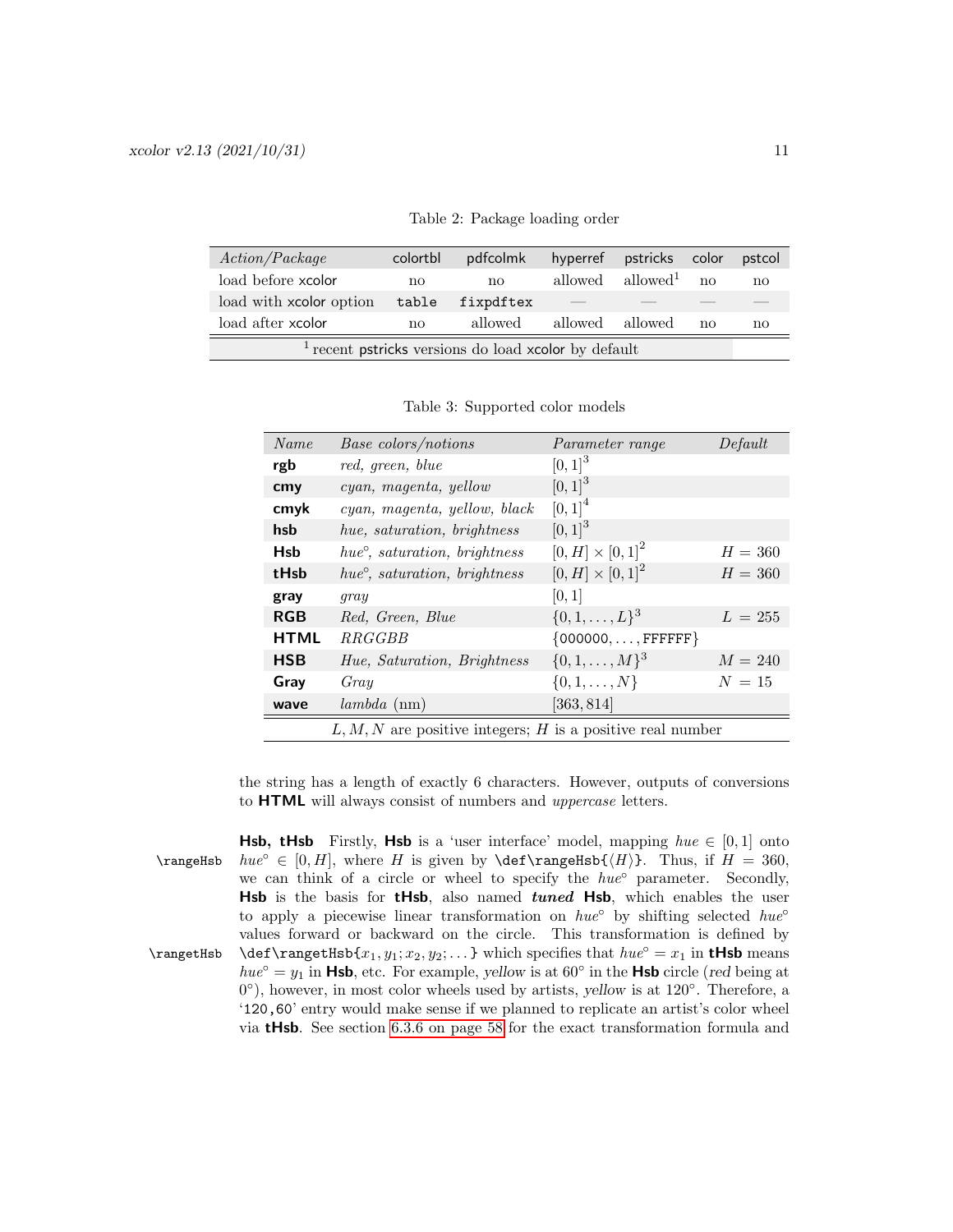further restrictions, and section [1.4 on page 7](#page-6-0) for color wheels and color harmonies. Figure [11 on page 40](#page-39-0) may serve for comparison purposes.

Example:  $\text{Map}(60,30;120,60;180,120;210,180;240,240}'$  is in fact xcolor's default setting.

wave With this model we try to make wavelengths transformable to standard color models, in order to approximate the visual appearance of light waves. While the visible spectrum covers a range of approximately 400–750 nm, the implementation in xcolor generally allows for all real 'wavelengths'  $\lambda$  that have an absolute value less than 16383.99998 (the biggest number TFX can represent as a dimension). However, the probability of getting any non-black color outside the range of  $\lambda \in [363, 814]$  is exactly zero. Therefore, figure [1 on page 35](#page-34-1) illustrates only the mentioned wavelength interval. Note that it is not possible to convert other models to **wave** in a sensible way, since the latter covers only a limited range of colors.

<span id="page-11-1"></span>**RGB, HSB, Gray** These are derived models, turning the continuous  $[0, 1]$  parameter ranges of **rgb**, hsb, and **gray** to finite sets of integers; we therefore use the term *integer models*. The constants  $L, M, N$  of table [3](#page-10-1) are defined via the com-\rangeRGB mands \def\rangeRGB{ $\langle L \rangle$ }, \def\rangeHSB{ $\langle M \rangle$ }, and \def\rangeGray{ $\langle N \rangle$ }. \rangeHSB Changes of these constants can be done before or after the xcolor package is loaded, \rangeGray e.g.,

```
\documentclass{article}
...
\def\rangeRGB{15}
\usepackage[dvips]{xcolor}
...
\GetGinDriver
\usepackage[\GinDriver]{hyperref}
...
\begin{document}
...
\def\rangeRGB{63}
...
```
#### <span id="page-11-0"></span>2.2.2 Substituting individual color models

\substitutecolormodel {⟨source model⟩}{⟨target model-list⟩}

Substitute  $\langle source \ model \rangle$  by the first actually present model that occurs in  $\langle target \rangle$ model-list $\rangle$ . Only color models of type  $\langle num \ model \rangle$  are allowed; all changes are local to the current group, but a prepended  $\xq$ lobal is obeyed.

Example: assume the actual driver has an incorrect implementation of hsb whereas rgb looks well. Then \substitutecolormodel{hsb}{rgb} could be a good choice, since it converts — from that point onwards — all definitions of  $hsb$  colors by xcolor's algorithms into rgb specifications, without touching other models.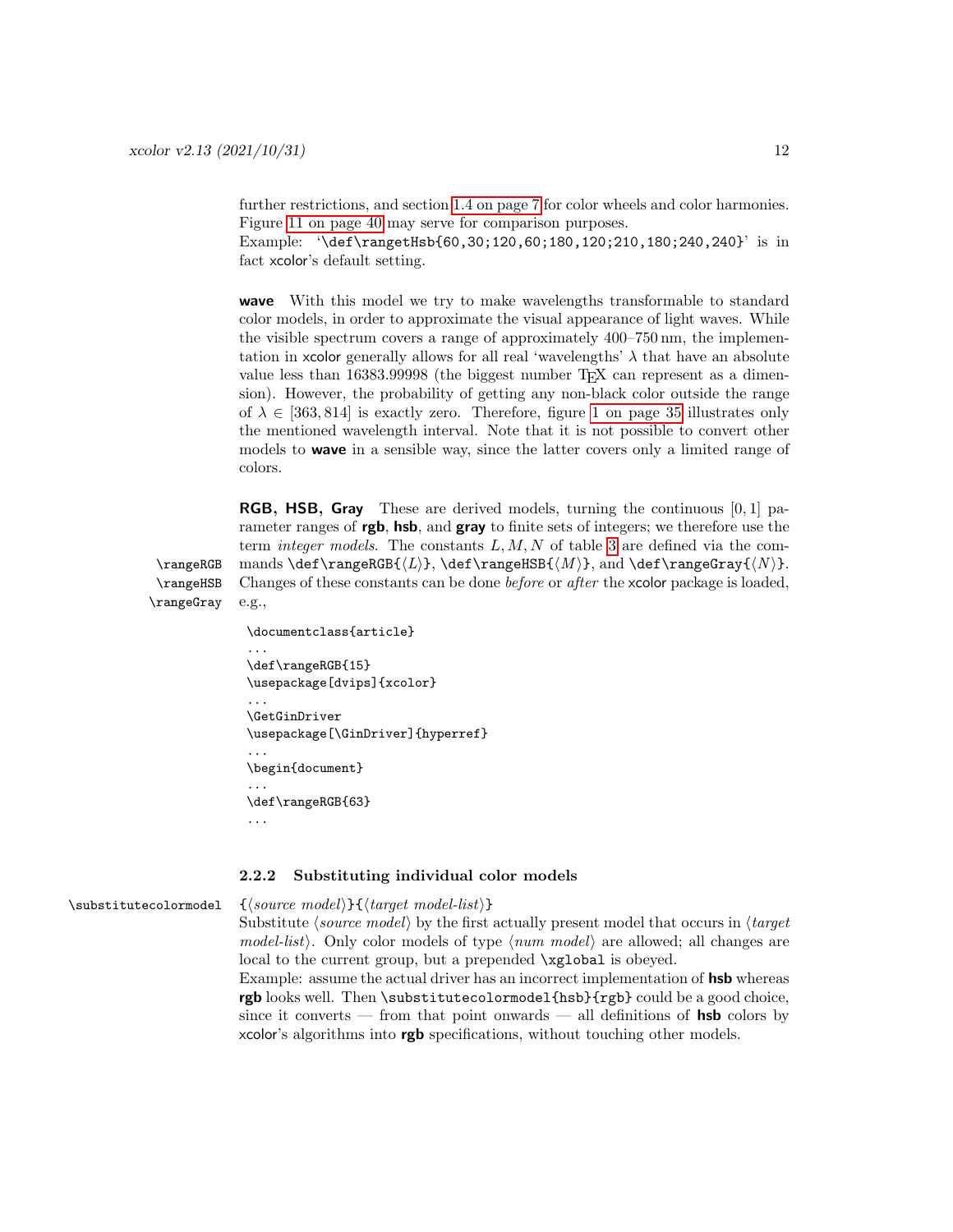#### <span id="page-12-0"></span>2.2.3 Changing the target color model within a document

| \selectcolormodel | $\{\langle num \ model\rangle\}$<br>Sets the target model to $\langle num \ model \rangle$ , where the latter is one of the model names<br>allowed as package option (i.e., natural, rgb, cmy, cmyk, hsb, gray, RGB, HTML,<br>HSB, Gray), see figure 4 on page 37 for an example. There are two possible hooks,<br>where the conversion to the target model can take place: |  |  |
|-------------------|-----------------------------------------------------------------------------------------------------------------------------------------------------------------------------------------------------------------------------------------------------------------------------------------------------------------------------------------------------------------------------|--|--|
| \ifconvertcolorsD | • at color <i>definition</i> time <sup>3</sup> (i.e., within <b>\definecolor</b> and friends); this is<br>controlled by the switch \ifconvertcolorsD;                                                                                                                                                                                                                       |  |  |
| \ifconvertcolorsU | • at time of color <i>usage</i> (immediately before a color is displayed, therefore<br>covering colors that have been defined in other models or that are being<br>specified directly like $\colon [rgb] \{.1, .2, .3\}$ ; this is controlled by the<br>switch \ifconvertcolorsU.                                                                                           |  |  |
|                   | Both switches are set to 'true' by selecting any of the models, except natural,<br>which sets them to 'false'. This applies for selection via a package option as well as<br>via $\lambda$ select colormodel Why don't we simply convert all colors at time of usage?                                                                                                       |  |  |

via **\selectcolormodel**. Why don't we simply convert all colors at time of usage? If many colors are involved, it can save some processing time when all conversions are already done during color definitions. Best performance can be achieved by \usepackage[rgb,...]{xcolor}\convertcolorsUfalse, which is actually the way how **xcolor** worked up to version 1.07.

### <span id="page-12-1"></span>2.3 Arguments and terminology

Before we describe xcolor's color-related commands in detail, we define several elements or identifiers that appear repeatedly within arguments of those commands. A general syntax overview is given in table [4 on the following page.](#page-13-0)

### <span id="page-12-2"></span>2.3.1 Additional remarks and restrictions on arguments



 $\langle empty\rangle$  Basic strings and numbers These arguments do not need much explanation. However, as far as numerical values are concerned, it is noteworthy that real numbers in  $(La)$ T<sub>E</sub>X are — as long as they are to be used in the context of lengths, dimensions, or skips — are restricted to a maximum absolute value  $<$  16384. Certainly, in a chain of numerical calculations, this constraint has also to be obeyed for every single interim result, which usually implies further range restrictions. Since xcolor makes extensive use of TEX's internal dimension registers for most types of calculations, this should be kept in mind whenever  $\langle ext\>expr \rangle$  expressions are to be used.

 $\langle name \rangle$  Color names A  $\langle name \rangle$  denotes the declared name (or the name to be declared) of a color or a color series; it may be declared explicitly by one of the following commands: \definecolor, \providecolor, \colorlet, \definecolorset,

<span id="page-12-3"></span><sup>&</sup>lt;sup>3</sup>This means that all *newly* defined colors will be first converted to the target model, then saved.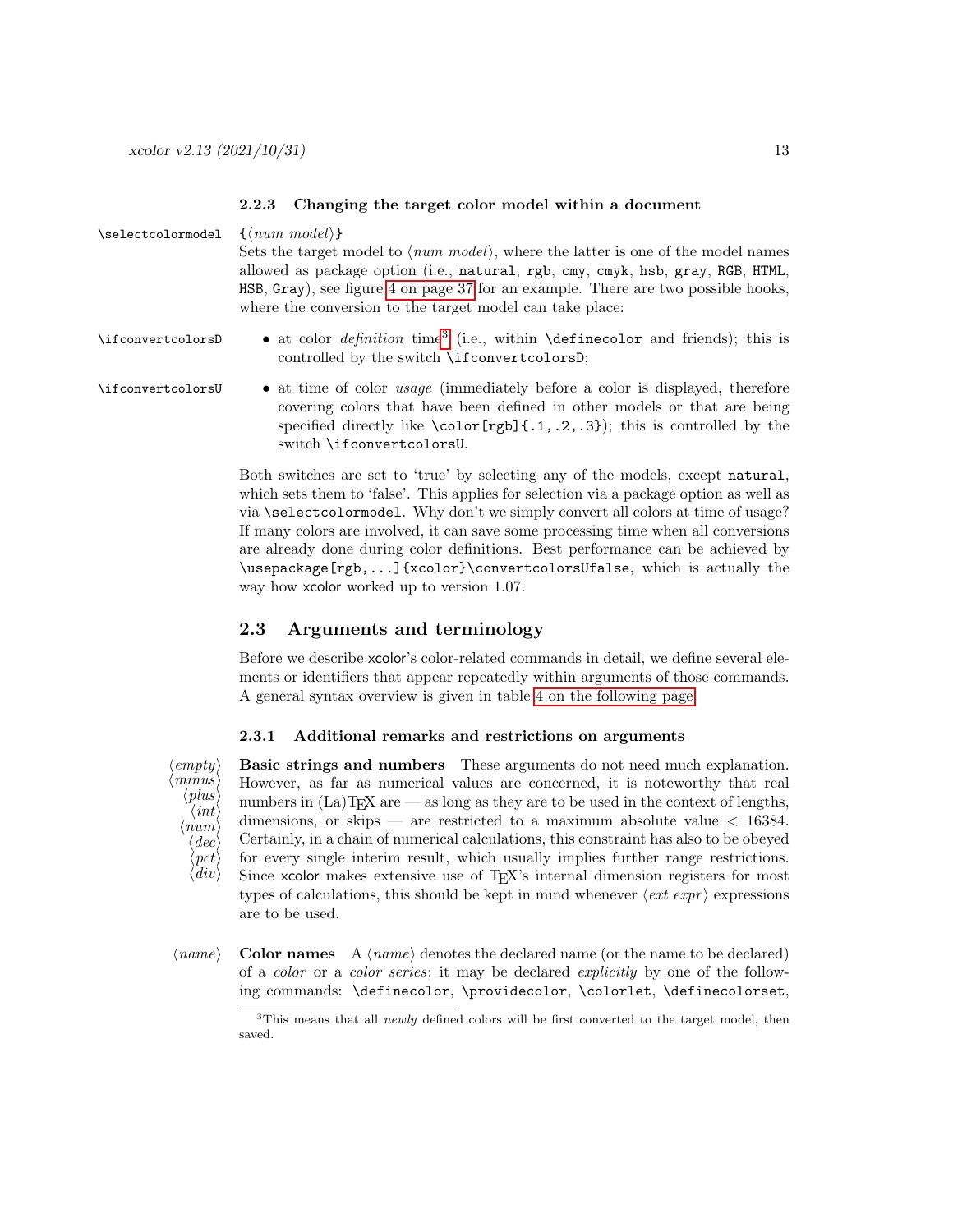| Element                                    | Replacement string                                                                                                                                                                                                                                                                                                                                                                                                           |                                                                                                  |  |  |
|--------------------------------------------|------------------------------------------------------------------------------------------------------------------------------------------------------------------------------------------------------------------------------------------------------------------------------------------------------------------------------------------------------------------------------------------------------------------------------|--------------------------------------------------------------------------------------------------|--|--|
| $\langle empty\rangle$                     | $\rightarrow$ empty string "                                                                                                                                                                                                                                                                                                                                                                                                 |                                                                                                  |  |  |
| $\langle minus\rangle$                     | $\rightarrow$ non-empty string consisting of one or more minus signs '-'                                                                                                                                                                                                                                                                                                                                                     |                                                                                                  |  |  |
| $\langle plus \rangle$                     | $\rightarrow$ non-empty string consisting of one or more plus signs '+'                                                                                                                                                                                                                                                                                                                                                      |                                                                                                  |  |  |
| $\langle int \rangle$                      | $\rightarrow$ integer number                                                                                                                                                                                                                                                                                                                                                                                                 | (integer)                                                                                        |  |  |
| $\langle num \rangle$                      | $\rightarrow$ non-negative integer number                                                                                                                                                                                                                                                                                                                                                                                    | (number)                                                                                         |  |  |
| $\langle dec \rangle$                      | $\rightarrow$ real number                                                                                                                                                                                                                                                                                                                                                                                                    | (decimal)                                                                                        |  |  |
| $\langle div \rangle$                      | $\rightarrow$ non-zero real number                                                                                                                                                                                                                                                                                                                                                                                           | (divisor)                                                                                        |  |  |
| $\langle pct \rangle$                      | $\rightarrow$ real number from the interval [0, 100]                                                                                                                                                                                                                                                                                                                                                                         | $(\text{percentage})$                                                                            |  |  |
| $\langle id \rangle$                       | $\rightarrow$ non-empty string consisting of letters and digits                                                                                                                                                                                                                                                                                                                                                              | (identifer)                                                                                      |  |  |
| $\langle ext\ id\rangle$                   | $\rightarrow \langle id \rangle$<br>$\rightarrow \langle id \rangle_1 = \langle id \rangle_2$                                                                                                                                                                                                                                                                                                                                |                                                                                                  |  |  |
| $\langle id\text{-}list\rangle$            | $\rightarrow \langle ext \, id \rangle_1$ , $\langle ext \, id \rangle_2$ , , $\langle ext \, id \rangle_l$                                                                                                                                                                                                                                                                                                                  |                                                                                                  |  |  |
| $\langle name \rangle$                     | $\rightarrow \langle id \rangle$<br>$\rightarrow$ '.'                                                                                                                                                                                                                                                                                                                                                                        | (explicit name)<br>(implicit name)                                                               |  |  |
|                                            | $\langle core \ model \rangle \rightarrow 'rgb', 'cmy', 'cmyk', 'hsb', 'gray'$                                                                                                                                                                                                                                                                                                                                               | $(core \ models)$                                                                                |  |  |
|                                            | $\langle num \ model \rangle \rightarrow \langle core \ model \rangle$<br>$\rightarrow$ 'RGB', 'HTML', 'HSB', 'Gray'<br>$\rightarrow$ 'Hsb', 'tHsb', 'wave'                                                                                                                                                                                                                                                                  | $(integer \ models)$<br>$(decimal\ models)$                                                      |  |  |
| $\langle model \rangle$                    | $\rightarrow$ (num model)<br>$\rightarrow$ 'named'                                                                                                                                                                                                                                                                                                                                                                           | (numerical models)<br>$(pseudo \ model)$                                                         |  |  |
| $\langle model-list \rangle$               | $\rightarrow \langle model \rangle_1 / \langle model \rangle_2 / \dots / \langle model \rangle_m$<br>$\rightarrow \langle core \ model \rangle : \langle model \rangle_1 / \langle model \rangle_2 / \dots / \langle model \rangle_m$                                                                                                                                                                                        | (multiple models)                                                                                |  |  |
| $\langle spec \rangle$                     | $\rightarrow$ comma-separated list of numerical values<br>$\rightarrow$ space-separated list of numerical values<br>$\rightarrow$ name of a 'named' color                                                                                                                                                                                                                                                                    | $(explicit\,\,specification)$<br>$(explicit\,\,specification)$<br>$(implicit\,\, specification)$ |  |  |
| $\langle spec-list \rangle$                | $\rightarrow \langle spec \rangle_1 / \langle spec \rangle_2 / \dots / \langle spec \rangle_m$                                                                                                                                                                                                                                                                                                                               | (multiplexpecifications)                                                                         |  |  |
| $\langle type \rangle$                     | $\rightarrow \langle empty \rangle$<br>$\rightarrow$ 'named', 'ps'                                                                                                                                                                                                                                                                                                                                                           |                                                                                                  |  |  |
| $\langle expr \rangle$                     | $\rightarrow \langle prefix \rangle \langle name \rangle \langle mix \; expr \rangle \langle postfix \rangle$                                                                                                                                                                                                                                                                                                                | $(standard\ color\ expression)$                                                                  |  |  |
| $\langle prefix \rangle$                   | $\rightarrow \langle empty \rangle$<br>$\rightarrow \langle minus \rangle$                                                                                                                                                                                                                                                                                                                                                   | $(complement\ indicator)$                                                                        |  |  |
| $\langle mix \; expr \rangle$              | $\rightarrow$ ! $\langle pct \rangle_1! \langle name \rangle_1! \langle pct \rangle_2! \langle name \rangle_2! \dots! \langle pct \rangle_n! \langle name \rangle_n$<br>$\rightarrow$ ! $\langle pct \rangle_1$ ! $\langle name \rangle_1$ ! $\langle pct \rangle_2$ ! $\langle name \rangle_2$ !! $\langle pct \rangle_n$                                                                                                   | $\text{(complete mix expr.)}$<br>$(incomplete\; mix\; expr.)$                                    |  |  |
| $\langle\textit{postfix}\rangle$           | $\rightarrow \langle empty \rangle$<br>$\rightarrow$ !! $\langle plus \rangle$<br>$\rightarrow$ !! [ $\langle num \rangle$ ]                                                                                                                                                                                                                                                                                                 | $(series \ step)$<br>$(series \; access)$                                                        |  |  |
| $\langle ext \exp r \rangle$               | $\rightarrow \langle core \ model \rangle$ , $\langle div \rangle$ : $\langle exp \gamma_1, \langle dec \rangle_1$ ; $\langle exp \gamma_2, \langle dec \rangle_2; \dots; \langle exp \gamma_k, \langle dec \rangle_k$<br>$\rightarrow \langle core \ model \rangle : \langle expr \rangle_1, \langle dec \rangle_1 ; \langle expr \rangle_2, \langle dec \rangle_2 ; \dots ; \langle expr \rangle_k, \langle dec \rangle_k$ |                                                                                                  |  |  |
| $\langle \text{func } \text{expr} \rangle$ | $\rightarrow$ > $\langle function \rangle$ , $\langle arg \rangle_1$ , $\langle arg \rangle_2$ , , $\langle arg \rangle_i$                                                                                                                                                                                                                                                                                                   | (color function expression)                                                                      |  |  |
| $\langle function \rangle$                 | $\rightarrow$ 'wheel', 'twheel'                                                                                                                                                                                                                                                                                                                                                                                              | $(color\ functions)$                                                                             |  |  |
| $\langle color \rangle$                    | $\rightarrow \langle color \; expr \rangle \langle func \; expr \rangle_1 \langle func \; expr \rangle_2 \dots \langle func \; expr \rangle_i$                                                                                                                                                                                                                                                                               |                                                                                                  |  |  |
| $\langle color \; expr \rangle$            | $\rightarrow \langle name \rangle$<br>$\rightarrow \langle \text{expr} \rangle$<br>$\rightarrow \langle ext \; expr \rangle$                                                                                                                                                                                                                                                                                                 |                                                                                                  |  |  |
| Remarks:                                   | Each $\rightarrow$ denotes a possible replacement string for the element in the left column; however, further<br>context-dependent restrictions may apply. See main text for details. A string 'foo' is always to be<br>understood without the quotes. i, j, k, l, m, n denote non-negative integers, k, l, m, $n > 0$ , $m \le 8$ .                                                                                         |                                                                                                  |  |  |

<span id="page-13-0"></span>

|  |  |  | Table 4: Arguments and terminology |
|--|--|--|------------------------------------|
|--|--|--|------------------------------------|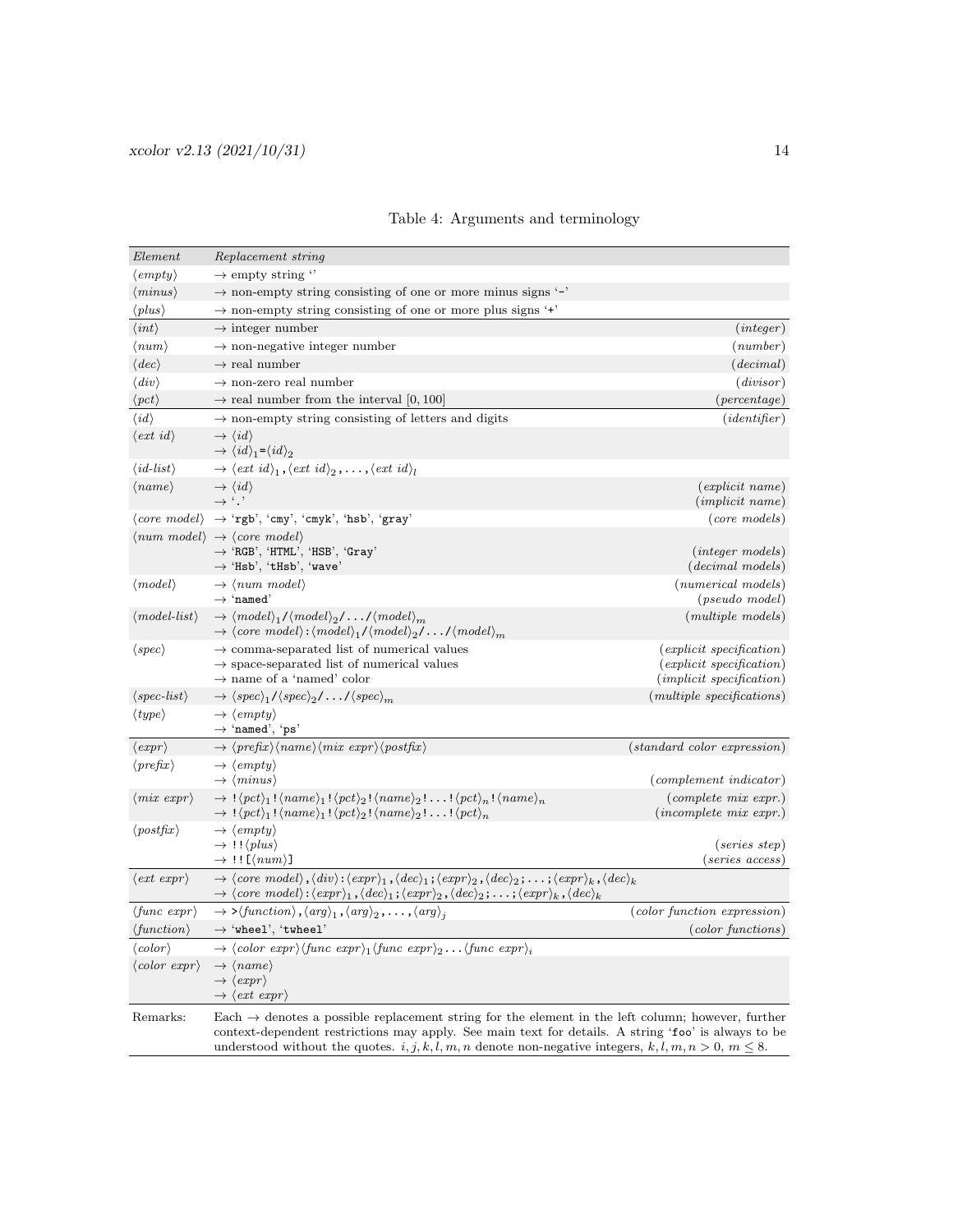\providecolorset, \definecolorseries, \definecolors, \providecolors. On the other hand, the reserved color name '.' is declared implicitly and denotes the current color. Actually, besides letters and digits, certain other characters do also work for  $\langle name \rangle$  declarations, but the given restriction avoids misunderstandings and ensures compatibility with future extensions of xcolor. Examples: 'red', 'MySpecialGreen1980', '.'.

⟨num model⟩  $\langle model \rangle$ 

- $\langle core \ model \rangle$  Color models The differentiation between *core models* (rgb, cmy, cmyk, hsb, gray), integer models (RGB, HTML, HSB, Gray), decimal models (Hsb, tHsb, wave) and pseudo models (currently 'named', 'ps') has a simple reason: core models with their parameter ranges based on the unit interval [0, 1] are best suited for all kinds of calculations, whereas the purpose of the integer models is mainly to facilitate the input of parameters, followed by some transformation into one of the core models. Finally, the decimal models Hsb and tHsb are special-purpose versions of hsb, whereas wave and the pseudo model 'named' have a special status, since they are 'calculation-averse': it is usually only possible to convert such a color into one of the other models, but not the other way round. Even worse for the pseudo model 'ps': since such colors contain PostScript code, they are absolutely intransparent for TEX.
	- $\langle spec \rangle$  Color specifications The  $\langle spec \rangle$  argument which specifies the parameters of a color — obviously depends on the underlying color model. We differentiate between explicit and implicit specification, the former referring to numerical pa-rameters as explained in table [3 on page 11,](#page-10-1) the latter — ideally — referring to driver-provided names.

Examples: '.1,.2,.3', '.1 .2 .3', '0.56789', '89ABCD', 'ForestGreen'.

⟨model-list⟩ Multiple models and specifications These arguments always appear in  $\langle spec-list \rangle$  (explicit or implicit) pairs within the following color definition commands: \definecolor, \providecolor, \definecolorset, \providecolorset. First, ⟨model-spec⟩ is being reconciled with the current target model (as set by a package option or the \selectcolormodel command); in case there is no exact match, the first model of the list is chosen. Then, the corresponding color specification will be selected from  $\langle spec-list \rangle$ , such that we arrive at a proper  $(\langle model \rangle, \langle spec \rangle)$ pair. Therefore, in the actual executed color definition there is no ambiguity anymore. The extended form  $\langle core \ model \rangle : \langle model \rangle_1 / \langle model \rangle_2 / \ldots / \langle model \rangle_m$  causes an immediate conversion of the relevant  $\langle spec \rangle$  to  $\langle core \ model \rangle$ ; an unknown target model will be silently ignored here.

Examples: 'rgb/cmyk/named/gray', '0,0,0/0,0,0,1/Black/0', 'rgb:cmy/hsb'.

 $\langle type \rangle$  The type argument This is used only in the context of color defining commands, see the description of \definecolor and friends.

 $\langle \textit{expr} \rangle$  Standard color expressions These expressions serve as a tool to easily specify  $\langle \text{prefix} \rangle$  $\langle$ mix expr $\rangle$  $\langle\textit{postfix}\rangle$ a certain form of cascaded color mixing which is described in detail in section [2.3.2.](#page-15-0)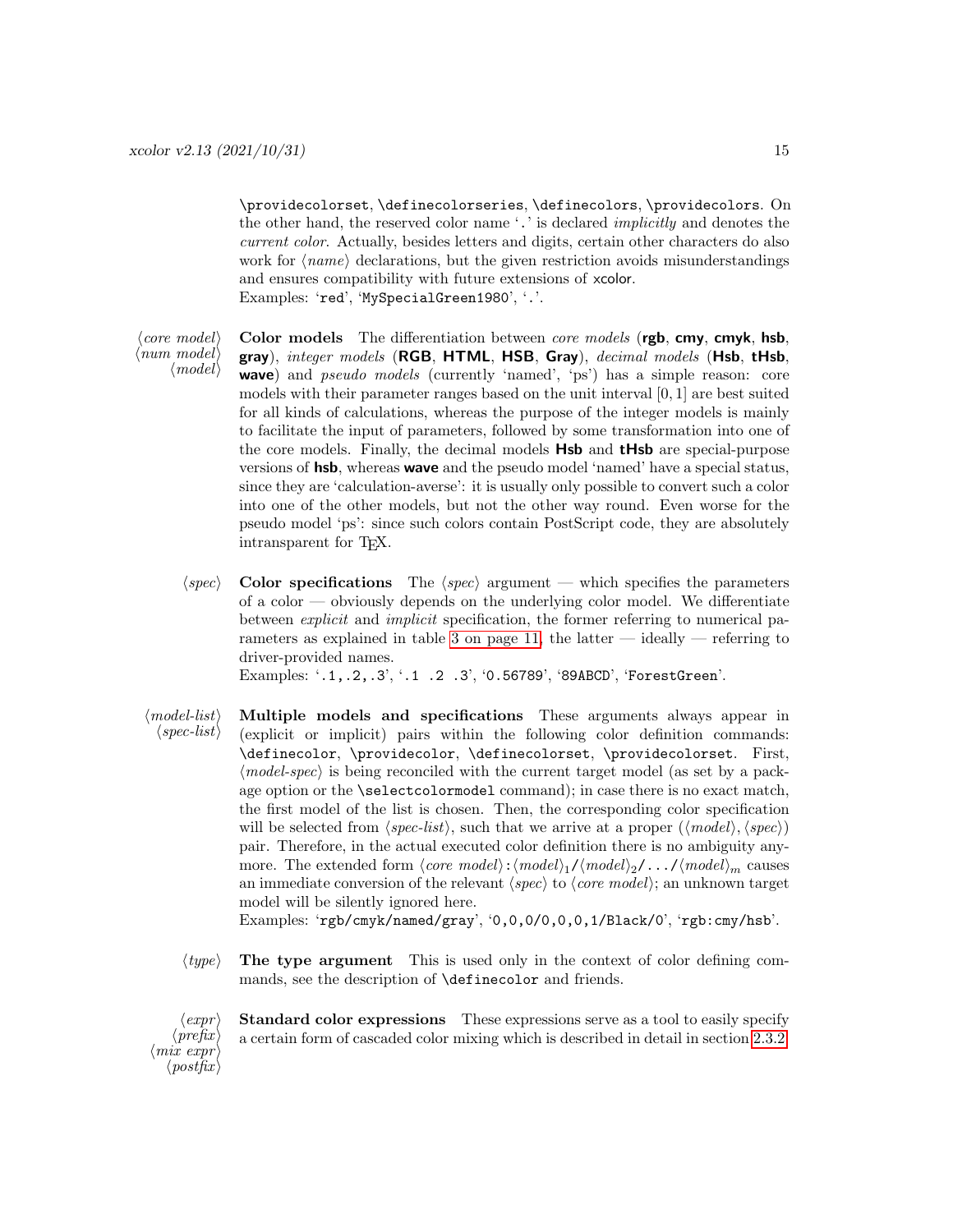The  $\langle prefix \rangle$  argument controls whether the color following thereafter or its complement will be relevant: an odd number of minus signs indicates that the color resulting from the remaining expression has to be converted into its complementary color. An *incomplete mix expression* is just an abbreviation for a *complete* mix expression with  $\langle name \rangle_n =$  white, in order to save some keystrokes in the case of tints. The  $\langle postfix \rangle$  string is usually empty, but it offers some additional functionality in the case of a *color series*: the non-empty cases require that

- $\langle name \rangle$  denotes the name of a *color series*,
- $\langle mix \exp r \rangle$  is a *complete* mix expression.

Examples: 'red', '-red', '--red!50!green!12.345', 'red!50!green!20!blue', 'foo!!+', 'foo!![7]', 'foo!25!red!!+++', 'foo!25!red!70!green!![7]'.

 $\langle ext\>expr \rangle$  Extended color expressions These expressions provide another method of color mixing, see section [2.3.3 on the following page](#page-16-0) for details. The shorter form

 $\langle core \ model \rangle : \langle expr \rangle_1, \langle dec \rangle_1; \langle expr \rangle_2, \langle dec \rangle_2; \ldots; \langle expr \rangle_k! \langle dec \rangle_k$ 

is an abbreviation for the special (and probably most used) case

 $\langle core \ model \rangle$ ,  $\langle div \rangle$ : $\langle exp \gamma_1$ ,  $\langle dec \rangle_1$ ;  $\langle exp \gamma_2, \langle dec \rangle_2; \ldots; \langle exp \gamma_k, \langle dec \rangle_k$ 

with the following definition (requiring a non-zero sum of all  $\langle dec \rangle_{\kappa}$  coefficients):

$$
\langle \text{div} \rangle := \langle \text{dec} \rangle_1 + \langle \text{dec} \rangle_2 + \dots + \langle \text{dec} \rangle_k \neq 0.
$$

Examples: 'rgb:red,1', 'cmyk:red,1;-green!25!blue!60,11.25;blue,-2'.

- ⟨func expression⟩ Function expressions These expressions extend the functionality of standard ⟨function⟩ or extended expressions by taking the result of such an expression to perform additional calculations. The number of arguments may vary between different functions, see section [2.3.4 on page 18](#page-17-0) for details. Examples: '>wheel,30', '>wheel,30,', '>twheel,1,12', '>twheel,-11,12'.
	- $\langle color \rangle$  Colors Finally,  $\langle color \rangle$  is the 'umbrella' argument, covering the different con-<br> $\langle color \;expr \rangle$  cepts of specifying colors. This means, whenever there is a  $\langle color \rangle$  argument, the cepts of specifying colors. This means, whenever there is a  $\langle color \rangle$  argument, the full range of names and expressions, as explained above, may be used.

#### <span id="page-15-0"></span>2.3.2 Meaning of standard color expressions

We explain now how an expression

 $\langle prefix \rangle \langle name \rangle! \langle pet \rangle_1! \langle name \rangle_1! \langle pet \rangle_2! \dots! \langle pet \rangle_n! \langle name \rangle_n \langle postfix \rangle$ 

is being interpreted and processed: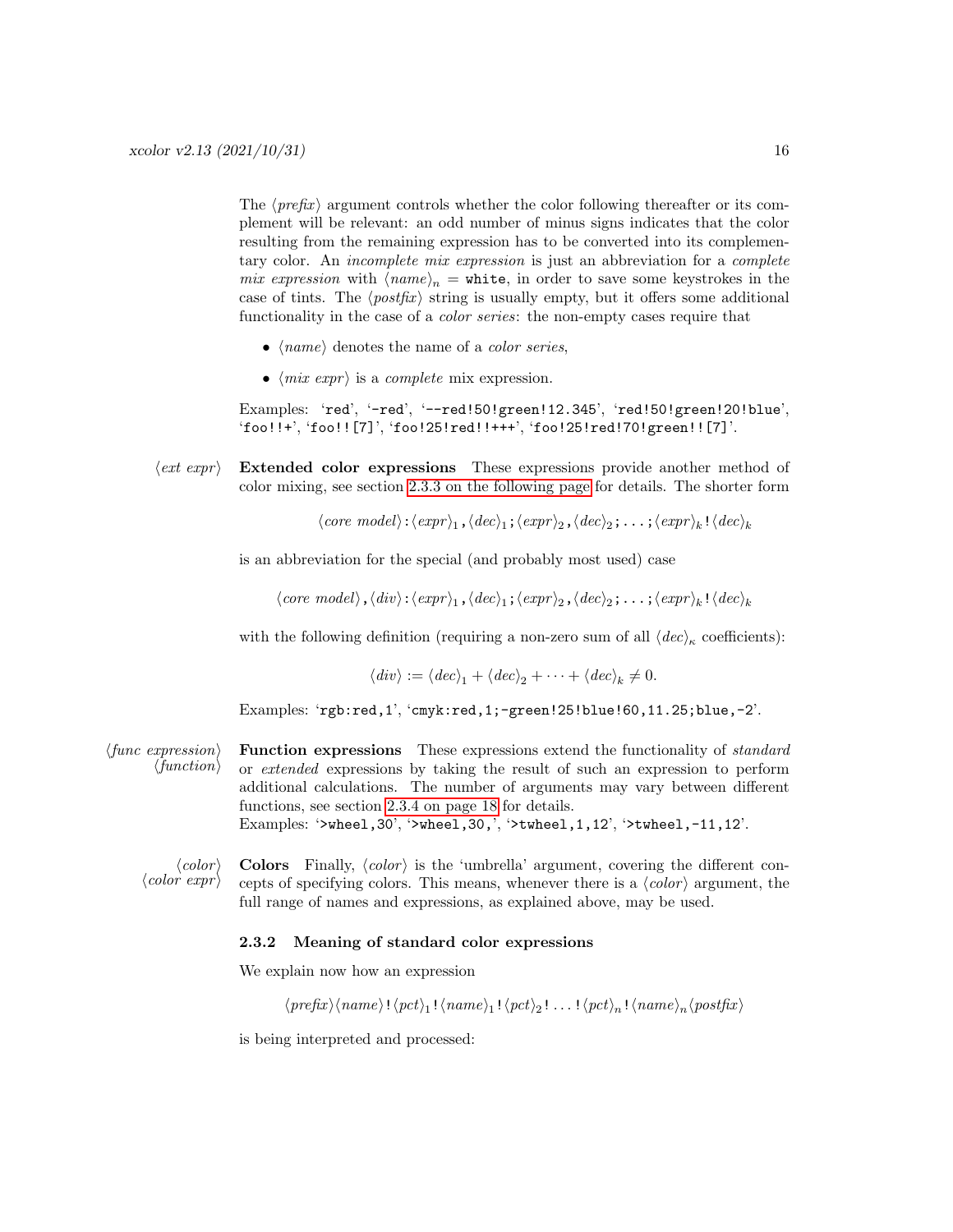- 1. First of all, the model and color parameters of  $\langle name \rangle$  are extracted to define a temporary color  $\langle temp \rangle$ . If  $\langle postfix \rangle$  has the form '!! [ $\langle num \rangle$ ]', then  $\langle temp \rangle$  will be the corresponding (direct-accessed) color  $\langle num \rangle$  from the series  $\langle name \rangle$ .
- 2. Then a color mix, consisting of  $\langle pct \rangle_1$ % of color  $\langle temp \rangle$  and  $(100 \langle pct \rangle_1)$ % of color  $\langle name \rangle_1$  is computed; this is the new temporary color  $\langle temp \rangle$ .
- 3. The previous step is being repeated for all remaining parameter pairs  $(\langle pct \rangle_2, \langle name \rangle_2), \ldots, (\langle pct \rangle_n, \langle name \rangle_n).$
- 4. If  $\langle prefix \rangle$  consists of an odd number of minus signs '-', then  $\langle temp \rangle$  will be changed into its complementary color.
- 5. If  $\langle \text{postfix} \rangle$  has the form '!!+', '!!++', '!!+++', etc., a number of step commands  $(=$  number of  $\dot{+}$  signs) are performed on the underlying color series  $\langle name \rangle$ . This has no consequences for the color  $\langle temp \rangle$ .
- 6. Now the color  $\langle temp \rangle$  is being displayed or serves as an input for other operations, depending on the invoking command.

Note that in a typical step 2 expression  $\langle temp \rangle! \langle pet \rangle_{\nu}! \langle name \rangle_{\nu}$ , if  $\langle pet \rangle_{\nu}=100$ resp.  $\langle pct \rangle_{\nu}=0$ , the color  $\langle temp \rangle$  resp.  $\langle name \rangle_{\nu}$  is used without further transformations. In the true mix case,  $0 < \langle pct \rangle_{\nu} < 100$ , the two involved colors may have been defined in different color models, e.g., \definecolor{foo}{rgb}{...} and \definecolor{bar}{cmyk}{...}. In general, the second color,  $\langle name \rangle_{\nu}$ , is transformed into the model of the first color,  $\langle temp \rangle$ , then the mix is calculated within that model.<sup>[4](#page-16-1)</sup> Thus,  $\langle temp \rangle! \langle pct \rangle_{\nu}! \langle name \rangle_{\nu}$  and  $\langle name \rangle_{\nu}! \langle 100-pct \rangle_{\nu}! \langle temp \rangle$ , which should be equivalent theoretically, will not necessarily yield identical visual results.

Figures [5](#page-36-1) to [6](#page-36-2) on page [37](#page-36-1) show some first applications of colors and expressions. More examples are given in figure [3 on page 36.](#page-35-0) Over and above that, a large set of color examples can be found in [\[9\]](#page-61-5).

### <span id="page-16-0"></span>2.3.3 Meaning of extended color expressions

An extended color expression

$$
\langle core \ model \rangle : \langle expr \rangle_1, \langle dec \rangle_1; \langle expr \rangle_2, \langle dec \rangle_2; \ldots; \langle expr \rangle_k, \langle dec \rangle_k
$$

mimes color mixing as painters do it: specify a list of colors, each with a  $\langle dec \rangle$ factor attached to. For such an  $\langle ext\>expr \rangle$ , each standard color expression  $\langle expr \rangle_{\kappa}$ will be converted to  $\langle core \ model \rangle$ , then the resulting vector is multiplied by  $\langle dec \rangle_{\kappa}/\langle div \rangle$ , where

$$
\langle \text{div} \rangle := \langle \text{dec} \rangle_1 + \langle \text{dec} \rangle_2 + \cdots + \langle \text{dec} \rangle_k.
$$

<span id="page-16-1"></span><sup>&</sup>lt;sup>4</sup>Exception: in order to avoid strange results, this rule is being reversed if  $\langle temp \rangle$  origins from the **gray** model; in this case it is converted into the underlying model of  $\langle name \rangle_{\nu}$ .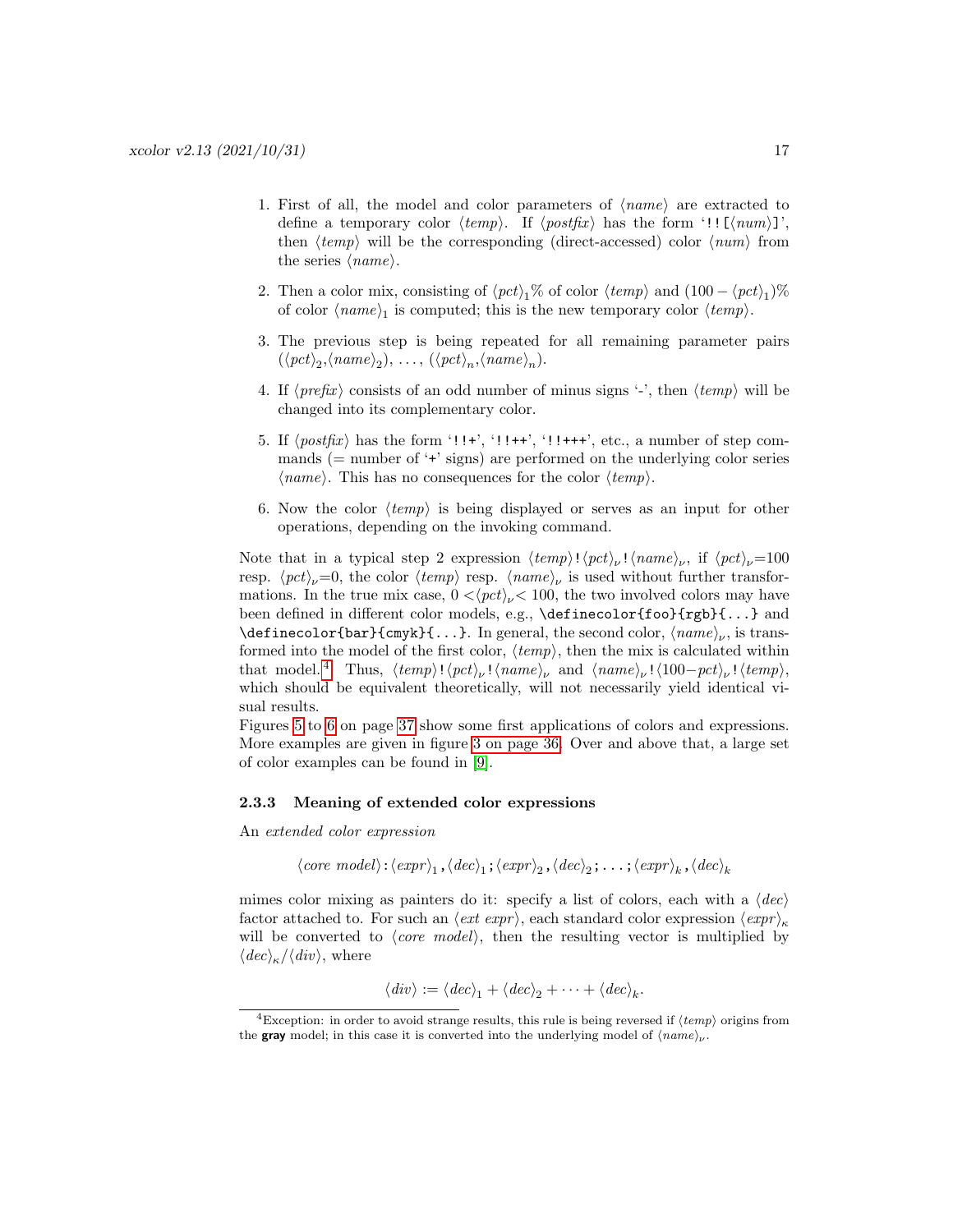Afterwards the sum of all of these vectors is calculated.

Example: mixing 4 parts of red, 2 parts of green, and 1 part of  $\Box$ yellow, we get via  $\cdot$  via  $\cdot$  via  $\cdot$  vertexting the same vector of  $\cdot$  and  $\cdot$  is  $\cdot$  is  $\cdot$  is  $\cdot$  is  $\cdot$  is  $\cdot$  is  $\cdot$  is  $\cdot$  is  $\cdot$  is  $\cdot$  is  $\cdot$  is  $\cdot$  is  $\cdot$  is  $\cdot$  is  $\cdot$  is  $\cdot$  is  $\cdot$  is  $\cdot$ with  $-1$  parts of yellow instead, we get  $\blacksquare$ . Note that this mechanism can also be used to display an individual color (expression) in a certain color model: \color{rgb:yellow,1} results in such a conversion. The general form

 $\langle core \ model \rangle$ ,  $\langle div \rangle$ : $\langle exp \gamma_1$ ,  $\langle dec \rangle_1$ ;  $\langle exp \gamma_2, \langle dec \rangle_2; \ldots; \langle exp \gamma_k, \langle dec \rangle_k$ 

does the same operation with the only difference that the divisor  $\langle div \rangle$  is being specified instead of calculated. In the above example, we get a shaded version via \color{rgb,9:red,4;green,2;yellow,1}. Note that it is not forbidden to specify a  $\langle div \rangle$  argument which is smaller than the sum of all  $\langle dec \rangle_{\kappa}$ , such that one or more of the final color specification parameters could be outside the interval  $[0, 1]$ . However, the mapping of equation  $(7)$  takes care of such cases.

### <span id="page-17-0"></span>2.3.4 Color functions

Color functions take a comma-separated list of arguments, and they serve to transform the given color (i.e., the result of all calculations prior to the function call) into a new color.

wheel Color wheel calculations Arguments:  $\langle angle \rangle$  or  $\langle angle \rangle$ ,  $\langle full\ circle \rangle$ , the fortwheel mer being an abbreviataion of  $\langle angle \rangle$ , rangeHsb. These functions allow to calculate related colors by harmonic relations based on color wheels (cf. section [1.4](#page-6-0) [on page 7\)](#page-6-0). The second argument ⟨full circle⟩ declares how many units a full circle consists of, the first argument states by how many units the given color has to be rotated. To this end, the given color is first converted to  $\text{Hsb}$  (in case of wheel), yielding hue°, saturation, and brightness, respectively. Then

$$
hue^{\circ} := hue^{\circ} + \frac{\langle angle \rangle}{\langle full \ circle \rangle} \cdot H, \qquad hue := u\left(\frac{hue^{\circ}}{H}\right) \tag{4}
$$

where u is the range-reduction function of equation [\(7\)](#page-27-1) and  $H = \text{rangeHsb}$ . With *saturation* and *brightness* left untouched, the final model is **hsb**. The *twheel* function works similarly, but its arguments refer to **tHsb** instead of **Hsb**. Examples are shown in figure [12 on page 41.](#page-40-0)

### <span id="page-17-1"></span>2.4 Predefined colors

### <span id="page-17-2"></span>2.4.1 Colors that are always available

Within  $x\text{color}$ . sty, the following color names are defined: red, green, blue, cyan, magenta, yellow, black, gray, white, darkgray, lightgray, brown, lime, olive, orange, pink,  $\Box$  purple,  $\Box$  teal,  $\Box$  violet.

This base set of colors can be used without restrictions in all kinds of color expressions, as explained in section [2.3 on page 13.](#page-12-1)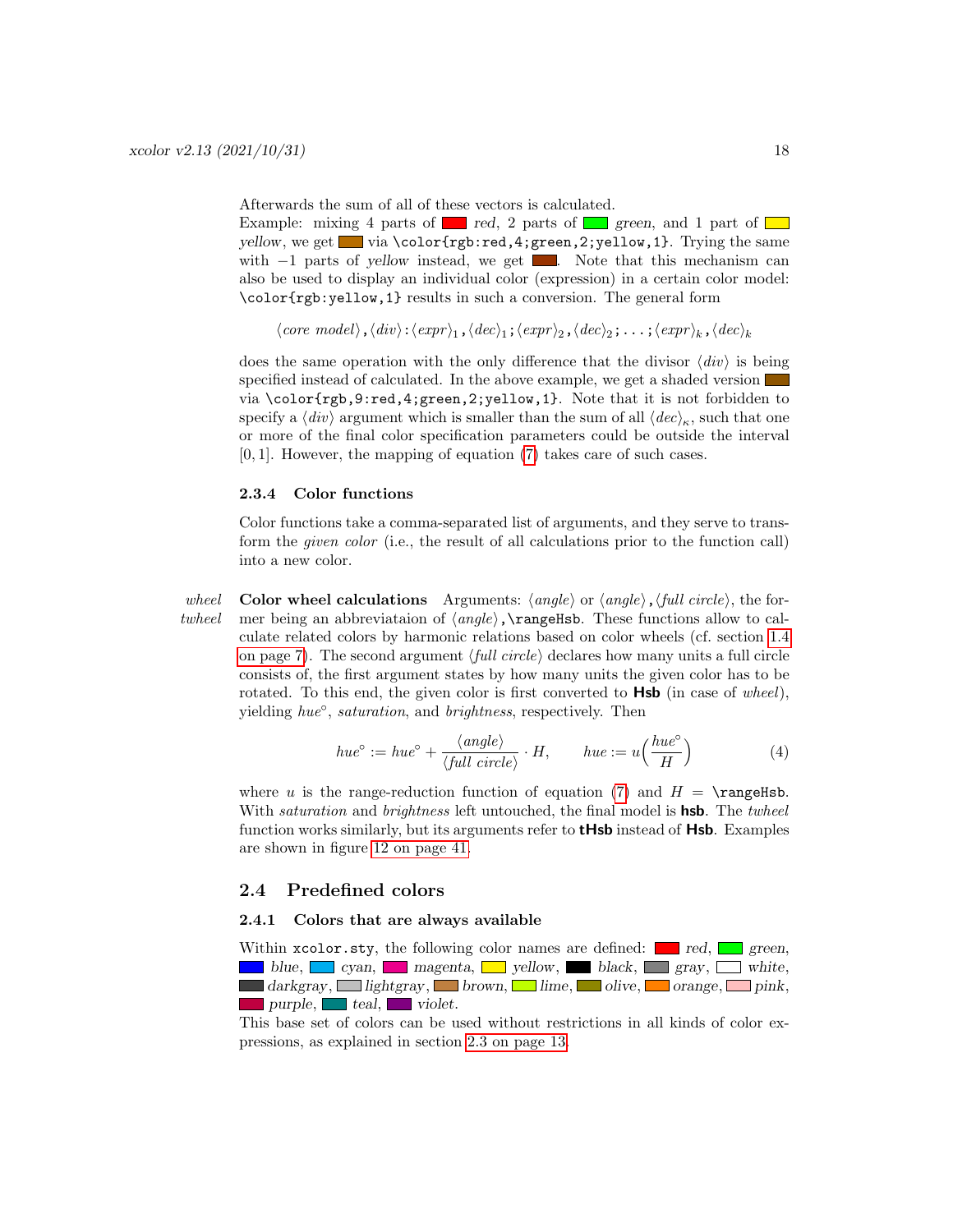### <span id="page-18-0"></span>2.4.2 Additional sets of colors

There are also sets of color names that may be loaded by xcolor via package options, available in two variants: a 'normal' version (e.g., dvipsnames) and a 'starred' version (e.g., dvipsnames\*). The first variant simply defines all the colors immediately, whereas the second applies the mechanism of deferred definition. In the latter case, individual color names have to be activated by \definecolors or \providecolors commands, as described in section [2.5.4 on page 22,](#page-21-1) before they can be applied in a document.

- dvipsnames/dvipsnames\* loads a set of 68 cmyk colors as defined in the dvips driver. However, these colors may be used in all supported drivers.
- svgnames/svgnames\* loads a set of 1[5](#page-18-1)1 rgb color names<sup>5</sup> according to the SVG 1.1 specification  $[17]^6$  $[17]^6$ , enhanced by 4 names taken from the file **rgb**.txt which is part of Unix/X11 distributions. Note that HTML4 accepts a subset of 16 color keywords (using identical specifications), see [\[16\]](#page-61-7) and section [4](#page-41-0) [on page 42.](#page-41-0)
- x11names/x11names\* loads a set of 31[7](#page-18-3)  $rgb$  color names<sup>7</sup> that are basically variations of a subset of the SVG set mentioned before, according to the file rgb.txt which is part of Unix/X11 distributions<sup>[8](#page-18-4)</sup>. We describe now how to access all 752 color names of rgb.txt without much effort:
	- Load x11names as well as svgnames.
	- Capitalise initials and skip blanks: DarkSlateGray instead of dark slate gray.
	- X11 names without numbers are identical to the corresponding SVG colors, except in 5 cases: use Gray0, Grey0, Green0, Maroon0, Purple0 instead of Gray, Grey, Green, Maroon, Purple to obtain the original X11 colors.
	- For  $N = 0, 1, ..., 100$  use '[gray]{ $N/100$ }' or 'black!100 N' instead of grayN or greyN.

The color names and corresponding displays are listed in section [4 on page 42.](#page-41-0) Section [2.15.1 on page 32](#page-31-2) describes how to deal with name clashs while using both svgnames and dvipsnames in the same document. See also [\[9\]](#page-61-5) for a systematic set of color and mix examples.

<span id="page-18-2"></span><span id="page-18-1"></span><sup>5</sup> In fact, these names represent 141 different colors.

 $6$ Actually, the cited specification lists only lowercase names, and the original definitions are given in RGB parameters, converted to rgb by the author.

<span id="page-18-3"></span><sup>7</sup>These names represent 315 different colors.

<span id="page-18-4"></span> $8$ Again, the original definitions are given in RGB parameters, converted to rgb by the author.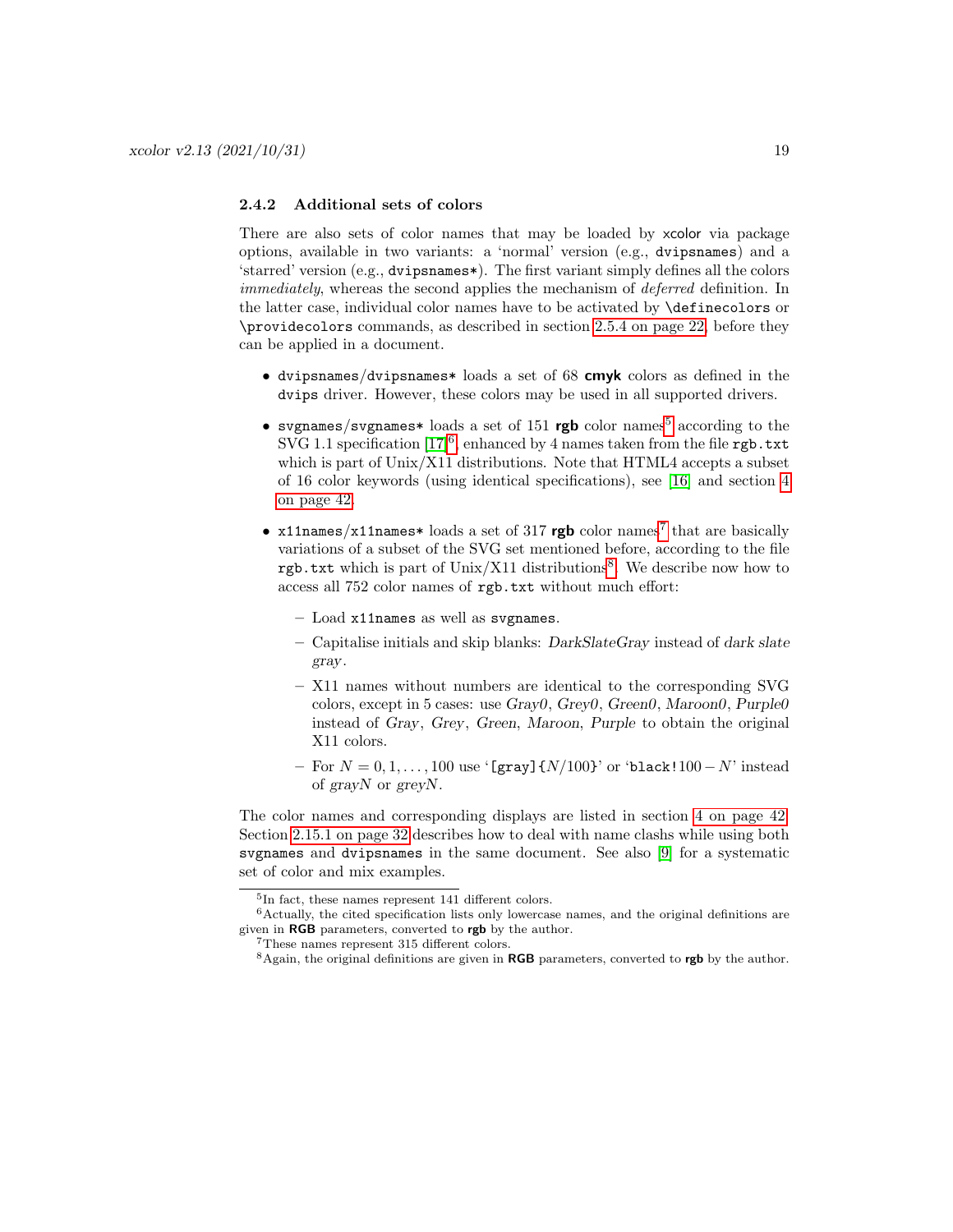### <span id="page-19-0"></span>2.5 Color definition

#### <span id="page-19-1"></span>2.5.1 Ordinary and named colors

In the color package there is a distinction between 'colors' (defined by the command \definecolor) and 'named colors' (defined by \DefineNamedColor, which is allowed only in the preamble). Whenever an ordinary color is being used in a document, it will be translated into a \special command that contains a driver-specific — numerical description of the color which is written to the  $.$ dvi file. On the other hand, named colors offer the opportunity to store numerical values at a central place whereas during usage, colors may be identified by their names, thus enabling post-processing if required by the output device.

All drivers delivered with the standard graphics package support the formalism of defining and invoking 'named colors'. However, real support for the concept behind that, i.e. employing names instead of parameters, ranges from 'none' to 'complete'. We demonstrate the current situation for three different drivers:

• dvips has very good support for the 'named' concept; the PostScript equivalents to the color names defined by dvipsnames are being loaded – unless switched of  $-$  by *dvips* automatically. However, additional names have to be made known to the PostScript interpreter by some kind of header file. Since version 2.01, xcolor offers an integrated solution for this task: by invoking the package option prologue, a PostScript header file xcolor.pro is loaded by  $dvips$ . Additionally, under this option every color definition command<sup>[9](#page-19-2)</sup> (\definecolor, \colorlet, etc.) will generate some PostScript code that is written to an auxiliary file with the extension .xcp (shortcut for xcolor prologue). This file is as well loaded by dvips as a prologue, thus making all color names available to the PostScript interpreter. Of course, the .xcp file may be edited before dvips is applied, making it easy to change devicespecific color parameters at a central place. Note that the PostScript code is designed similar to color.pro: only new names are defined. This allows to preload other prologue files with color definitions that are not being destroyed by xcolor. On the other hand, it requires the user to take care about redefining color names.

Example: \colorlet{foo}{red}\colorlet{foo}{blue}\color{foo} will switch to blue in the usual xcolor logic, however the .ps file would display red (unless foo had been defined differently before).

It should be stressed that this mechanism is only employed by the prologue option. Without that, the predefined 'named' colors activated by the dvipsnames option (without employing any tints, shades, color expressions, etc.) may be used in this way, all other 'named' colors are unknown to PostScript.

• dvipdfm supports only the standard dvipsnames colors since these are hardcoded in the dvipdfm program itself; there seems to be no way to load any user-defined prologue files.

<span id="page-19-2"></span><sup>&</sup>lt;sup>9</sup>This is not only true for the document preamble, but for the document body as well.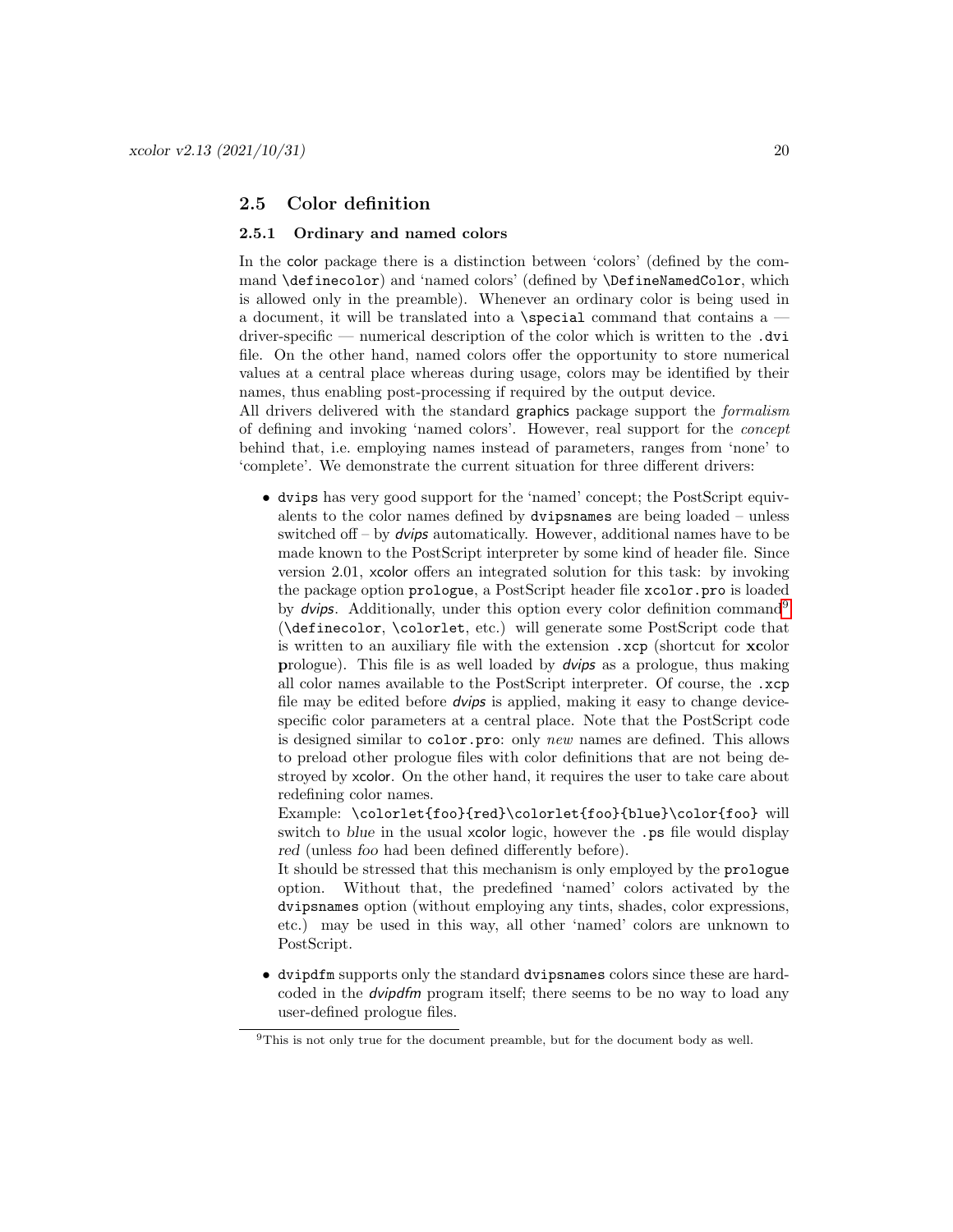• pdftex does not offer conceptual support, all 'named' colors are converted immediately to their numerical representation. It therefore allows unrestricted definition and usage of named colors (although offering no added value through this).

Typically, a .dvi viewer will have difficulties to display user-defined 'named' colors. For example, MiKT<sub>EX</sub>'s viewer  $\gamma_{ap}$  currently displays only 'named' colors from the dvipsnames set. Thus, whenever the prologue option is invoked together with dvips, all other colors will appear black. However, after employing dvips, a PostScript viewer should display the correct colors.

#### <span id="page-20-0"></span>2.5.2 Color definition in xcolor

### \definecolor  $[(type)\]\{\langle name\rangle\}\{\langle model-list\rangle\}\{\langle spec-list\rangle\}^{10}$  $[(type)\]\{\langle name\rangle\}\{\langle model-list\rangle\}\{\langle spec-list\rangle\}^{10}$  $[(type)\]\{\langle name\rangle\}\{\langle model-list\rangle\}\{\langle spec-list\rangle\}^{10}$

This is one of the commands that may be used to assign a  $\langle name \rangle$  to a specific color. Afterwards, this color is known to the system (in the current group) and may be used in color expressions, as explained in section [2.3 on page 13.](#page-12-1) It replaces both color's \DefineNamedColor and \definecolor. Note that an already existing color ⟨name⟩ will be overwritten. The variable \tracingcolors controls whether such an overwriting will be logged or not (see section [2.13 on page 31](#page-30-1) for details). The arguments are described in section [2.3 on page 13.](#page-12-1) Hence, valid expressions for color definitions are

- \definecolor{red}{rgb}{1,0,0},
- \definecolor{red}{rgb/cmyk}{1,0,0/0,1,1,0},
- $\bullet$  \definecolor{red}{hsb:rgb/cmyk}{1,0,0/0,1,1,0},
- \definecolor[named]{Black}{cmyk}{0,0,0,1},
- \definecolor{myblack}{named}{Black},

where the last command is equivalent to \colorlet{myblack}{Black} (see below); the second command defines red in the **rgb** or **cmyk** model, depending on the current setting of the target model, whereas the third will additionally transform the color to hsb prior to saving. Note that there is a special pstricks-related version as described in section [2.11 on page 30.](#page-29-1)

\providecolor [⟨type⟩]{⟨name⟩}{⟨model-list⟩}{⟨spec-list⟩} Similar to  $\definecolor$ , but the color  $\langle name \rangle$  is only defined if it does not exist already.

 $\cdot$  [ $\langle type \rangle$ ] $\{ \langle name \rangle \}$ [ $\langle num \ model \rangle$ ] $\{ \langle color \rangle \}$ Copies the actual color which results from  $\langle color \rangle$  to  $\langle name \rangle$ . If  $\langle num \ model \rangle$  is non-empty,  $\langle color \rangle$  is first transformed to the specified model, before  $\langle name \rangle$  is being defined. The pseudo model 'named' is not allowed here, it may, however,

<span id="page-20-1"></span> $10$ Prior to version 2.00, this command was called \xdefinecolor, the latter name still being available for compatibility reasons.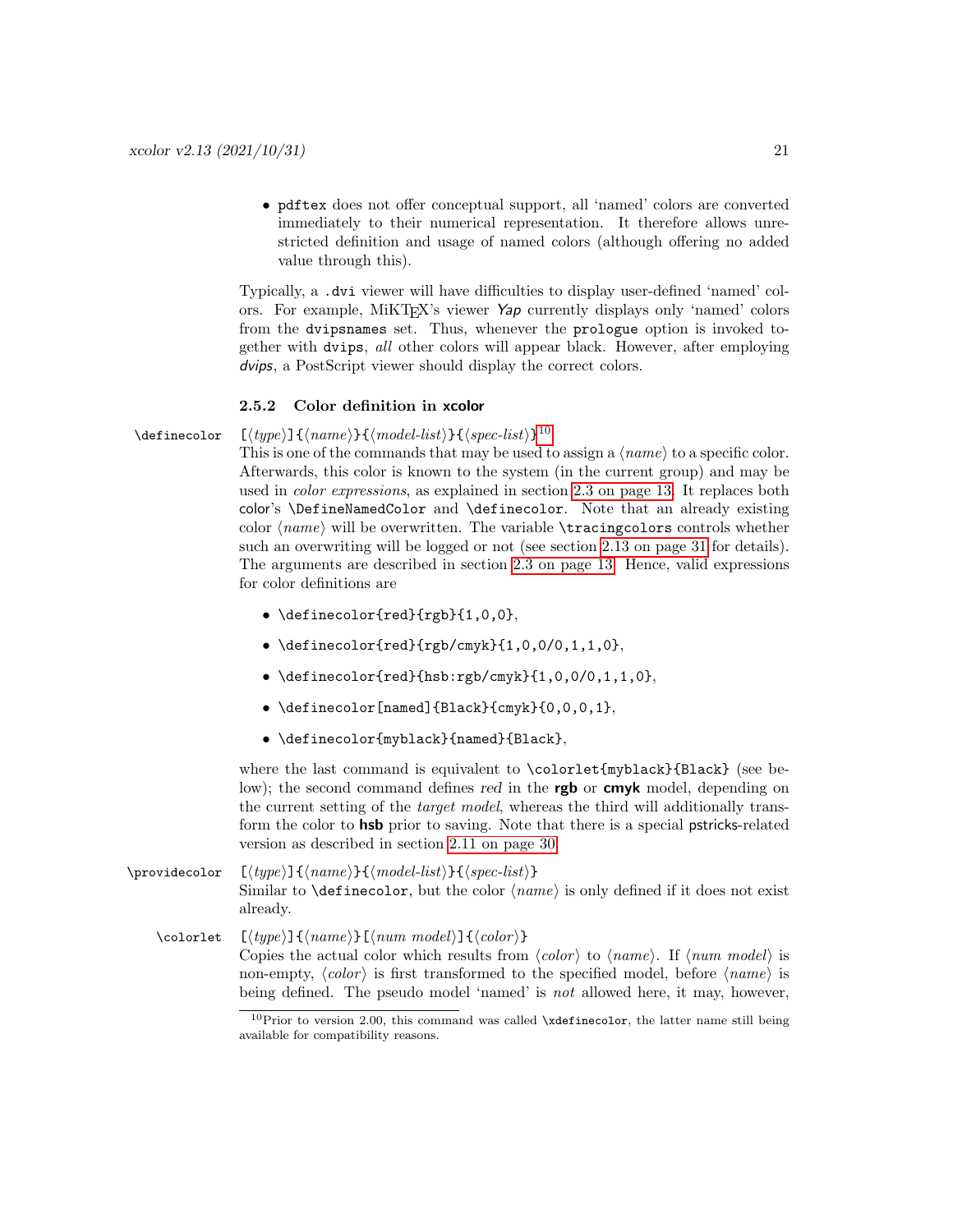be specified in the  $\langle type \rangle$  argument. Note that an already existing color  $\langle name \rangle$ will be overwritten.

Example: we said \colorlet{tableheadcolor}{gray!25} in the preamble of this document. In most of the tables we then formatted the first row by using the command \rowcolor{tableheadcolor}.

#### <span id="page-21-0"></span>2.5.3 Defining sets of colors

\definecolorset  $[\langle type \rangle] {\langle model-list \rangle} {\langle head \rangle} {\langle tail \rangle} {\langle set spec \rangle}$ 

This command facilitates the construction of color sets, i.e. (possibly large) sets of individual colors with common underlying ⟨model-list⟩ and ⟨type⟩. Here, ⟨set  $\langle spec \rangle = \langle name \rangle_1, \langle spec-list \rangle_1, \ldots, \langle name \rangle_l, \langle spec-list \rangle_l \ (l \geq 1 \text{ name/specification-list})$ pairs). Individual colors are being constructed by single

 $\delta$ \definecolor[ $\langle type \rangle$ ] $\{ \langle head \rangle \langle name \rangle_{\lambda} \langle tail \rangle\}$ { $\langle model-list \rangle$ } $\{ \langle spec-list \rangle_{\lambda}$ }

commands,  $\lambda = 1, \ldots, l$ . For example,

- \definecolorset{rgb}{}{}{red,1,0,0;green,0,1,0;blue,0,0,1} could be used to define the basic colors red, green, and  $blue;^{11}$  $blue;^{11}$  $blue;^{11}$
- \definecolorset $\{rgb\}\{x\}\{10\}$ {red,1,0,0;green,0,1,0;blue,0,0,1} would define the colors xred10, xgreen10, and xblue10.

### \providecolorset  $[\langle type \rangle]\{\langle model-list \rangle\}\{\langle head \rangle\}\{\langle tail \rangle\}\{\langle set\ spec \rangle\}$

Similar to \definecolorset, but based on \providecolor, thus the individual colors are defined only if they do not exist already.

### <span id="page-21-1"></span>2.5.4 Immediate and deferred definitions

Traditionally, the definition of a color as described above leads to the immediate construction of a command that holds at least the information needed by the driver to display the desired color. Thus, defining 300 colors, e.g., by loading a huge set of predefined colors, will result in 300 new commands, although most of them except for the purpose of displaying lists of colors — will hardly ever be used within a document. Along the development of computer memory — increasing in size, decreasing in price — recent TEX implementations have increased their provisions for internal memory stacks that are available for strings, control sequences, etc. However, as memory continues to be finite, it may still be useful (or occasionally necessary) to have a method at hand that allows to reduce memory requirements a bit. This is the point where deferred color definition comes into play. Its principle is simple: for every definition of this type (e.g., via \preparecolor), all necessary information is saved on a specific global definition stack, where it can be taken from later (e.g., via \definecolors) in order to construct the actual color command.

<span id="page-21-2"></span><sup>11</sup>Actually, xcolor uses a more complicated variant to provide the basic colors for different underlying models (see the source code for the full command):

<sup>\</sup>definecolorset{rgb/hsb/cmyk/gray}{}{}{red,1,0,0/0,1,1/0,1,1,0/.3;green,...}.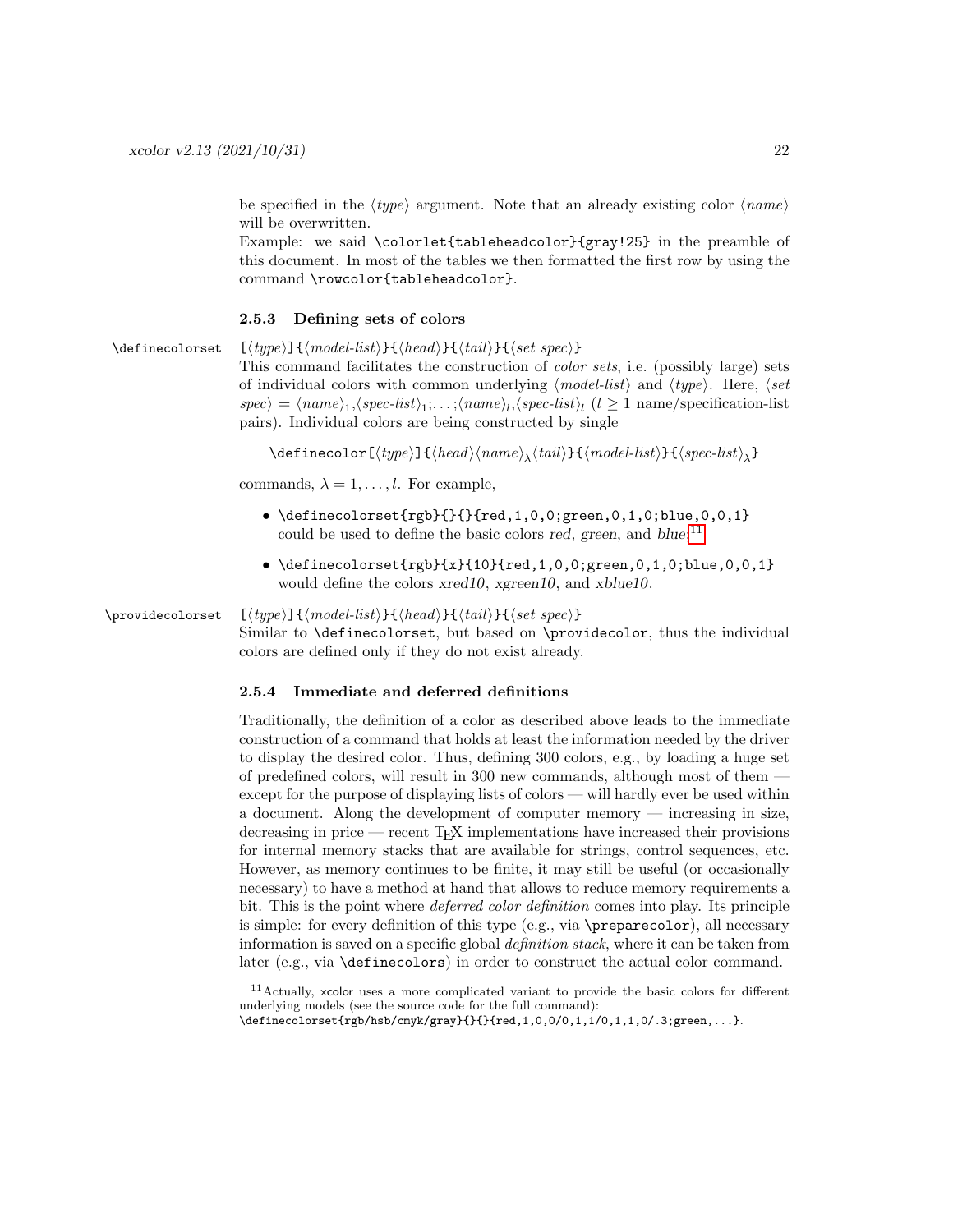Note that the following commands are only to be used in the document preamble, since the definition stack of colors for deferred definitions is deleted at the begin of the document body — in order to save memory.

 $\preccurlyeq$  [ $\langle type \rangle$ ] $\{\langle name \rangle\}$  $\{\langle model\text{-}list \rangle\}$ ] Similar to  $\det$ inecolor, but the color  $\langle name \rangle$  is not yet being defined: the arguments  $\langle model-list \rangle$  and  $\langle spec-list \rangle$  are evaluated immediately, then all necessary parameters (i.e.  $\langle type \rangle$ ,  $\langle name \rangle$ ,  $\langle model \rangle$ ,  $\langle spec \rangle$ ) are put onto the *definition stack* for later usage.

- \preparecolorset  $[\langle type \rangle] {\langle model-list \rangle} {\langle head \rangle} {\langle tail \rangle} {\langle set\ spec \rangle}$ \ifdefinecolors Similar to \definecolorset, but depending on the \ifdefinecolors switch: if set to 'true', to each element of the set the command \definecolor (i.e. immediate definition) is applied; if set to 'false', \preparecolor (i.e. deferred definition) is applied. For example, the package option svgnames performs something like \definecolorstrue\preparecolorset, whereas svgnames\* acts like \definecolorsfalse\preparecolorset. Both options set \definecolorstrue at the end, in order to have a proper starting point for other color sets.
- \DefineNamedColor {⟨type⟩}{⟨name⟩}{⟨model-list⟩}{⟨spec-list⟩} is provided mainly for compatibility reasons, especially to support the predefined colors in dvipsnam.def. It is the same as  $\langle cmd \rangle[\langle type \rangle]\{\langle name \rangle\}\{\langle mode \rangle\} \langle \langle spec \rangle\}$ , where  $\langle cmd \rangle$  is either \definecolor or \preparecolor, depending on the state of \ifdefinecolors. Note that color's restriction to allow \DefineNamedColor only in the document preamble has been abolished in xcolor.
	- $\{id-list\}$

Recall that  $\langle id\text{-}list\rangle$  has the form  $\langle ext\ id\rangle_1,\ldots,\langle ext\ id\rangle_l$  where each  $\langle ext\ id\rangle_\lambda$ is either an identifier  $\langle id \rangle_{\lambda}$  or an assignment  $\langle id \rangle_{\lambda'} = \langle id \rangle_{\lambda}$ . We consider the first case to be an abbreviation for  $\langle id \rangle_{\lambda} = \langle id \rangle_{\lambda}$  and describe the general case: the definition stack is searched for the name  $\langle id \rangle$  and its corresponding color parameters; if there is no match, nothing happens; if the name  $\langle id \rangle_{\lambda}$  is on the stack and its color parameters are  $\langle type \rangle_{\lambda}$ ,  $\langle model \rangle_{\lambda}$ , and  $\langle spec \rangle_{\lambda}$ , then the command  $\delta$ \definecolor[ $\langle type \rangle_{\lambda}$ ]{ $\langle id \rangle_{\lambda'}$ }{ $\langle model \rangle_{\lambda}$ }{ $\langle spec \rangle_{\lambda}$ } is executed. Thus, the user may control by which names the prepared colors are to be used in the document. Note that the entry  $\langle id \rangle_{\lambda}$  is not removed from the stack, such that it can be used several times (even within the same **\definecolors** command).

 $\text{Vprovides } \{ \langle id\text{-}list \rangle \}$ Similar to \definecolors, but based on \providecolor, thus the individual colors are defined only if they do not exist already.

#### <span id="page-22-0"></span>2.5.5 Global color definitions

\ifglobalcolors By default, definitions via \definecolor, \providecolor, . . . are available only within the current group. By setting \globalcolorstrue, all such definitions are  $\zeta$ global being made globally available — until the current group ends.  $\frac{12}{2}$  $\frac{12}{2}$  $\frac{12}{2}$  Another method

<span id="page-22-1"></span><sup>&</sup>lt;sup>12</sup>The switch may also be set in the preamble in order to control the whole document.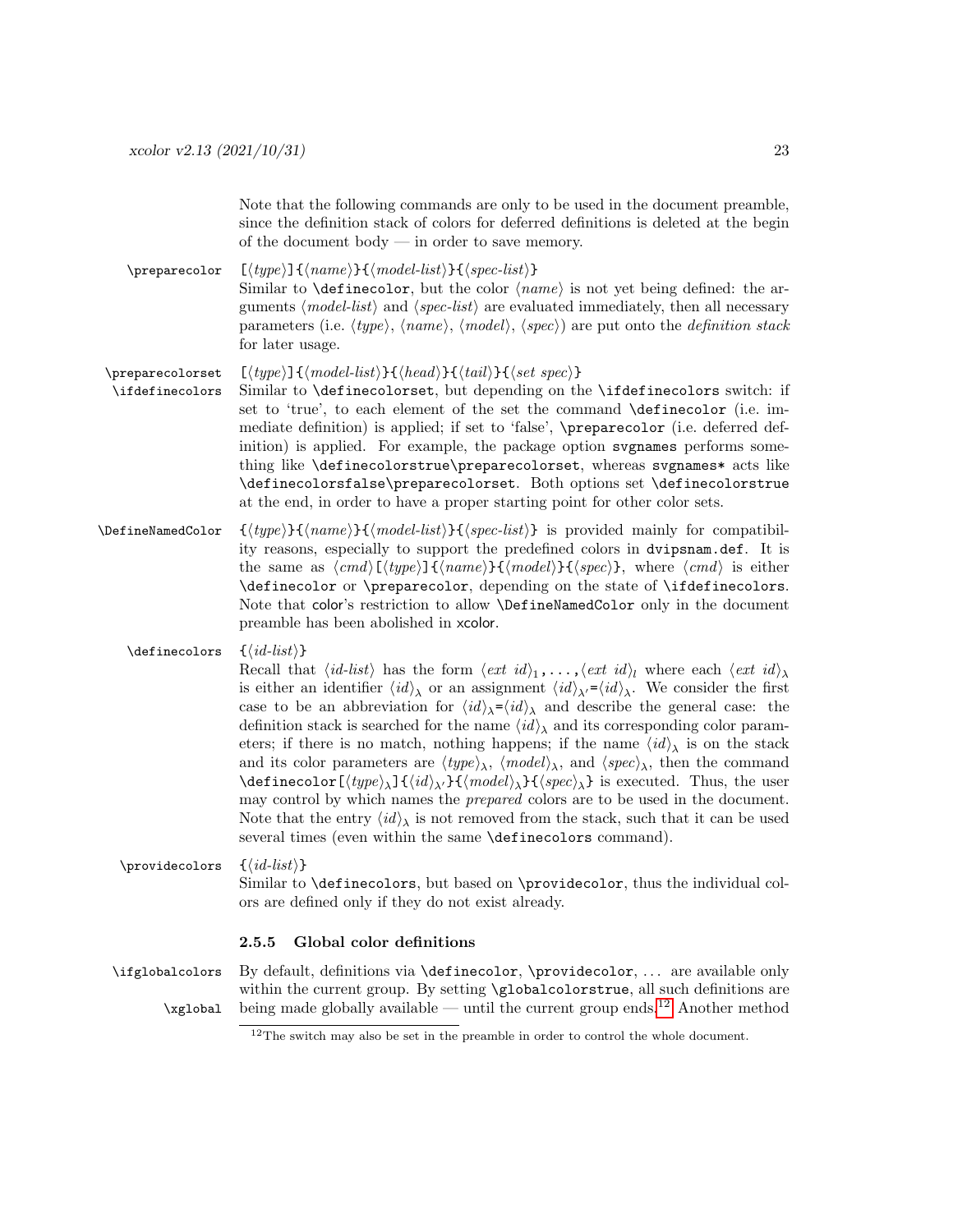to specify that an individual color definition is to be made global is to prefix it by \xglobal, e.g., \xglobal\definecolor{foo}....

### <span id="page-23-0"></span>2.6 Color application

### <span id="page-23-1"></span>2.6.1 Standard color commands

Here is the list of user-level color commands, as known from the color package, but with an extended syntax for the colors, allowing for expressions etc.:

| $\cdot$ color | $\{\langle color\rangle\}$                                                                                                                                                                                  |
|---------------|-------------------------------------------------------------------------------------------------------------------------------------------------------------------------------------------------------------|
|               | $\lfloor \langle model\text{-}list \rangle \rfloor \{\langle spec\text{-}list \rangle\}$                                                                                                                    |
|               | Switches to the color given either by name/expression or by model/specification.                                                                                                                            |
|               | This color will stay in effect until the end of the current T <sub>F</sub> X group.                                                                                                                         |
| \textcolor    | $\{\langle color\rangle\}\{\langle text\rangle\}$                                                                                                                                                           |
|               | $\left[ \langle model-list \rangle \right] \{ \langle spec-list \rangle \} \{ \langle text \rangle \}$                                                                                                      |
|               |                                                                                                                                                                                                             |
|               | are just alternative syntax for \color, in which the groups are added implicitly.                                                                                                                           |
|               | Thus $\langle text \rangle$ appears in the specified color, but then the color reverts to its previous                                                                                                      |
|               | value. Additionally, it calls <i>\leavevmode</i> to ensure the start of horizontal mode.                                                                                                                    |
| \pagecolor    | $\{\langle color \rangle\}$                                                                                                                                                                                 |
|               | $\lfloor \langle model\text{-}list \rangle \rfloor \{\langle spec\text{-}list \rangle\}$                                                                                                                    |
|               | Specifies the background color for the current, and all following, pages. It is a                                                                                                                           |
|               | global declaration which does not respect T <sub>F</sub> X groups.                                                                                                                                          |
|               | Remark: all of these commands except $\cdot$ color require that the $\langle color \rangle$ resp. $\langle spec \rangle$                                                                                    |
|               | arguments are put into curly braces $\{\}$ , even if they are buried in macros.<br>For example, after \def\foo{red}, one may say \color\foo, but one should                                                 |
|               | always write \textcolor{\foo}{bar} instead of \textcolor\foo{bar} in order                                                                                                                                  |
|               | to avoid strange results.                                                                                                                                                                                   |
|               | Note that color-specific commands from other packages may give unexpected re-                                                                                                                               |
|               | sults if directly confronted with color expressions (e.g., soul's \sethlcolor and                                                                                                                           |
|               | friends). However, one can turn the expression into a name via \colorlet and                                                                                                                                |
|               | try to use that name instead.                                                                                                                                                                               |
| \nopagecolor  | Removes any currently specified page color returning to the default transparent                                                                                                                             |
|               | background. It is not yet supported by all driver options and so generates a                                                                                                                                |
|               | warning if there is no definition in the driver file.                                                                                                                                                       |
|               |                                                                                                                                                                                                             |
|               | 2.6.2<br>Colored boxes                                                                                                                                                                                      |
|               |                                                                                                                                                                                                             |
| \colorbox     | $\{\langle color\rangle\}\{\langle text\rangle\}$                                                                                                                                                           |
|               | $\lfloor \langle model\text{-}list \rangle \rfloor \{\langle spec\text{-}list \rangle\} \} \langle \langle text \rangle \}$                                                                                 |
|               | Takes the same argument forms as <i>\textcolor</i> , but the color specifies the back-                                                                                                                      |
|               | <i>ground</i> color of the box.                                                                                                                                                                             |
| \fcolorbox    | $\{\langle \text{frame color}\rangle\} \{\langle \text{background color}\rangle\} \{\langle \text{text}\rangle\}$                                                                                           |
|               | $[\langle model-list \rangle] {\langle frame\ spec-list \rangle} {\langle background\ spec-list \rangle} {\langle \langle text \rangle}$                                                                    |
|               | $[\langle fr. \ model\text{-}list \rangle] \{\langle fr. \ spec\text{-}list \rangle\} \[\langle \text{background-}list \rangle] \{\langle \text{background-}list \rangle\} \[\langle \text{text} \rangle\}$ |
|               | $\{\langle \text{frame color}\rangle\}\right]\langle \text{background model-list}\rangle\right]\{\langle \text{background spec-list}\rangle\}\{\langle \text{text}\rangle\}$                                |

<span id="page-23-2"></span>Puts a frame of the first color around a box with a background specified by the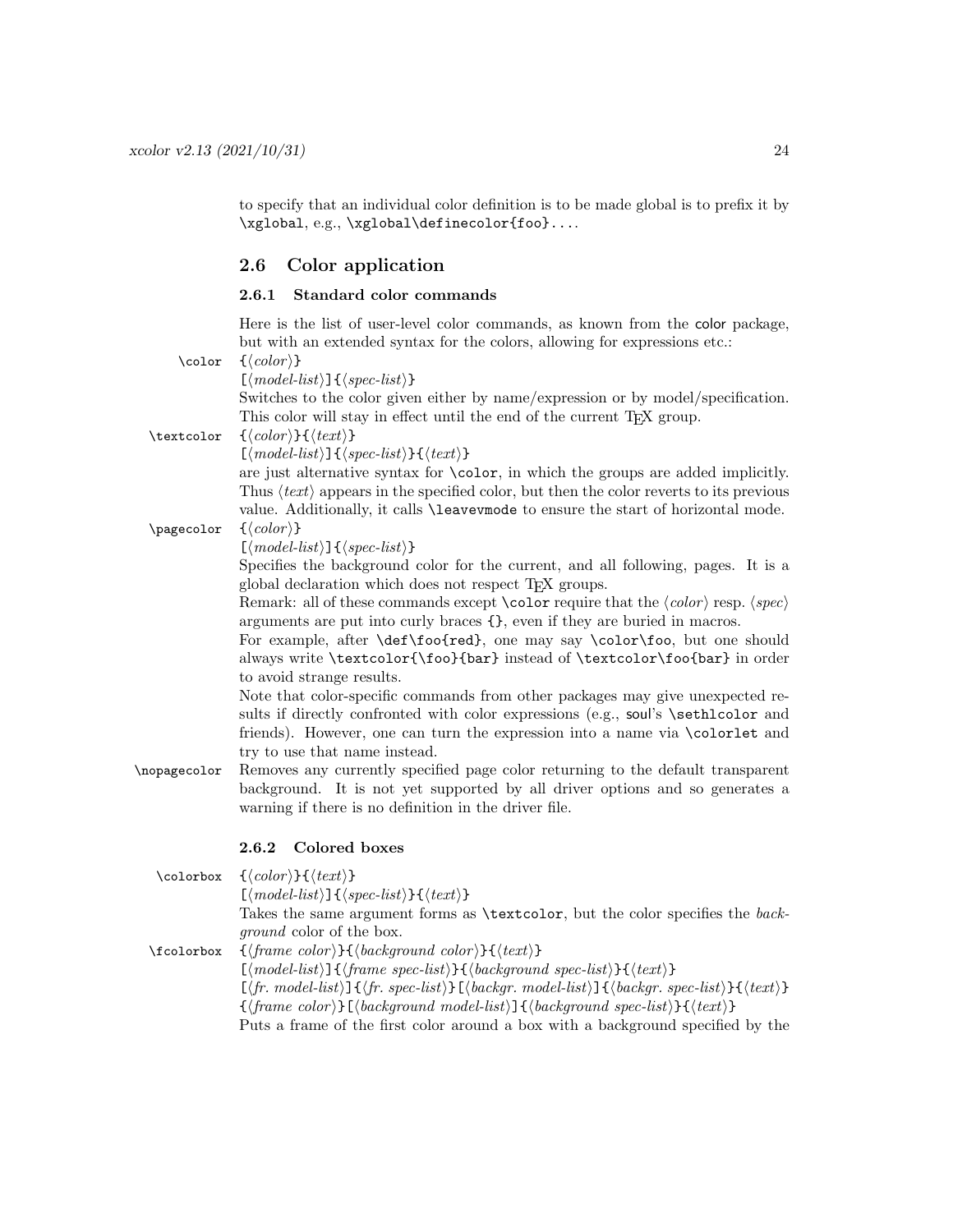second color. If only the first optional argument is given, it specifies the color model for both colors. Besides the possibility to specify color expressions as arguments, \fcolorbox now offers more flexibility for its arguments than the color version:

- test \fcolorbox{gray}{yellow}{test},
- $\bullet$  test \fcolorbox[cmyk]{0,0,0,0.5}{0,0,1,0}{test},
- $\bullet$   $\text{test}$  \fcolorbox[gray]{0.5}[wave]{580}{test},
- $\bullet$   $\text{test}$  \fcolorbox{gray}[wave]{580}{test}.

Additionally, \fcolorbox uses a new approach to frame drawing, which is an extension of Donald Arseneau's suggestion in bug report latex/3655 [\[2\]](#page-61-8). The main difference to LATEX's implementation is that box construction and frame drawing are split into separate operations, such that the frame is drawn after the box contents has been constructed. This ensures that the frame is always on top of the box. Donald Arseneau improved speed as well as memory requirements of this approach. Furthermore, a new macro is introduced:

### $\to$  { $\langle width \rangle$ }{ $\langle height \rangle$ }{ $\langle depth \rangle$ }

Draws a frame with a linewidth of \fboxrule. Returns a \hbox with outer dimensions  $\langle width \rangle$ ,  $\langle height \rangle$ ,  $\langle depth \rangle$ . By this approach, a frame-primitive may also be provided by a driver file, in order to exploit driver-specific drawing facilities (see below). Again, this macro was optimised by Donald Arseneau.

The new frame approach is used for  $\f{colorbox as well as ETFX's \fbox{box and}$ \framebox commands, unless the kernelfbox option is specified, which returns to L<sup>AT</sup>FX's original definitions of  $\f(\text{rame})$  box.

Option xcdraw uses PostScript commands to draw frames and color boxes in case of the dvips driver and PDF code to draw frames in case of the pdftex and dvipdfm drivers. This is still experimental code that may confuse .dvi viewers. The opposite option noxcdraw forces usage of the generic (driver-independent) code.

### <span id="page-24-0"></span>2.6.3 Using the current color

Within a color expression,  $\therefore$  serves as a placeholder for the current color. See figure [7 on page 37](#page-36-3) for an example.

It is also possible to save the current color for later use, e.g., via the command \colorlet{foo}{.}.

Note that in some cases the current color is of rather limited use, e.g., the construction of an  $\f{color}$ box implies that at the time when the  $\langle background\ color\rangle$ is evaluated, the current color equals the  $\langle frame\ color\rangle$ ; in this case '.' does not refer to the current color outside the box.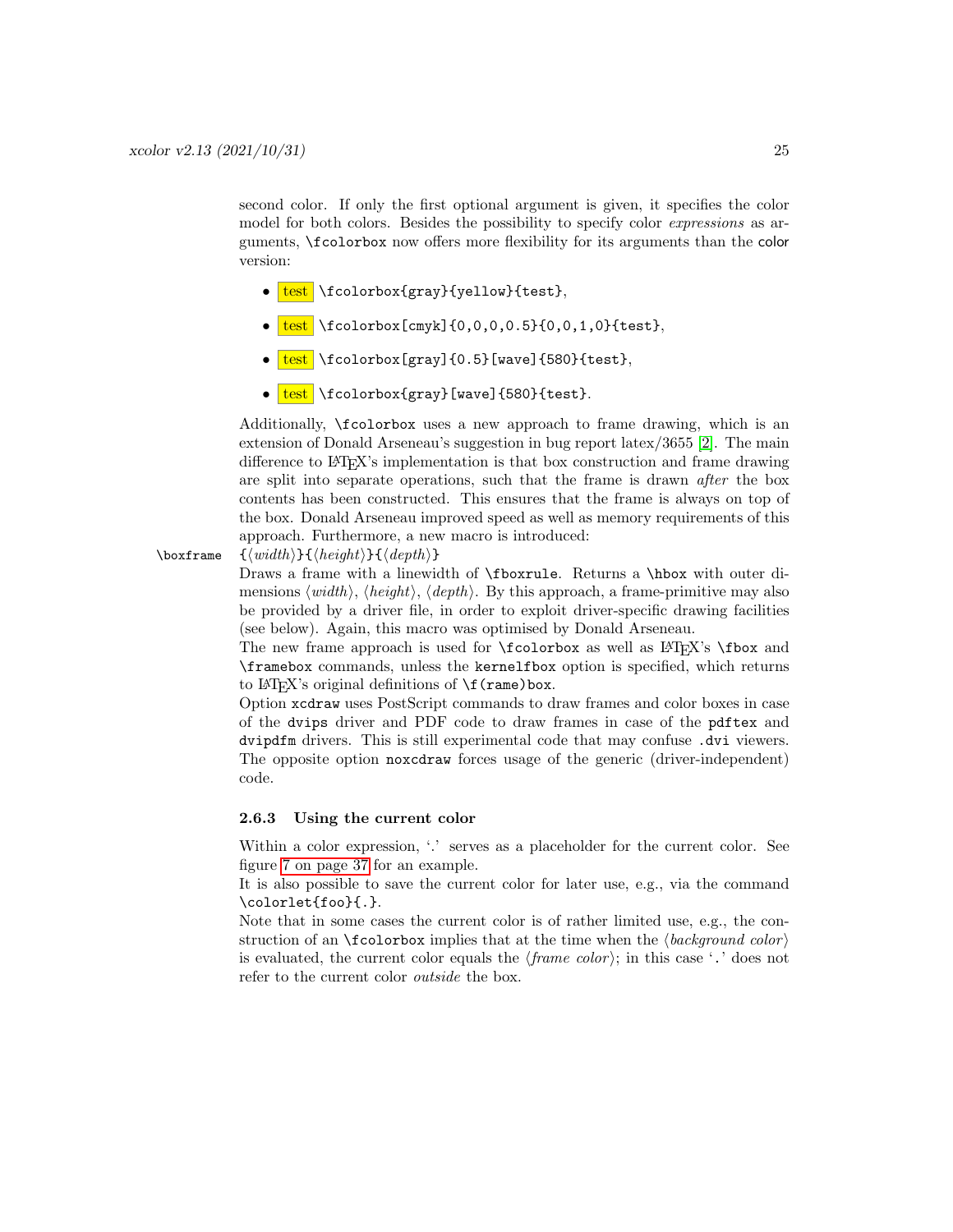### <span id="page-25-0"></span>2.6.4 Color testing

testcolors  $\lfloor \langle num \ models \rangle \rfloor$ 

This is a simple tabular environment in order to test (display) colors in different models, showing both the visual result and the model-specific parameters. The optional ⟨num models⟩ argument is a comma-separated list of numerical color models (as usual without spaces) which form the table columns; the default list is rgb,cmyk,hsb,HTML.

 $\text{testcolor} \{ \langle color \rangle \}$ 

 $\lfloor \langle \textit{model-list} \rangle \rfloor \}$   $\langle \textit{spec-list} \rangle$ 

Each \testcolor command generates a table row, containing a display sample plus the respective parameters for each of the models. If the column-model matches the model of the color in question, its parameters are underlined. Note that this command is only available within the testcolors environment. For applications see figure [2 on page 35](#page-34-2) and figures [11,](#page-39-0) [12.](#page-40-0)

### <span id="page-25-1"></span>2.7 Color blending

The purpose of color blending is to add some mixing color (expression) to all subsequent explicit color commands. Thus, it is possible to perform such a mix (or blend) operation for many colors without touching the individual commands.

\blendcolors {⟨mix expr ⟩}

 $\blacksquare$ \blendcolors\*  $\{$  $\langle mix\>expr \rangle\}$ 

Initialises all necessary parameters for color blending. The actual (completed) color blend expression is stored in \colorblend. In the starred version, the argument will be appended to a previously defined blend expression. An empty  $\langle mix \rangle$  $\exp(r)$  argument will switch blending off.

Example: after \blendcolors{!50!yellow}, the colors  $\Box$  are transformed into  $\Box$  , an additional \blendcolors  $\ast$  {!50} yields  $\Box$ \xglobal In order to achieve global scope, \blendcolors may be prefixed by \xglobal.

Remark: color blending is applied only to *explicit* color commands, i.e. \color, \fcolorbox and the like. In the previous example the frames are not being blended because their color is set by an driver-internal command (switching back to the 'current color'). Thus, to influence these implicit colors as well, we have to set the current color after the blending: \blendcolors{!50!yellow}\color{black} results in  $\Box$ , an additional \blendcolors  $\{!50\}\cdot\text{black}\}$  yields .

### <span id="page-25-2"></span>2.8 Color masks and separation

The purpose of *color separation* is to represent all colors that appear in the document as a combination of a finite subset of base colors and their tints. Most prominent is cmyk separation, where the base colors are cyan, magenta, yellow, and black, as required by the printers. This can be done by choosing the package option cmyk, such that all colors will be converted in this model, and postprocessing the output file. We describe now another — and more general —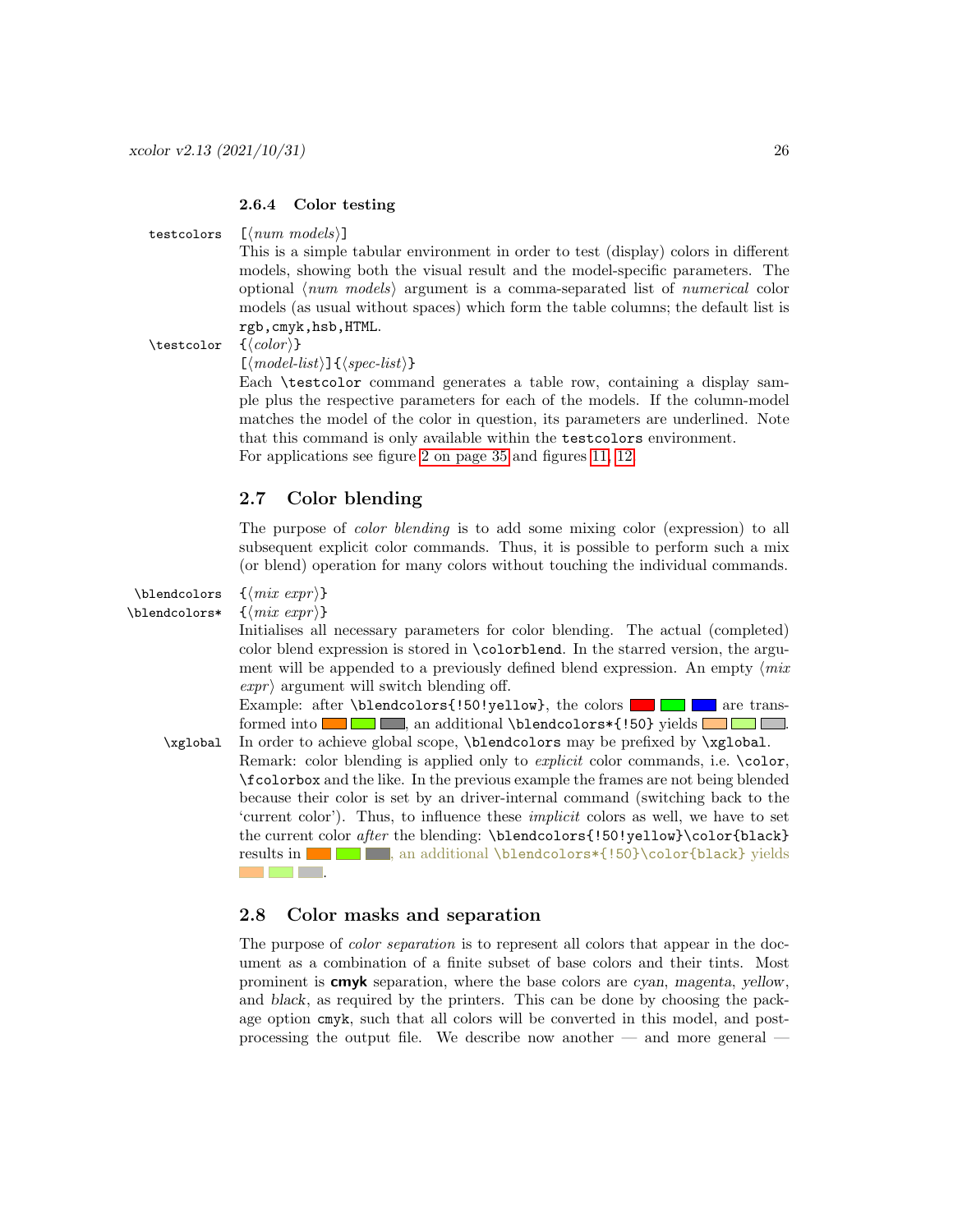solution: *color masking*. How does it work? Color masking is based on a specified color model  $\langle m\text{-}model \rangle$  and a parameter vector  $\langle m\text{-}spec \rangle$ . Whenever a color is to be displayed in the document, it will first be converted to  $\langle m\text{-}model \rangle$ , afterwards each component of the resulting color vector will be multiplied by the corresponding component of  $\langle m\text{-}spec\rangle$ . For example, let's assume that  $\langle m\text{-}model\rangle$ equals cmyk, and  $\langle m\text{-}spec\rangle$  equals  $(\mu_c, \mu_m, \mu_y, \mu_k)$ . Then an arbitrary color foo will be transformed according to

$$
foo \mapsto (c, m, y, k) \mapsto (\mu_c \cdot c, \mu_m \cdot m, \mu_y \cdot y, \mu_k \cdot k)
$$
\n
$$
(5)
$$

Obviously, color separation is a special case of masking by the vectors  $(1, 0, 0, 0)$ ,  $(0, 1, 0, 0)$ , etc. An interesting application is to shade or tint all colors by masking them with  $(x, x, x)$  in the **rgb** or cmy model, see the last two rows in figure [9 on](#page-38-0) [page 39.](#page-38-0)

 $\mathcal{S}$  [ $\langle num \ model \rangle$ ] { $\langle color \rangle$ }

Initialises all necessary parameters for color masking: if  $\langle num \ model \rangle$  is not specified (or empty),  $\langle m\text{-}model \rangle$  will be set to the natural model of  $\langle color \rangle$ , otherwise to  $\langle num \ model \rangle$ ; the color specification of  $\langle color \rangle$  is extracted to define  $\left\{ \infty \in \mathbb{Z}^n \right\}$ . Additionally,  $\mathbb{R}^n$  askcolorstrue is performed. Color masking can be switched off temporarily by  $\mathcal{S}$  askcolorsfalse, or — in a more radical way —

\xglobal by \maskcolors{}, which in addition clears the initialisation parameters. In general, the scope of \maskcolors is the current group (unless it is prefixed by the \xglobal command), but it may be used in the document preamble as well. The final remark of the color blending section applies here similarly.

> Now it is easy to separate a complete document without touching the source code: latex \def\xcolorcmd{\maskcolors[cmyk]{cyan}}\input{a} will do the cyan part of the job for a.tex.

\colormask Caution: xcolor has no idea about colors in files that are included via the command \includegraphics, e.g., images of type .eps, .pdf, .jpg, or .png. Such files have to be separated separately. Nevertheless, xcolor offers some basic support by storing the mask color in \colormask, which can be used to decide which file is to be included:

```
\def\temp{cyan}\ifx\colormask\temp \includegraphics{foo_c}\else
\def\temp{magenta}\ifx\colormask\temp \includegraphics{foo_m}\else
...
```
\fi\fi

### <span id="page-26-0"></span>2.9 Color series

Automatic coloring may be useful in graphics or chart applications, where a potentially large and unspecified — number of colors are needed, and the user does not want or is not able to specify each individual color. Therefore, we introduce the term color series, which consists of a base color and a scheme, how the next color is being constructed from the current color.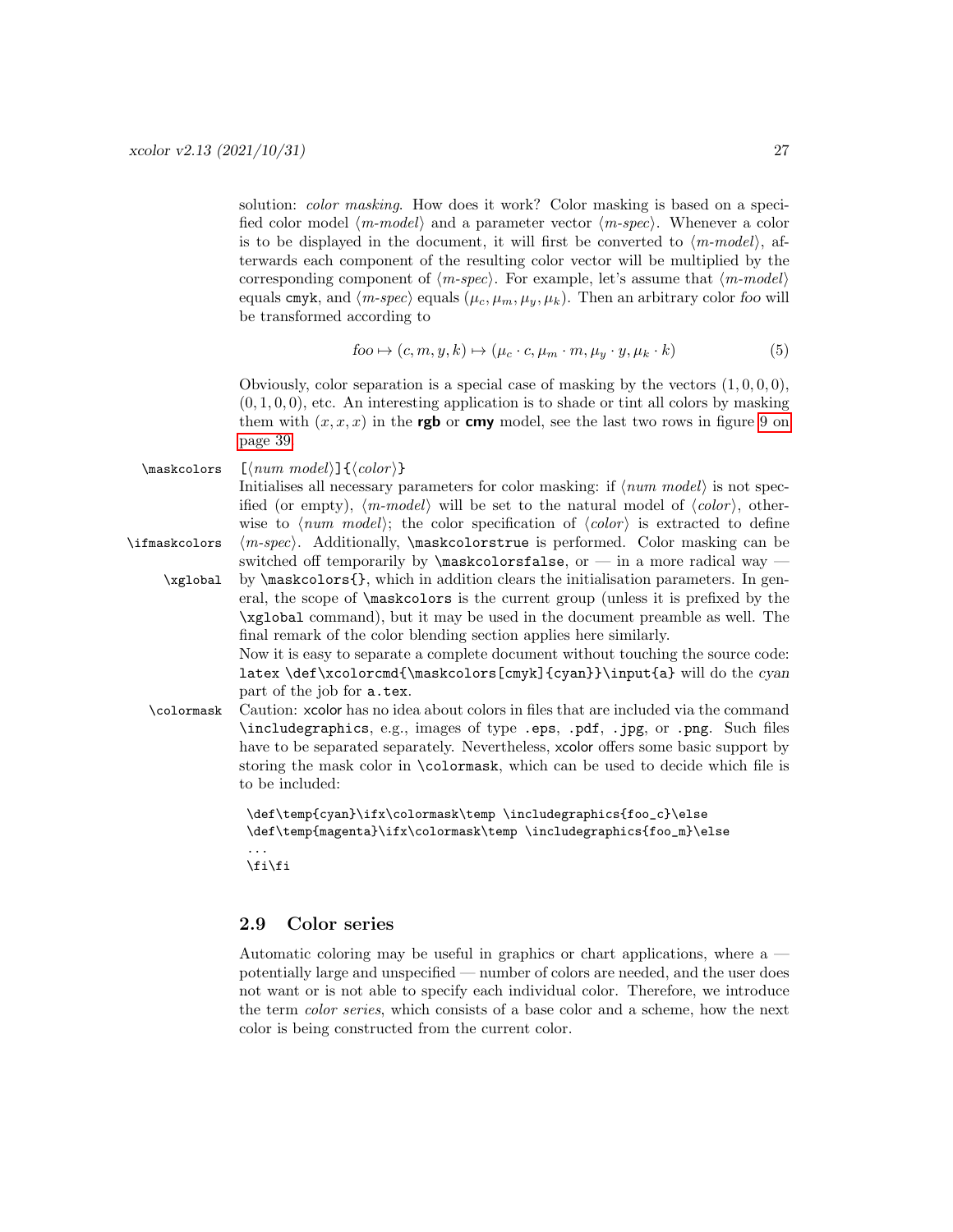The practical application consists of three parts: definition of a color series (usually once in the document), initialisation of the series (potentially several times), and application — with or without stepping — of the current color of the series (potentially many times).

### <span id="page-27-0"></span>2.9.1 Definition of a color series

\definecolorseries {⟨name⟩}{⟨core model⟩}{⟨method⟩}[⟨b-model⟩]{⟨b-spec⟩}[⟨s-model⟩]{⟨s-spec⟩} Defines a color series called ⟨name⟩, whose calculations are performed within the color model ⟨core model⟩, where ⟨method⟩ selects the algorithm (one of step, grad, last, see below). The method details are determined by the remaining arguments:

- $[\langle b\text{-}model \rangle] \{\langle b\text{-}spec \rangle\}$  specifies the base (= first) color in the algorithm, either directly, e.g.,  $[rgb]$  {1,0.5,0.5}, or as a  $\langle color \rangle$ , e.g., {-yellow!50}, if the optional argument is missing.
- $[\langle s\text{-model}\rangle]\{\langle s\text{-}spec\rangle\}$  specifies how the step vector is calculated in the algorithm, according to the chosen  $\langle method \rangle$ :
	- step, grad: the optional argument is meaningless, and  $\langle s\text{-}spec\rangle$  is a parameter vector whose dimension is determined by  $\langle core \ model \rangle$ , e.g., {0.1,-0.2,0.3} in case of rgb, cmy, or hsb.
	- last: the last color is specified either directly, e.g., [rgb]{1,0.5,0.5}, or as a  $\langle color \rangle$ , e.g.,  $\{-yellow:50\}$ , if the optional argument is missing.

This is the general scheme:

<span id="page-27-1"></span>
$$
color_1 := base, \qquad color_{n+1} := U\big(color_n + step\big) \tag{6}
$$

for  $n = 1, 2, \ldots$ , where U maps arbitrary real m-vectors into the unit m-cube:

$$
U(x_1,...,x_m) = (u(x_1),...,u(x_m)), \qquad u(x) = \begin{cases} 1 & \text{if } x = 1 \\ x - [x] & \text{if } x \neq 1 \end{cases}
$$
 (7)

Thus, every step of the algorithm yields a valid color with parameters from the interval  $[0, 1]$ .

Now, the different methods use different schemes to calculate the step vector:

- step, grad: the last argument,  $\{\langle s\text{-}spec\rangle\}$ , defines the directional vector grad.
- last:  $\{\langle s\text{-}spec\rangle\}$  resp.  $[\langle s\text{-}model\rangle]\{\langle s\text{-}spec\rangle\}$  defines the color parameter vector last.

Then, during \resetcolorseries, the actual *step* vector is calculated:

<span id="page-27-2"></span>
$$
step := \begin{cases} grad & \text{if } \langle method \rangle = \text{step} \\ \frac{1}{\langle div \rangle} \cdot grad & \text{if } \langle method \rangle = \text{grad} \\ \frac{1}{\langle div \rangle} \cdot (last - base) & \text{if } \langle method \rangle = \text{last} \end{cases}
$$
(8)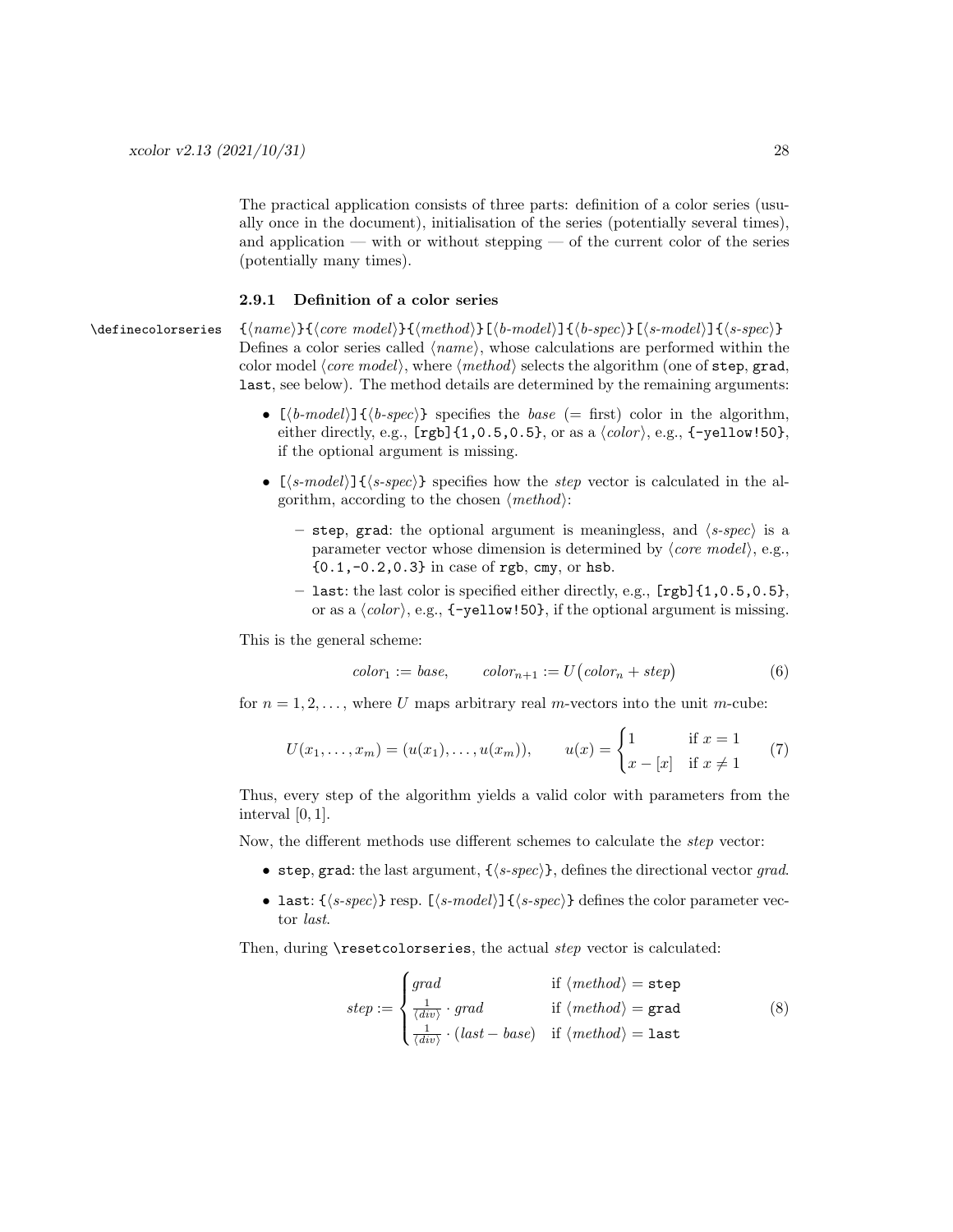Please note that it is also possible to use the current color placeholder '.' within the definition of color series. Thus, \definecolorseries{foo}{rgb}{last}{.}{-.} will set up a series that starts with the current color and ends with its complement. Of course, similar to T<sub>EX</sub>'s  $\let$  primitive, the *current* definition of the current color at the time of execution is used, there is no relation to current colors in any later stage of the document.

### <span id="page-28-0"></span>2.9.2 Initialisation of a color series

\resetcolorseries [⟨div⟩]{⟨name⟩}

This command has to be applied at least once, in order to make use of the color series  $\langle name \rangle$ . It resets the current color of the series to the base color and calculates the actual step vector according to the chosen  $\langle div \rangle$ , a non-zero real number, \colorseriescycle for the methods grad and last, see equation [\(8\)](#page-27-2). If the optional argument is empty, the value stored in the macro \colorseriescycle is applied. Its default value is 16, which can be changed by  $\det\co{\arcspace{(\n}div\)}$ , applied before the xcolor package is loaded (similar to \rangeRGB and friends). The optional argument is ignored in case of the step method.

### <span id="page-28-1"></span>2.9.3 Application of a color series

There are two ways to display the current color of a color series: any of the color expressions in section [2.3 on page 13](#page-12-1) used within a \color, \textcolor, ... command will display this color according to the usual syntax of such expressions. However, in the cases when  $\langle postfix \rangle$  equals '!!+', \color{ $\langle name \rangle$ !!+} etc., will not only display the color, but it will also perform a step operation. Thus, the current color of the series will be changed in that case. An expression  $\coloor({\text{name}})!$  [ $\langle {\text{num}} \rangle$ ]} enables direct access to an element of a series, where  $\langle num \rangle = 0, 1, 2, \ldots$ , starting with 0 for the base color. See figure [8 on page 38](#page-37-0) for a demonstration of different methods.

### <span id="page-28-2"></span>2.9.4 Differences between colors and color series

Although they behave similar if applied within color expressions, the objects defined by \definecolor and \definecolorseries are fundamentally different with respect to their scope/availability: like color's original \definecolor command, **\definecolor** generates *local* colors, whereas **\definecolorseries** generates global objects (otherwise it would not be possible to use the stepping mechanism within tables or graphics conveniently). E.g., if we assume that  $bar$  is an undefined color, then after saying

```
\begingroup
\definecolorseries{foo}{rgb}{last}{red}{blue}
\resetcolorseries[10]{foo}
\definecolor{bar}{rgb}{.6,.5,.4}
\endgroup
```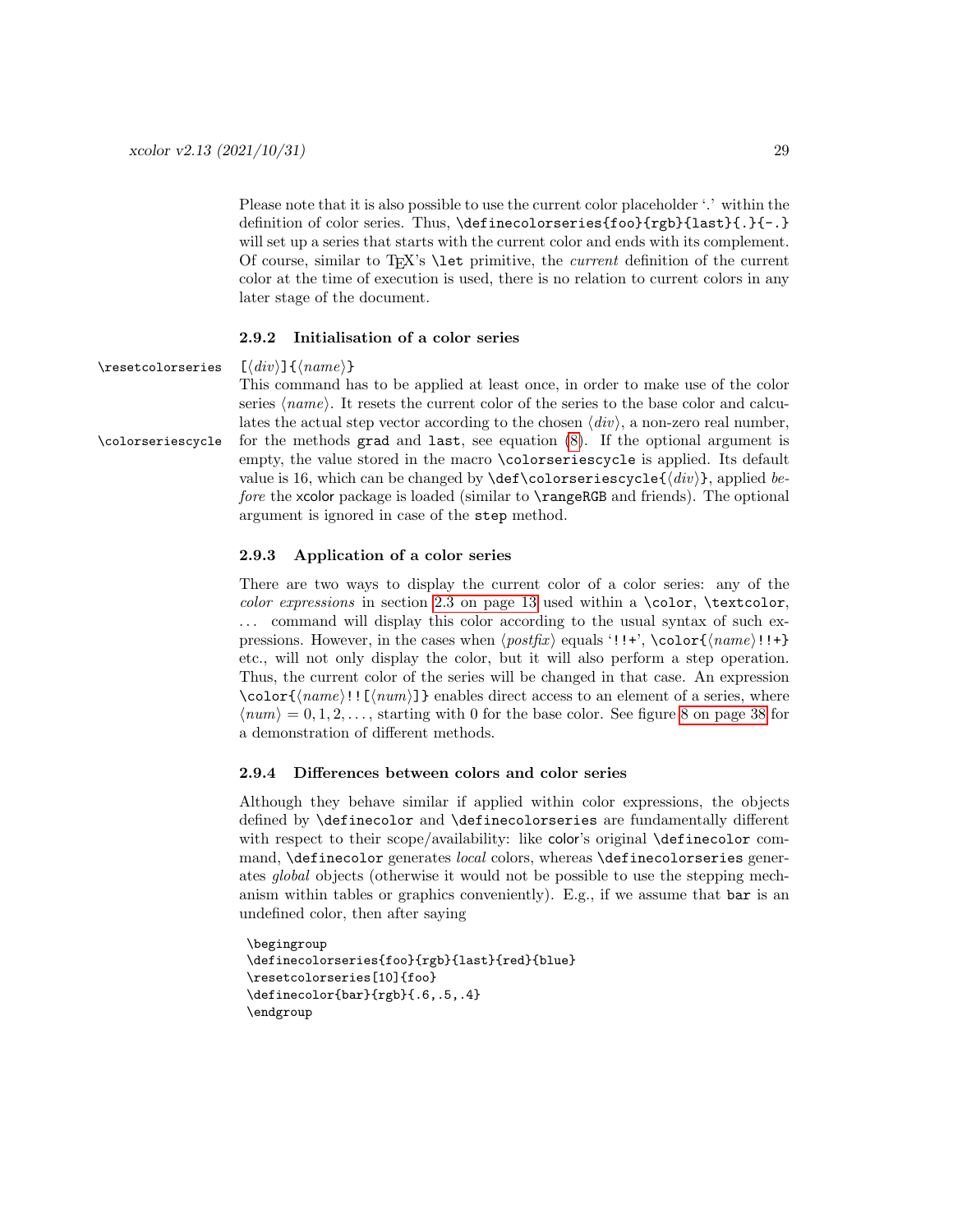commands like \color{foo} or \color{foo!!+} may be used without restrictions, whereas **\color{bar}** will give an error message. However, it is possible to say \colorlet{bar}{foo} or \colorlet{bar}{foo!!+} in order to save the current color of a series locally — with or without stepping.

### <span id="page-29-0"></span>2.10 Border colors for hyperlinks

The hyperref package offers all kinds of support for hyperlinks, pdfmarks etc. There are two standard ways to make hyperlinks visible (see the package documentation [\[14\]](#page-61-9) for additional information on how to set up these features):

- print hyperlinks in a different color than normal text, using the keys citecolor , filecolor , linkcolor , menucolor , pagecolor , runcolor , urlcolor with color expressions, e.g., \hypersetup{urlcolor=-green!50};
- $\bullet$  display a colored border around hyperlinks, using the keys *citebordercolor*, filebordercolor, linkbordercolor, menubordercolor, pagebordercolor, runbordercolor, urlbordercolor with explicit numerical  $\mathbf{rgb}$  parameter specification, e.g., \hypersetup{urlbordercolor={1 0.5 0.25}}.

Obviously, the second method is somewhat inconvenient since it does not allow for color names or even color expressions. Therefore, xcolor provides — via the package option hyperref — a set of extended keys xcitebordercolor, xfilebordercolor, xlinkbordercolor, xmenubordercolor, xpagebordercolor, xrunbordercolor, xurlbordercolor which are being used in conjunction with color expressions, e.g., \hypersetup{xurlbordercolor=-green!50}.

Another new key, *xpdfborder*, provides a way to deal with a *dvips*-related problem: for most of the drivers, a setting like pdfborder={0 0 1} will determine the width of the border that is drawn around hyperlinks in points. However, in the dvips case, the numerical parameters are interpreted in relation to the chosen output resolution for processing the .dvi file into a .ps file. Unfortunately, at the time when the .dvi is constructed, nobody knows if and at which resolution a transformation into .ps will take place afterwards. Consequently, any default value for *pdfborder* may be useful or not. Within hyperref, the default for *dvips* is pdfborder={0 0 12}, which works fine for a resolution of 600 or 1200 dpi, but which produces an invisible border for a resolution of 8000 dpi, as determined by the command-line switch -Ppdf. On the other hand, setting pdfborder={0 0 80} works fine for *dvips* at 8000 dpi, but makes a document unportable, since other drivers (or even dvips in a low resolution) will draw very thick boxes in that case. This is were the xpdfborder key comes in handy: it rescales its arguments for the dvips case by a factor 80 (ready for 8000 dpi) and leaves everything unchanged for other drivers. Thus one can say  $x$ pdfborder={0 0 1} in a driver-independent way.

### <span id="page-29-1"></span>2.11 Additional color specification in the **pstricks** world

For pstricks users, there are different ways of invoking colors within command option keys: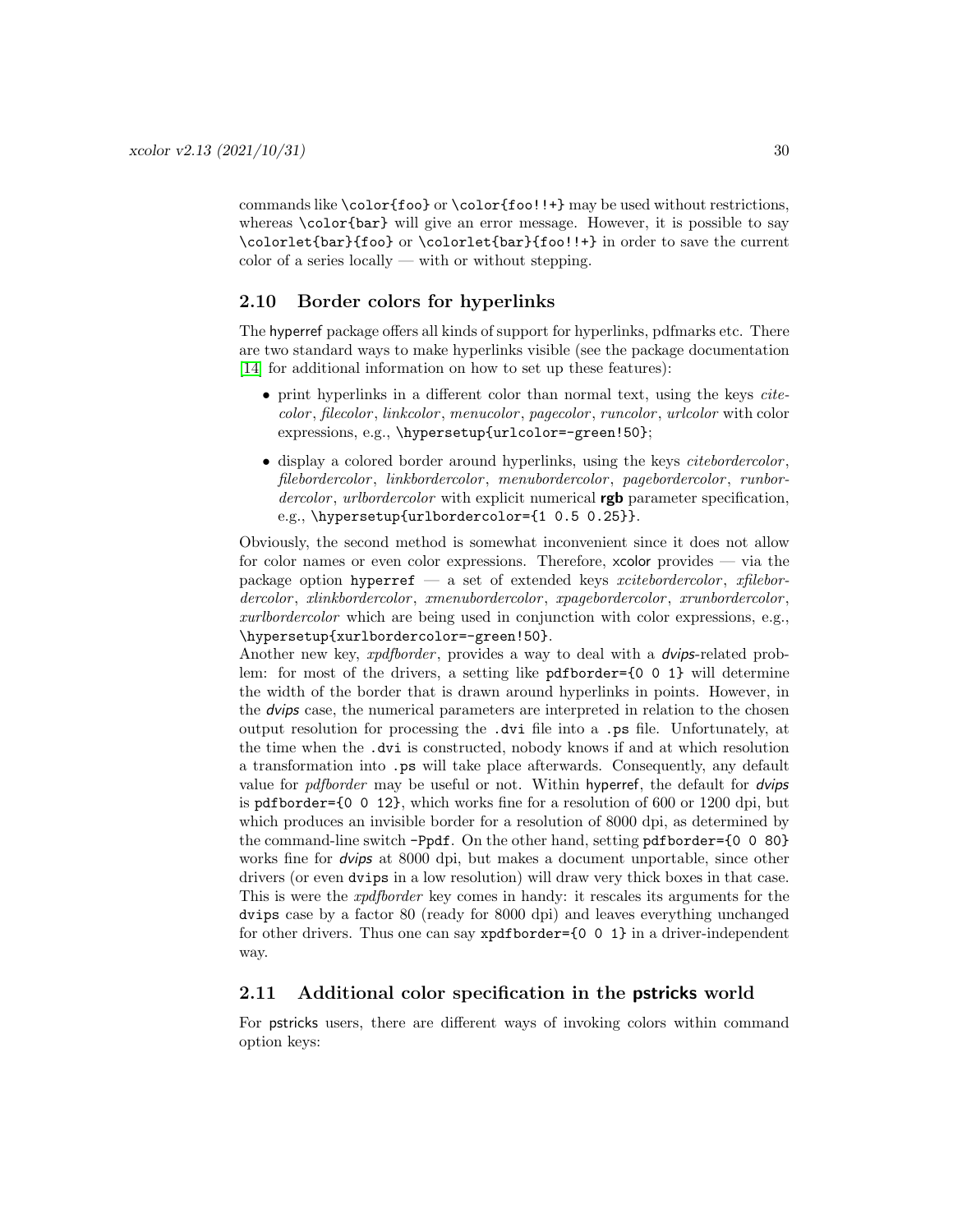- \psset{linecolor=green!50}
- $\psset{linecolor=[rgb]{0.5,1,0.5}}$
- \psframebox[linecolor={[rgb]{0.5,1,0.5}}]{foo}

Note the additional curly braces in the last case; without them, the optional argument of \psframebox would be terminated too early.

\definecolor [ps]{⟨name⟩}{⟨core model-list⟩}{⟨code⟩}

Stores PostScript  $\langle code \rangle$  — that should not contain slash '/' characters — within a color. Example: after \definecolor[ps]{foo}{rgb}{bar}, the pstricks command \psline[linecolor=foo]... inserts 'bar setrgbcolor' where the linecolor information is required — at least in case of the dvips driver. See also [xcolor2.tex](#page-0-0) for an illustrative application.

### <span id="page-30-0"></span>2.12 Color in tables

| \rowcolors<br>\rowcolors*                                                                                                                                                                                                                                                                                                                                                               | $\left[ \langle commands \rangle \right] \left\{ \langle row \rangle \right\} \left\{ \langle odd-row\ color \rangle \right\} \left\{ \langle even-row\ color \rangle \right\}$<br>$\left[ \langle commands \rangle \right] \left\{ \langle row \rangle \right\} \left\{ \langle odd-row\ color \rangle \right\} \left\{ \langle even-row\ color \rangle \right\}$<br>One of these commands has to be executed <i>before</i> a table starts. $\langle row \rangle$ tells the<br>number of the first row which should be colored according to the $\langle odd\text{-}row\ color\rangle$<br>and $\langle even\text{-}row\text{ color}\rangle$ scheme. Each of the color arguments may also be left empty<br>(= no color). In the starred version, $\langle commands \rangle$ are ignored in rows with inactive<br>rowcolors status (see below), whereas in the non-starred version, $\langle commands \rangle$ are |  |  |  |  |  |  |  |
|-----------------------------------------------------------------------------------------------------------------------------------------------------------------------------------------------------------------------------------------------------------------------------------------------------------------------------------------------------------------------------------------|-------------------------------------------------------------------------------------------------------------------------------------------------------------------------------------------------------------------------------------------------------------------------------------------------------------------------------------------------------------------------------------------------------------------------------------------------------------------------------------------------------------------------------------------------------------------------------------------------------------------------------------------------------------------------------------------------------------------------------------------------------------------------------------------------------------------------------------------------------------------------------------------------------------------|--|--|--|--|--|--|--|
|                                                                                                                                                                                                                                                                                                                                                                                         | applied to every row of the table. Such optional commands may be \hine or<br>$\text{noalign}(\textit{stuff})$ .                                                                                                                                                                                                                                                                                                                                                                                                                                                                                                                                                                                                                                                                                                                                                                                                   |  |  |  |  |  |  |  |
| \showrowcolors                                                                                                                                                                                                                                                                                                                                                                          | The rowcolors status is activated (i.e., use coloring scheme) by default and/or                                                                                                                                                                                                                                                                                                                                                                                                                                                                                                                                                                                                                                                                                                                                                                                                                                   |  |  |  |  |  |  |  |
| \hiderowcolors                                                                                                                                                                                                                                                                                                                                                                          | \showrowcolors, it is inactivated (i.e., ignore coloring scheme) by the command                                                                                                                                                                                                                                                                                                                                                                                                                                                                                                                                                                                                                                                                                                                                                                                                                                   |  |  |  |  |  |  |  |
| \hiderowcolors. The counter \rownum may be used within such a table to access<br>$\row$<br>the current row number. An example is given in figure 10 on page 39. These<br>commands require the table option (which loads the colortbl package).<br>Note that table coloring may be combined with color series. This method was<br>used to construct the examples in figure 8 on page 38. |                                                                                                                                                                                                                                                                                                                                                                                                                                                                                                                                                                                                                                                                                                                                                                                                                                                                                                                   |  |  |  |  |  |  |  |
|                                                                                                                                                                                                                                                                                                                                                                                         | Color information<br>2.13                                                                                                                                                                                                                                                                                                                                                                                                                                                                                                                                                                                                                                                                                                                                                                                                                                                                                         |  |  |  |  |  |  |  |
| \extractcolorspec                                                                                                                                                                                                                                                                                                                                                                       | $\{\langle color \rangle\}\{\langle cmd \rangle\}$<br>Extracts the color specification of $\langle color \rangle$ and puts it into $\langle cmd \rangle$ ; equivalent to                                                                                                                                                                                                                                                                                                                                                                                                                                                                                                                                                                                                                                                                                                                                          |  |  |  |  |  |  |  |
| \extractcolorspecs                                                                                                                                                                                                                                                                                                                                                                      | $\setminus \text{Cmd}\{\langle model\rangle\}\{\langle spec\rangle\}\}.$<br>$\{\langle color \rangle\}\{\langle model\text{-}cmd \rangle\}\{\langle color\text{-}cmd \rangle\}$<br>Extracts the color specification of $\langle color \rangle$ and puts it into $\langle model-cmd \rangle$ and<br>$\langle color-cmd\rangle$ , respectively.                                                                                                                                                                                                                                                                                                                                                                                                                                                                                                                                                                     |  |  |  |  |  |  |  |

 $\tau = \langle int \rangle$ 

<span id="page-30-1"></span>Controls the amount of information that is written into the log file:

•  $\langle int \rangle \leq 0$ : no specific color logging.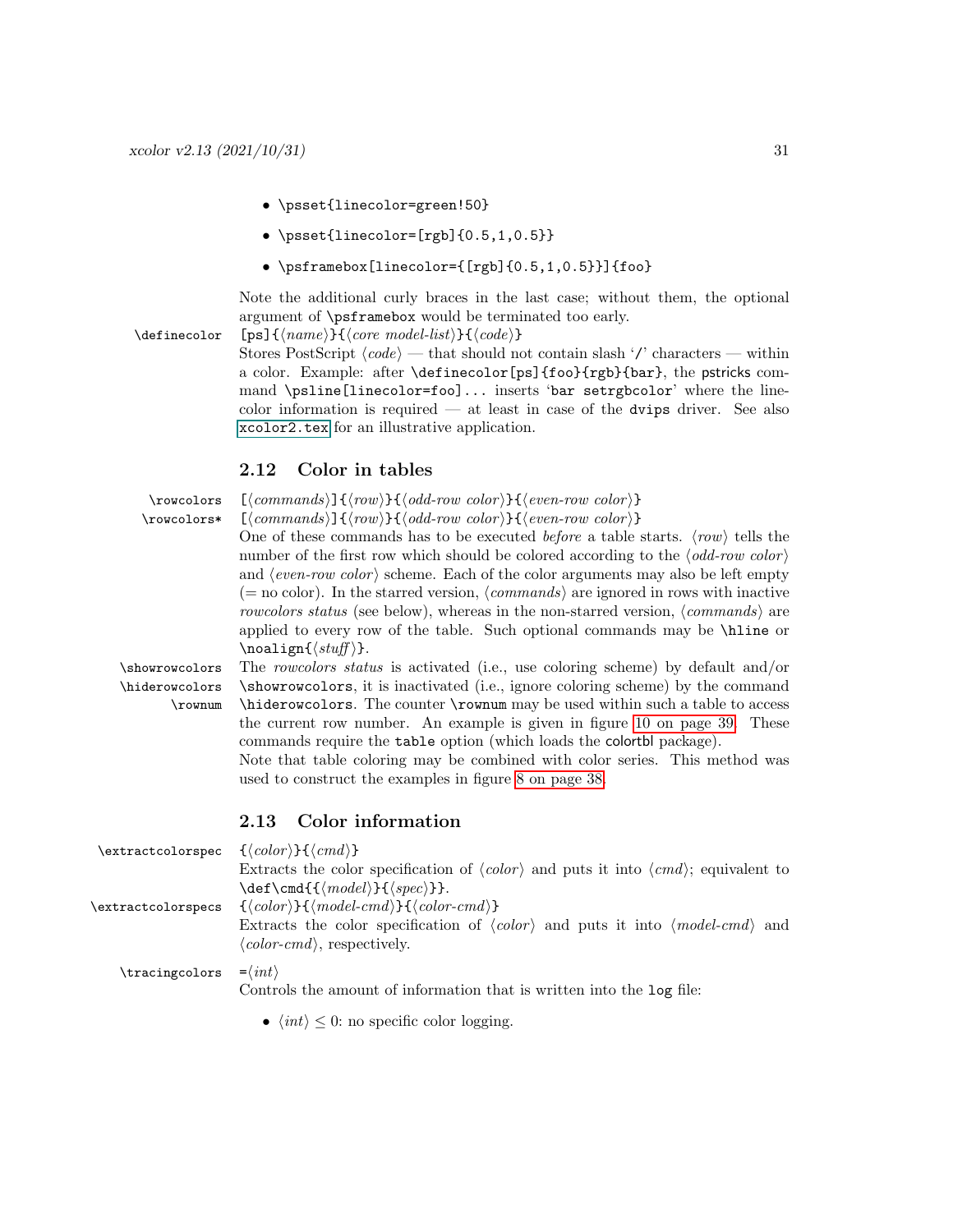- $\langle int \rangle \geq 1$ : ignored color definitions due to **\providecolor** are logged.
- $\langle int \rangle > 2$ : multiple (i.e. overwritten) color definitions are logged.
- $\langle int \rangle > 3$ : every command that defines a color will be logged.
- $\langle int \rangle \geq 4$ : every command that sets a color will be logged.

Like  $T_F X$ 's  $\text{tracing...}$  commands, this command may be used globally (in the document preamble) or locally/block-wise. The package sets \tracingcolors=0 as default. Remark: since registers are limited and valuable, no counter is wasted for this issue.

Note that whenever a color is used that has been defined via color's \definecolor command rather than xcolor's new \definecolor and friends, a warning message 'Incompatible color definition' will be issued.[13](#page-31-3)

### <span id="page-31-0"></span>2.14 Color conversion

\convertcolorspec {⟨model⟩}{⟨spec⟩}{⟨target model⟩}{⟨cmd⟩}

Converts a color, given by the  $\langle spec \rangle$  in model  $\langle model \rangle$ , into  $\langle target \ model \rangle$  and stores the new color specification in  $\text{mod}$ .  $\text{tr}_q$  must be of type  $\text{mod}$ model), whereas  $\langle model \rangle$  may also be 'named', in which case  $\langle spec \rangle$  is simply the name of the color.

Example: \convertcolorspec{cmyk}{0.81,1,0,0.07}{HTML}\tmp acts like \def \tmp{1F00ED}.

### <span id="page-31-1"></span>2.15 Problems and solutions

### <span id="page-31-2"></span>2.15.1 Name clashs between dvipsnames and svgnames

Due to the fixed option processing order (which does not depend on the order how the options were specified in the \usepackage command), the svgnames colors will always overrule dvipsnames colors with identical names. This can lead to undesired results if both options are used together. For instance, Fuchsia yields under the regime of dvipsnames and with respect to svgnames. However, there is a simple trick — based on *deferred color definition* — that allows us to use colors from both sets in the desired way:

```
\usepackage[dvipsnames*,svgnames]{xcolor}
\definecolors{Fuchsia}
```
Now all colors from the SVG set are available (except Fuchsia) plus Fuchsia from the other set.

<span id="page-31-3"></span><sup>&</sup>lt;sup>13</sup>This should not happen since usually there is no reason to load color in parallel to xcolor.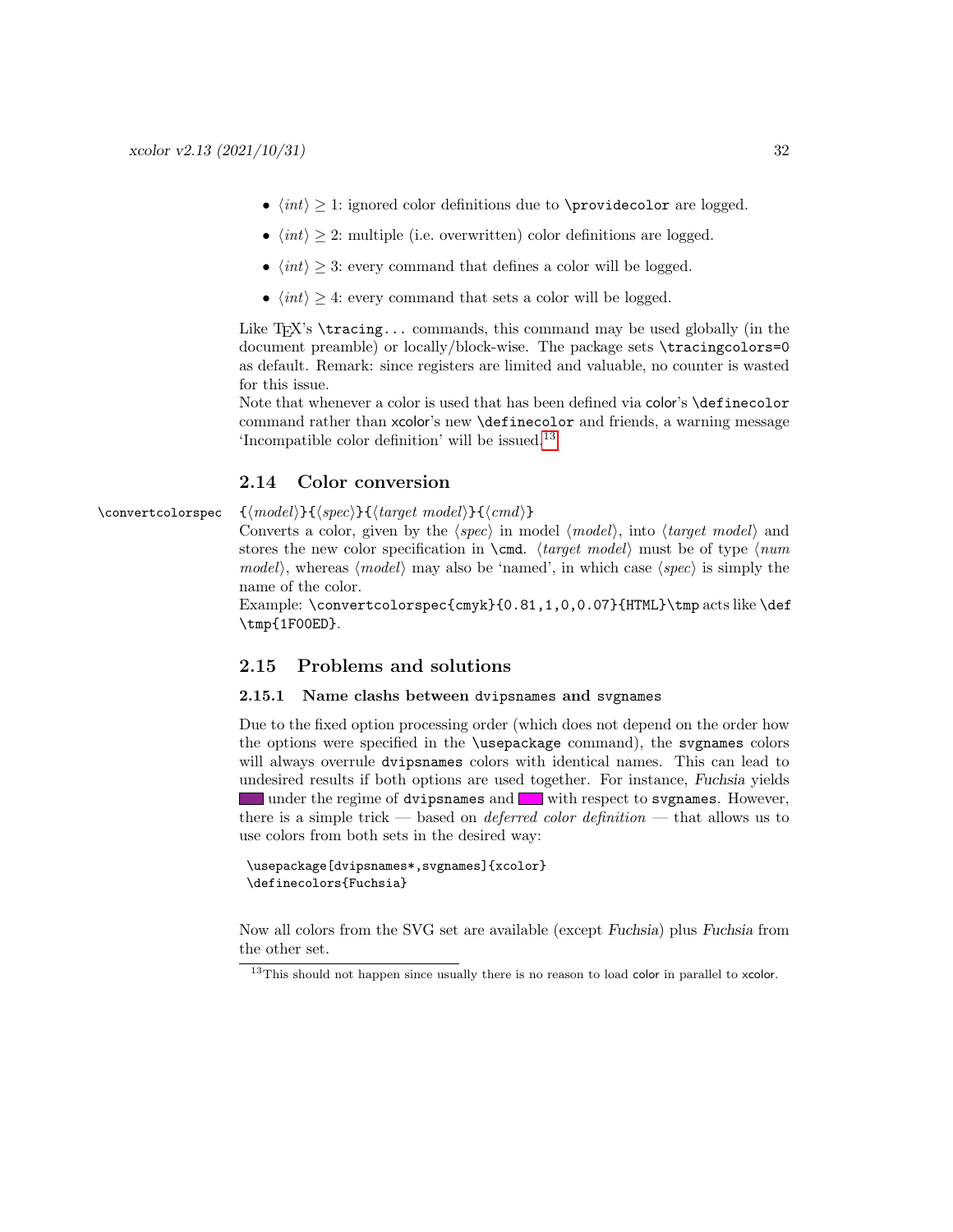### <span id="page-32-0"></span>2.15.2 Page breaks and pdfTEX

Since pdfT<sub>E</sub>X does not maintain a *color stack* — in contrast to  $dvips$  — a typical problem is the behaviour of colors in the case of page breaks, as illustrated by the following example:

```
\documentclass{minimal}
\usepackage{xcolor}
\begin{document}
black\color{red}red1\newpage red2\color{black}black
\end{document}
```
This works as expected with dvips, i.e., 'red1' and 'red2' being red, however, with pdftex, 'red2' is displayed in black. The problem may be solved by using the fixpdftex option which simply loads Heiko Oberdiek's pdfcolmk package [\[13\]](#page-61-10). However, its author also lists some limitations:

- Mark limitations: page breaks in math.
- LaTeX's output routine is redefinded.
	- Changes in the output routine of newer versions of LaTeX are not detected.
	- Packages that change the output routine are not supported.
- It does not support several independent text streams like footnotes.

### <span id="page-32-1"></span>2.15.3 Change color of included .eps file

In general, xcolor cannot change colors of an image that is being included via the \includegraphics command from the graphics or graphicx package. There is, however, a limited opportunity to influence the current color of included PostScript files. Consider the following file foo.eps which draws a framed gray box:

```
%!PS-Adobe-3.0 EPSF-3.0
%%BoundingBox: 0 0 60 12
0 0 60 12 rectfill
0.75 setgray
2 2 56 8 rectfill
```
Now run the following code through LAT<sub>EX</sub> and *dvips*:

```
\documentclass{minimal}
\usepackage[fixinclude]{xcolor}
\usepackage{graphics}
\begin{document}
\includegraphics{foo} \textcolor{red}{\includegraphics{foo}}
\end{document}
```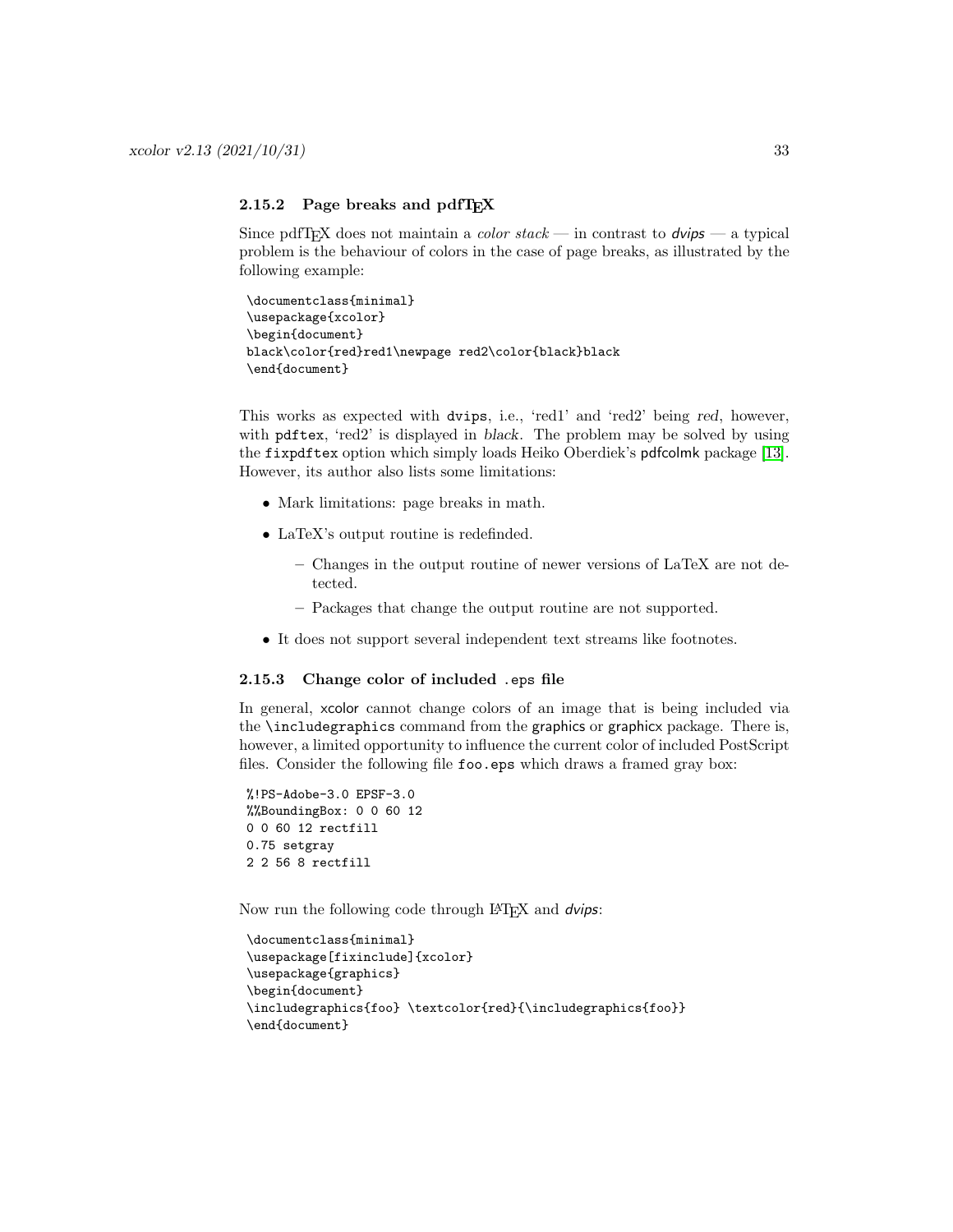The resulting .ps file will display two gray boxes: the first with a black frame, the second with a red frame. If we had omitted the fixinclude option, the second box would also display a black frame. This is because dvips usually resets the current color to black immediately before including an .eps file.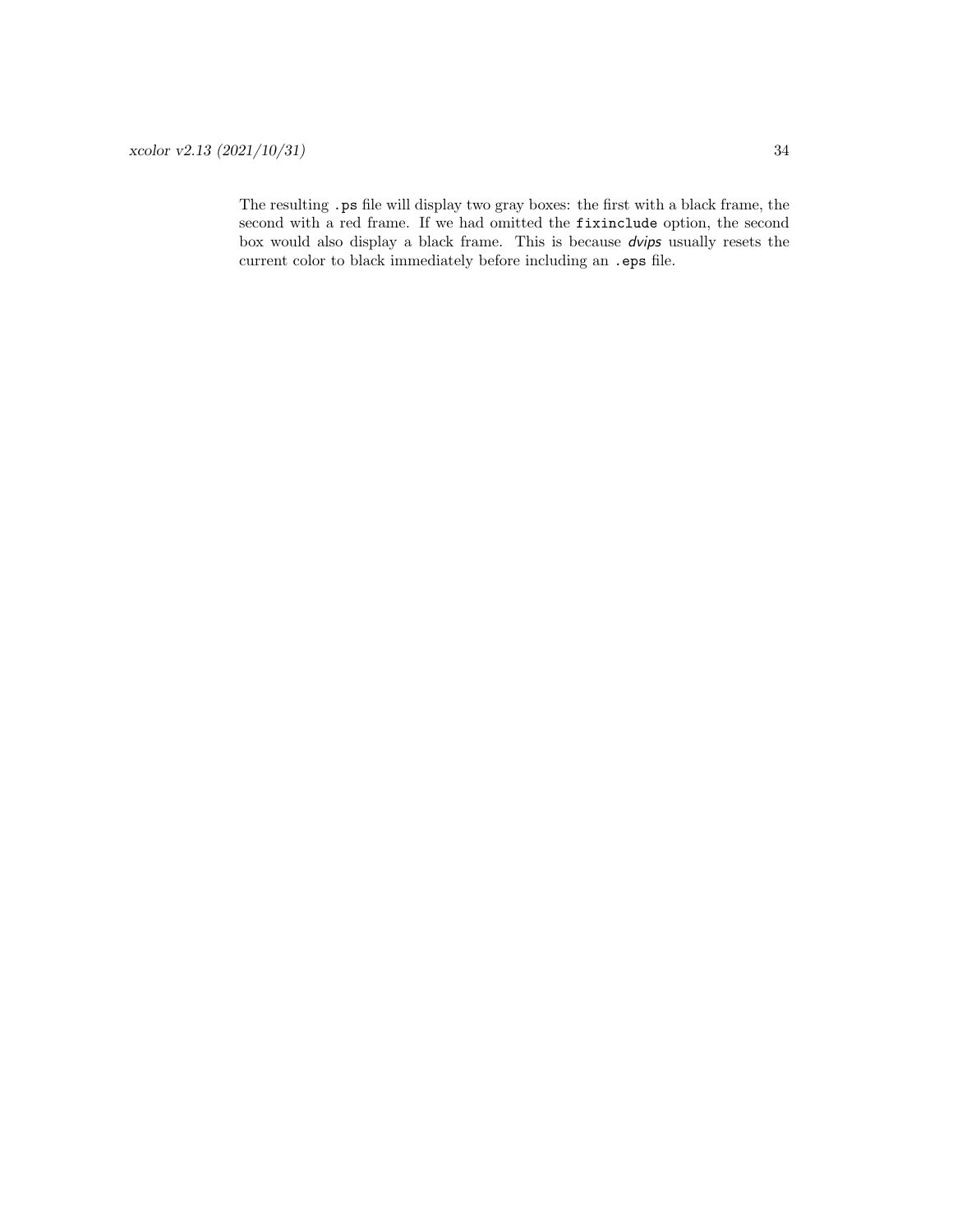### 3 Examples

<span id="page-34-0"></span>

# <span id="page-34-1"></span>Figure 1: Color spectrum

| color               | rgb              | cmyk             | hsb                  | <b>HTML</b> | gray                 |
|---------------------|------------------|------------------|----------------------|-------------|----------------------|
| olive               | 0.50.50          | 10010.5          | $\Box$ 0.16667 1 0.5 | 808000      | $\blacksquare$ 0.39  |
| red!50!green        | $\Box$ 0.5 0.5 0 | 1000.50.5        | $\Box$ 0.16667 1 0.5 | 808000      | $\blacksquare$ 0.445 |
| -cyan!50! magenta   | $\Box$ 0.5 0.5 0 | $\sqrt{00.50.5}$ | $\Box$ 0.16667 1 0.5 | 808000      | $\blacksquare$ 0.445 |
| [cmyk]0,0,1,0.5     | $\Box$ 0.5 0.5 0 | 10010.5          | $\Box$ 0.16667 1 0.5 | 808000      | ∎0.39                |
| [cmyk]0,0,.5,.5     | 0.50.50          | 000.50.5         | $\Box$ 0.16667 1 0.5 | 808000      | 0.445                |
| [rgb:cmyk]0,0,.5,.5 | 0.5 0.5 0        | 1000.50.5        | 0.1666710.5          | 808000      | 0.445                |

### <span id="page-34-2"></span>Figure 2: Color testing

```
\sffamily
\begin{testcolors}[rgb,cmyk,hsb,HTML,gray]
\testcolor{olive}
\testcolor{red!50!green}
\testcolor{-cyan!50!magenta}
\testcolor[cmyk]{0,0,1,0.5}
\testcolor[cmyk]{0,0,.5,.5}
\testcolor[rgb:cmyk]{0,0,.5,.5}
\end{testcolors}
```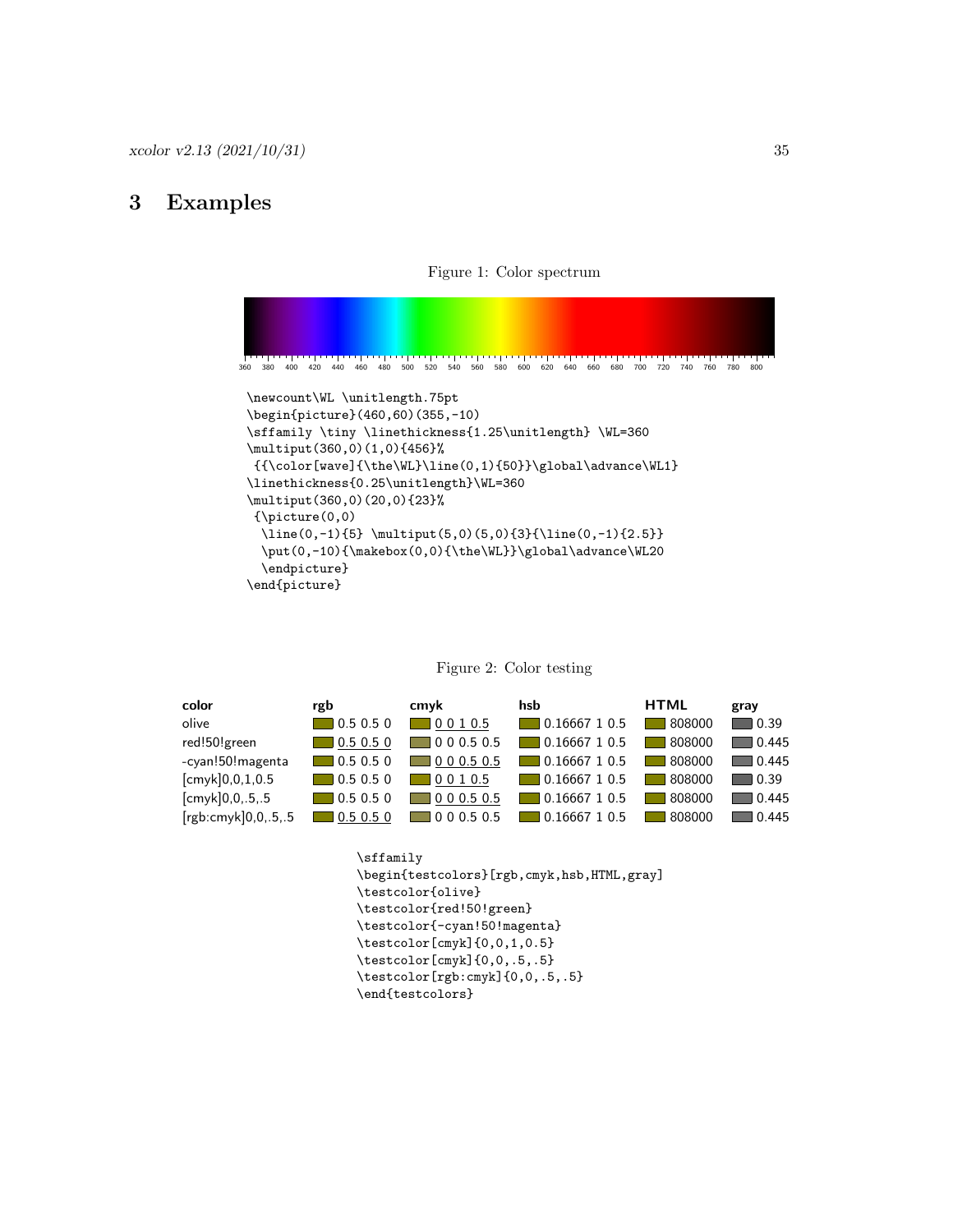| MyGreen!      | !white  |
|---------------|---------|
| MyGreen-rgb!  | !white  |
| MyGreen-cmy!  | ! white |
| MyGreen-hsb!  | !white  |
| MyGreen-gray! | !white  |
| MyGreen!      | !gray   |
| MyGreen-rgb!  | !gray   |
| MyGreen-cmy!  | !gray   |
| MyGreen-hsb!  | !gray   |
| MyGreen-gray! | !gray   |
| MyGreen!      | !black  |
| MyGreen-rgb!  | !black  |
| MyGreen-cmy!  | !black  |
| MyGreen-hsb!  | !black  |
| MyGreen-gray! | !black  |
| MyGreen!      | !red    |
| MyGreen-rgb!  | !red    |
| MyGreen-cmy!  | !red    |
| MyGreen-hsb!  | !red    |
| MyGreen-gray! | !red    |
| MyGreen!      | !blue   |
| MyGreen-rgb!  | !blue   |
| MyGreen-cmy!  | !blue   |
| MyGreen-hsb!  | !blue   |
| MyGreen-gray! | !blue   |
| MyGreen!      | !yellow |
| MyGreen-rgb!  | !yellow |
| MyGreen-cmy!  | !yellow |
| MyGreen-hsb!  | !yellow |
| MyGreen-gray! | !yellow |

### <span id="page-35-0"></span>Figure 3: Progressing from one to another color

100 95 90 85 80 75 70 65 60 55 50 45 40 35 30 25 20 15 10 5 0

| MyGreen-gray! |                                                                                         |
|---------------|-----------------------------------------------------------------------------------------|
| Color         | Definition/representation (pdftex driver)                                               |
| MyGreen       | ${0.92 0 0.87 0.09 k 0.92 0 0.87 0.09 K}$ (cmyk} ${0.92, 0, 0.87, 0.09}$                |
| MyGreen-rgb   | {0 0.91 0.04001 rg 0 0.91 0.04001 RG}{rgb}{0,0.91,0.04001}                              |
| MyGreen-cmy   | ${10.090.959990 k10.090.959990 K}$ cmy} ${1,0.09,0.95999}$                              |
| MyGreen-hsb   | $\{0 0.91 0.03995 \text{ rg } 0 0.91 0.03995 \text{ RG}\}\$ hsb} $\{0.34065, 1, 0.91\}$ |
| MyGreen-gray  | ${0.5383 \text{ g} 0.5383 \text{ G}}$ ${gray}$ {0.5383}                                 |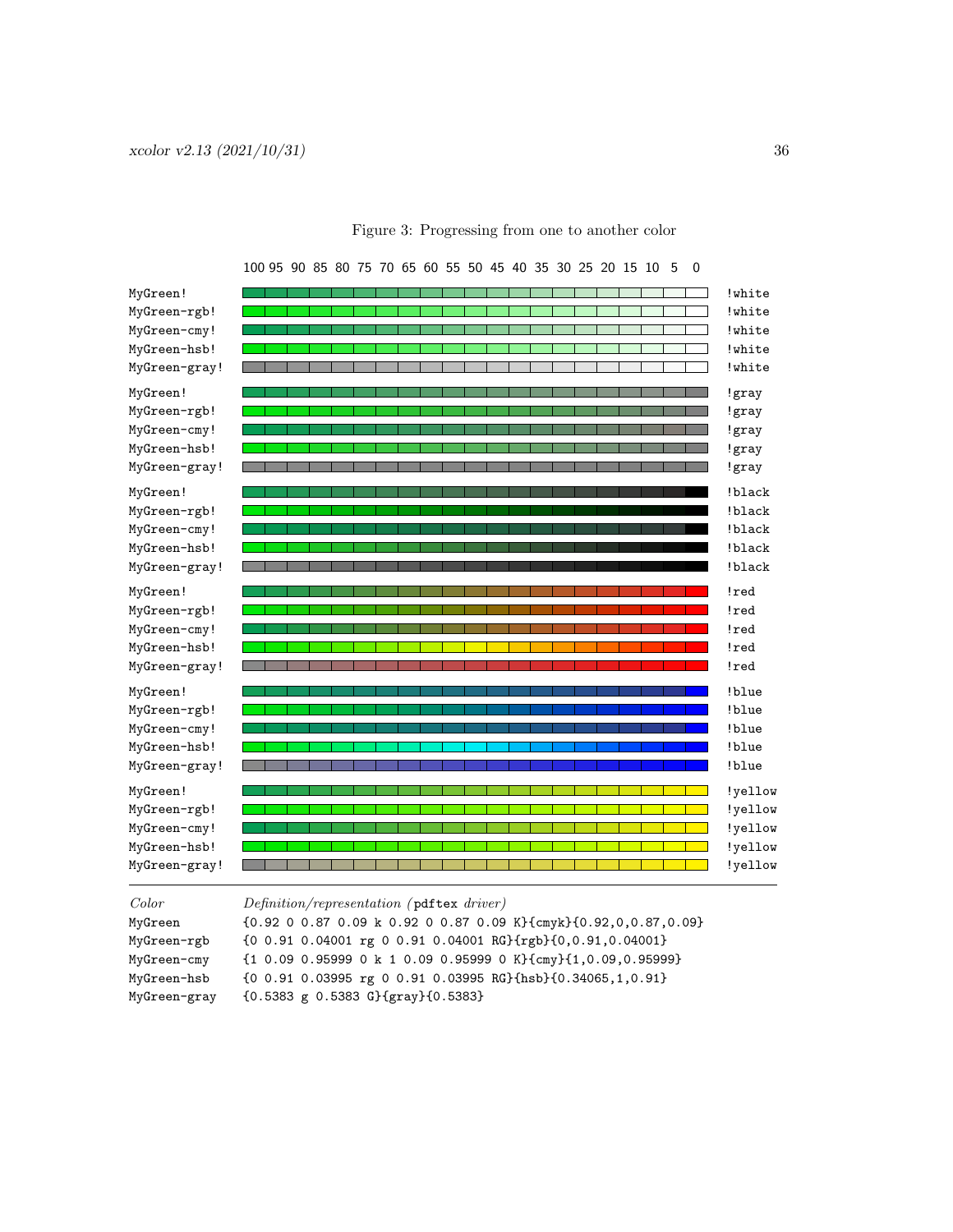| \selectcolormodel  |  |  |  |  |  |
|--------------------|--|--|--|--|--|
| $\ldots$ {natural} |  |  |  |  |  |
| $\ldots$ {rgb}     |  |  |  |  |  |
| $\ldots$ {cmy}     |  |  |  |  |  |
| $\ldots$ {cmyk}    |  |  |  |  |  |
| $\ldots$ {hsb}     |  |  |  |  |  |
| $\ldots$ {gray}    |  |  |  |  |  |

<span id="page-36-0"></span>

<span id="page-36-1"></span>



<span id="page-36-2"></span>



<span id="page-36-3"></span>Figure 7: Current color

```
\def\test{current, \textcolor{.!50}{50\%},
          \textcolor{-.}{complement},
          \textcolor{yellow!50!.}{mix}}
\textcolor{blue}{\test}\\
and \textcolor{red}{\test}\\
\def\Test{\color{.!80}Test}
\textcolor{blue}{\Test\Test\Test\Test\Test}\\
and \textcolor{red}{\Test\Test\Test\Test\Test}
                                                 current, 50%, complement, mix
                                             and current, 50%, complement, mix
                                                         TestTestTestTestTest
                                                     and TestTestTestTestTest
```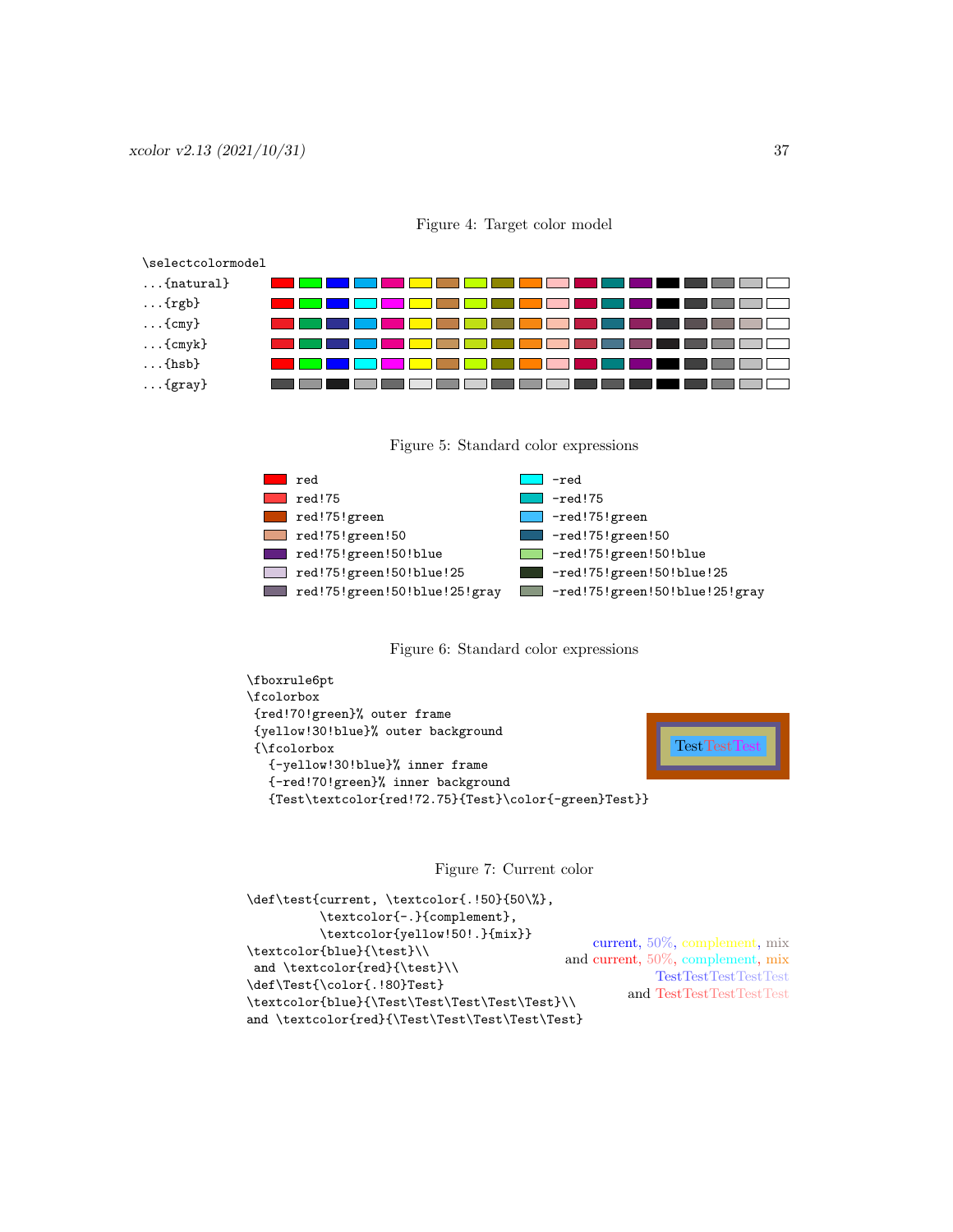| $S_1$           | $S_2$                                                                                                        | $G_1$          | $G_2$          | $L_1$                  | $L_2$          | $L_3$          | $L_{4}$        | $L_{5}$        |
|-----------------|--------------------------------------------------------------------------------------------------------------|----------------|----------------|------------------------|----------------|----------------|----------------|----------------|
| $\mathbf{1}$    | 1                                                                                                            | $\mathbf{1}$   | 1              | $\mathbf{1}$           | 1              | $\mathbf{1}$   | $\mathbf{1}$   | $\mathbf{1}$   |
| $\overline{2}$  | $\overline{2}$                                                                                               | $\overline{2}$ | $\,2$          | $\overline{2}$         | $\overline{2}$ | $\overline{2}$ | $\overline{2}$ | $\overline{2}$ |
| 3               | 3                                                                                                            | 3              | 3              | 3                      | 3              | 3              | 3              | 3              |
| $\overline{4}$  | $\overline{4}$                                                                                               | $\overline{4}$ | $\overline{4}$ | 4                      | 4              | $\overline{4}$ | 4              | $\overline{4}$ |
| 5               | $\overline{5}$                                                                                               | $\overline{5}$ | $\overline{5}$ | $\overline{5}$         | $\overline{5}$ | 5              | 5              | 5              |
| 6               | 6                                                                                                            | 6              | 6              | 6                      | 6              | 6              | 6              | 6              |
| $\overline{7}$  | $\overline{7}$                                                                                               | $\overline{7}$ | $\overline{7}$ | $\overline{7}$         | $\overline{7}$ | $\overline{7}$ | $\overline{7}$ | $\overline{7}$ |
| 8               | 8                                                                                                            | 8              | 8              | 8                      | 8              | 8              | 8              | 8              |
| $\overline{9}$  | 9                                                                                                            | 9              | 9              | 9                      | 9              | 9              | 9              | 9              |
| 10              | 10                                                                                                           | 10             | 10             | 10                     | 10             | 10             | 10             | 10             |
| 11              | 11                                                                                                           | 11             | 11             | $11\,$                 | 11             | 11             | 11             | 11             |
| 12              | 12                                                                                                           | 12             | 12             | 12                     | 12             | 12             | 12             | 12             |
| 13              | 13                                                                                                           | 13             | 13             | 13                     | 13             |                | 13             | 13             |
| 14              | 14                                                                                                           | 14             | 14             | 14                     | 14             | 14             | 14             | 14             |
| 15              | 15                                                                                                           | 15             | 15             | 15                     | 15             | 15             | 15             | 15             |
| 16              | 16                                                                                                           | 16             | 16             | 16                     | 16             | 16             | 16             | 16             |
|                 |                                                                                                              |                |                |                        |                |                |                |                |
|                 |                                                                                                              |                |                | Individual definitions |                |                |                |                |
| $S_1$           | \definecolorseries{test}{rgb}{step}[rgb]{.95,.85,.55}{.17,.47,.37}                                           |                |                |                        |                |                |                |                |
| $\mathcal{S}_2$ | \definecolorseries{test}{hsb}{step}[hsb]{.575,1,1}{.11,-.05,0}                                               |                |                |                        |                |                |                |                |
| $G_1$           | \definecolorseries{test}{rgb}{grad}[rgb]{.95,.85,.55}{3,11,17}                                               |                |                |                        |                |                |                |                |
| $G_2$           | \definecolorseries{test}{hsb}{grad}[hsb]{.575,1,1}{.987,-.234,0}                                             |                |                |                        |                |                |                |                |
| $L_1$           | \definecolorseries{test}{rgb}{last}[rgb]{.95,.85,.55}[rgb]{.05,.15,.55}                                      |                |                |                        |                |                |                |                |
| $L_2$           | $\definecolorseries{test}{hsb}{last}[hsb]{(.575,1,1)[hsb]{-.425,.15,1}$                                      |                |                |                        |                |                |                |                |
| $L_3$<br>$L_4$  | \definecolorseries{test}{rgb}{last}{yellow!50}{blue}<br>\definecolorseries{test}{hsb}{last}{yellow!50}{blue} |                |                |                        |                |                |                |                |
| $L_5$           | \definecolorseries{test}{cmy}{last}{yellow!50}{blue}                                                         |                |                |                        |                |                |                |                |
|                 |                                                                                                              |                |                | Common definitions     |                |                |                |                |
|                 | \resetcolorseries[12]{test}                                                                                  |                |                |                        |                |                |                |                |
|                 | \rowcolors[\hline]{1}{test!!+}{test!!+}                                                                      |                |                |                        |                |                |                |                |
|                 | \begin{tabular}{c}                                                                                           |                |                |                        |                |                |                |                |
|                 | \number\rownum\\\number\rownum\\\\number\rownum\\\\number\rownum\\\                                          |                |                |                        |                |                |                |                |
|                 | \number\rownum\\\number\rownum\\\\number\rownum\\\\number\rownum\\                                           |                |                |                        |                |                |                |                |
|                 | \number\rownum\\\number\rownum\\\\number\rownum\\\\number\rownum\\                                           |                |                |                        |                |                |                |                |

\number\rownum\\ \number\rownum\\ \number\rownum\\ \number\rownum\\ \number\rownum\\ \

 $\verb|\end{tabular}|$ 

### <span id="page-37-0"></span>Figure 8: Color series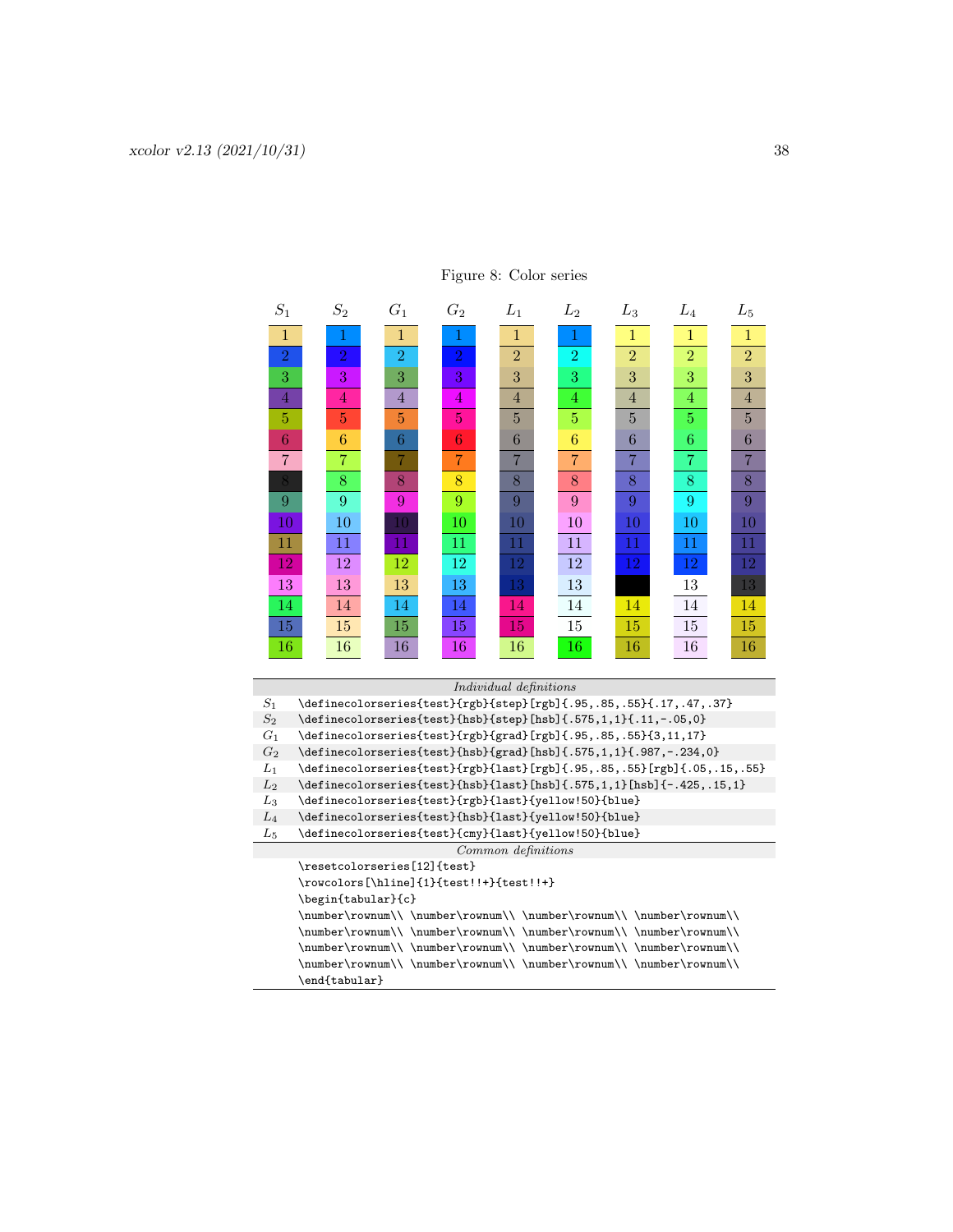| \maskcolors            |  |
|------------------------|--|
| $\ldots$ {}            |  |
| $[cmyk]$ {cyan}        |  |
| [cmyk] {magenta}       |  |
| [cmyk] {yellow}        |  |
| $[cmyk]$ {black}       |  |
| $[cmyk]$ {red}         |  |
| $[cmyk]$ {green}       |  |
| $\ldots$ [cmyk] {blue} |  |
| $\ldots$ [rgb] {red}   |  |
| $[rgb]$ {green}        |  |
| $[rgb]$ {blue}         |  |
| $\ldots$ [hsb] {red}   |  |
| $[hsb]$ {green}        |  |
| $[hsb]$ {blue}         |  |
| $\ldots$ [rgb] {gray}  |  |
| $[cm]$ {gray}          |  |

<span id="page-38-0"></span>Figure 9: Color masking

<span id="page-38-1"></span>Figure 10: Alternating row colors in tables: **\rowcolors** vs. **\rowcolors\*** 

\rowcolors[\hline]{3}{green!25}{yellow!50} \arrayrulecolor{red!75!gray} \begin{tabular}{ll}

| test & row \number\rownum\\ |      |          |      |          |
|-----------------------------|------|----------|------|----------|
| test & row \number\rownum\\ | test | row 1    | test | row 1    |
| test & row \number\rownum\\ | test | row $2$  | test | row $2$  |
| test & row \number\rownum\\ |      |          |      |          |
| \arrayrulecolor{black}      | test | row 3    | test | row $3$  |
| test & row \number\rownum\\ | test | row $4$  | test | row $4$  |
| test & row \number\rownum\\ | test | row $5$  | test | row 5    |
| \rowcolor{blue!25}          | test | row 6    | test | row 6    |
| test & row \number\rownum\\ | test | row 7    | test | row 7    |
| test & row \number\rownum\\ |      |          |      |          |
| \hiderowcolors              | test | row $8$  | test | row $8$  |
| test & row \number\rownum\\ | test | row 9    | test | row 9    |
| test & row \number\rownum\\ | test | row $10$ | test | row $10$ |
| \showrowcolors              | test | row $11$ | test | row $11$ |
| test & row \number\rownum\\ |      | row $12$ | test | row $12$ |
| test & row \number\rownum\\ | test |          |      |          |
| \multicolumn{1}%            | test | row $13$ | test | row $13$ |
|                             |      |          |      |          |

 ${\verb|{\columncolor{red!12}}1}{test}$  & row \number\rownum\\ \end{tabular}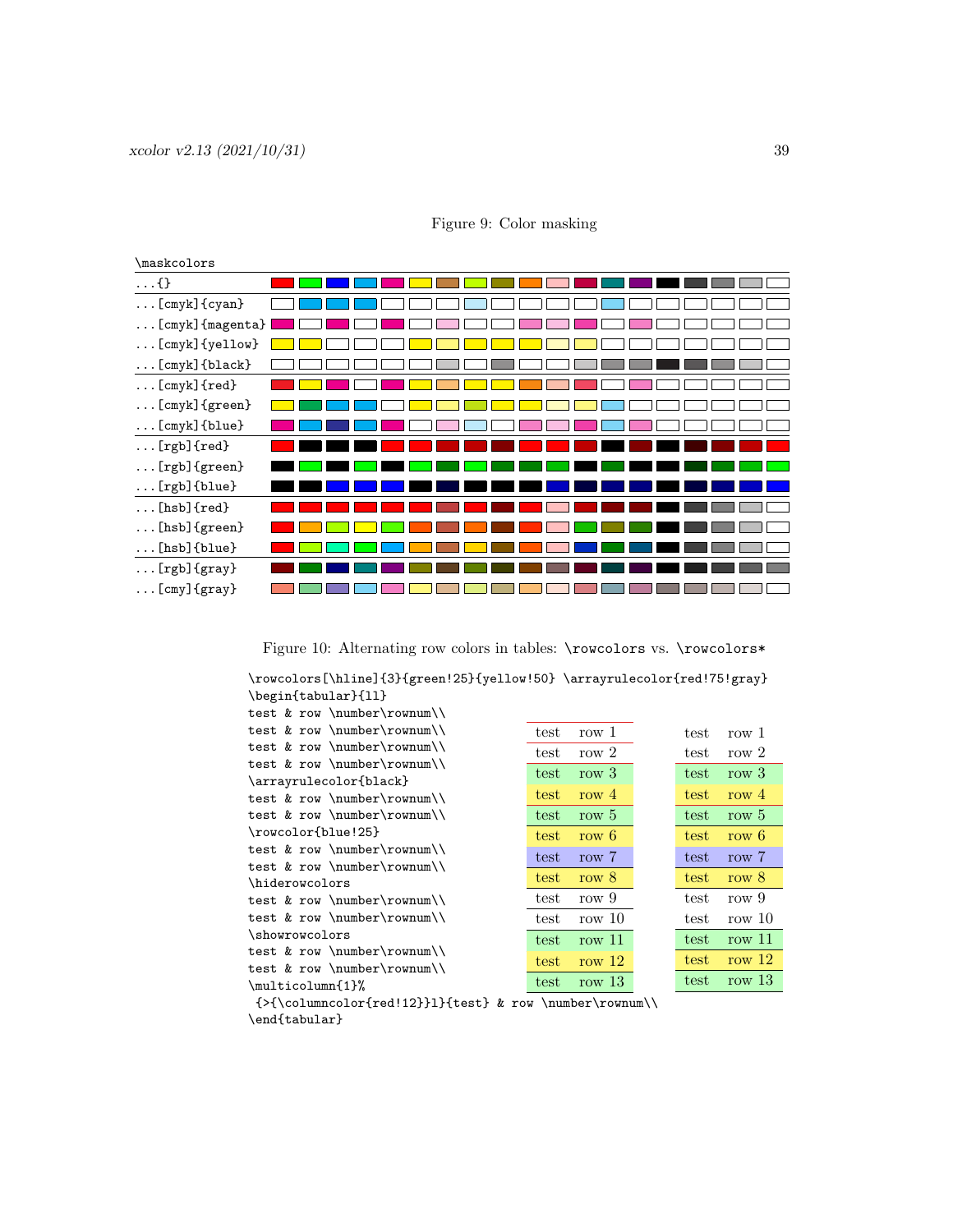| color                          | rgb                                  | cmyk                                     | hsb                                        | Hsb                                       | tHsb                                   |
|--------------------------------|--------------------------------------|------------------------------------------|--------------------------------------------|-------------------------------------------|----------------------------------------|
| [Hsb]0,1,1                     | $\blacksquare$ 100                   | $\blacksquare$ 0 1 1 0                   | $\blacksquare$ 0 1 1                       | $\blacksquare$ 0 1 1                      | $\blacksquare$ 0 1 1                   |
| [Hsb]15,1,1                    | 10.250020                            | $\Box$ 0 0.74998 1 0                     | $\Box$ 0.04167 1 1                         | $\Box$ 15.00128 1 1                       | $\blacksquare$ 30.00256 1 1            |
| [Hsb]30,1,1                    | $\Box$ 1 0.49998 0                   | $\Box$ 0 0.50002 1 0                     | $\Box$ 0.08333 1 1                         | $\Box$ 29.99872 1 1                       | $\blacksquare$ 59.99744 1 1            |
| [Hsb]45,1,1                    | $\Box$ 1 0.75 0                      | $\Box$ 0 0.25 1 0                        | $\boxed{ \blacksquare}$ 0.125 1 1          | $\Box$ 45 1 1                             | $\Box$ 90 1 1                          |
| [Hsb]60,1,1                    | $\Box$ 0.99998 1 0                   | $\Box$ 0.00002 0 1 0                     | $\boxed{0.1666711}$                        | $\boxed{1}$ 60.00128 1 1                  | $\Box$ 120.00128 1 1                   |
| [Hsb]75,1,1                    | $\Box$ 0.75002 1 0                   | $\Box$ 0.24998 0 1 0                     | $\boxed{ }$ 0.20833 1 1                    | $\boxed{1}$ 74.99872 1 1                  | $\boxed{134.9987211}$                  |
| [Hsb]90,1,1                    | $\Box$ 0.5 1 0                       | $\Box$ 0.5 0 1 0                         | $\Box$ 0.25 1 1                            | $\Box$ 90 1 1                             | $\Box$ 150 1 1                         |
| [Hsb]105,1,1                   | $\Box$ 0.24998 1 0                   | $\Box$ 0.75002 0 1 0                     | $\Box$ 0.29167 1 1                         | $\Box$ 105.00128 1 1                      | $\blacksquare$ 165.00128 1 1           |
| [Hsb]120,1,1                   | $\Box$ 0.00002 1 0                   | 0.99998 0 1 0                            | $\Box$ 0.33333 1 1                         | $\boxed{119.9987211}$                     | $\boxed{179.9987211}$                  |
| $[Hsb]$ 135,1,1                | $\Box$ 0 1 0.25                      | 1 0 0.75 0                               | 0.37511                                    | $\Box$ 135 1 1                            | $\blacksquare$ 187.5 1 1               |
| [Hsb]150,1,1                   | $\Box$ 0 1 0.50002                   | 100.499980                               | $\sqrt{0.41667}11$                         | $\Box$ 150.00128 1 1                      | $195.00064$ 1 1                        |
| [Hsb]165,1,1                   | $\Box$ 0 1 0.74998                   | 100.250020                               | $\Box$ 0.45833 1 1                         | $\boxed{164.9987211}$                     | $\sqrt{202.49936}$ 1 1                 |
| [Hsb]180,1,1                   | $\Box$ 0 1 1                         | $\Box$ 1000                              | $\overline{0.511}$                         | $\Box$ 180 1 1                            | $\overline{\phantom{0}}$ 210 1 1       |
| $[Hsb]$ 195,1,1                | 0 0.74998 1                          | $\blacksquare$ 1 0.25002 0 0             | $0.54167$ 1 1                              | $\Box$ 195.00128 1 1                      | 217.50064 1 1                          |
| [Hsb]210,1,1                   | 0 0.50002 1                          | $\blacksquare$ 1 0.49998 0 0             | $\blacksquare$ 0.58333 1 1                 | 209.99872 1 1                             | 224.99936 1 1                          |
| [Hsb]225,1,1                   | $\Box$ 0 0.25 1                      | 10.7500                                  | $\Box$ 0.625 1 1                           | $\Box$ 225 1 1                            | $\Box$ 232.5 1 1                       |
| [Hsb]240,1,1                   | $\Box$ 0.00002 0 1                   | $\Box$ 0.99998 1 0 0                     | $\blacksquare$ 0.66667 1 1                 | $\blacksquare$ 240.00128 1 1              | $\blacksquare$ 240.00128 1 1           |
| [Hsb]255,1,1                   | $\Box$ 0.24998 0 1                   | $\Box$ 0.75002 1 0 0                     | 0.70833 1 1                                | $\blacksquare$ 254.99872 1 1              | 254.99872 1 1                          |
| [Hsb]270,1,1                   | $\Box$ 0.5 0 1                       | $\Box$ 0.5 1 0 0                         | 0.7511                                     | 270 1 1                                   | 127011                                 |
| [Hsb]285,1,1                   | 0.75002 0 1                          | 0.24998 1 0 0                            | $0.79167$ 1 1                              | 285.00128 1 1                             | 285.00128 1 1                          |
| [Hsb]300,1,1                   | 0.99998 0 1                          | $\Box$ 0.00002 1 0 0                     | $\blacksquare$ 0.83333 1 1                 | 299.99872 1 1                             | 299.99872 1 1                          |
| [Hsb]315,1,1                   | $\Box$ 1 0 0.75                      | 010.250                                  | 0.87511                                    | 315 1 1                                   | 315 1 1                                |
| [Hsb]330,1,1                   | 1 0 0.49998                          | 0 1 0.50002 0                            | 0.91667 1 1                                | 330.00128 1 1                             | 330.00128 1 1                          |
| [Hsb]345,1,1                   | 1 0 0.25002                          | 0 1 0.74998 0                            | 0.95833 1 1                                | 344.99872 1 1                             | 344.99872 1 1                          |
| [Hsb]360,1,1                   | $\blacksquare$ 100                   | $\blacksquare$ 0 1 1 0                   | <u>  1 1 1</u>                             | $\blacksquare$ 360 1 1                    | $\blacksquare$ 360 1 1                 |
| [tHsb]0,1,1                    | $\blacksquare$ 100                   | $\blacksquare$ 0110                      | 011                                        | $\blacksquare$ 0 1 1                      | $\blacksquare$ 0 1 1                   |
| [tHsb]15,1,1                   | 1 0.12498 0                          | 00.8750210                               | $0.02083$ 1 1                              | $\blacksquare$ 7.49872 1 1                | 14.99744 1 1                           |
| [tHsb]30,1,1                   | 10.250020                            | $\Box$ 0 0.74998 1 0                     | $\Box$ 0.04167 1 1                         | $15.00128$ 1 1                            | 30.00256 1 1<br><b>The State</b>       |
| [tHsb]45,1,1                   | $\Box$ 1 0.375 0                     | 00.62510                                 | $\Box$ 0.0625 1 1                          | $\Box$ 22.5 1 1                           | $\blacksquare$ 45 1 1                  |
| [tHsb]60,1,1                   | 1 0.49998 0<br><b>Contract</b>       | $\Box$ 0 0.50002 1 0                     | 0.0833311                                  | 29.99872 1 1                              | $\Box$ 59.99744 1 1                    |
| $[tHsb]$ 75,1,1                | $\Box$ 1 0.62502 0                   | 0 0.37498 1 0                            | $\Box$ 0.10417 1 1                         | $\Box$ 37.50128 1 1                       | $\Box$ 75.00256 1 1                    |
| [tHsb]90,1,1                   | $\Box$ 1 0.75 0                      | $\Box$ 0 0.25 1 0                        | $\Box$ 0.125 1 1                           | $\blacksquare$ 45 1 1                     | $\Box$ 90 1 1                          |
| [tHsb]105,1,1                  | $\boxed{10.874980}$                  | $\Box$ 0 0.12502 1 0                     | $\Box$ 0.14583 1 1                         | $\boxed{1}$ 52.49872 1 1                  | $\Box$ 104.99744 1 1                   |
| [tHsb]120,1,1                  | $\boxed{)}$ 0.99998 1 0              | $\Box$ 0.00002 0 1 0                     | $\boxed{0.16667}$ 1 1                      | $\boxed{ }$ 60.00128 1 1                  | $\boxed{ }$ 120.00128 1 1              |
| $[tHsb]$ 135,1,1               | $\Box$ 0.75002 1 0<br>$\Box$ 0.5 1 0 | $\Box$ 0.24998 0 1 0<br>$\Box$ 0.5 0 1 0 | $\boxed{ }$ 0.20833 1 1<br>$\Box$ 0.25 1 1 | $\boxed{1}$ 74.99872 1 1<br>$\Box$ 90 1 1 | $\Box$ 134.99872 1 1<br>$\Box$ 150 1 1 |
| [tHsb]150,1,1<br>[tHsb]165,1,1 | $\Box$ 0.24998 1 0                   | $\Box$ 0.75002 0 1 0                     | $\boxed{ }$ 0.29167 1 1                    | $\Box$ 105.00128 1 1                      | $\Box$ 165.00128 1 1                   |
| [tHsb]180,1,1                  | 0.0000210                            | 0.99998 0 1 0                            | $\blacksquare$ 0.33333 1 1                 | 119.99872 1 1                             | <mark>∃</mark> 179.99872 1 1           |
| $[tHsb]$ 195,1,1               | $\Box$ 0 1 0.50002                   | $\boxed{100.499980}$                     | $\Box$ 0.41667 1 1                         | $\Box$ 150.00128 1 1                      | $\boxed{195.00064}$ 1 1                |
| [tHsb]210,1,1                  | $\Box$ 0 1 1                         | $\blacksquare$ 1000                      | $\blacksquare$ 0.5 1 1                     | $\blacksquare$ 180 1 1                    | $\Box$ 210 1 1                         |
| [tHsb]225,1,1                  | $\Box$ 0 0.50002 1                   | 10.4999800                               | $\Box$ 0.58333 1 1                         | $\boxed{1}$ 209.99872 1 1                 | $\Box$ 224.99936 1 1                   |
| [tHsb]240,1,1                  | $\Box$ 0.00002 0 1                   | $\Box$ 0.99998 1 0 0                     | $\Box$ 0.66667 1 1                         | $\blacksquare$ 240.00128 1 1              | $\blacksquare$ 240.00128 1 1           |
| [tHsb]255,1,1                  | $\Box$ 0.24998 0 1                   | $\Box$ 0.75002 1 0 0                     | $\blacksquare$ 0.70833 1 1                 | $\boxed{1}$ 254.99872 1 1                 | $\boxed{1}$ 254.99872 1 1              |
| [tHsb]270,1,1                  | $\Box$ 0.5 0 1                       | $\Box$ 0.5 1 0 0                         | 0.7511                                     | 270 1 1                                   | 270 1 1                                |
| [tHsb]285,1,1                  | 0.75002 0 1                          | $\Box$ 0.24998 1 0 0                     | 0.79167 1 1                                | 285.00128 1 1                             | 285.00128 1 1                          |
| [tHsb]300,1,1                  | 0.99998 0 1                          | 0.00002100                               | 0.83333 1 1                                | 299.99872 1 1                             | 299.99872 1 1                          |
| [tHsb]315,1,1                  | 1 0 0.75                             | 010.250                                  | $\blacksquare$ 0.875 1 1                   | 315 1 1                                   | 315 1 1                                |
| [tHsb]330,1,1                  | 100.49998                            | 0 1 0.50002 0                            | 0.91667 1 1                                | 330.00128 1 1                             | 330.00128 1 1                          |
| [tHsb]345,1,1                  | 100.25002                            | 0 1 0.74998 0                            | $\blacksquare$ 0.95833 1 1                 | 344.99872 1 1                             | 344.99872 1 1                          |
| [tHsb]360,1,1                  | $\blacksquare$ 100                   | $\blacksquare$ 0 1 1 0                   | $\blacksquare$ 1 1 1                       | $\blacksquare$ 360 1 1                    | ■ 360 1 1                              |

### <span id="page-39-0"></span>Figure 11: **Hsb** and **tHsb**:  $hue^{\circ}$  in 15<sup>°</sup> steps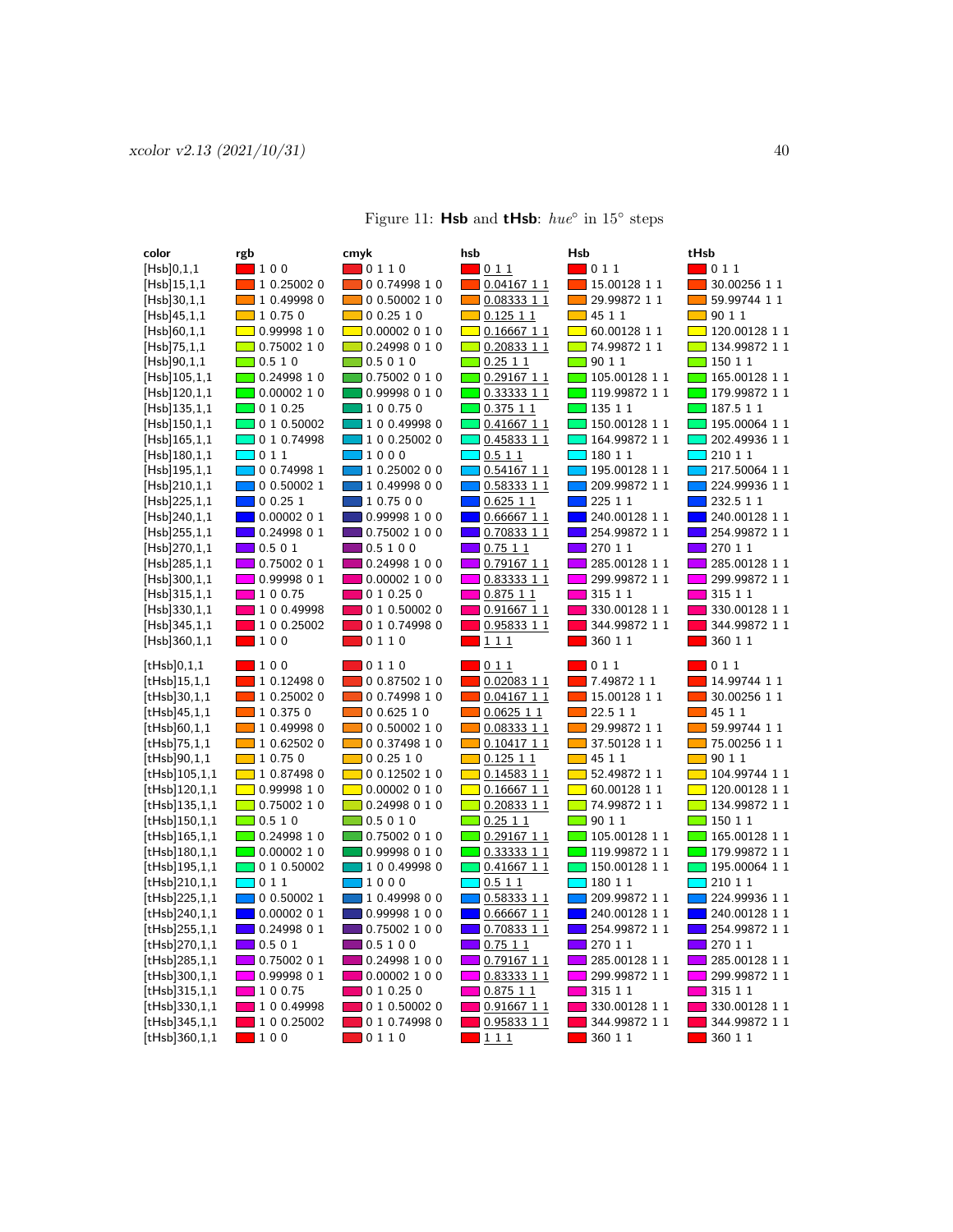| color                                     | rgb                 | cmyk                 | <b>Hsb</b>      | tHsb                           |
|-------------------------------------------|---------------------|----------------------|-----------------|--------------------------------|
| complementary colors (two-color harmony): |                     |                      |                 |                                |
| yellow>wheel,1,2                          | 0.0000201           | 0.99998 1 0 0        | 240.00128 1 1   | 240.00128 1 1                  |
| yellow                                    | $\boxed{110}$       | 0010                 | 60.00128 1 1    | 120.00128 1 1                  |
| yellow>twheel,1,2                         | 100.99995           | 0 1 0.00005 0        | 300.00256 1 1   | 300.00256 1 1                  |
| color triad (three-color harmony):        |                     |                      |                 |                                |
| yellow>wheel,2,3                          | 100.99995           | 0 1 0.00005 0        | 300.00256 1 1   | 300.00256 1 1                  |
| yellow>wheel,1,3                          | 011                 | 1000                 | 18011           | 210 1 1                        |
| yellow                                    | $\boxed{110}$       | 0010                 | 60.00128 1 1    | 120.00128 1 1                  |
| yellow>twheel,1,3                         | 0.0000201           | 0.99998 1 0 0        | 240.00128 1 1   | 240.00128 1 1                  |
| yellow>twheel,2,3                         | 1 0.00012 0         | 00.9998810           | 0.00714 1 1     | 0.01428 1 1                    |
| color tetrad (four-color harmony):        |                     |                      |                 |                                |
| yellow>wheel,3,4                          | 1 0 0.49998         | 0 1 0.50002 0        | 330.00128 1 1   | 330.00128 1 1                  |
| yellow>wheel,2,4                          | 0.00002 0 1         | 0.99998 1 0 0        | 240.00128 1 1   | 240.00128 1 1                  |
| yellow>wheel,1,4                          | 0 1 0.50002         | 1 0 0.49998 0        | 150.00128 1 1   | 195.00064 1 1                  |
| yellow                                    | $\boxed{110}$       | $\Box$ 0010          | 60.00128 1 1    | 120.00128 1 1                  |
| yellow>twheel,1,4                         | 0 0.99988 1         | 10.0001200           | 180.00714 1 1   | 210.00357 1 1                  |
| yellow>twheel,2,4                         | 1 0 0.99995         | 0 1 0.00005 0        | 300.00256 1 1   | 300.00256 1 1                  |
| yellow>twheel,3,4                         | 1 0.25002 0         | $\Box$ 0 0.74998 1 0 | 15.00128 1 1    | 30.00256 1 1                   |
| split complementary colors:               |                     |                      |                 |                                |
| yellow>wheel, 7,12                        | 0.501               | 0.5100               | 270 1 1         | 270 1 1                        |
| yellow>wheel,5,12                         | 0 0.49995 1         | 10.5000500           | 210.00256 1 1   | 225.00128 1 1                  |
| yellow                                    | $\boxed{110}$       | 0010                 | 60.00128 1 1    | 120.00128 1 1                  |
| yellow>twheel,5,12                        | 0.50018 0 1         | 0.49982 1 0 0        | 270.01099 1 1   | 270.01099 1 1                  |
| yellow>twheel, 7,12                       | 100.49998           | $\Box$ 0 1 0.50002 0 | 330.00128 1 1   | 330.00128 1 1                  |
| analogous (adjacent) colors:              |                     |                      |                 |                                |
| yellow>wheel,11,12                        | 10.500050           | 0 0.49995 1 0        | 30.00256 1 1    | 60.00513 1 1                   |
| yellow>wheel,10,12                        | $\blacksquare$ 100  | 0110                 | 360 1 1         | 360 1 1                        |
| yellow>wheel,2,12                         | $\Box$ 0 1 0.00005  | 10 0.99995 0         | $120.00256$ 1 1 | 180.00128 1 1                  |
| yellow>wheel,1,12                         | $\boxed{ }$ 0.5 1 0 | $\Box$ 0.5 0 1 0     | $\Box$ 90 1 1   | $\boxed{\blacksquare}$ 150 1 1 |
| yellow                                    | $\boxed{110}$       | $\Box$ 0010          | 60.00128 1 1    | 120.00128 1 1                  |
| yellow>twheel,1,12                        | $\Box$ 0.5 1 0      | $\Box$ 0.5 0 1 0     | $\Box$ 90 1 1   | $\Box$ 150 1 1                 |
| yellow>twheel,2,12                        | 010.00021           | 10 0.99979 0         | 120.01311       | 180.0065 1 1                   |
| yellow>twheel,10,12                       | 1 0.50005 0         | 00.4999510           | 30.00256 1 1    | 60.00513 1 1                   |
| yellow>twheel.11.12                       | 1 0.75012 0         | 00.2498810           | 45.00714 1 1    | 90.01428 1 1                   |

### <span id="page-40-0"></span>Figure 12: Color harmony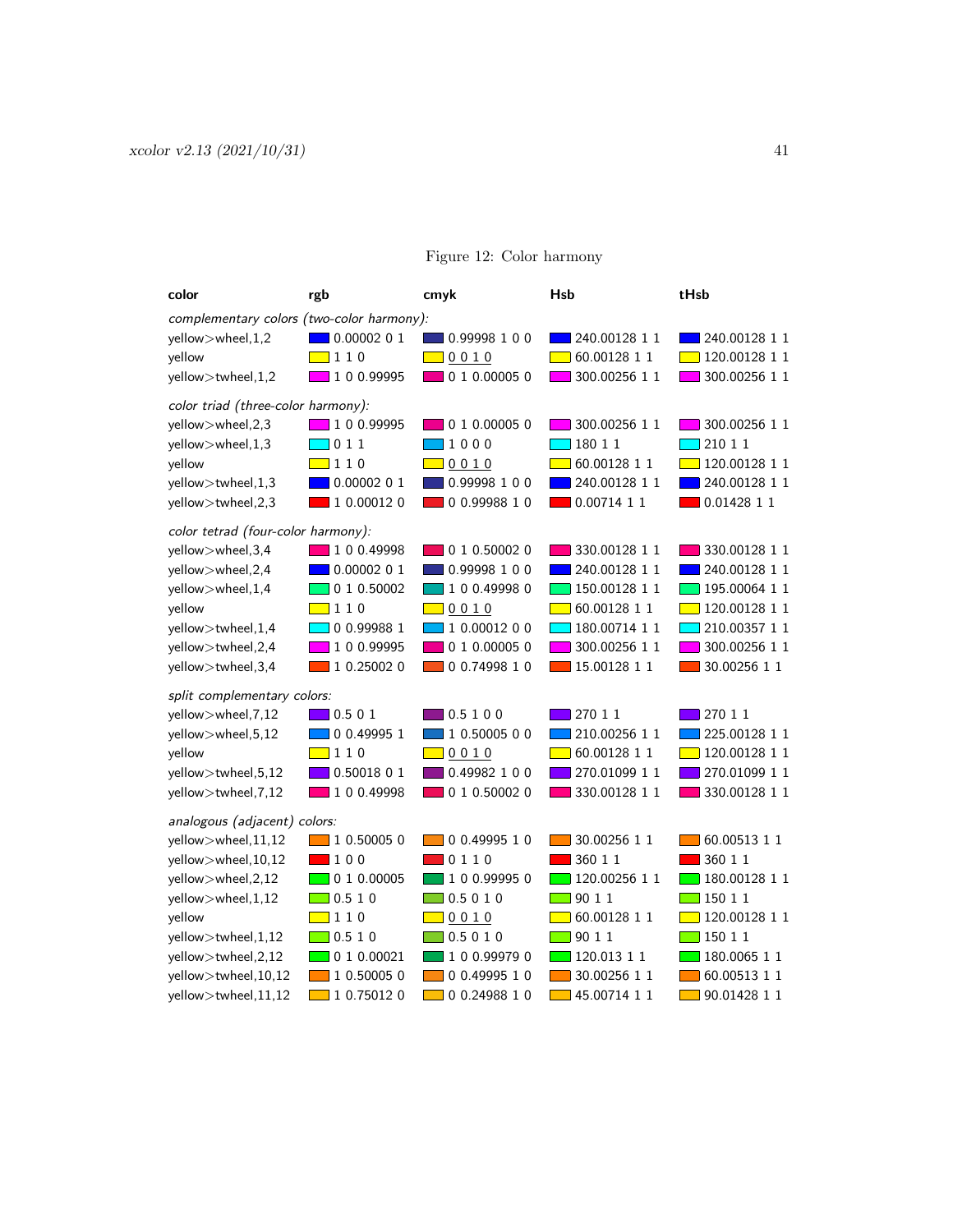### <span id="page-41-0"></span>4 Colors by Name

### <span id="page-41-1"></span>4.1 Base colors (always available)



### <span id="page-41-2"></span>4.2 Colors via dvipsnames option



### <span id="page-41-3"></span>4.3 Colors via svgnames option

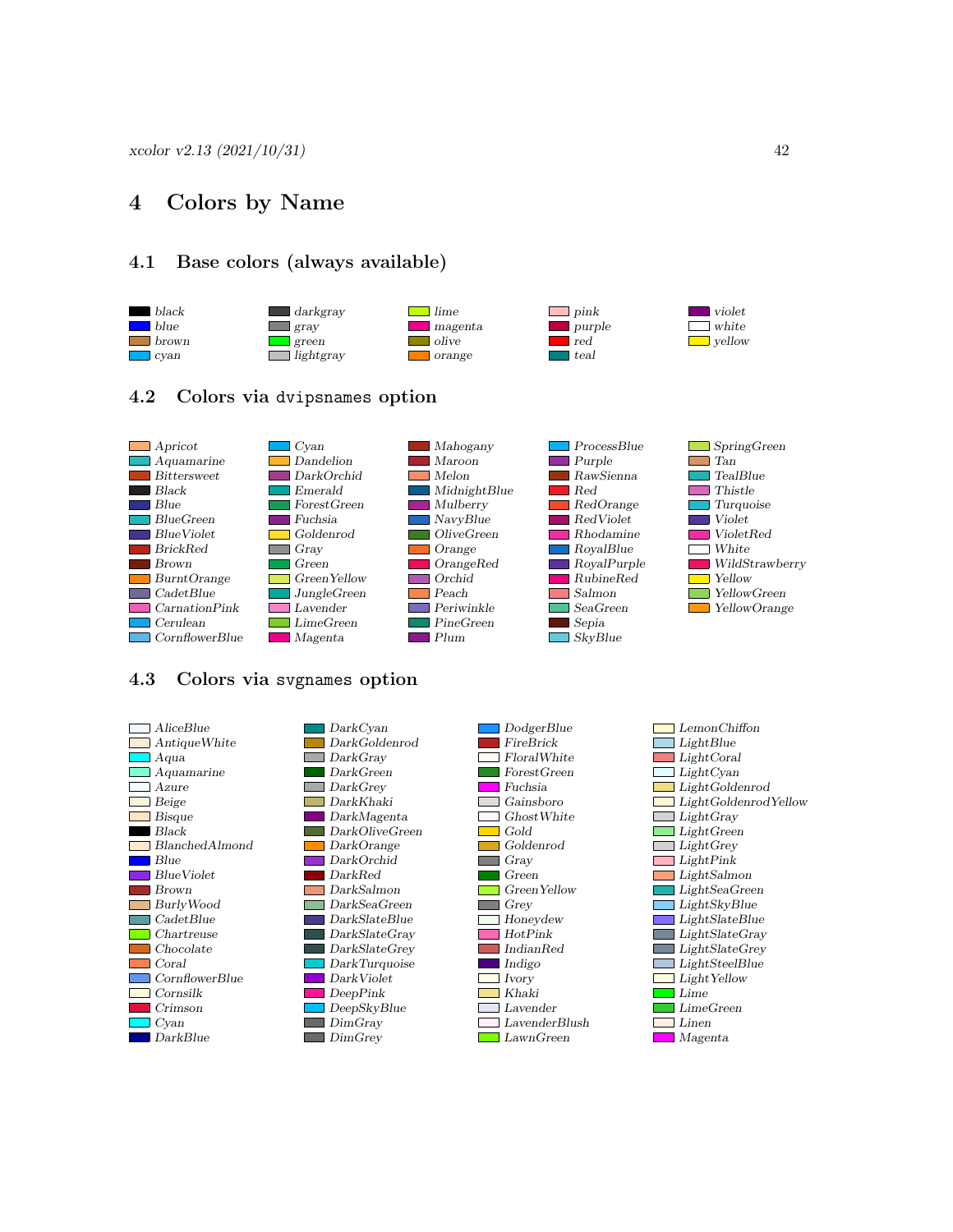

Duplicate colors: Aqua = Cyan, Fuchsia = Magenta; Navy = NavyBlue; Gray = Grey, DarkGray  $=$  DarkGrey, LightGray  $=$  LightGrey, SlateGray  $=$  SlateGrey, DarkSlateGray  $=$  DarkSlateGrey,  $LightStateGray = LightStateGrey, DimGray = DimGrey.$ 

HTML4 color keyword subset: Aqua, Black, Blue, Fuchsia, Gray, Green, Lime, Maroon, Navy, Olive, Purple, Red, Silver, Teal, White, Yellow.

<span id="page-42-0"></span>Colors taken from Unix/X11: LightGoldenrod, LightSlateBlue, NavyBlue, VioletRed.

### 4.4 Colors via x11names option

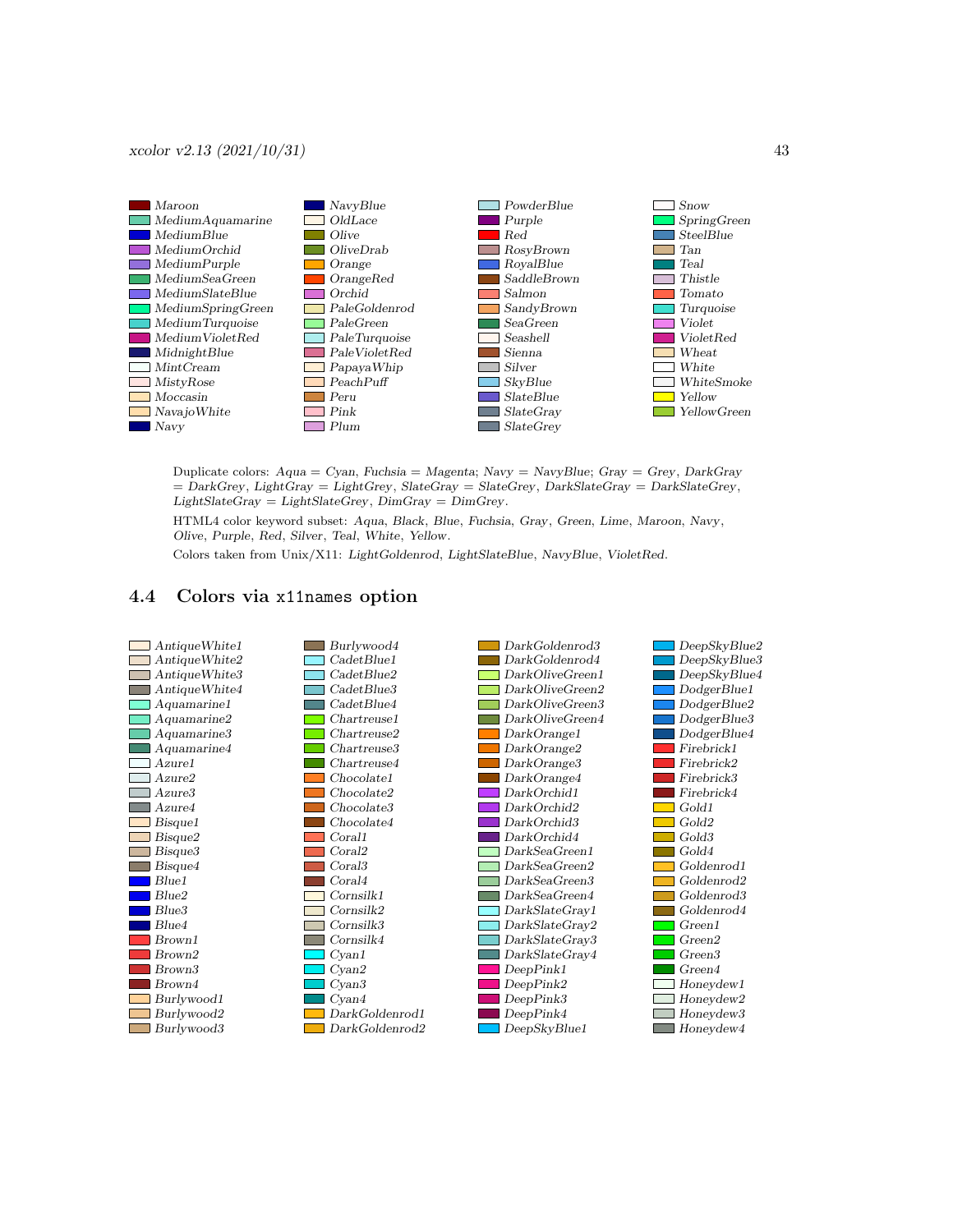



SlateBlue4 SlateGray1  $\Box$  SlateGrav2 SlateGray3 SlateGray4 Snow1  $\Box$  Snow2 Snow3 Snow4 SpringGreen1 SpringGreen2 SpringGreen3 ■ SpringGreen4 SteelBlue1 SteelBlue2 SteelBlue3 SteelBlue4 **Tan1 Tan2** Tan3 Tan4  $\Box$  Thistle1 Thistle2  $\Box$  Thistle3  $\blacksquare$  Thistle4 г  $\Box$  Tomato1 **The State**  $\Box$  Tomato2 ■ Tomato3  $\Box$  Tomato4 **Turquoise2**  $\Box$  Turquoise3 Turquoise4 ■ VioletRed1 ■ VioletRed2 VioletRed3 ■ VioletRed4 Wheat1  $\Box$  Wheat2 Г Wheat<sub>3</sub> **Wheat4 Now** Yellow 1 **T** Yellow<sub>2</sub> Vellow3 Yellow4  $\Box$  Gray0  $\Box$  Green0  $\Box$  Grey $0$ Maroon0  $\Box$  Purple0

Turquoise1

Duplicate colors:  $Gray0 = Grey0$ ,  $Green0 = Green1$ .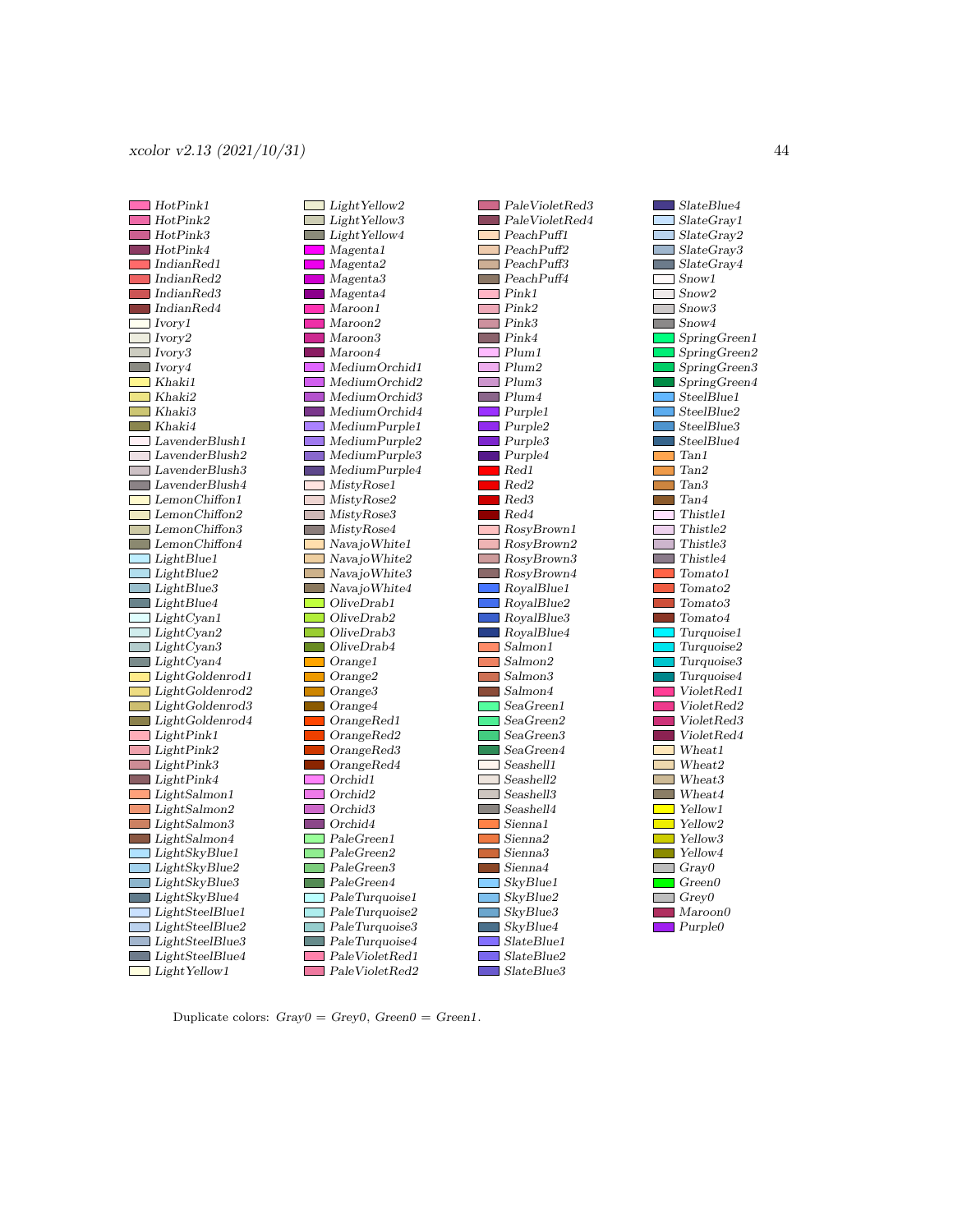### <span id="page-44-0"></span>5 Technical Supplement

### <span id="page-44-1"></span>5.1 Color models supported by drivers

Since some of the drivers only pretend to support the **hsb** model, we included some code to bypass this behaviour. The models actually added by xcolor are shown in the log file. Table [5](#page-44-3) lists mainly the drivers that are part of current MiKT<sub>E</sub>X  $[11]$ distributions and their color model support. Probably, other distributions behave similarly.

| Driver   | Version                                                                  | rgb          | cmv         | cmyk         |             | hsb gray     |              | <b>RGB HTML</b> | <b>HSB</b>  | Gray        |  |
|----------|--------------------------------------------------------------------------|--------------|-------------|--------------|-------------|--------------|--------------|-----------------|-------------|-------------|--|
| dvipdf   | $2015/12/30$ v3.0k                                                       | $\mathbf d$  | $\mathbf n$ | $\mathbf d$  | $\mathbf n$ | $\mathbf d$  | i            | $\mathbf n$     | $\mathbf n$ | $\mathbf n$ |  |
| dvips    | $2015/12/30$ v3.0k                                                       | $\mathbf d$  | $\mathbf n$ | $\mathbf d$  | $\mathbf d$ | d            | i            | $\mathbf n$     | n           | n           |  |
| dvipsone | $2015/12/30$ v3.0k                                                       | $\mathbf d$  | $\mathbf n$ | $\mathbf d$  | $\mathbf d$ | $\rm d$      | i            | $\mathbf n$     | n           | $\mathbf n$ |  |
| pctex32  | $2015/12/30$ v3.0k                                                       | d            | $\mathbf n$ | $\mathbf d$  | $\mathbf d$ | $\mathbf d$  | i            | $\mathbf n$     | $\mathbf n$ | $\mathbf n$ |  |
| pctexps  | $2015/12/30$ v3.0k                                                       | $\mathbf d$  | $\mathbf n$ | $\mathbf d$  | $\mathbf d$ | $\rm d$      | i            | $\mathbf n$     | $\mathbf n$ | $\mathbf n$ |  |
| pdftex   | $2011/05/27$ v0.06d                                                      | d            | $\mathbf n$ | $\mathbf d$  | $\mathbf n$ | $\mathbf d$  | $\mathbf{i}$ | $\mathbf n$     | $\mathbf n$ | $\mathbf n$ |  |
| luatex   | $2016/01/23$ v0.01b                                                      | $\mathbf d$  | $\mathbf n$ | $\mathbf d$  | $\mathbf n$ | $\rm d$      | $\mathbf{i}$ | n               | $\mathbf n$ | $\mathbf n$ |  |
| dvipdfm  | $1999/9/6$ vx.x                                                          | d            | $\mathbf n$ | $\mathbf d$  | $\mathbf n$ | $\mathbf d$  | $\mathbf{i}$ | $\mathbf n$     | $\mathbf n$ | $\mathbf n$ |  |
| dvipdfmx | 2016/04/06 v4.08                                                         | $\mathbf d$  | $\mathbf n$ | $\mathbf d$  | ?           | d            | i            | $\mathbf n$     | $\mathbf n$ | $\mathbf n$ |  |
| textures | $1997/5/28$ v $0.3$                                                      | d            | $\mathbf n$ | $\mathbf d$  | ?           | $\mathbf{i}$ | $\mathbf n$  | $\mathbf n$     | n           | n           |  |
| vtex     | $1999/01/14$ v6.3                                                        | d            | n           | $\mathbf d$  | $\mathbf n$ | i            | $\mathbf{i}$ | $\mathbf n$     | $\mathbf n$ | $\mathbf n$ |  |
| xetex    | 2016/04/06 v4.08                                                         | d            | $\mathbf n$ | $\mathbf d$  | $\mathbf d$ | $\mathbf d$  | $\mathbf{i}$ | $\mathbf n$     | n           | $\mathbf n$ |  |
| tcidvi   | $2015/12/30$ v3.0k                                                       | $\mathbf{i}$ | $\mathbf n$ | i            | $\mathbf n$ | $\mathbf{i}$ | d            | n               | n           | $\mathbf n$ |  |
| truetex  | $2015/12/30$ v3.0k                                                       | $\mathbf{i}$ | $\mathbf n$ | $\mathbf{i}$ | $\mathbf n$ | $\mathbf{i}$ | $\mathbf d$  | $\mathbf n$     | n           | $\mathbf n$ |  |
| dviwin   | $2015/12/30$ v3.0k                                                       | $\mathbf n$  | $\mathbf n$ | $\mathbf n$  | $\mathbf n$ | $\mathbf n$  | $\mathbf n$  | n               | n           | $\mathbf n$ |  |
| emtex    | $2015/12/30$ v3.0k                                                       | $\mathbf n$  | $\mathbf n$ | $\mathbf n$  | $\mathbf n$ | $\mathbf n$  | $\mathbf n$  | $\mathbf n$     | n           | $\mathbf n$ |  |
| pctexhp  | $2015/12/30$ v3.0k                                                       | $\mathbf n$  | n           | $\mathbf n$  | $\mathbf n$ | $\mathbf n$  | $\mathbf n$  | n               | n           | n           |  |
| pctexwin | $2015/12/30$ v3.0k                                                       | $\mathbf n$  | $\mathbf n$ | $\mathbf n$  | n           | n            | n            | $\mathbf n$     | $\mathbf n$ | $\mathbf n$ |  |
|          | dviwindo = dvipsone; oztex = dvips; xdvi = dvips + monochrome            |              |             |              |             |              |              |                 |             |             |  |
|          | Driver's color model support: $d = direct$ , $i = indirect$ , $n = none$ |              |             |              |             |              |              |                 |             |             |  |

<span id="page-44-3"></span>Table 5: Drivers and color models

### <span id="page-44-2"></span>5.2 How xcolor handles driver-specific color models

Although there is a variety of drivers that implement different approaches to color visualisation, they all have some features in common, as defined by the original color package. One of these features is that any color model 'foo' requires a \color@foo{⟨cmd⟩}{⟨spec⟩} command in order to translate the 'foo'-dependent color  $\langle spec \rangle$  into some driver-specific code that is stored in  $\langle cmd \rangle$ . Therefore, xcolor in general detects driver-support for the 'foo' model via the existence of \color@foo.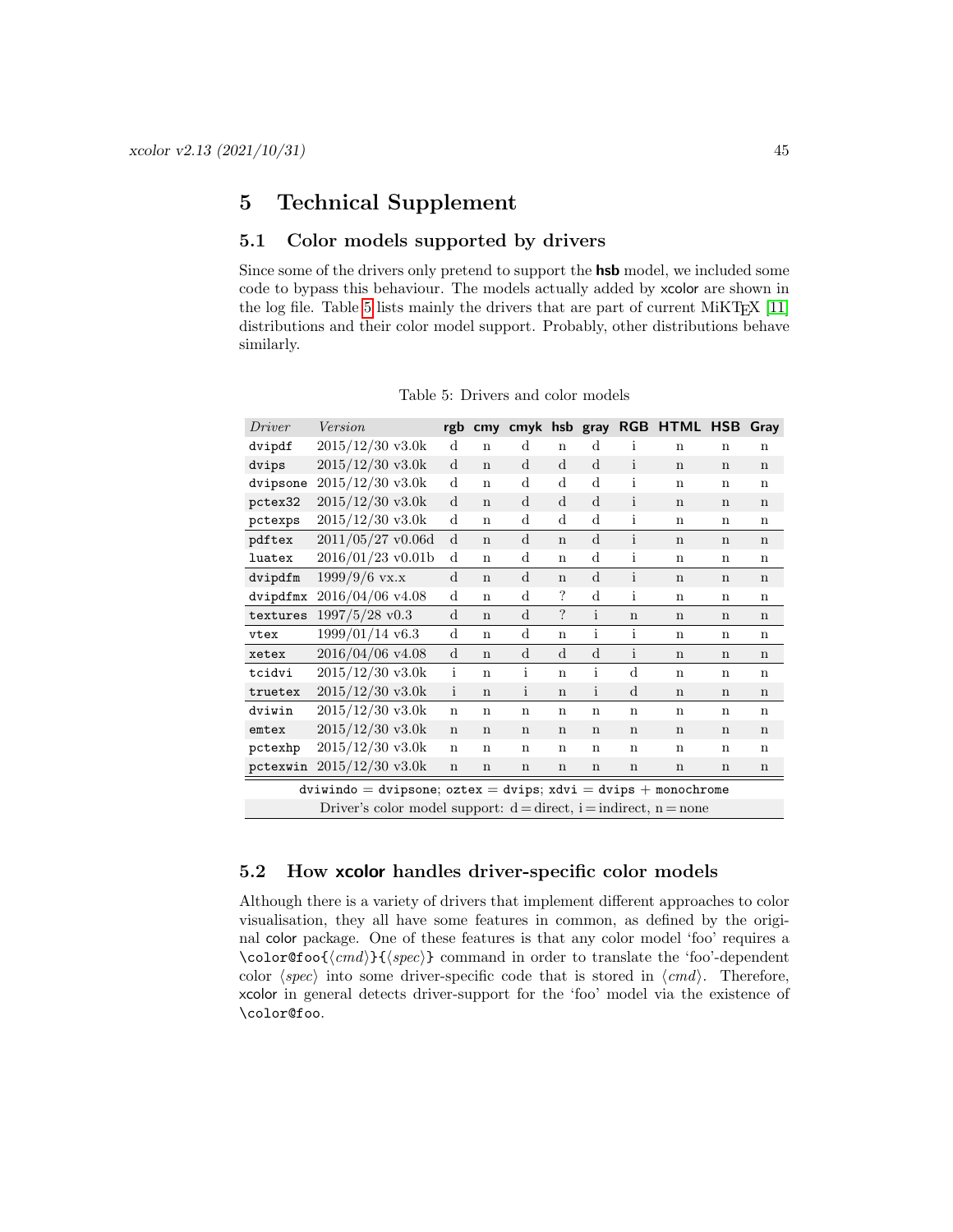By this mechanism, xcolor can also change the behaviour of certain models without touching the driver file itself. A good example is the \substitutecolormodel command which is used during the package initialisation process to provide support for models that are not covered by the actual driver (like **hsb** for pdftex) or that have incorrect implementations (like **hsb** for dvipdfm).

### <span id="page-45-0"></span>5.3 Behind the scenes: internal color representation

Every definition of a color in order to access it by its name requires an internal representation of the color, i.e. a macro that contains some bits of information required by the driver to display the color properly.

color's \definecolor{foo}{...}{...} generates a command \\color@foo<sup>[14](#page-45-2)</sup> which contains the color definition in a driver-dependent way; therefore it is possible but non-trivial to access the color model and parameters afterwards (see the colorinfo package [\[12\]](#page-61-12) for a solution).

color's \DefineNamedColor{named}{foo}{...}{...} generates \col@foo<sup>[15](#page-45-3)</sup> which again contains some driver-dependent information. In this case, an additional \\color@foo will only be defined if the package option usecolors is active.

xcolor's \definecolor{foo}{...}{...} generates<sup>[16](#page-45-4)</sup> a command \\color@foo as well, which combines the features of the former commands and contains both the driver-dependent and driver-independent information, thus making it possible to access the relevant parameters in a standardised way. Although it has now a different syntax, \\color@foo expands to the same expression as the original command. On the other hand, \col@foo commands are no longer needed and therefore not generated in the 'named' case: xcolor works with a single color data structure (as described).

Table [6 on the next page](#page-46-0) shows some examples for the two most prominent drivers. See also figure [3 on page 36](#page-35-0) which displays the definitions with respect to the driver that was used to process this document.

### <span id="page-45-1"></span>5.4 A remark on accuracy

Since the macros presented here require some computation, special efforts were made to ensure a maximum of accuracy for conversion and mixing formulas — all within T<sub>E</sub>X's limited numerical capabilities.<sup>[17](#page-45-5)</sup> We decided to develop and include a small set of commands to improve the quality of division and multiplication results, instead of loading one of the packages that provide multi-digit arithmetic and a lot more, like realcalc or fp. The marginal contribution of the latter packages seems not to justify their usage for our purposes. Thus, we stay within a sort of

<span id="page-45-2"></span> $\rm ^{14}The$  double backslash is intentional.

<span id="page-45-4"></span><span id="page-45-3"></span><sup>15</sup>The single backslash is intentional.

<sup>&</sup>lt;sup>16</sup>This was introduced in version 1.10; prior to that, a command  $\xccos$  ovith a different syntax was generated.

<span id="page-45-5"></span><sup>&</sup>lt;sup>17</sup>For example, applying the 'transformation' \dimen0=0. $\int$ the\dimen0 to all 5-digit numbers  $\langle int \rangle$  of the range 00000...99999, exactly 34464 of these 100000 numbers don't survive unchanged. We are not talking about gobbled final zeros here . . .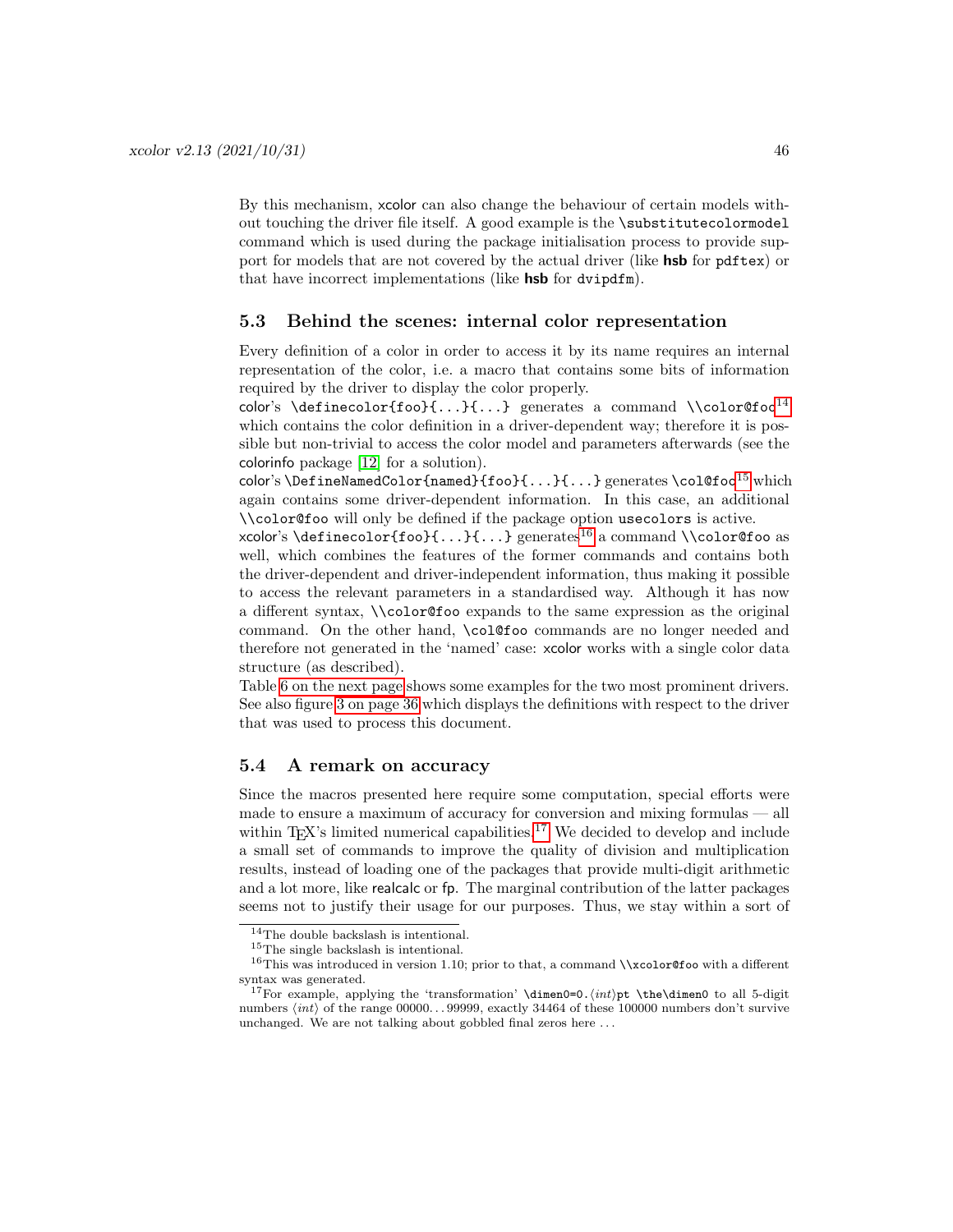| dvips driver                                                                            |                                                                                                                           |        |
|-----------------------------------------------------------------------------------------|---------------------------------------------------------------------------------------------------------------------------|--------|
| \\color@Plum=macro:                                                                     | $(\definecolor{Plum}{rgb}{.5,0,1})$                                                                                       | color  |
| $->rgb .5 0 1.$                                                                         |                                                                                                                           |        |
| \\color@Plum=macro:                                                                     | $(\definecolor{Plum}{rgb}{.5,0,1})$                                                                                       | xcolor |
| $-\lambda x \cdot 0 \cdot 0 \cdot {\text{rgb } 0.5 0 1} {\text{rgb}} \cdot 0.5, 0, 1}.$ |                                                                                                                           |        |
| \col@Plum=macro:                                                                        | $(\Delta)$ (\DefineNamedColor{Plum}{rgb}{.5,0,1})                                                                         | color  |
| $\rightarrow$ \@nil.                                                                    |                                                                                                                           |        |
| \\color@Plum=macro:                                                                     | (with option usenames)                                                                                                    |        |
| $\rightarrow$ Plum.                                                                     |                                                                                                                           |        |
| \\color@Plum=macro:                                                                     | $(\definecolor[named]{\text{Plum}}{rgb}{.5,0,1})$                                                                         | xcolor |
| $-\lambda x \cdot 0$ {named}{ Plum}{rgb}{0.5,0,1}.                                      |                                                                                                                           |        |
| pdftex driver                                                                           |                                                                                                                           |        |
| \\color@Plum=macro:                                                                     | $(\definecolor{Plum}{rgb}{.5,0,1})$                                                                                       | color  |
| $-$ >.5 0 1 rg .5 0 1 RG.                                                               |                                                                                                                           |        |
| \\color@Plum=macro:                                                                     | $(\definecolor{Plum}{rgb}{.5,0,1})$                                                                                       | xcolor |
|                                                                                         | $-\lambda x \cdot 0$ or ( $\{0.5 \ 0 \ 1 \ r g \ 0.5 \ 0 \ 1 \ R G\}$ {rgb}{0.5,0,1}.                                     |        |
| \col@Plum=macro:                                                                        | $(\Delta)$ ( $\Delta$ ) $\{rgh\}$ ( $rgh$ ) $\{.5, 0, 1\}$                                                                | color  |
| $-5.501$ rg $.501$ RG.                                                                  |                                                                                                                           |        |
| \\color@Plum=macro:                                                                     | (with option usenames)                                                                                                    |        |
| $-$ >.5 0 1 rg .5 0 1 RG.                                                               |                                                                                                                           |        |
| \\color@Plum=macro:                                                                     | $(\definecolor[named]{[Plum}{rgb}{.5,0,1})$                                                                               | xcolor |
|                                                                                         | $-\frac{\sqrt{2}}{3}$ . (1990) - $\frac{1}{6}$ . (1990) - $\frac{1}{2}$ (1990) - $\frac{1}{6}$ . (1990) - $\frac{1}{6}$ . |        |

<span id="page-46-0"></span>Table 6: Driver-dependent internal color representation

fixed-point arithmetic framework, providing at most  $5$  decimal digits via T<sub>E</sub>X's dimension registers.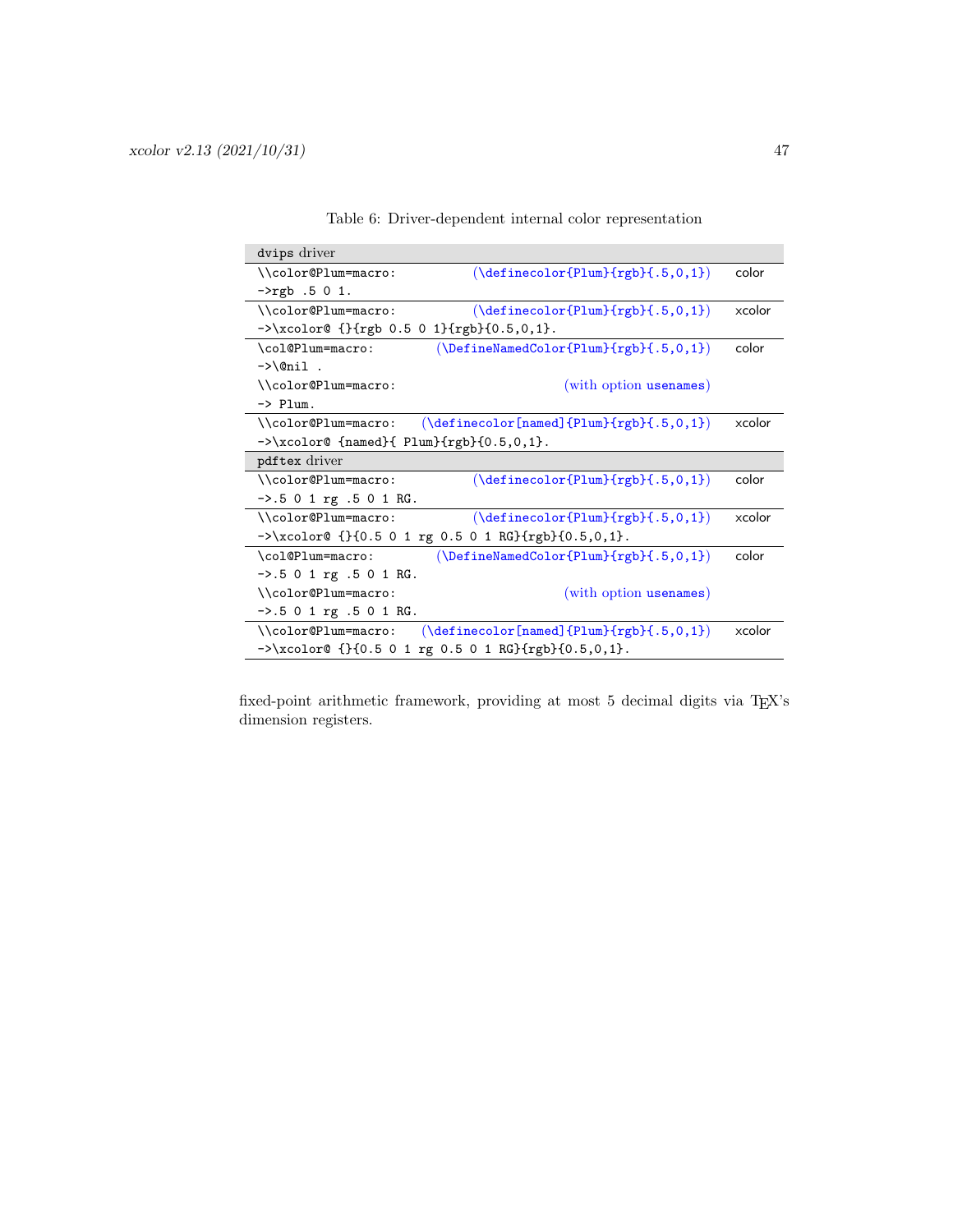### <span id="page-47-0"></span>6 The Formulas

### <span id="page-47-1"></span>6.1 Color mixing

In general, we use linear interpolation for color mixing:

<span id="page-47-3"></span>
$$
\text{mix}(C, C', p) = p \cdot C + (1 - p) \cdot C'
$$
\n<sup>(9)</sup>

Note that there is a special situation in the **hsb** case: if *saturation* = 0 then the color equals a gray color of level brightness, independently of the hue value. Therefore, to achieve smooth transitions of an arbitrary color to a specific gray (like white or black), we actually use the formulas

$$
\operatorname{tint}_{\text{hsb}}(C, p) = p \cdot C + (1 - p) \cdot \left( hue, 0, 1 \right) \tag{10}
$$

$$
\text{shade}_{\text{hsb}}(C, p) = p \cdot C + (1 - p) \cdot \left( hue, 0, 0 \right) \tag{11}
$$

$$
\text{tone}_{\text{hsb}}(C, p) = p \cdot C + (1 - p) \cdot \left( hue, 0, \frac{1}{2} \right) \tag{12}
$$

where  $C = (hue, saturation, brightness)$ .

From equation [\(9\)](#page-47-3) and the way how color expressions are being interpreted, as described in section [2.3 on page 13,](#page-12-1) it is an easy proof by induction to verify that a color expression

$$
C_0!P_1!C_1!P_2!\dots!P_n!C_n\tag{13}
$$

with  $n \in \{0, 1, 2, \dots\}$ , colors  $C_0, C_1, \dots, C_n$ , and percentages  $P_1, \dots, P_n \in [0, 100]$ will result in a parameter vector

$$
C = \sum_{\nu=0}^{n} \left( \prod_{\mu=\nu+1}^{n} p_{\mu} \right) (1 - p_{\nu}) \cdot C_{\nu}
$$
  
=  $p_n \cdots p_1 \cdot C_0$   
+  $p_n \cdots p_2 (1 - p_1) \cdot C_1$   
+  $p_n \cdots p_3 (1 - p_2) \cdot C_2$   
+ ...  
+  $p_n (1 - p_{n-1}) \cdot C_{n-1}$   
+  $(1 - p_n) \cdot C_n$  (14)

where  $p_0 := 0$  and  $p_\nu := P_\nu/100$  for  $\nu = 1, \ldots, n$ . We note also a split formula:

$$
C_0!P_1!C_1!\dots!P_{n+k}!C_{n+k} = p_{n+k}\cdots p_{n+1} \cdot C_0!P_1!C_1!\dots!P_n!C_n
$$
  

$$
- p_{n+k}\cdots p_{n+1} \cdot C_n
$$
  

$$
+ C_n!P_{n+1}!C_{n+1}!\dots!P_{n+k}!C_{n+k}
$$
  
(15)

### <span id="page-47-2"></span>6.2 Conversion between integer and real models

We fix a positive integer n and define the sets  $\mathcal{I}_n := \{0, 1, \ldots, n\}$  and  $\mathcal{R} := [0, 1].$ The complement of  $\nu \in \mathcal{I}_n$  is  $n - \nu$ , the complement of  $x \in \mathcal{R}$  is  $1 - x$ .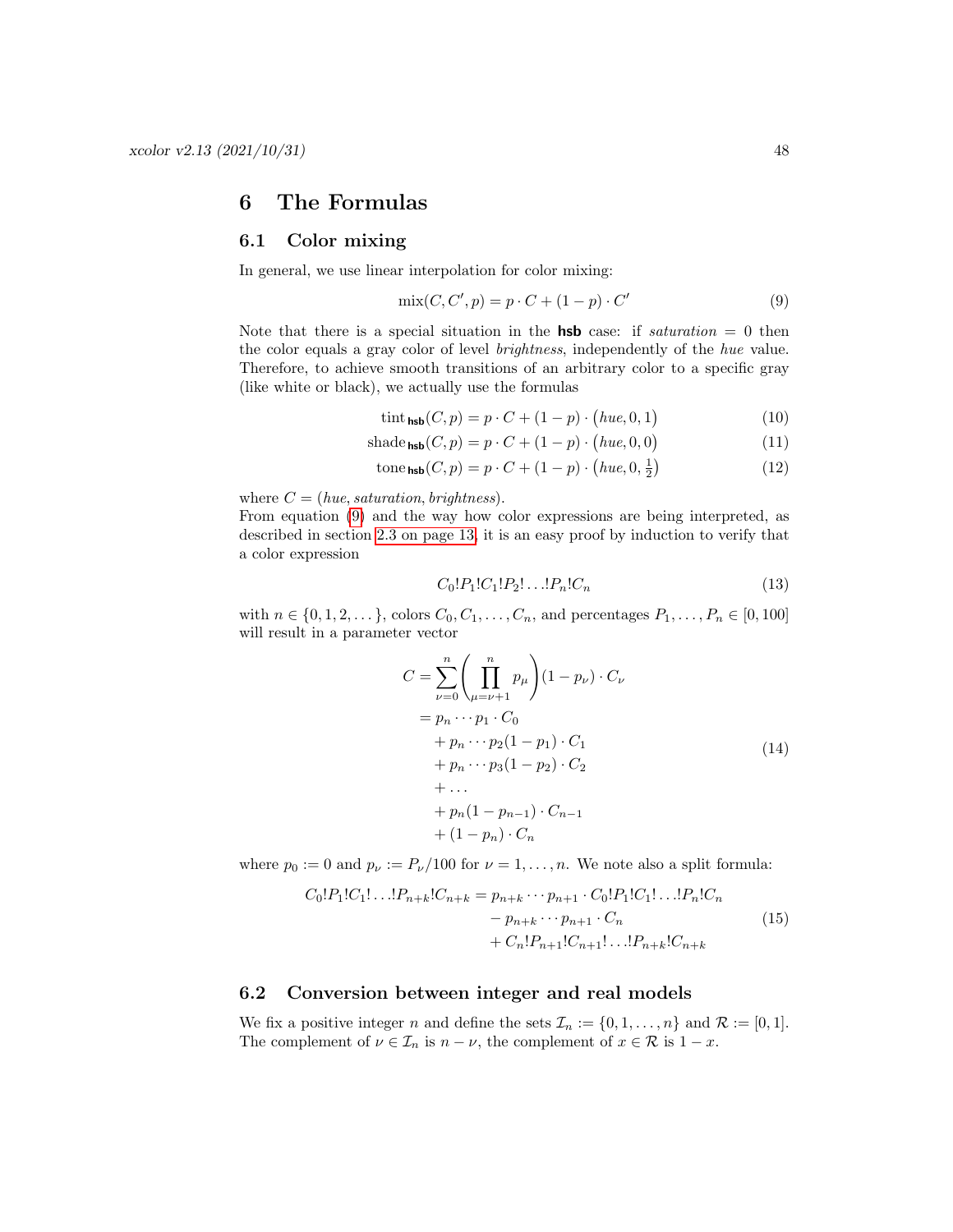| model/constant | white               | black               | gray                                                                                         |
|----------------|---------------------|---------------------|----------------------------------------------------------------------------------------------|
| rgb            | (1, 1, 1)           | (0,0,0)             | $(\frac{1}{2}, \frac{1}{2}, \frac{1}{2})$                                                    |
| cmy            | (0,0,0)             | (1, 1, 1)           | $(\frac{1}{2}, \frac{1}{2}, \frac{1}{2})$                                                    |
| cmyk           | (0, 0, 0, 0)        | (0, 0, 0, 1)        | $(0,0,0,\frac{1}{2})$                                                                        |
| hsb            | (h, 0, 1)           | (h, 0, 0)           | $(h, 0, \frac{1}{2})$                                                                        |
| <b>Hsb</b>     | $(h^{\circ}, 0, 1)$ | $(h^{\circ}, 0, 0)$ | $(h^{\circ}, 0, \frac{1}{2})$                                                                |
| tHsb           | $(h^{\circ}, 0, 1)$ | $(h^{\circ}, 0, 0)$ | $(h^{\circ}, 0, \frac{1}{2})$                                                                |
| gray           | 1                   | $\Omega$            | $\frac{1}{2}$                                                                                |
| <b>RGB</b>     | (L, L, L)           | (0,0,0)             | $(\lfloor \frac{L+1}{2}\rfloor, \lfloor \frac{L+1}{2}\rfloor, \lfloor \frac{L+1}{2}\rfloor)$ |
| <b>HTML</b>    | FFFFFF              | 000000              | 808080                                                                                       |
| <b>HSB</b>     | (H, 0, M)           | (H, 0, 0)           | $(H,0,\lfloor \frac{M+1}{2}\rfloor)$                                                         |
| Gray           | N                   | 0                   | $\lfloor \frac{N+1}{2} \rfloor$                                                              |

<span id="page-48-0"></span>Table 7: Color constants

<span id="page-48-1"></span>Table 8: Color conversion pairs

| from/to     | rgb    | cmy    | cmyk   | hsb    | <b>Hsb</b> | tHsb                                                        | gray   | <b>RGB</b>     | <b>HTML</b> | <b>HSB</b> | Gray   |
|-------------|--------|--------|--------|--------|------------|-------------------------------------------------------------|--------|----------------|-------------|------------|--------|
| rgb         | id     | $\ast$ | (cmy)  | $\ast$ | (hsb)      | (hsb)                                                       | $\ast$ | $\ast$         | $\ast$      | (hsb)      | (gray) |
| cmy         | $\ast$ | id     | $\ast$ | (rgb)  | (rgb)      | (rgb)                                                       | $\ast$ | (rgb)          | (rgb)       | (rgb)      | (gray) |
| cmyk        | (cmy)  | $\ast$ | id     | (cmy)  | (cmy)      | (cmy)                                                       | $\ast$ | $\text{cm}$ y) | (cmy)       | (cmy)      | (gray) |
| hsb         | $\ast$ | (rgb)  | (rgb)  | id     | $\ast$     | (Hsb)                                                       | (rgb)  | (rgb)          | (rgb)       | $\ast$     | (rgb)  |
| <b>Hsb</b>  | (hsb)  | (hsb)  | (hsb)  | $\ast$ | id         | $\ast$                                                      | (hsb)  | (hsb)          | (hsb)       | (hsb)      | (hsb)  |
| tHsb        | (Hsb)  | (Hsb)  | (Hsb)  | (Hsb)  | $\ast$     | id                                                          | (Hsb)  | (Hsb)          | (Hsb)       | (Hsb)      | (Hsb)  |
| gray        | $\ast$ | $\ast$ | $\ast$ | $\ast$ | $\ast$     | $\ast$                                                      | id     | $\ast$         | $\ast$      | $\ast$     | $\ast$ |
| <b>RGB</b>  | $\ast$ | (rgb)  | (rgb)  | (rgb)  | (rgb)      | (rgb)                                                       | (rgb)  | id             | (rgb)       | (rgb)      | (rgb)  |
| <b>HTML</b> | $\ast$ | (rgb)  | (rgb)  | (rgb)  | (rgb)      | (rgb)                                                       | (rgb)  | (rgb)          | id          | (rgb)      | (rgb)  |
| <b>HSB</b>  | (hsb)  | (hsb)  | (hsb)  | $\ast$ | (hsb)      | (hsb)                                                       | (hsb)  | (hsb)          | (hsb)       | id         | (hsb)  |
| Gray        | (gray) | (gray) | (gray) | (gray) | (gray)     | (gray)                                                      | $\ast$ | (gray)         | (gray)      | (gray)     | id     |
| wave        | (hsb)  | (hsb)  | (hsb)  | $\ast$ | (hsb)      | (hsb)                                                       | (hsb)  | (hsb)          | (hsb)       | (hsb)      | (hsb)  |
|             |        |        |        |        |            | $id = identity function; * = specific conversion function;$ |        |                |             |            |        |
|             |        |        |        |        |            | $(model) = conversion via specified model$                  |        |                |             |            |        |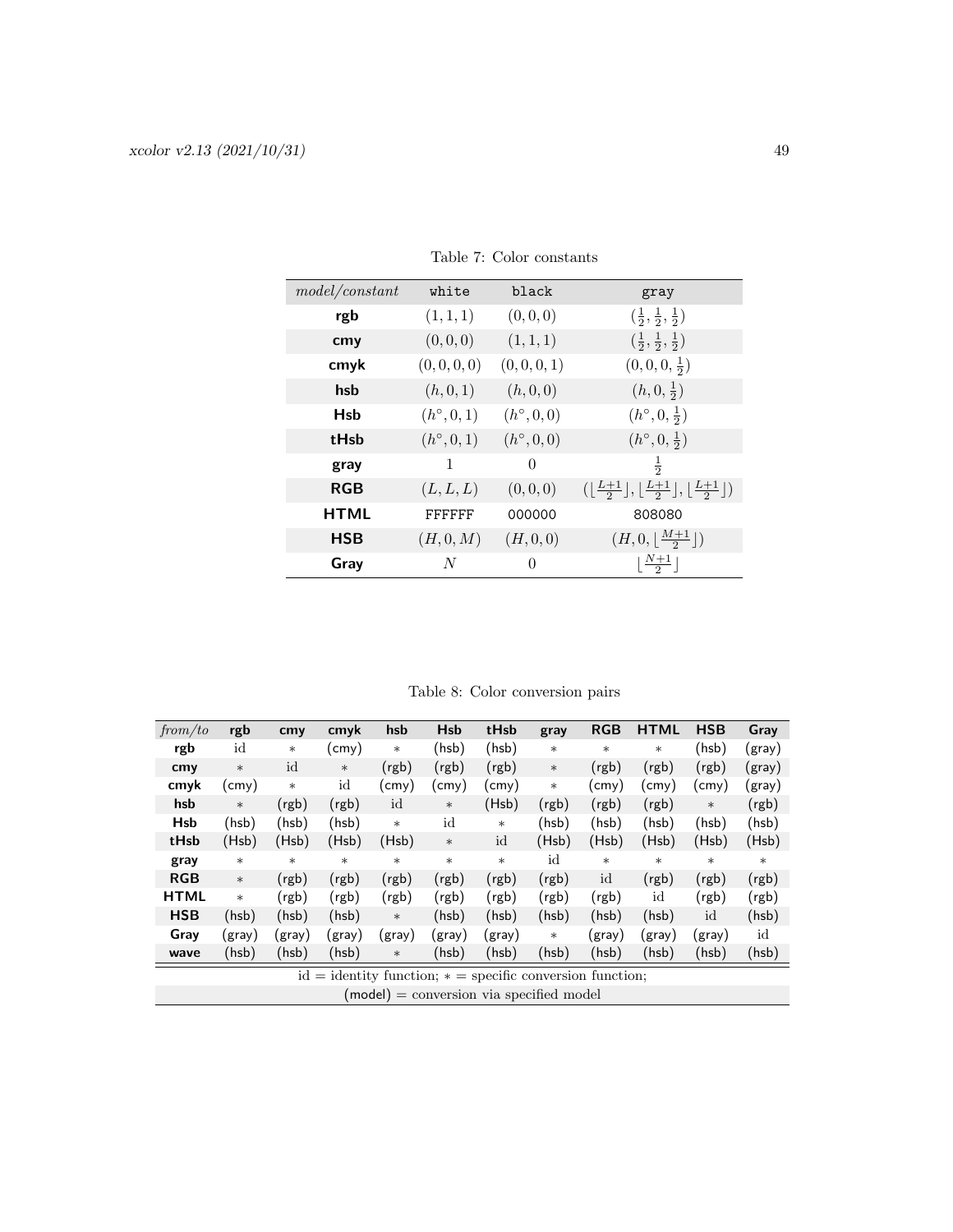### <span id="page-49-0"></span>6.2.1 Real to integer conversion

The straightforward mapping for this case is

$$
\Gamma_n : \mathcal{R} \to \mathcal{I}_n, \ x \mapsto \text{round}(n \cdot x, 0) = \left\lfloor \frac{1}{2} + n \cdot x \right\rfloor \tag{16}
$$

where round(r, d) rounds the real number r to  $d \geq 0$  decimal digits. This mapping nearly always preserves complements, as shown in the next lemma.

**Lemma 1** (Preservation of complements). For  $x \in \mathcal{R}$ ,

$$
\Gamma_n(x) + \Gamma_n(1-x) = n \iff x \notin \mathcal{R}_n^\circ := \left\{ \frac{1}{n} \left( \nu - \frac{1}{2} \right) \middle| \nu = 1, 2, \dots, n \right\}.
$$
 (17)

*Proof.* Let  $\nu := \Gamma_n(x)$ , then from  $-\frac{1}{2} \leq \eta := n \cdot x - \nu < \frac{1}{2}$  we conclude

$$
\Gamma_n(1-x) = \text{round}(n(1-x), 0) = \text{round}(n - \nu - \eta, 0) = \begin{cases} n - \nu & \text{if } \eta \neq -\frac{1}{2} \\ n - \nu + 1 & \text{if } \eta = -\frac{1}{2} \end{cases}
$$

Now, 
$$
\eta = -\frac{1}{2} \iff x = \frac{1}{n}(\nu - \frac{1}{2}) \iff x \in \mathcal{I}'_n
$$
.

Remark: the set  $\mathcal{R}_n^{\circ}$  is obviously identical to the set of points where  $\Gamma_n$  is not continuous.

### <span id="page-49-1"></span>6.2.2 Integer to real conversion

The straightforward way in this case is the function

$$
\Delta_n^* : \mathcal{I}_n \to \mathcal{R}, \ \nu \mapsto \frac{\nu}{n}.\tag{18}
$$

This is, however, only one out of a variety of solutions: every function  $\Delta_n : \mathcal{I}_n \to \mathcal{R}$ that obeys the condition

<span id="page-49-2"></span>
$$
\nu \in \mathcal{I}_n \Rightarrow \Gamma_n(\Delta_n(\nu)) = \nu \tag{19}
$$

which is equivalent to

$$
\nu \in \mathcal{I}_n \Rightarrow \nu + \frac{1}{2} > n \cdot \Delta_n(\nu) \ge \nu - \frac{1}{2}
$$
 (20)

does at least guarantee that all integers  $\nu$  may be reconstructed from  $\Delta_n(\nu)$  via multiplication by  $n$  and rounding to the nearest integer. Preservation of complements means now

$$
\nu \in \mathcal{I}_n \Rightarrow \Delta_n(\nu) + \Delta_n(n - \nu) = 1 \tag{21}
$$

which is obviously the case for  $\Delta_n = \Delta_n^*$ . If we consider, more generally, a transformation

$$
\Delta_n(\nu) = \frac{\nu + \alpha}{n + \beta} \tag{22}
$$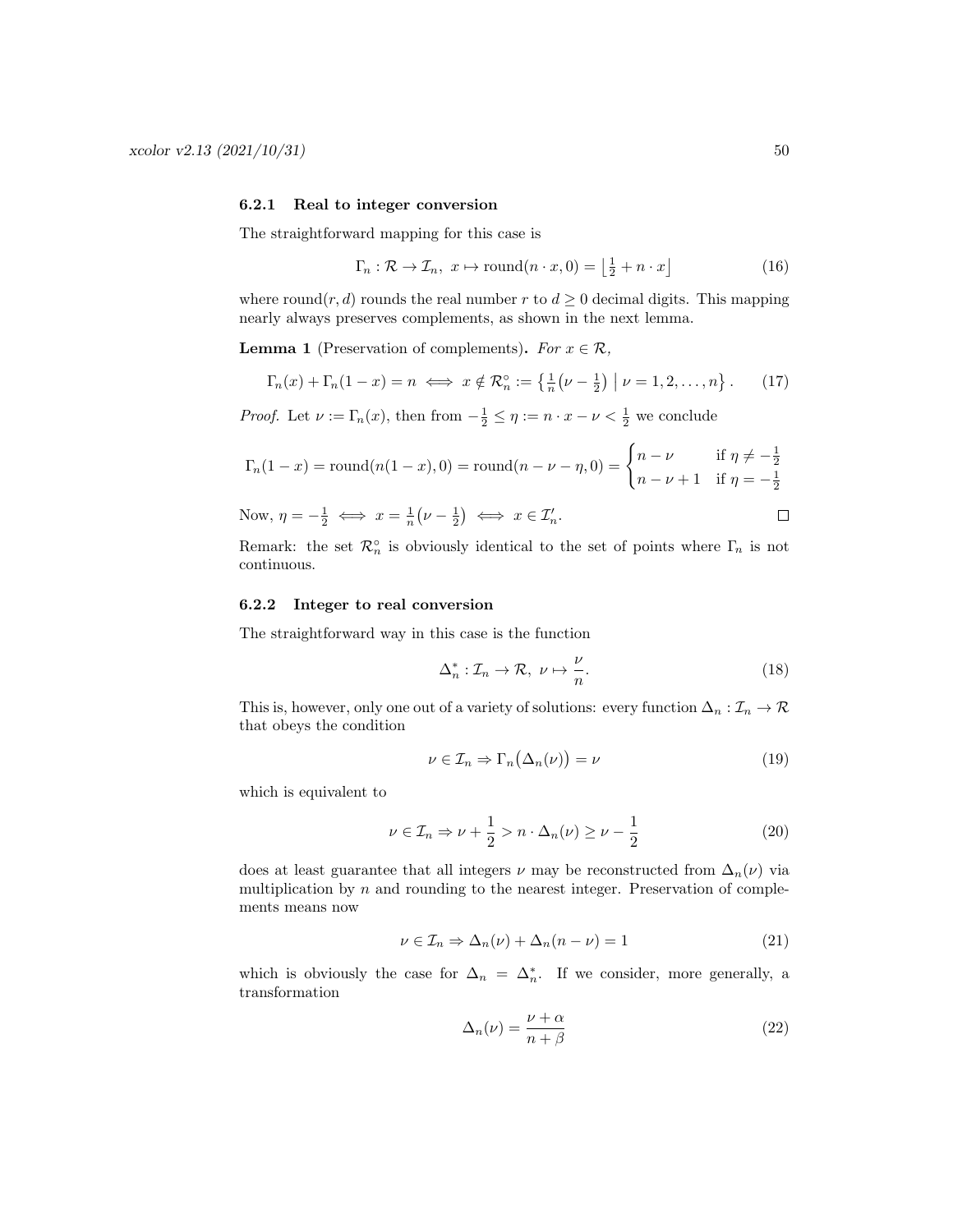with  $\beta \neq -n$ , then the magic inequality [\(20\)](#page-49-2) is equivalent to

$$
\frac{1}{2} > \frac{\alpha n - \beta \nu}{n + \beta} \ge -\frac{1}{2} \tag{23}
$$

which is obeyed by the function

$$
\Delta'_n: \mathcal{I}_n \to \mathcal{R}, \ \nu \mapsto \begin{cases} \frac{\nu}{n+1} & \text{if } \nu \le \frac{n+1}{2} \\ \frac{\nu+1}{n+1} & \text{if } \nu > \frac{n+1}{2} \end{cases} \tag{24}
$$

that has the nice feature  $\Delta'_n\left(\frac{n+1}{2}\right) = \frac{1}{2}$  for odd *n*.

**Lemma 2** (Preservation of complements). For odd n and each  $\nu \in \mathcal{I}_n$ ,

$$
\Delta'_n(\nu) + \Delta'_n(n-\nu) = 1 \iff \nu \notin \mathcal{I}_n^\circ := \left\{ \frac{n-1}{2}, \frac{n+1}{2} \right\}. \tag{25}
$$

Proof. The assertion is a consequence of the following arguments:

- $\nu < \frac{n-1}{2} \iff n \nu > \frac{n+1}{2}$  and  $\frac{n-1}{2} + \frac{n+1}{2} = n$ ; •  $\nu < \frac{n-1}{2} \Rightarrow \Delta'_n(\nu) + \Delta'_n(n-\nu) = \frac{\nu}{n+1} + \frac{n-\nu+1}{n+1} = 1;$
- $\nu = \frac{n-1}{2} \Rightarrow \Delta'_n(\nu) + \Delta'_n(n-\nu) = \frac{n-1}{2(n+1)} + \frac{1}{2} = \frac{n}{n+1} \neq 1.$  $\Box$

For the time being, we choose  $\left|\Delta_n := \Delta_n^*\right|$  as default transformation function.

Another variant — which is probably too slow for large-scale on-the-fly calculations — may be used for constructing sets of predefined colors. The basic idea is to minimize the number of decimal digits in the representation while keeping some invariance with respect to the original resolution:

$$
\Delta_n'' : \mathcal{I}_n \to \mathcal{R}, \ \nu \mapsto \text{round}\left(\frac{\nu}{n}, d_n\left(\frac{\nu}{n}\right)\right) \tag{26}
$$

where

$$
d_n: [0,1] \to \mathbb{N}, \ x \mapsto \min\{d \in \mathbb{N} \mid \Gamma_n(\text{round}(\Delta_n^*(\Gamma_n(x)), d)) = \Gamma_n(x)\} \tag{27}
$$

In the most common case  $n = 255$  it turns out that we end up with at most 3 decimal digits; preservation of complements is only violated for  $\nu \in$ {25, 26, 76, 77, 127, 128, 178, 179, 229, 230} where the corresponding set of decimal numbers is  $\{0.098, 0.1, 0.298, 0.3, 0.498, 0.5, 0.698, 0.7, 0.898, 0.9\}.$ 

### <span id="page-50-0"></span>6.3 Color conversion and complements

We collect here the specific conversion formulas between the supported color models. Table [8 on page 49](#page-48-1) gives an overwiew of how each conversion pair is handled. In general, PostScript (as described in [\[1\]](#page-61-4)) is used as a basis for most of the calculations, since it supports the color models **rgb, cmyk, hsb,** and **gray** natively. Furthermore, Alvy Ray Smith's paper [\[15\]](#page-61-1) is cited in [\[1\]](#page-61-4) as reference for hsb-related formulas.

First, we define a constant which is being used throughout the conversion formulas:

$$
E := (1, 1, 1) \tag{28}
$$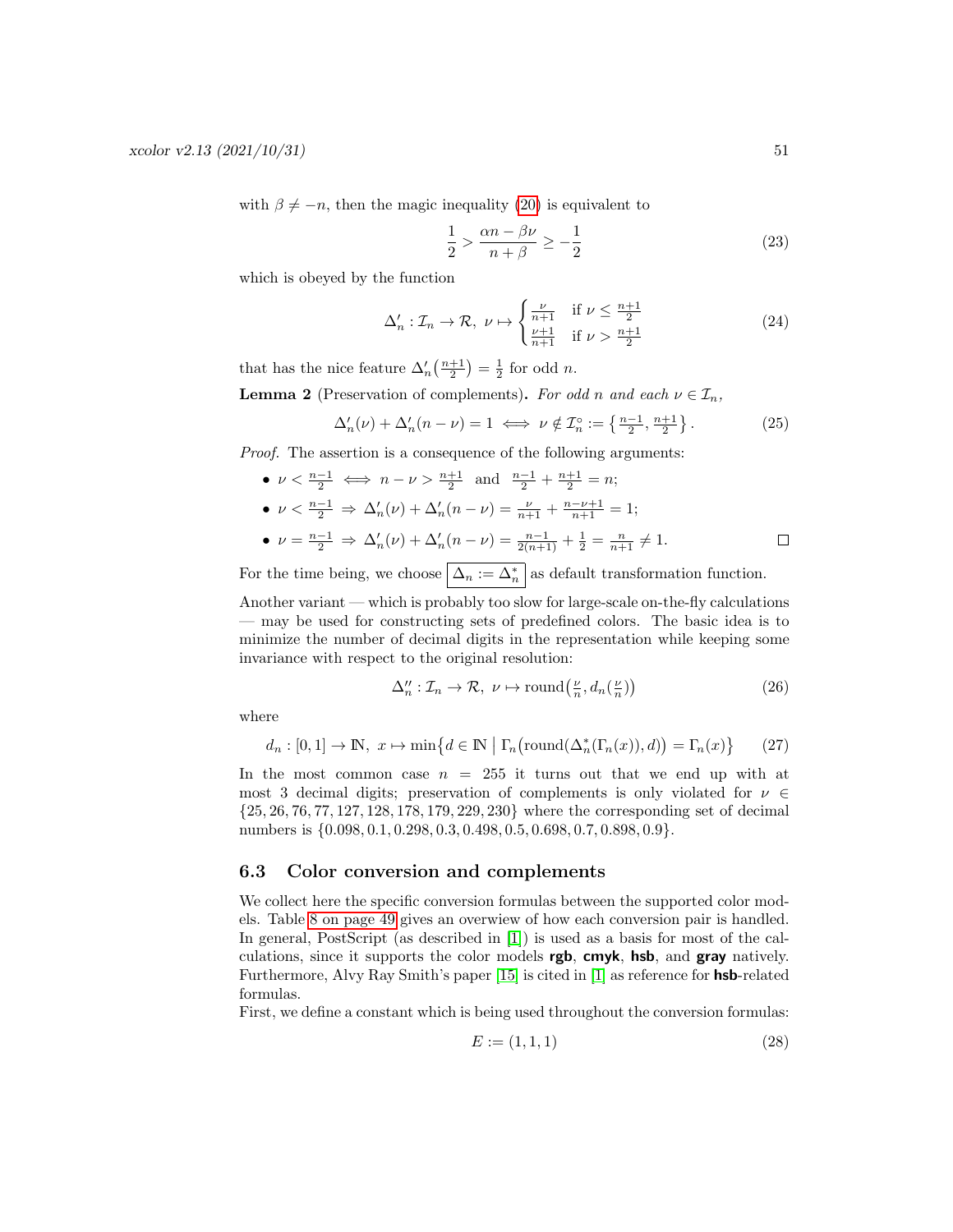### <span id="page-51-0"></span>6.3.1 The rgb model

<span id="page-51-2"></span>Conversion rgb to cmy Source: [\[1\]](#page-61-4), p. 475.

$$
(cyan, magenta, yellow) := E - (red, green, blue)
$$
\n
$$
(29)
$$

Conversion rgb to hsb (1) We set

 $x := \max\{red, green, blue\}$  (30)

$$
y := \text{med}\lbrace \text{red}, \text{green}, \text{blue}\rbrace \tag{31}
$$

$$
z := \min\{red, green, blue\} \tag{32}
$$

(33)

where 'med' denotes the median of the values. Then,

$$
brightness := x \tag{34}
$$

Case  $x = z$ :

 $saturation := 0$  (35)

$$
hue := 0 \tag{36}
$$

Case  $x \neq z$ :

$$
saturation := \frac{x - z}{x} \tag{37}
$$

<span id="page-51-1"></span>
$$
f := \frac{x - y}{x - z} \tag{38}
$$

$$
hue := \frac{1}{6} \cdot \begin{cases} 1 - f & \text{if } x = red \ge green \ge blue = z \\ 1 + f & \text{if } x = green \ge red \ge blue = z \\ 3 - f & \text{if } x = green \ge blue \ge red = z \\ 3 + f & \text{if } x = blue \ge green \ge red = z \\ 5 - f & \text{if } x = blue \ge red \ge green = z \\ 5 + f & \text{if } x = red \ge blue > green = z \end{cases} \tag{39}
$$

This is based on [\[15\]](#page-61-1), RGB to HSV Algorithm (Hexcone Model), which reads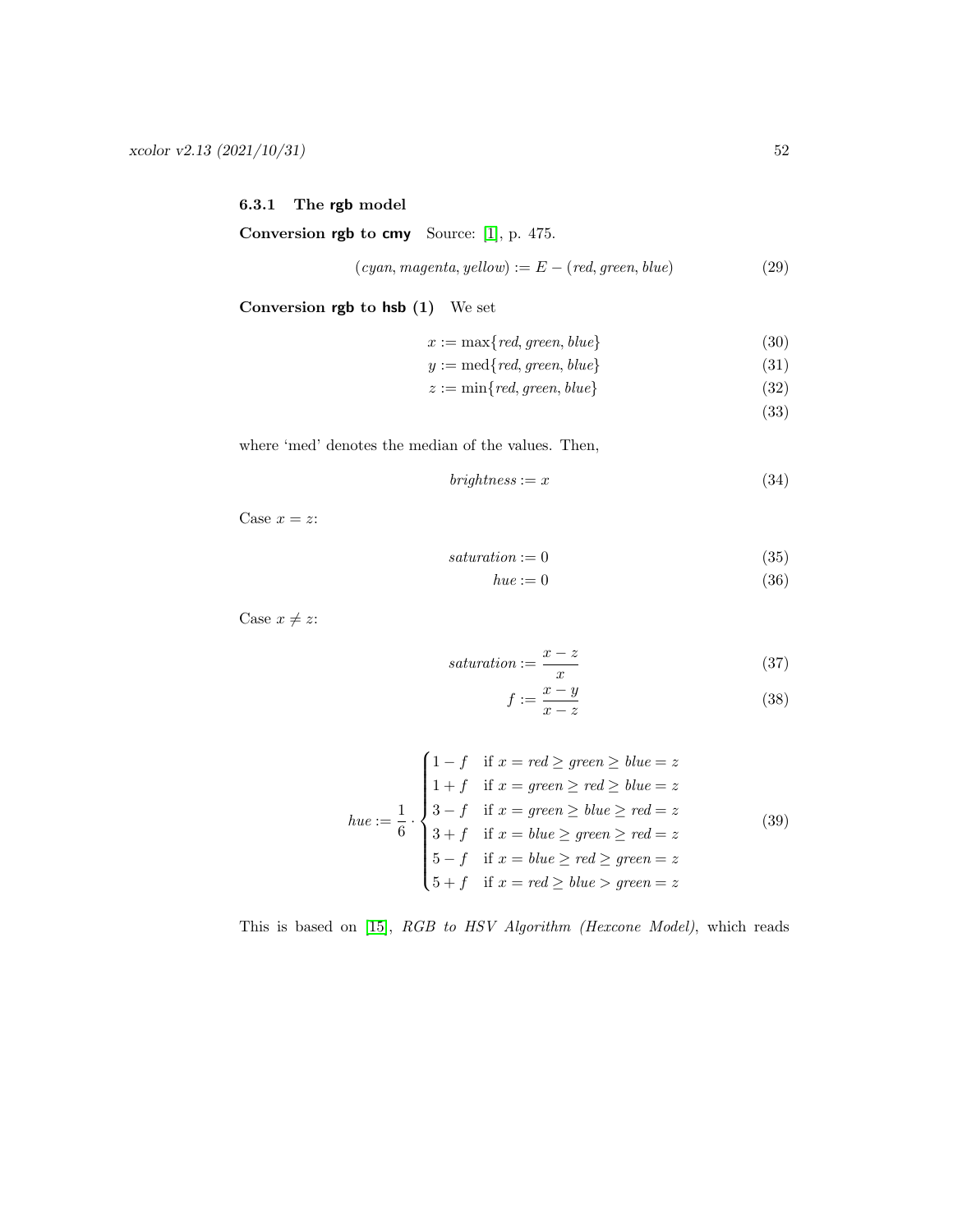(slightly reformulated):

$$
r := \frac{x - red}{x - z}, \qquad g := \frac{x - green}{x - z}, \qquad b := \frac{x - blue}{x - z}
$$
(40)  

$$
\begin{cases} 5 + b & \text{if } red = x \text{ and green} = z \\ 1 - g & \text{if } red = x \text{ and green} > z \end{cases}
$$
  
have :=  $\frac{1}{6}$ .  

$$
\begin{cases} 1 + r & \text{if } green = x \text{ and blue} = z \\ 3 - b & \text{if } green = x \text{ and blue} > z \\ 3 + g & \text{if blue} = x \text{ and red} = z \\ 5 - r & \text{if blue} = x \text{ and red} > z \end{cases}
$$
(41)

Note that the singular case  $x = z$  is not covered completely in Smith's original algorithm; we stick here to PostScript's behaviour in real life.

Because we need to sort three numbers in order to calculate  $x, y, z$ , several comparisons are involved in the algorithm. We present now a second method which is more suited for TEX.

Conversion rgb to hsb (2) Let  $\beta$  be a function that takes a Boolean expression as argument and returns 1 if the expression is true, 0 otherwise; set

$$
i := 4 \cdot \beta (red \ge green) + 2 \cdot \beta (green \ge blue) + \beta (blue \ge red), \tag{42}
$$

and

$$
(hue, saturation, brightness) := \begin{cases} \Phi(blue, green, red, 3, 1) & \text{if } i = 1 \\ \Phi(green, red, blue, 1, 1) & \text{if } i = 2 \\ \Phi(green, blue, red, 3, -1) & \text{if } i = 3 \\ \Phi(\text{red, blue, green, 5, 1}) & \text{if } i = 4 \\ \Phi(blue, red, green, 5, -1) & \text{if } i = 5 \\ \Phi(\text{red, green, blue, 1, -1}) & \text{if } i = 6 \\ (0, 0, blue) & \text{if } i = 7 \end{cases}
$$
(43)

where

<span id="page-52-0"></span>
$$
\Phi(x, y, z, u, v) := \left(\frac{u \cdot (x - z) + v \cdot (x - y)}{6(x - z)}, \frac{x - z}{x}, x\right)
$$
(44)

The singular case  $x = z$ , which is equivalent to  $red = green = blue$ , is covered here by  $i = 7$ .

It is not difficult to see that this algorithm is a reformulation of the previous method. The following table explains how the transition from equation [\(39\)](#page-51-1) to equation [\(43\)](#page-52-0) works: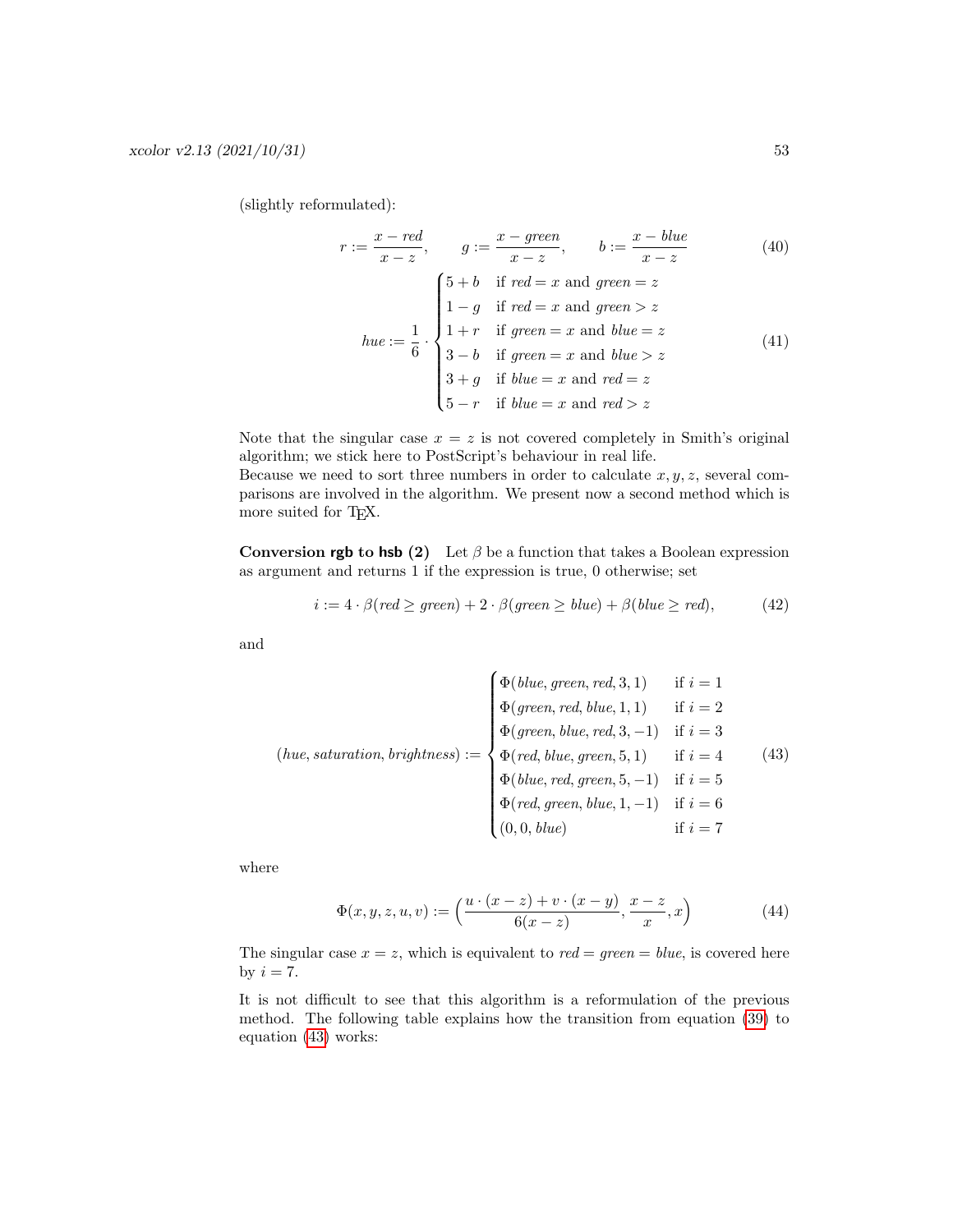| $6 \cdot hue$ | Condition                | red > green | $green \geq blue$ | blue > red | j,      |
|---------------|--------------------------|-------------|-------------------|------------|---------|
| $1-f$         | $red \ge green \ge blue$ |             |                   | $\ast$     | 6/7     |
| $1+f$         | $green \ge red \ge blue$ | $\ast$      |                   | $\ast$     | 2/3/6/7 |
| $3-f$         | $green \ge blue \ge red$ | $\ast$      |                   |            | 3/7     |
| $3+f$         | $blue \ge green \ge red$ | $\ast$      | $\ast$            |            | 1/3/5/7 |
| $5-f$         | $blue \ge red \ge green$ |             | $\ast$            |            | 5/7     |
| $5 + f$       | $red \ge blue \ge green$ |             | $^\ast$           | $\ast$     | 4/5/6/7 |

Here,  $*$  denotes possible 0 or 1 values. Bold i values mark the main cases where all ∗ values of a row are zero. The slight difference to equation [\(39\)](#page-51-1) in the last inequality is intentional and does no harm.

Conversion rgb to gray Source: [\[1\]](#page-61-4), p. 474.

$$
gray := 0.3 \cdot red + 0.59 \cdot green + 0.11 \cdot blue \tag{45}
$$

Conversion rgb to RGB As described in section [6.2.1 on page 50.](#page-49-0)

$$
(Red, Green, Blue) := (\Gamma_L (red), \Gamma_L (green), \Gamma_L (blue)) \tag{46}
$$

Conversion rgb to HTML As described in section [6.2.1 on page 50.](#page-49-0) Convert to 6-digit hexadecimal afterwards. Certainly, multiplication and summation can be replaced by simple text concatenation of 2-digit hexadecimals.

$$
RRGGBB := (65536 \cdot \Gamma_L (red) + 256 \cdot \Gamma_L (green) + \Gamma_L (blue))_{hex}
$$
 (47)

Complement of rgb color We simply take the complementary vector:

$$
(red^*, green^*, blue^*) := E - (red, green, blue)
$$
\n
$$
(48)
$$

#### <span id="page-53-0"></span>6.3.2 The cmy model

Conversion cmy to rgb This is simply a reversion of the rgb  $\rightarrow$  cmy case, cf. section [6.3.1 on page 52.](#page-51-2)

$$
(red, green, blue) := E - (cyan, magenta, yellow)
$$
\n
$$
(49)
$$

<span id="page-53-1"></span>Conversion cmy to cmyk This is probably the hardest of our conversion tasks: many sources emphasize that there does not exist any universal conversion algorithm for this case because of device-dependence. The following algorithm is an extended version of the one given in [\[1\]](#page-61-4), p. 476.

$$
k := \min\{cyan, magenta, yellow\} \tag{50}
$$

$$
cyan := \min\{1, \max\{0, cyan - UCR_c(k)\}\}\tag{51}
$$

$$
magenta := \min\{1, \max\{0, \text{magenta} - UCR_m(k)\}\}\tag{52}
$$

$$
yellow := \min\{1, \max\{0, yellow - UCR_y(k)\}\}\tag{53}
$$

$$
black := BG(k) \tag{54}
$$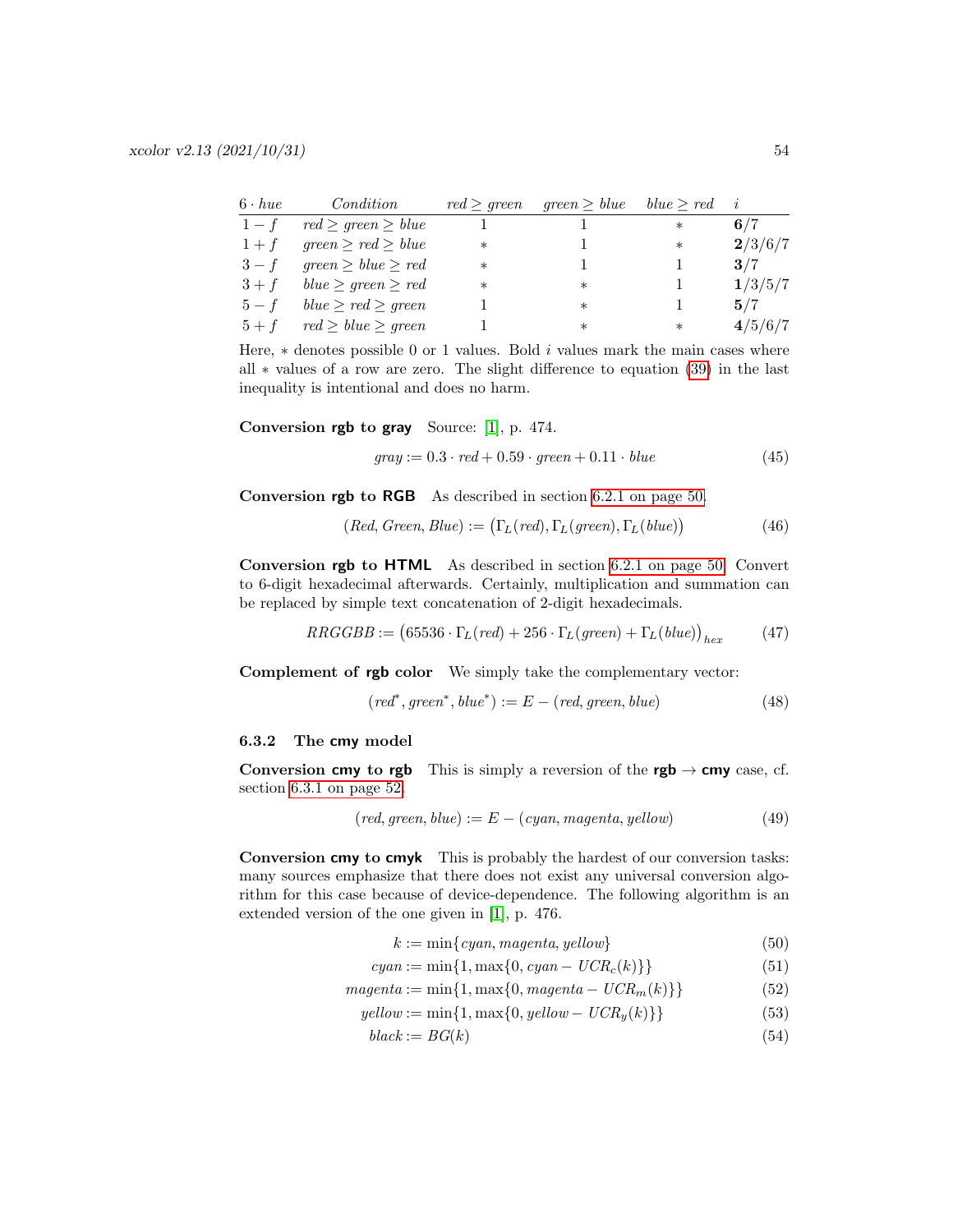Here, four additional functions are required:

$$
UCR_c, \, UCR_m, \, UCR_y : [0, 1] \rightarrow [-1, 1] \qquad \qquad undercolor-removalBG : [0, 1] \rightarrow [0, 1] \qquad \qquad black-generation
$$

These functions are device-dependent, see the remarks in [\[1\]](#page-61-4). Although there are some indications that they should be chosen as nonlinear functions, as long as we have no further knowledge about the target device we define them linearly:

$$
UCR_c(k) := \beta_c \cdot k \tag{55}
$$

$$
UCR_m(k) := \beta_m \cdot k \tag{56}
$$

$$
UCR_y(k) := \beta_y \cdot k \tag{57}
$$

$$
BG(k) := \beta_k \cdot k \tag{58}
$$

\adjustUCRBG where the parameters are given by \def\adjustUCRBG{ $\langle \beta_c \rangle$ , $\langle \beta_w \rangle$ , $\langle \beta_k \rangle$ } at any point in a document, defaulting to  $\{1, 1, 1, 1\}$ .

> Conversion cmy to gray This is derived from the conversion chain cmy  $\rightarrow$  $rgb \rightarrow gray.$

$$
gray := 1 - (0.3 \cdot cyan + 0.59 \cdot magenta + 0.11 \cdot yellow)
$$
 (59)

Complement of cmy color We simply take the complementary vector:

$$
(cyan*, magenta*, yellow*) := E - (cyan, magenta, yellow)
$$
 (60)

#### <span id="page-54-0"></span>6.3.3 The cmyk model

Conversion cmyk to cmy Based on [\[1\]](#page-61-4), p. 477, in connection with  $rgb \rightarrow cmy$ conversion.

$$
cyan := \min\{1, cyan + black\} \tag{61}
$$

$$
magenta := \min\{1, magenta + black\} \tag{62}
$$

$$
yellow := \min\{1, yellow + black\}
$$
\n(63)

Conversion cmyk to gray Source: [\[1\]](#page-61-4), p. 475.

$$
gray := 1 - \min\{1, 0.3 \cdot cyan + 0.59 \cdot magenta + 0.11 \cdot yellow + black\}
$$
 (64)

Complement of cmyk color The simple vector complement does not yield useful results. Therefore, we first convert  $C = (cyan, magenta, yellow, black)$  to the cmy model, calculate the complement there, and convert back to cmyk.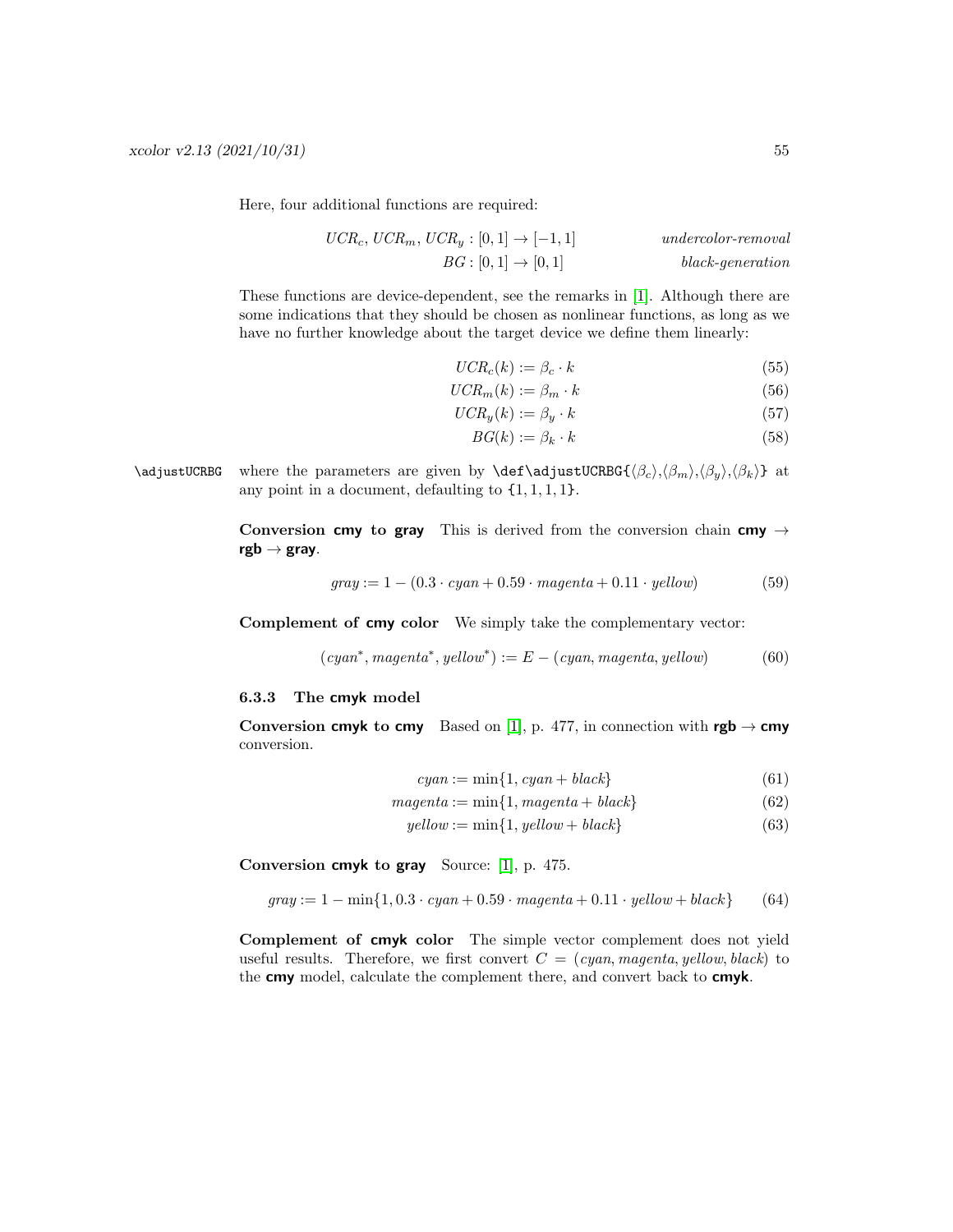### <span id="page-55-0"></span>6.3.4 The hsb model Conversion hsb to rgb

$$
(red, green, blue) := brightness \cdot (E - saturation \cdot F) \tag{65}
$$

with

$$
i := |6 \cdot hue|, \qquad f := 6 \cdot hue - i \tag{66}
$$

and

$$
F := \begin{cases} (0, 1 - f, 1) & \text{if } i = 0 \\ (f, 0, 1) & \text{if } i = 1 \\ (1, 0, 1 - f) & \text{if } i = 2 \\ (1, f, 0) & \text{if } i = 3 \\ (1 - f, 1, 0) & \text{if } i = 4 \\ (0, 1, f) & \text{if } i = 5 \\ (0, 1, 1) & \text{if } i = 6 \end{cases}
$$
(67)

This is based on [\[15\]](#page-61-1), HSV to RGB Algorithm (Hexcone Model), which reads (slightly reformulated):

<span id="page-55-1"></span> $\overline{\phantom{a}}$ 

$$
m := 1 - saturation \tag{68}
$$

$$
n := 1 - f \cdot saturation \tag{69}
$$

<span id="page-55-2"></span>
$$
k := 1 - (1 - f) \cdot saturation \tag{70}
$$

$$
(red, green, blue) := brightness \cdot \begin{cases} (1, k, m) & \text{if } i = 0, 6 \\ (n, 1, m) & \text{if } i = 1 \\ (m, 1, k) & \text{if } i = 2 \\ (m, n, 1) & \text{if } i = 3 \\ (k, m, 1) & \text{if } i = 4 \\ (1, m, n) & \text{if } i = 5 \end{cases} \tag{71}
$$

Note that the case  $i = 6$  (which results from  $hue = 1$ ) is missing in Smith's algorithm. Because of

$$
\lim_{f \to 1} (0, 1, f) = (0, 1, 1) = \lim_{f \to 0} (0, 1 - f, 1)
$$
\n(72)

it is clear that there is only one way to define  $F$  for  $i = 6$  in order to get a continuous function, as shown in equation [\(67\)](#page-55-1). This has been transformed back to equation [\(71\)](#page-55-2). A similar argument shows that  $F$  indeed is a continuous function of hue over the whole range  $[0, 1]$ .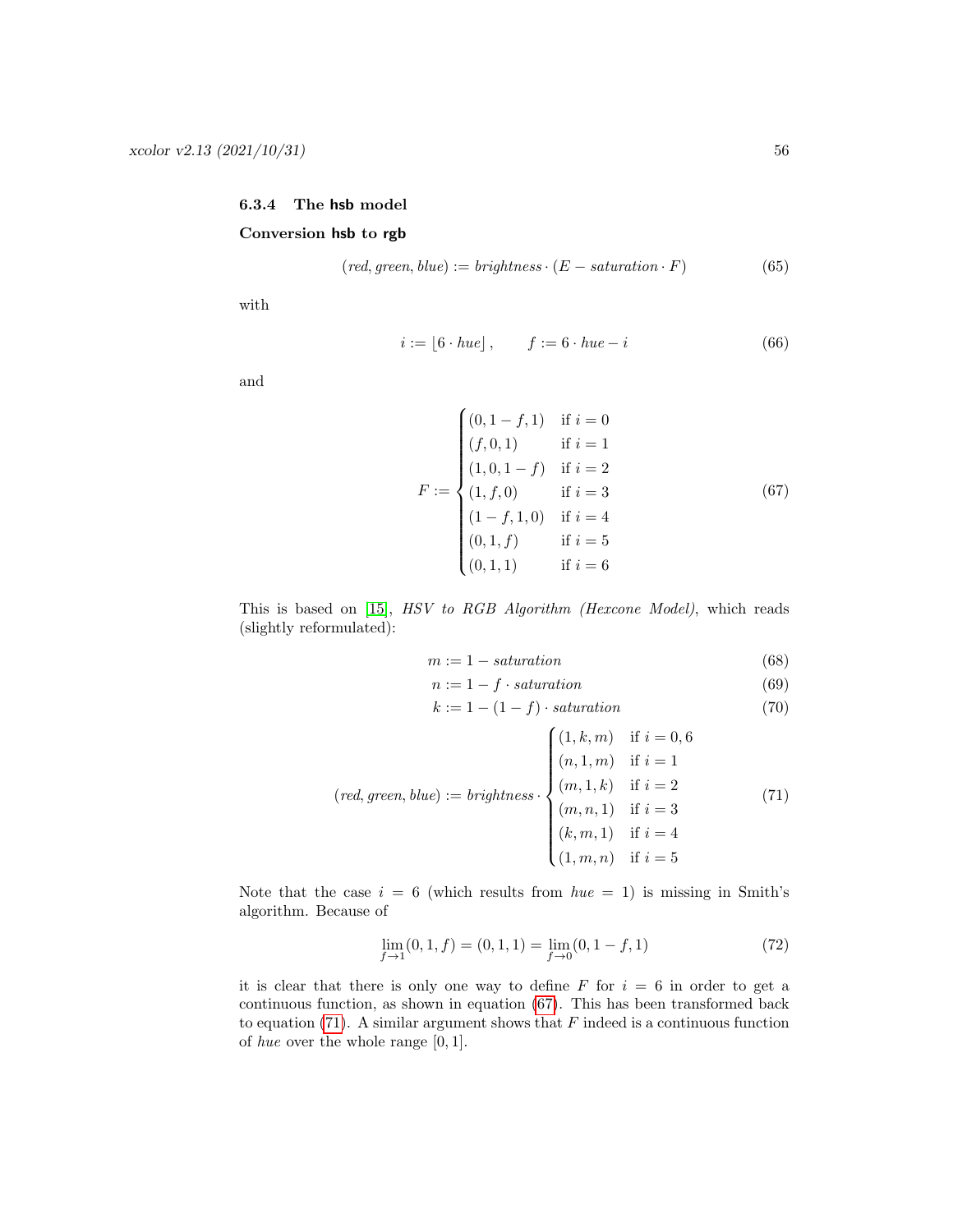Conversion hsb to Hsb Only the first component has to be changed.

$$
(hue^{\circ}, saturation, brightness) := (H \cdot hue, saturation, brightness)
$$
 (73)

Conversion hsb to HSB As described in section [6.2.1 on page 50.](#page-49-0)

$$
(Hue, Saturation, Brightness) := (\Gamma_M(hue), \Gamma_M(saturation), \Gamma_M(brightness)) \tag{74}
$$

Complement of hsb color We have not found a formula in the literature, therefore we give a short proof afterwards.

Lemma 3. The hsb-complement can be calculated by the following formulas:

$$
hue^* := \begin{cases} hue + \frac{1}{2} & \text{if } hue < \frac{1}{2} \\ hue - \frac{1}{2} & \text{if } hue \ge \frac{1}{2} \end{cases}
$$
(75)

$$
brightness^* := 1 - brightness \cdot (1 - saturation)
$$
\n(76)

$$
saturation^* := \begin{cases} 0 & \text{if } brightness^* = 0\\ \frac{brightness \cdot saturation}{brightness^*} & \text{if } brightness^* \neq 0 \end{cases}
$$
(77)

*Proof.* Starting with the original color  $C = (h, s, b)$ , we define color  $C^* =$  $(h^*, s^*, b^*)$  by the given formulas, convert both C and C<sup>\*</sup> to the **rgb** model and show that

$$
C_{\text{rgb}} + C_{\text{rgb}}^{*} = b \cdot (E - s \cdot F) + b^{*} \cdot (E - s' \cdot F^{*}) \stackrel{!}{=} E,
$$
\n(78)

which means that  $C_{\text{rgb}}$  is the complement of  $C_{\text{rgb}}^*$ . First we note that the parameters of  $C^*$  are in the legal range [0,1]. This is obvious for  $h^*, b^*$ . From  $b^* = 1 - b \cdot (1 - s) = 1 - b + b \cdot s$  we derive  $b \cdot s = b^* - (1 - b) \leq b^*$ , therefore  $s^* \in [0, 1]$ , and

<span id="page-56-0"></span>
$$
b^* = 0 \Leftrightarrow s = 0
$$
 and  $b = 1$ .

Thus, equation [\(78\)](#page-56-0) holds in the case  $b^* = 0$ . Now we assume  $b^* \neq 0$ , hence

$$
C_{\text{rgb}} + C_{\text{rgb}}^{*} = b \cdot (E - s \cdot F) + b^{*} \cdot \left(E - \frac{b \cdot s}{b^{*}} \cdot F^{*}\right)
$$

$$
= b \cdot E - b \cdot s \cdot F + b^{*} \cdot E - b \cdot s \cdot F^{*}
$$

$$
= E - b \cdot s \cdot (F + F^{*} - E)
$$

since  $b^* = 1 - b + bs$ . Therefore, it is sufficient to show that

<span id="page-56-1"></span>
$$
F + F^* = E. \tag{79}
$$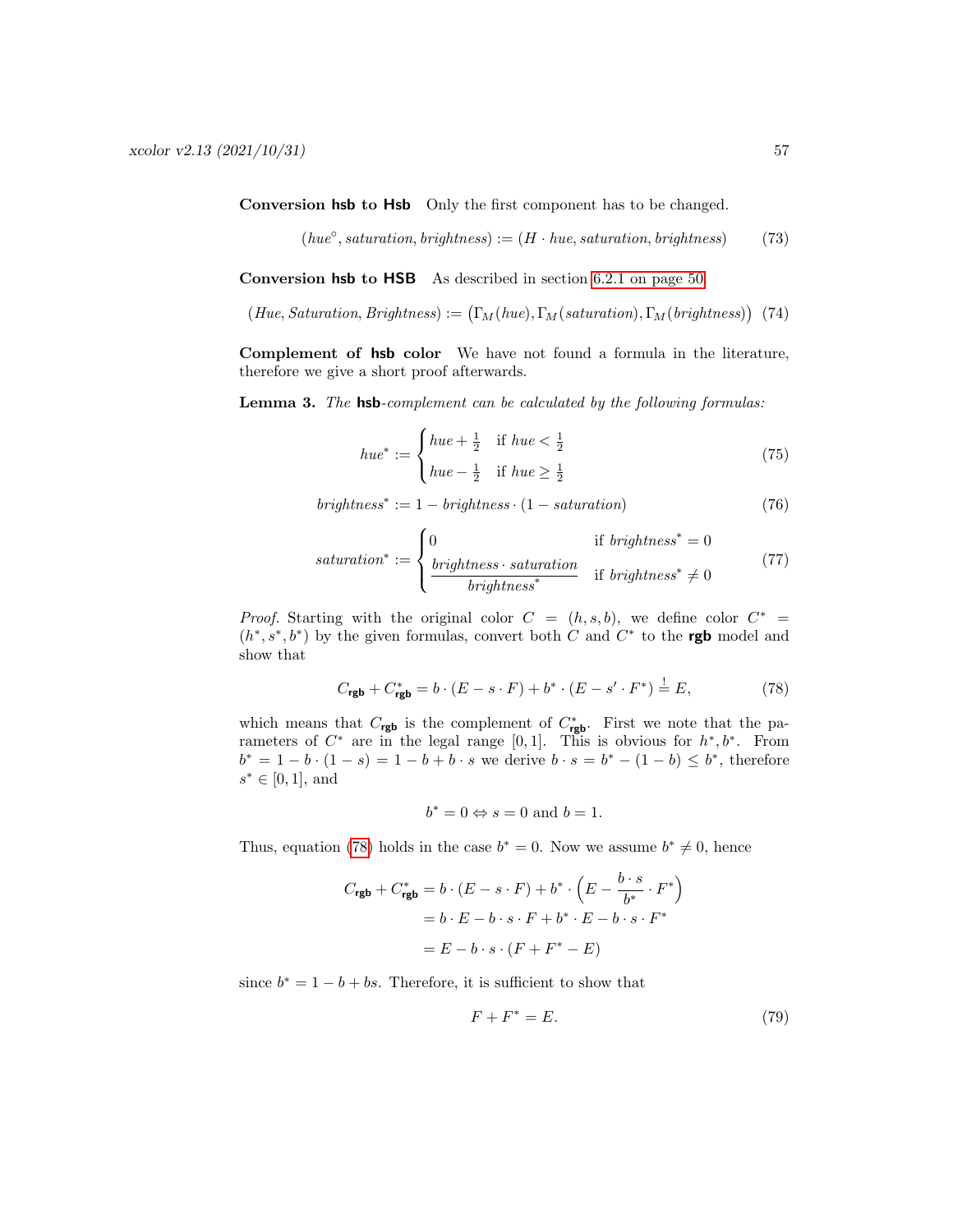From

$$
h < \frac{1}{2} \Rightarrow h^* = h + \frac{1}{2} \Rightarrow 6h^* = 6h + 3 \Rightarrow i^* = i + 3
$$
 and  $f^* = f$ 

it is easy to see from [\(67\)](#page-55-1) that equation [\(79\)](#page-56-1) holds for the cases  $i = 0, 1, 2$ . Similarly,

$$
h\geq \frac{1}{2} \Rightarrow h^*=h-\frac{1}{2} \Rightarrow 6h^*=6h-3 \Rightarrow i^*=i-3
$$
 and  $f^*=f$ 

and again from [\(67\)](#page-55-1) we derive [\(79\)](#page-56-1) for the cases  $i = 3, 4, 5$ . Finally, if  $i = 6$  then  $f = 0$  and  $F + F^* = (0, 1, 1) + (1, 0, 0) = E$ .  $\Box$ 

#### <span id="page-57-0"></span>6.3.5 The Hsb model

Conversion Hsb to hsb Only the first component has to be changed.

$$
(hue, saturation, brightness) := (hue^{\circ}/H, saturation, brightness)
$$
 (80)

**Conversion Hsb to tHsb** Under the settings of  $(82)$ – $(84)$  we simply have to exchange the letters  $x$  and  $y$  in equation [\(85\)](#page-57-6) to get the inverse transformation:

$$
hue^{\circ} \in [y_{\eta-1}, y_{\eta}] \Rightarrow hue^{\circ} := x_{\eta-1} + \frac{x_{\eta} - x_{\eta-1}}{y_{\eta} - y_{\eta-1}} \cdot (hue^{\circ} - y_{\eta-1})
$$
(81)

while *saturation* and *brightness* are left unchanged.

#### <span id="page-57-3"></span><span id="page-57-1"></span>6.3.6 The tHsb model

\rangeHsb Conversion tHsb to Hsb We assume that \rangeHsb = H and \rangetHsb \rangetHsb expands to

<span id="page-57-5"></span><span id="page-57-4"></span>
$$
x_1, y_1; x_2, y_2; \dots; x_{h-1}, y_{h-1} \tag{82}
$$

where

$$
x_0 := 0 < x_1 < x_2 < \dots < x_{h-1} < x_h := H \tag{83}
$$

$$
y_0 := 0 < y_1 < y_2 < \dots < y_{h-1} < y_h := H \tag{84}
$$

with an integer  $h > 0$ . Now the x and y values determine a piecewise linear transformation:

$$
hue^{\circ} \in [x_{\eta-1}, x_{\eta}] \Rightarrow hue^{\circ} := y_{\eta-1} + \frac{y_{\eta} - y_{\eta-1}}{x_{\eta} - x_{\eta-1}} \cdot (hue^{\circ} - x_{\eta-1})
$$
(85)

while saturation and brightness are left unchanged.

#### <span id="page-57-2"></span>6.3.7 The gray model

Conversion gray to rgb Source: [\[1\]](#page-61-4), p. 474.

<span id="page-57-6"></span>
$$
(red, green, blue) := gray \cdot E \tag{86}
$$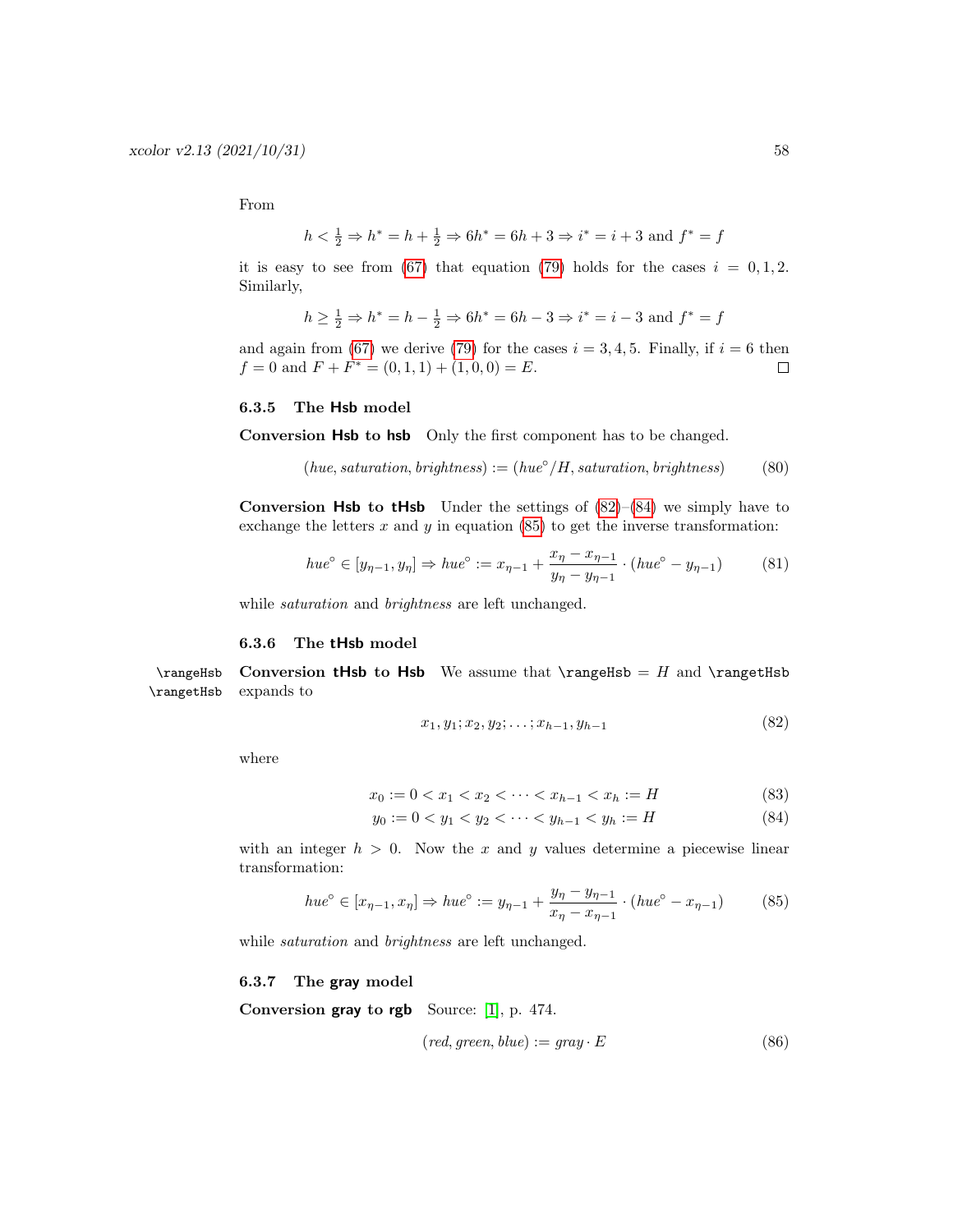Conversion gray to cmy This is derived from the conversion chain gray  $\rightarrow$  $rgb \rightarrow cmy.$ 

$$
(cyan, magenta, yellow) := (1 - gray) \cdot E \tag{87}
$$

Conversion gray to cmyk Source: [\[1\]](#page-61-4), p. 475.

$$
(cyan, magenta, yellow, black) := (0, 0, 0, 1 - gray)
$$
\n
$$
(88)
$$

Conversion gray to hsb This is derived from the conversion chain gray  $\rightarrow$  $rgb \rightarrow hsb.$ 

$$
(hue, saturation, brightness) := (0, 0, gray)
$$
\n
$$
(89)
$$

Conversion gray to Hsb/tHsb This is derived from the conversion chain  $gray \rightarrow hsb \rightarrow Hsb$ , followed by  $Hsb \rightarrow tHsb$  if applicable.

$$
(hue^{\circ}, saturation, brightness) := (0, 0, gray)
$$
\n
$$
(90)
$$

Conversion gray to Gray As described in section [6.2.1 on page 50.](#page-49-0)

$$
Gray := \Gamma_N(gray) \tag{91}
$$

Complement of gray color This is similar to the rgb case:

$$
gray^* := 1 - gray \tag{92}
$$

<span id="page-58-0"></span>6.3.8 The RGB model

Conversion RGB to rgb As described in section [6.2.2 on page 50.](#page-49-1)

$$
(red, green, blue) := (\Delta_L (Red), \Delta_L (Green), \Delta_L (Blue))
$$
\n(93)

### <span id="page-58-1"></span>6.3.9 The HTML model

Conversion HTML to rgb As described in section [6.2.2 on page 50:](#page-49-1) starting with RRGGBB set

$$
(\text{red}, \text{green}, \text{blue}) := (\Delta_{255}(RR_{dec}), \Delta_{255}(GG_{dec}), \Delta_{255}(BB_{dec})) \tag{94}
$$

#### <span id="page-58-2"></span>6.3.10 The HSB model

Conversion HSB to hsb As described in section [6.2.2 on page 50.](#page-49-1)

(hue, saturation, brightness) := 
$$
(\Delta_M(Hue), \Delta_M(Saturation), \Delta_M(Brightness))
$$
 (95)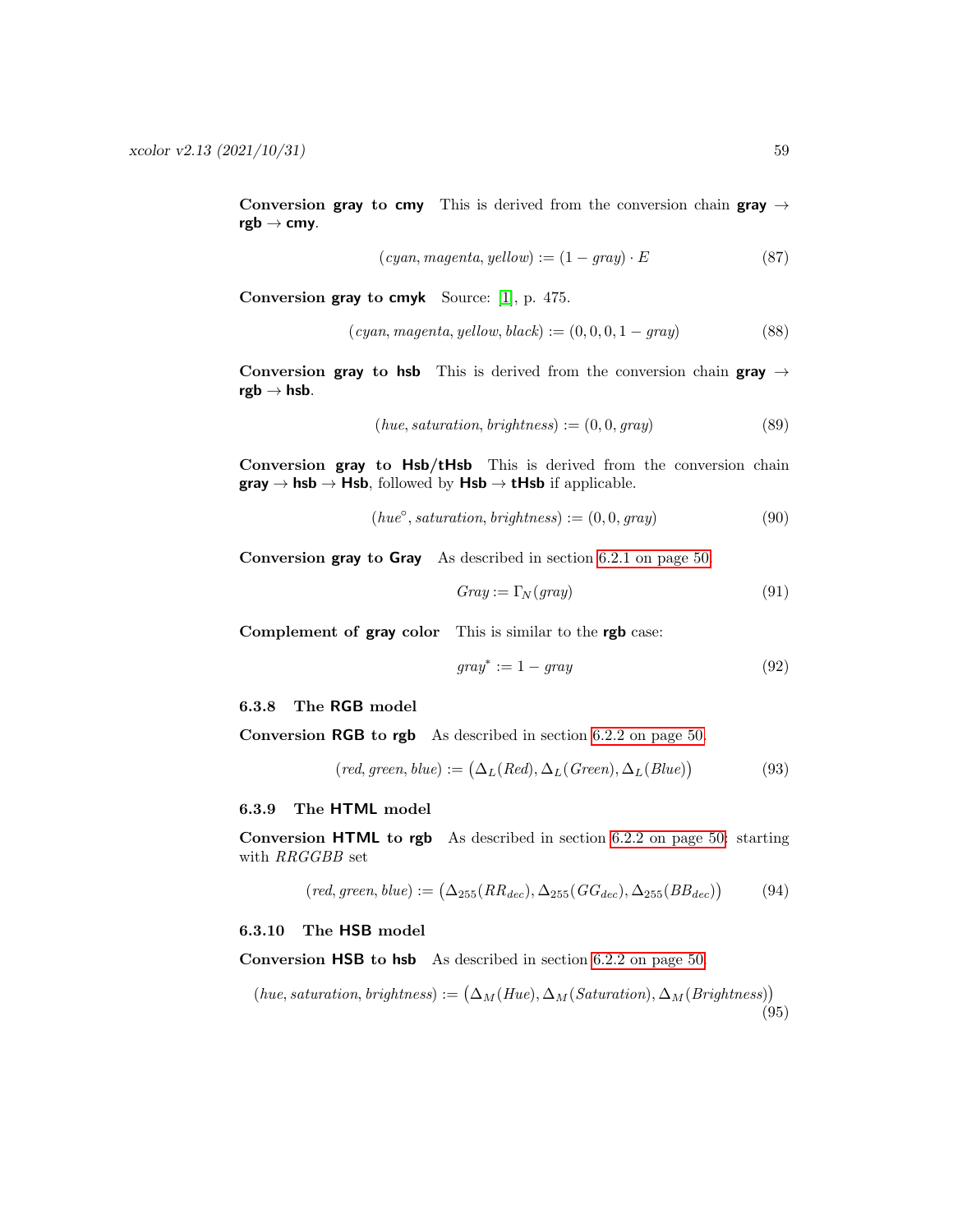### <span id="page-59-0"></span>6.3.11 The Gray model

Conversion Gray to gray As described in section [6.2.2 on page 50.](#page-49-1)

<span id="page-59-2"></span>
$$
gray := \Delta_N(Gray) \tag{96}
$$

#### <span id="page-59-1"></span>6.3.12 The wave model

Conversion wave to rgb Source: based on Dan Bruton's algorithm [\[4\]](#page-61-13). Let  $\lambda$ be a visible wavelength, given in nanometers (nm), i.e.,  $\lambda \in [380, 780]$ . We assume further that  $\gamma > 0$  is a fixed number ( $\gamma = 0.8$  in [\[4\]](#page-61-13)). First set

$$
(r, g, b) := \begin{cases} \left(\frac{440 - \lambda}{440 - 380}, 0, 1\right) & \text{if } \lambda \in [380, 440[\\ \left(0, \frac{\lambda - 440}{490 - 440}, 1\right) & \text{if } \lambda \in [440, 490[\\ \left(0, 1, \frac{510 - \lambda}{510 - 490}\right) & \text{if } \lambda \in [490, 510[\\ \left(\frac{\lambda - 510}{580 - 510}, 1, 0\right) & \text{if } \lambda \in [510, 580[\\ \left(1, \frac{645 - \lambda}{645 - 580}, 0\right) & \text{if } \lambda \in [580, 645[\\ \left(1, 0, 0\right) & \text{if } \lambda \in [645, 780] \end{cases}
$$

then, in order to let the intensity fall off near the vision limits,

<span id="page-59-3"></span>
$$
f := \begin{cases} 0.3 + 0.7 \cdot \frac{\lambda - 380}{420 - 380} & \text{if } \lambda \in [380, 420[ \\ 1 & \text{if } \lambda \in [420, 700] \\ 0.3 + 0.7 \cdot \frac{780 - \lambda}{780 - 700} & \text{if } \lambda \in [700, 780] \end{cases}
$$
(98)

and finally

$$
(\text{red}, \text{green}, \text{blue}) := ((f \cdot r)^{\gamma}, (f \cdot g)^{\gamma}, (f \cdot b)^{\gamma}) \tag{99}
$$

The intermediate colors  $(r, g, b)$  at the interval borders of equation [\(97\)](#page-59-2) are wellknown: for  $\lambda = 380, 440, 490, 510, 580, 645$  we get magenta, blue, cyan, green, yellow, red, respectively. These turn out to be represented in the **hsb** model by  $hue = \frac{5}{6}, \frac{4}{6}, \frac{3}{6}, \frac{2}{6}, \frac{1}{6}, \frac{0}{6}$ , whereas saturation = brightness = 1 throughout the 6 colors. Furthermore, these hsb representations are independent of the actual  $\gamma$  value. Staying within this model framework, we observe that the intensity fall off near the vision limits — as represented by equation  $(98)$  — translates into decreasing brightness parameters towards the margins. A simple calculation shows that the edges  $\lambda = 380, 780$  of the algorithm yield the colors magenta! $0.3^{\gamma}$ !black, red!0.3<sup>7</sup>!black, respectively. We see no reason why we should not extend these edges in a similar fashion to end-up with true black on either side. Now we are prepared to translate everything into another, more natural algorithm.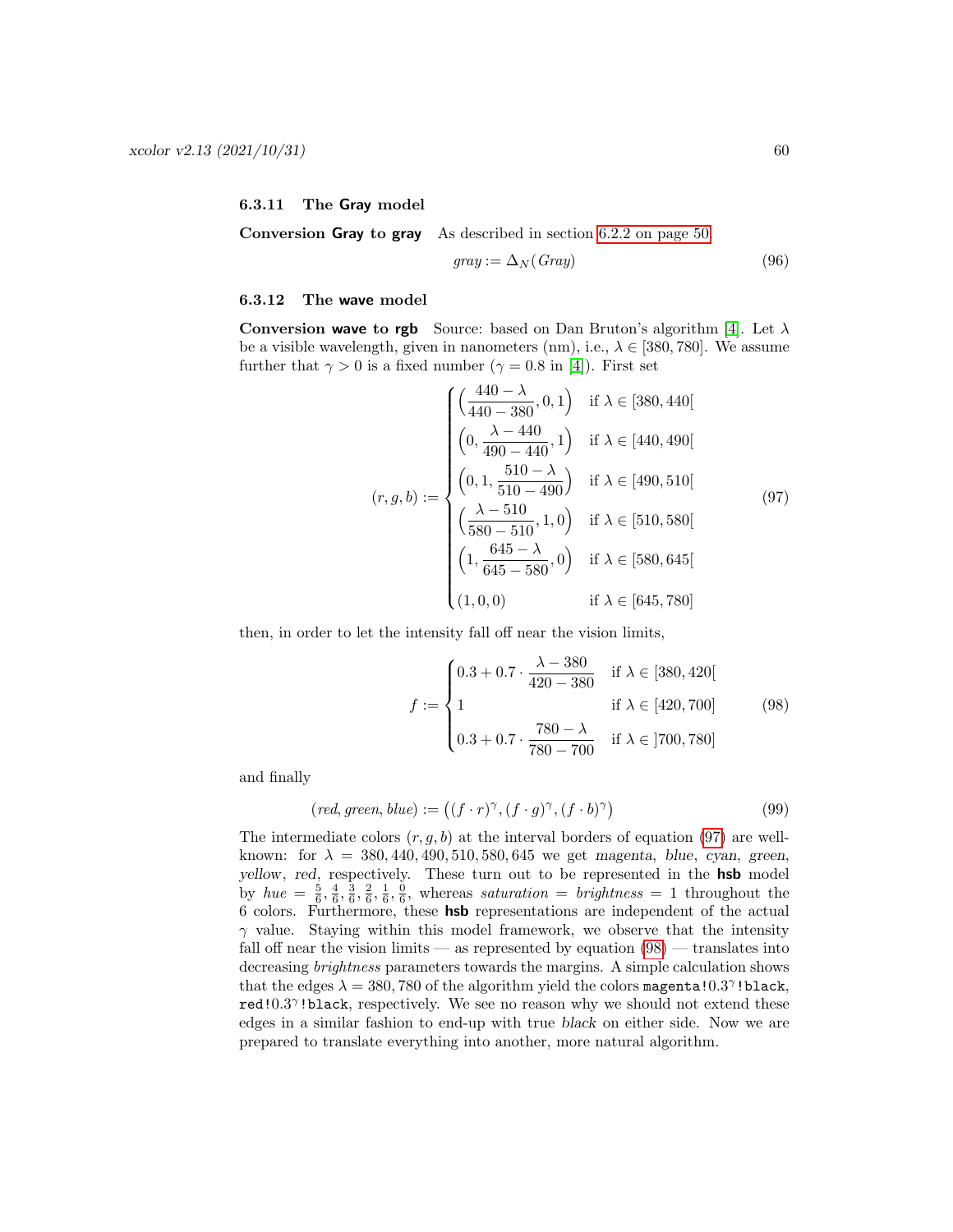**Conversion wave to hsb** Let  $\lambda > 0$  be a wavelength, given in nanometers (nm), and let

$$
\varrho : \mathbb{R} \to [0, 1], \ x \mapsto \left( \min\{1, \max\{0, x\} \} \right)^{\gamma} \tag{100}
$$

with a fixed correction number  $\gamma > 0$ . Then

$$
hue := \frac{1}{6} \cdot \begin{cases} 4 + \varrho \left( \frac{\lambda - 440}{380 - 440} \right) & \text{if } \lambda < 440 \\ 4 - \varrho \left( \frac{\lambda - 440}{490 - 440} \right) & \text{if } \lambda \in [440, 490[ \\ 2 + \varrho \left( \frac{\lambda - 510}{490 - 510} \right) & \text{if } \lambda \in [490, 510[ \\ 2 - \varrho \left( \frac{\lambda - 510}{580 - 510} \right) & \text{if } \lambda \in [510, 580[ \\ 0 + \varrho \left( \frac{\lambda - 645}{580 - 645} \right) & \text{if } \lambda \in [580, 645[ \\ 0 & \text{if } \lambda \geq 645 \end{cases}
$$
 (101)

 $saturation := 1$  (102)

$$
brightness := \begin{cases} \n\varrho \left( 0.3 + 0.7 \cdot \frac{\lambda - 380}{420 - 380} \right) & \text{if } \lambda < 420 \\ \n1 & \text{if } \lambda \in [420, 700] \\ \n\varrho \left( 0.3 + 0.7 \cdot \frac{\lambda - 780}{700 - 780} \right) & \text{if } \lambda > 700 \n\end{cases} \tag{103}
$$

For the sake of completeness we note that, independent of  $\gamma$ ,

$$
(hue, saturation, brightness) = \begin{cases} \left(\frac{5}{6}, 1, 0\right) & \text{if } \lambda \le 380 - \frac{3 \cdot (420 - 380)}{7} = 362.857 \dots \\ \left(0, 1, 0\right) & \text{if } \lambda \ge 780 + \frac{3 \cdot (780 - 700)}{7} = 814.285 \dots \end{cases}
$$

What is the best (or, at least, a good) value for  $\gamma$ ? In the original algorithm [\[4\]](#page-61-13),  $\gamma$  = 0.8 is chosen. However, we could not detect significant visible difference between the cases  $\gamma = 0.8$  and  $\gamma = 1$ . Thus, for the time being, xcolor's implementation uses the latter value which implies a pure linear approach. In the pstricks examples file [xcolor2.tex](#page-0-0), there is a demonstration of different  $\gamma$  values.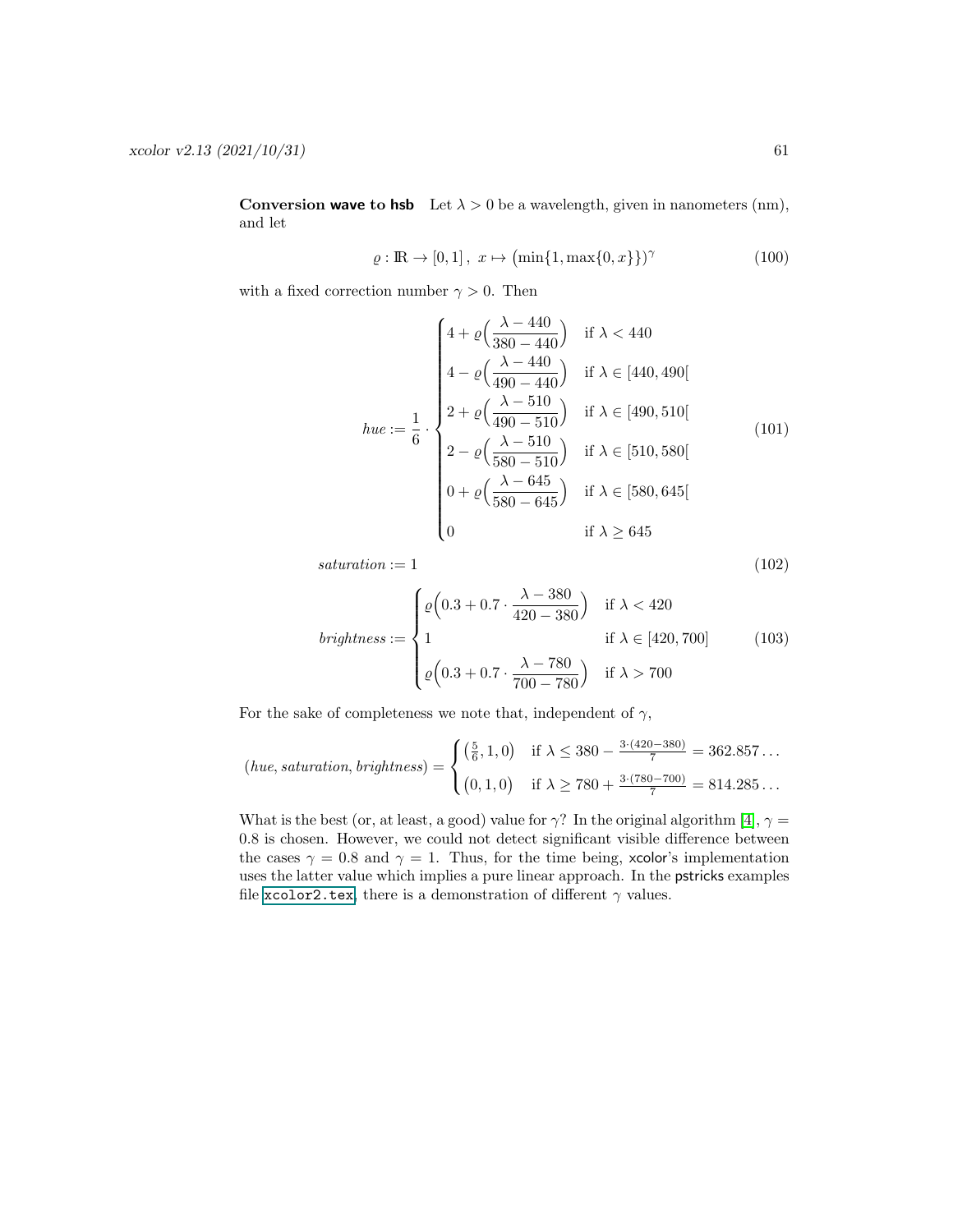### <span id="page-61-0"></span>References

- <span id="page-61-4"></span>[1] Adobe Systems Incorporated: "PostScript Language Reference Manual". Addison-Wesley, third edition, 1999. <http://www.adobe.com/products/postscript/pdfs/PLRM.pdf>
- [2] Donald Arseneau: "Patch so \fbox draws frame on top of text". LATEX bug report, latex/3655, 2004/03/18.

<span id="page-61-13"></span><span id="page-61-8"></span><http://www.latex-project.org/cgi-bin/ltxbugs2html?pr=latex/3655>

- [3] Donald Arseneau: url package, "2005/06/27 ver 3.2 Verb mode for urls, etc.". [CTAN/macros/latex/contrib/misc/url.sty](http://www.ctan.org/tex-archive/macros/latex/contrib/misc/)
- [4] Dan Bruton: "Approximate RGB values for Visible Wavelengths", 1996. <http://www.physics.sfasu.edu/astro/color/spectra.html>
- <span id="page-61-2"></span>[5] David P. Carlisle: "Packages in the 'graphics' bundle", 2014. [CTAN/macros/latex/required/graphics/grfguide.\\*](http://www.ctan.org/tex-archive/macros/latex/required/graphics/)
- <span id="page-61-3"></span>[6] David P. Carlisle: color package, "2016/01/03 v1.1b Standard LaTeX Color (DPC)". [CTAN/macros/latex/required/graphics/color.dtx](http://www.ctan.org/tex-archive/macros/latex/required/graphics/)
- [7] David P. Carlisle: colortbl package, "2001/02/13 v0.1j Color table columns". [CTAN/macros/latex/contrib/colortbl/](http://www.ctan.org/tex-archive/macros/latex/contrib/colortbl/)
- [8] David P. Carlisle, Herbert Voß, Rolf Niepraschk: pstcol package, "2005/11/16 v1.2 LaTeX wrapper for 'PSTricks'". [CTAN/macros/graphics/pstricks/latex/pstcol.sty](http://www.ctan.org/tex-archive/macros/graphics/pstricks/latex/)
- <span id="page-61-5"></span>[9] Uwe Kern: "Chroma: a reference book of LATEX colors". [CTAN/info/colour/chroma/](http://www.ctan.org/tex-archive/info/colour/chroma/) and <http://www.ukern.de/tex/chroma.html>
- [10] Uwe Kern: xcolor package, "LAT<sub>EX</sub> color extensions". [CTAN/macros/latex/contrib/xcolor/](http://www.ctan.org/tex-archive/macros/latex/contrib/xcolor/) and <http://www.ukern.de/tex/xcolor.html>
- <span id="page-61-11"></span>[11] MiKTEX Project: <http://www.miktex.org/>
- <span id="page-61-12"></span>[12] Rolf Niepraschk: colorinfo package, "2003/05/04 v0.3c Info from defined colors". [CTAN/macros/latex/contrib/colorinfo/](http://www.ctan.org/tex-archive/macros/latex/contrib/colorinfo/)
- <span id="page-61-10"></span>[13] Heiko Oberdiek: pdfcolmk package, "2006/02/20 v0.8 PDFtex COLor MarK". [CTAN/macros/latex/contrib/oberdiek/pdfcolmk.\\*](http://www.ctan.org/tex-archive/macros/latex/contrib/oberdiek/)
- <span id="page-61-9"></span>[14] Sebastian Rahtz, Heiko Oberdiek: hyperref package, "2006/09/06 v6.75e Hypertext links for LATEX". [CTAN/macros/latex/contrib/hyperref/](http://www.ctan.org/tex-archive/macros/latex/contrib/hyperref/)
- <span id="page-61-1"></span>[15] Alvy Ray Smith: "Color Gamut Transform Pairs". Computer Graphics (ACM SIGGRAPH), Volume 12, Number 3, August 1978. <http://alvyray.com/Papers/PapersCG.htm>
- <span id="page-61-7"></span>[16] World Wide Web Consortium: "HTML4 color keywords". <http://www.w3.org/TR/css3-color/#html4>
- <span id="page-61-6"></span>[17] World Wide Web Consortium: "Scalable Vector Graphics (SVG) 1.1 Specification — Basic Data Types and Interfaces". <http://www.w3.org/TR/SVG11/types.html#ColorKeywords>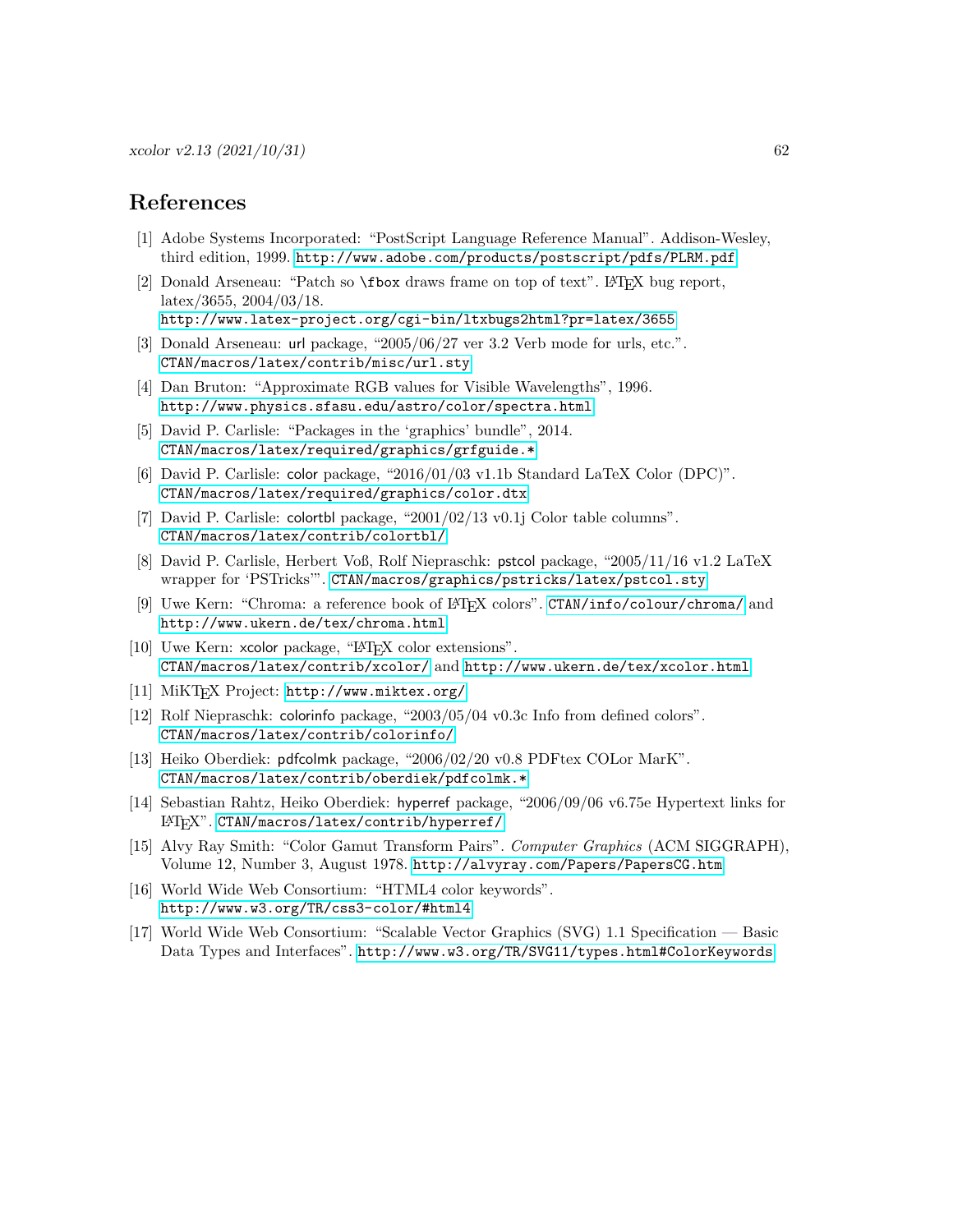$xcolor y2.13 (2021/10/31)$  63

### <span id="page-62-0"></span>Appendix

### <span id="page-62-1"></span>Acknowledgement

This package is based on and contains code copied from [\[6\]](#page-61-3) (Copyright (C) 1994–1999 David P. Carlisle), which is part of the Standard LATEX 'Graphics Bundle'. Although many commands and features have been added and most of the original color commands have been rewritten or adapted within xcolor, the latter package would not exist without color. Thus, the author is grateful to David P. Carlisle for having created color and its accompanying files.

### <span id="page-62-2"></span>Trademarks

Trademarks appear throughout this documentation without any trademark symbol; they are the property of their respective trademark owner. There is no intention of infringement; the usage is to the benefit of the trademark owner.

### <span id="page-62-3"></span>Known Issues

• \rowcolors[\hline]... does not work with longtable.

### <span id="page-62-4"></span>History

### 2021/10/31 v2.13

- Bug Fixes:
	- Avoid use of \string to generate csnames
	- Declare dvisvgm option and make dvipdfm an alias to dvipdfmx to match graphics and color packages.
	- Modify \XC@info to avoid spurious text from \colorlet{foo}{.!50}

### 2016/05/11 v2.12

• New features:

- \nopagecolor command as introduced in color v1.1a (example added to xcolor3.tex);
- luatex driver option (code provided by DPC) to fix incompatibilities due to changes in new LuaT<sub>EX</sub> version.
- Bugfixes:
	- possible name conflict by \XC@ifxcase call;
	- incorrect internal \@hex@@Hex macro.

### 2007/01/21 v2.11

- New features:
	- color names lime and teal added to the set of predefined colors.
- Bugfix:
	- incorrect \XC@strip@comma call within hyperref-related options.

### 2006/11/28 v2.10

- New features:
	- fixinclude option prevents dvips from explicitly resetting current color to black before actually inserting an .eps file via \color{red}\includegraphics{foo}.
- Changes:
	- \colorbox and \fcolorbox made robust;
	- obsolete package option pst removed;
	- several changes to internal macros.
- Bugfixes:
	- incorrect processing of  $\mathsf{cm}$ yk-type current color '.'.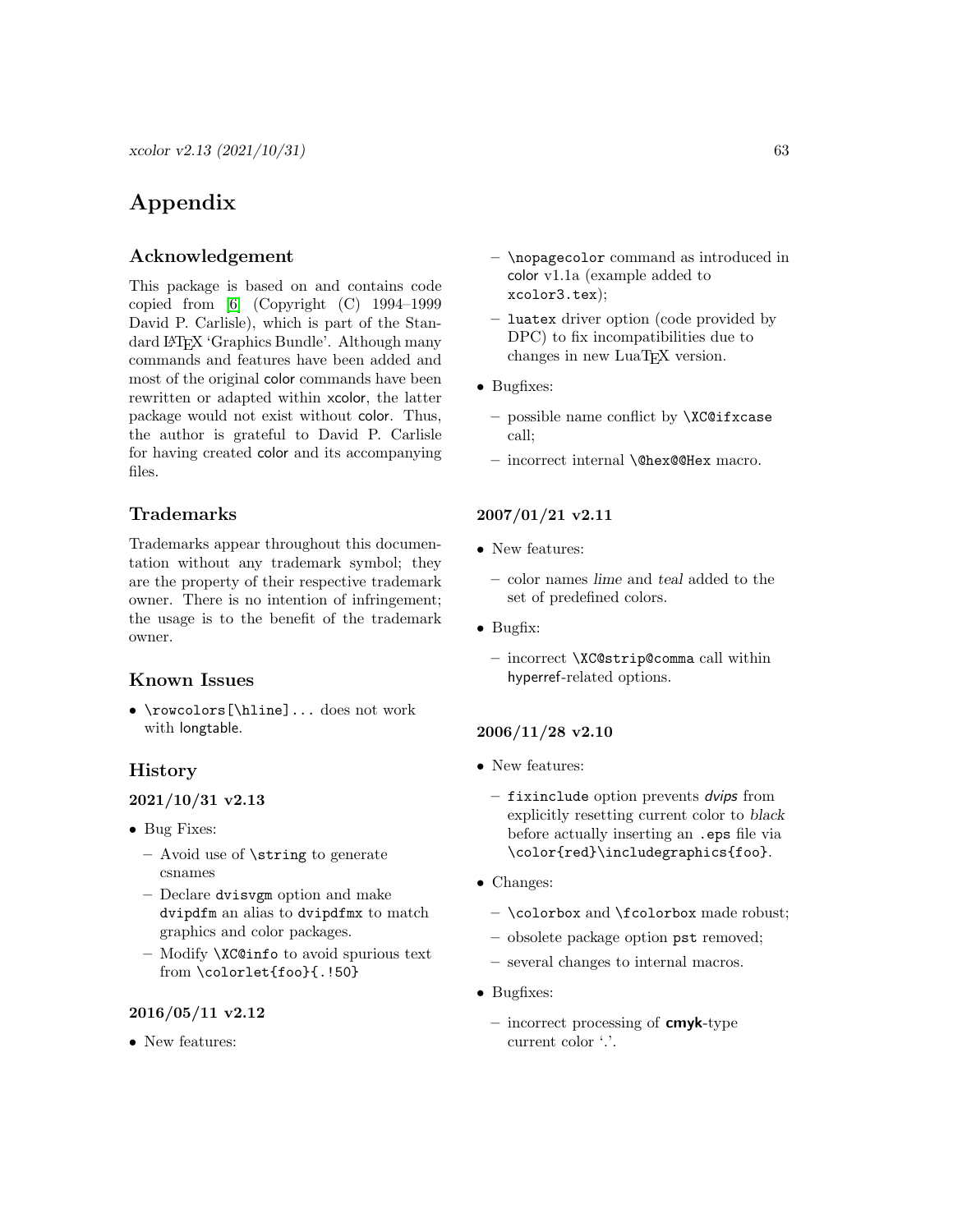### 2005/12/21 v2.09

- New features:
	- \definecolor and \color now accept space-separated color specifications, e.g., \color [rgb]{1 .5 0};
	- experimental xcdraw option extended to pdftex and dvipdfm drivers.
- Changes:
	- test file xcolor2.tex made compatible with recent changes in pstricks;
	- test file xcolor3.tex extended;
	- driver test file xcolor4.tex extended to demonstrate the different frame drawing approaches;
	- more efficient implementation of driver-specific code.

### 2005/11/25 v2.08

- New features:
	- more flexibility for \fcolorbox arguments, e.g., \fcolorbox [gray]{0.5}[wave]{580}{test};
	- $-$  \boxframe returns a frame of given dimensions;
	- new implementation of \f(rame)box and \fcolorbox as an extension of bug report latex/3655 to reduce pixel positioning errors in output devices;
	- kernelfbox option for those who prefer the previous  $\mathcal{f}(\text{rame})$  box approach;
	- experimental xcdraw option uses PostScript commands to draw frames and color boxes in case of dvips.
- Bugfixes:
	- insufficient expression type detection within \colorlet;
	- wrong calculation in the unit interval reduction for negative integers (affecting color series and extended color expressions).

### 2005/11/12 v2.07

- New features:
	- color model  $\mathsf{Hsb}$  allows to specify hue in degrees;
	- color model  $tHsb$  (tuned Hsb) for user-defined hue configuration on color wheels;
	- easy generation of color harmonies derived from Hsb or tHsb color wheels, e.g., \color{red>wheel,1,12} yields an 'analogous' color to red on a 12-spoke wheel;
	- additional 317 predefined color names according to rgb.txt, which is part of Unix/X11 distributions;
	- svgnames option extended by 4 colors taken from rgb.txt;
	- enhanced syntax for immediate conversion, e.g., \definecolor {foo}{rgb:gray}{0.3} or \color [rgb:wave]{478};
	- \@ifundefinedcolor and \@ifundefinedmodel commands;
- Changes:
	- enhanced documentation;
	- several changes to internal macros.
- Bugfixes:
	- wrong calculation of color series components in some cases of negative step parameters.

### 2005/10/15 v2.06

- New features:
	- $-$  color model **wave** for (approximate) visualisation of light wavelengths, still somewhat experimental;
	- pseudo-model 'ps' for colors defined by literal PostScript code in conjunction with pstricks and dvips; an illustrative example for a  $\gamma$ -correction approach is given in [xcolor2.tex](#page-0-0);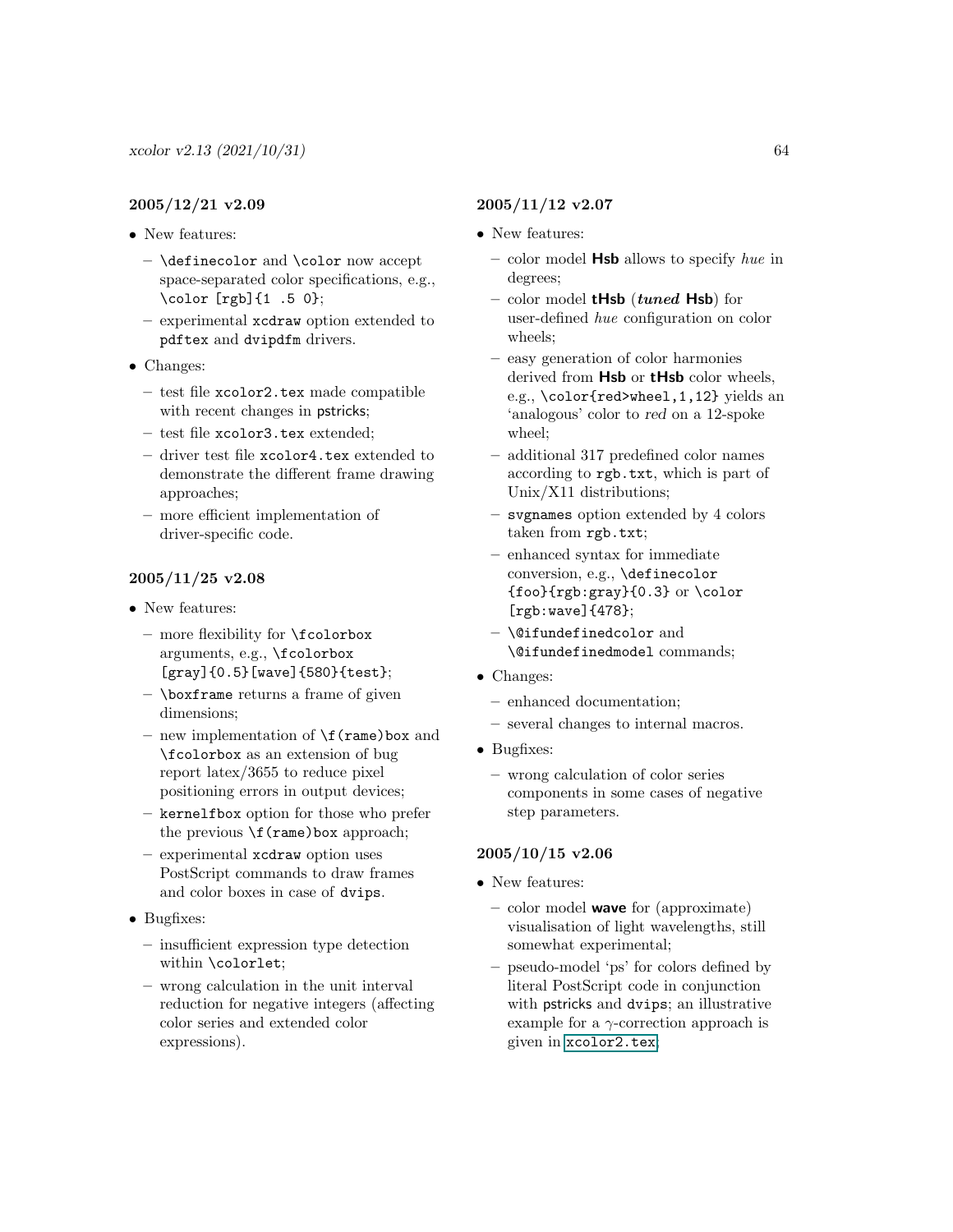- \substitutecolormodel command for replacement of missing or faulty driver-specific color models;
- improved detection and handling of driver-specific color models;
- dvipdfmx and xetex options to support these drivers;
- generic driver test file xcolor4.tex.
- Changes:
	- \XC@strip@comma doesn't generate a trailing space anymore, which improves also the output of the testcolors environment.

### 2005/09/30 v2.05

- New features:
	- testcolors environment helps to test colors in different models, showing both the visual result and the model-specific parameters;
	- \extractcolorspecs puts model/color specification into two separate commands, as opposed to \extractcolorspec;
	- color names pink and olive added to the set of predefined colors.
- Bugfixes:
	- \definecolor{foo}{named}{bar} did not work in v2.04.

### 2005/09/23 v2.04

- New features:
	- preparation for usage of additional driver-provided – color models;
	- pstricks users may now specify explicit color parameters within \psset and related commands, e.g., \psset{linecolor=[rgb]{1,0,0}}; an illustrative example is given in [xcolor2.tex](#page-0-0).
- Changes:
- color model names sanitized (i.e., turned to catcode 12) throughout the package;
- \@namelet command deprecated because of name clash with memoir — please use \XC@let@cc instead (more \XC@let@.. commands are available as well);
- simplified color conversion code by using the new \XC@ifxcase command;
- some minor changes to internal macros.

### 2005/06/06 v2.03

- New features:
	- fixpdftex option loads pdfcolmk package in order to improve pdfTEX's color behaviour during page breaks.
- Changes:
	- some minor changes to internal macros.
- Bugfixes:
	- due to an incorrect  $\iota$  if statement within \XC@info, \colorlet caused trouble whenever its second argument started with two identical letters, e.g., \colorlet{rab}{oof};
	- argument processing of \XC@getcolor caused incompatibility with msc package;
	- prologue option caused incompatibility with preview package.

### 2005/03/24 v2.02

- New features:
	- \aftergroupedef command to reproduce \aftergroupdef's behaviour prior to v2.01;
	- xcolor's homepage [www.ukern.de/tex/xcolor.html](http://www.ukern.de/tex/xcolor.html) now provides also a ready-to-run TDS-compliant archive containing all required files.
- Changes:
	- \rowcolors and friends are solely enabled by the table option;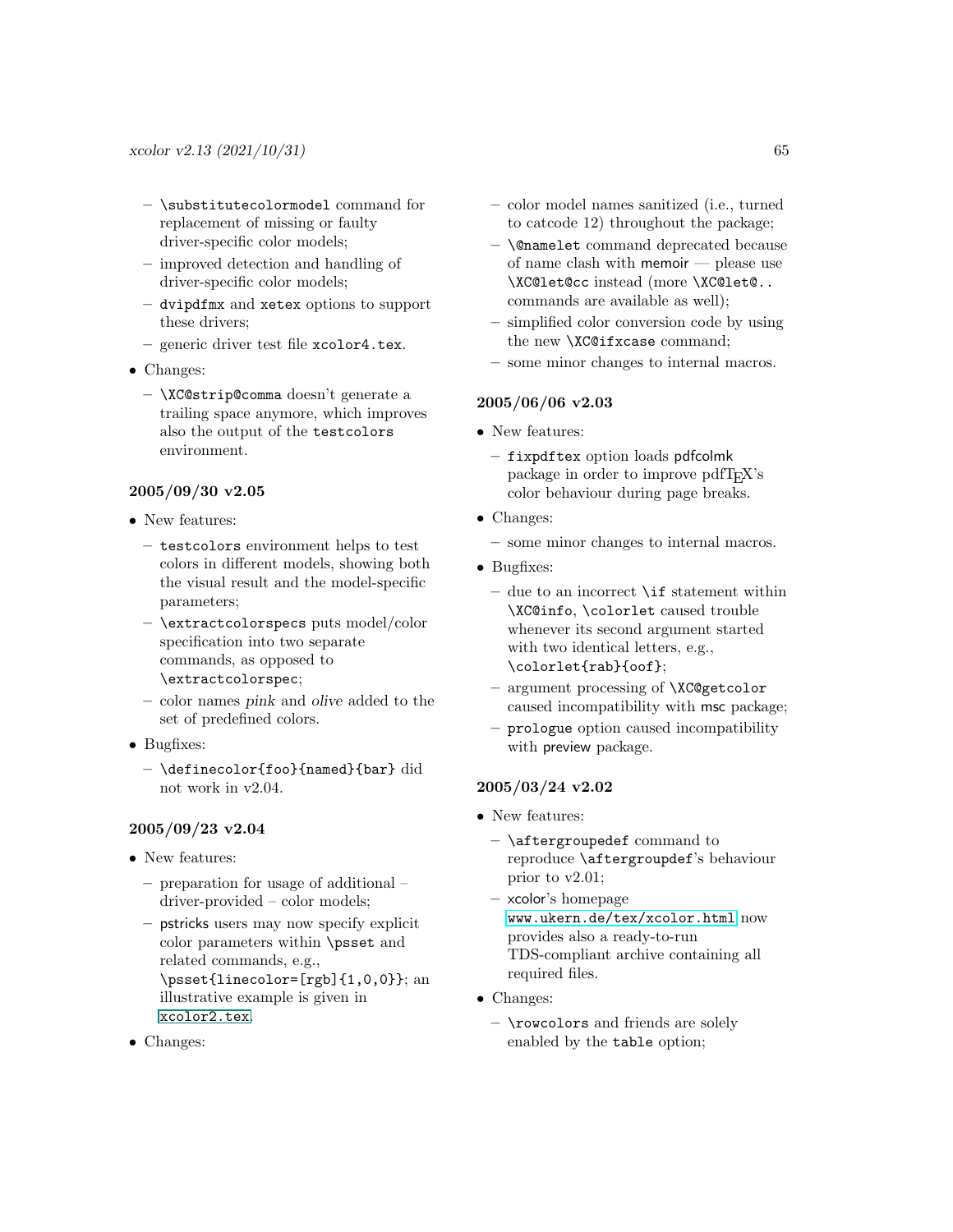- $-$  \@ifxempty changed back to more robust variant of v2.00.
- Bugfixes:
	- \psset{linecolor=\ifcase\foo red\or green\or blue\fi} did not work with pstricks (error introduced in v2.01).

### 2005/03/15 v2.01

- New features:
	- prologue option for comprehensive 'named' color support in conjunction with dvips: on-the-fly generation of PostScript prologue files with all color definitions, ready for dvips inclusion and/or post-processing with device-specific parameters (e.g., spot colors);
	- dvips prologue file xcolor.pro to support additional 'named' colors;
	- \colorlet may now also be used to create named colors from arbitrary color expressions;
	- enhanced color definition syntax to allow for target-model specific color parameters, e.g., \definecolor {red}{rgb/cmyk}{1,0,0/0,1,1,0}, facilitating the usage of tailor-made colors both for displays and printers;
	- 'deferred definition' of colors: \preparecolor and \definecolors enable decoupling of color specification and control sequence generation, especially useful  $(=$  memory saving) for large lists of colors, of which only a few names are actually used;
	- dvipsnames\* and svgnames\* options to support deferred definition.
- Changes:
	- higher accuracy: most complement calculations are now exact for all 5-digit decimals;
- \rangeRGB and similar variables may now be changed at any point in a document;
- \aftergroupdef now performs only a first-level expansion of its code argument;
- \XCfileversion and similar internal constants removed from .sty and .def files;
- improved memory management (reduced generation of 'multiletter control sequences' by  $\setminus$  @ifundefined tests);
- several internal macros improved and/or renamed.
- Bugfixes:
	- \XC@getcolor could cause unwanted spaces when \psset was used inside pspicture environments (pstricks);
	- arithmetic overflow could happen when too many decimal digits were used within color parameters, e.g., as a result of fp calculations.

### 2004/07/04 v2.00

- New features:
	- extended functionality for color expressions: mix colors like a painter;
	- support for color blending: specify color mix expressions that are being blended with every displayed color;
	- \xglobal command for selective control of globality for color definitions, blends, and masks;
	- multiple step operations (e.g., \color{foo!!+++}) and access to individual members (e.g., \color{foo!![7]}) in color series;
	- \providecolor command to define only non-existent colors;
	- \definecolorset and \providecolorset commands to facilitate the construction of color sets with common underlying color model;
	- additional 147 predefined color names according to SVG 1.1 specification;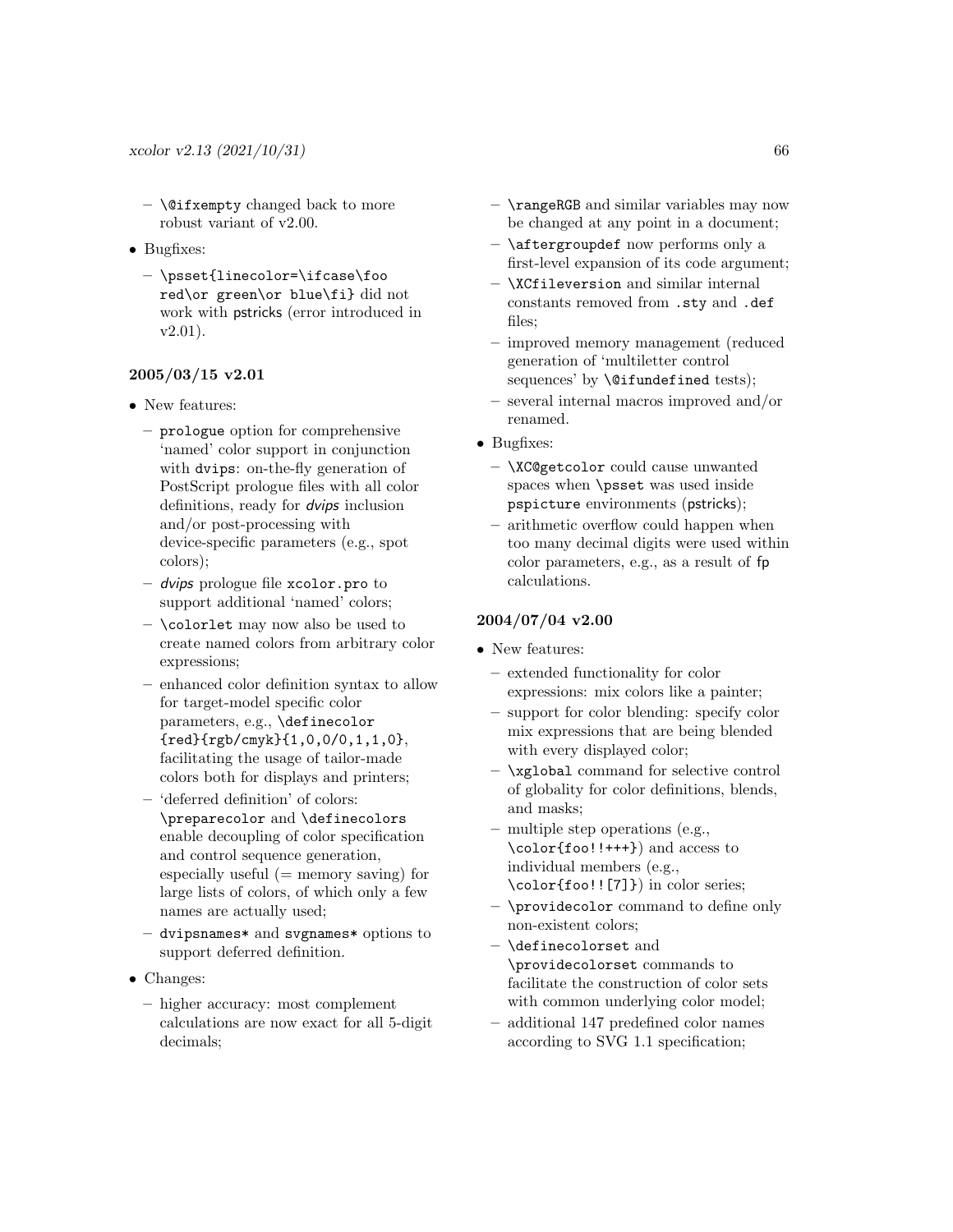- xpdfborder key for setting the width of hyperlink borders in a more driver-independent way if dvips is used.
- Changes:
	- color package now completely integrated within xcolor;
	- override, usenames, nodvipsnames options and \xdefinecolor command no longer needed;
	- dvips and dvipsnames options now independent of each other;
	- \tracingcolors's behaviour changed to make it more versatile and reduce log file size in standard cases;
	- \rdivide's syntax made more flexible (divide by numbers and/or dimensions);
	- code restructured, some internal commands renamed;
	- documentation rearranged and enhanced.
- Bugfixes:
	- \definecolor{foo}{named}{bar} did not work (error introduced in v1.11);
	- more robust behaviour of conditionals within pstricks key-values.

### 2004/05/09 v1.11

- New features:
	- switch \ifglobalcolors to control whether color definitions are global or local;
	- option hyperref provides color expression support for the border colors of hyperlinks, e.g., \hypersetup {xurlbordercolor=red!50!yellow};
	- internal hooks \XC@bcolor, \XC@mcolor, and \XC@ecolor for additional code that has to be executed immediately before/after the current color is being displayed.
- Changes:
- \XC@logcolor renamed to \XC@display, which is now the core color display command;
- improved interface to pstricks.

### 2004/03/27 v1.10

- New features:
	- support for 'named' model;
	- support for dvips colors (may now be used within color expressions);
	- internal representation of 'ordinary' and 'named' colors merged into unified data structure;
	- allow multiple '-' signs at the beginning of color expressions.
- Bugfixes:
	- commands like \color[named]{foo} caused errors when color masking or target model conversion were active;
	- incompatibility with soul package: commands \hl, \ul, etc. could yield unexpected results.
- Documentation:
	- added formula for general color expressions;
	- enhanced text and index;
	- removed dependence of index generation on local configuration file.

### 2004/02/16 v1.09

- New features:
	- color model HTML, a 24-bit hexadecimal RGB variant; allows to specify colors like \color[HTML]{AFFE90};
	- color names orange, violet, purple, and brown added to the set of predefined colors.
- New xcolor homepage: [www.ukern.de/tex/xcolor.html](http://www.ukern.de/tex/xcolor.html)
- Bugfix: \xdefinecolor sometimes did not normalise its parameters.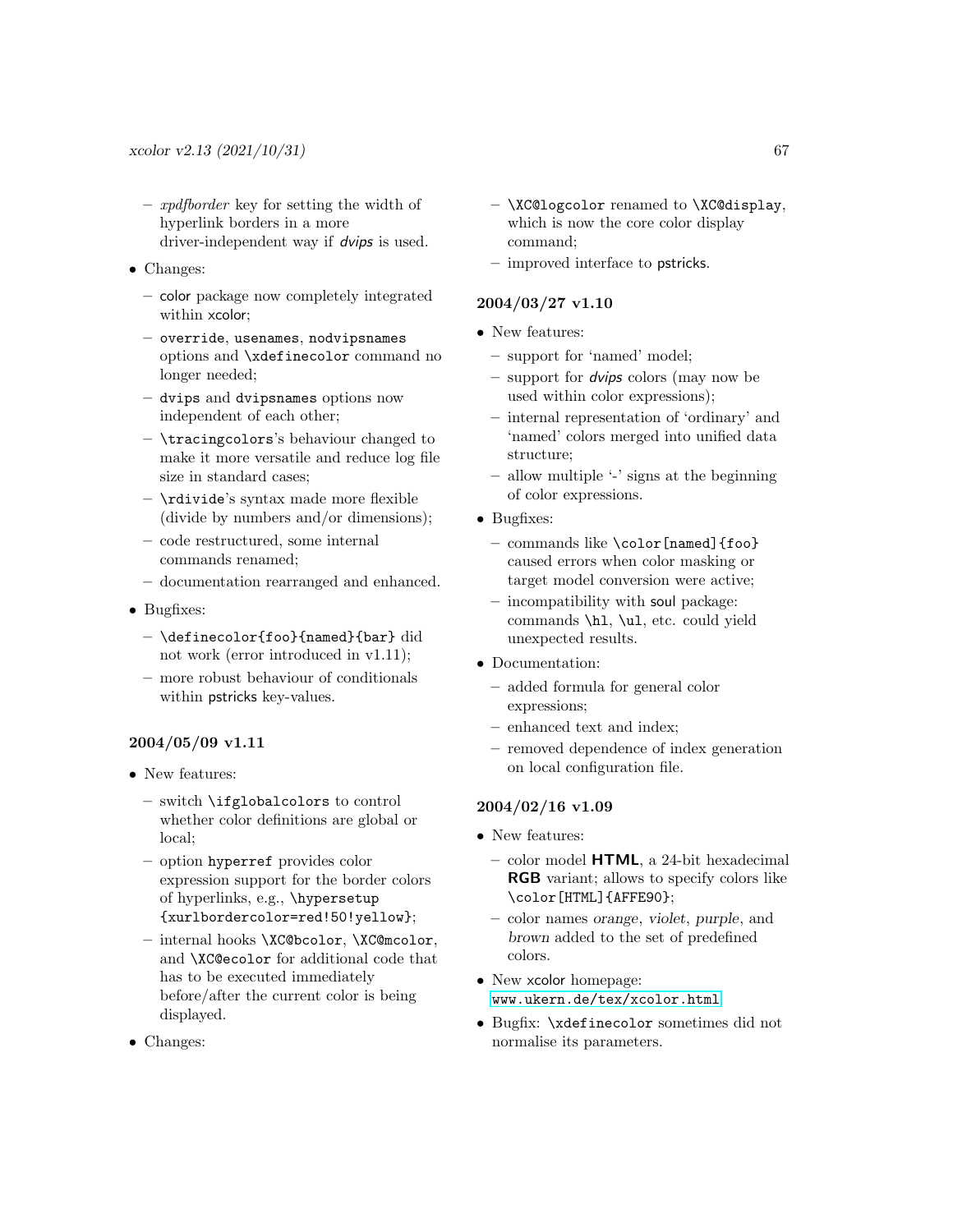- Changes:
	- slight improvements of the documentation;
	- example file xcolor1.tex reorganised and abridged.

### 2004/02/04 v1.08

- New commands:
	- \selectcolormodel to change the target model within a document;
	- $-$  \adjustUCRBG to fine-tune undercolor-removal and black-generation during conversion to **cmyk**.
- Bugfix: color expressions did not work correctly in connection with active '!' character, e.g., in case of \usepackage[frenchb]babel}.
- Code re-organisation:
	- \XC@xdefinecolor merged into \xdefinecolor, making the first command obsolete;
	- several internal commands improved/streamlined.

### 2004/01/20 v1.07

- New feature: support for color masking and color separation.
- New commands:
	- \rmultiply to multiply a dimension register by a real number;
	- $-$  \xcolorcmd to pass commands that are to be executed at the end of the package.
- Changes:
	- more consistent color handling: extended colors now always take precedence over standard colors;
	- several commands improved by using code from the LAT<sub>EX</sub> kernel.
- Documentation: some minor changes.
- Example files: additional pstricks examples (file [xcolor2.tex](#page-0-0)).

### 2003/12/15 v1.06

- New feature: extended color expressions, allowing for cascaded mix operations, e.g., \color{red!30!green!40!blue}.
- Documentation: new section on color expressions.
- Bugfix: color series stepping did not work correctly within non-displaying commands like \extractcolorspec{foo!!+} (this bug was introduced in v1.05).
- Renamed commands: \ukfileversion and similar internal constants renamed to \XCfileversion etc.
- Removed commands: \ifXCpst and \ifXCtable made obsolete by a simple trick.

### 2003/11/21 v1.05

- Bugfixes:
	- package option hideerrors should now work as expected;
	- usage of '.' in the first color expression in a document caused an error due to incorrect initialisation.
- Code re-organisation: \extractcolorspec now uses \XC@splitcolor, making \XC@extract obsolete.

### 2003/11/09 v1.04

- New feature: easy access to current color within color expressions.
- New option: override to replace \definecolor by \xdefinecolor.
- New command: \tracingcolors for logging color-specific information.

#### 2003/09/21 v1.03

- Change: bypass strange behaviour of some drivers.
- New feature: driver-sharing with hyperref.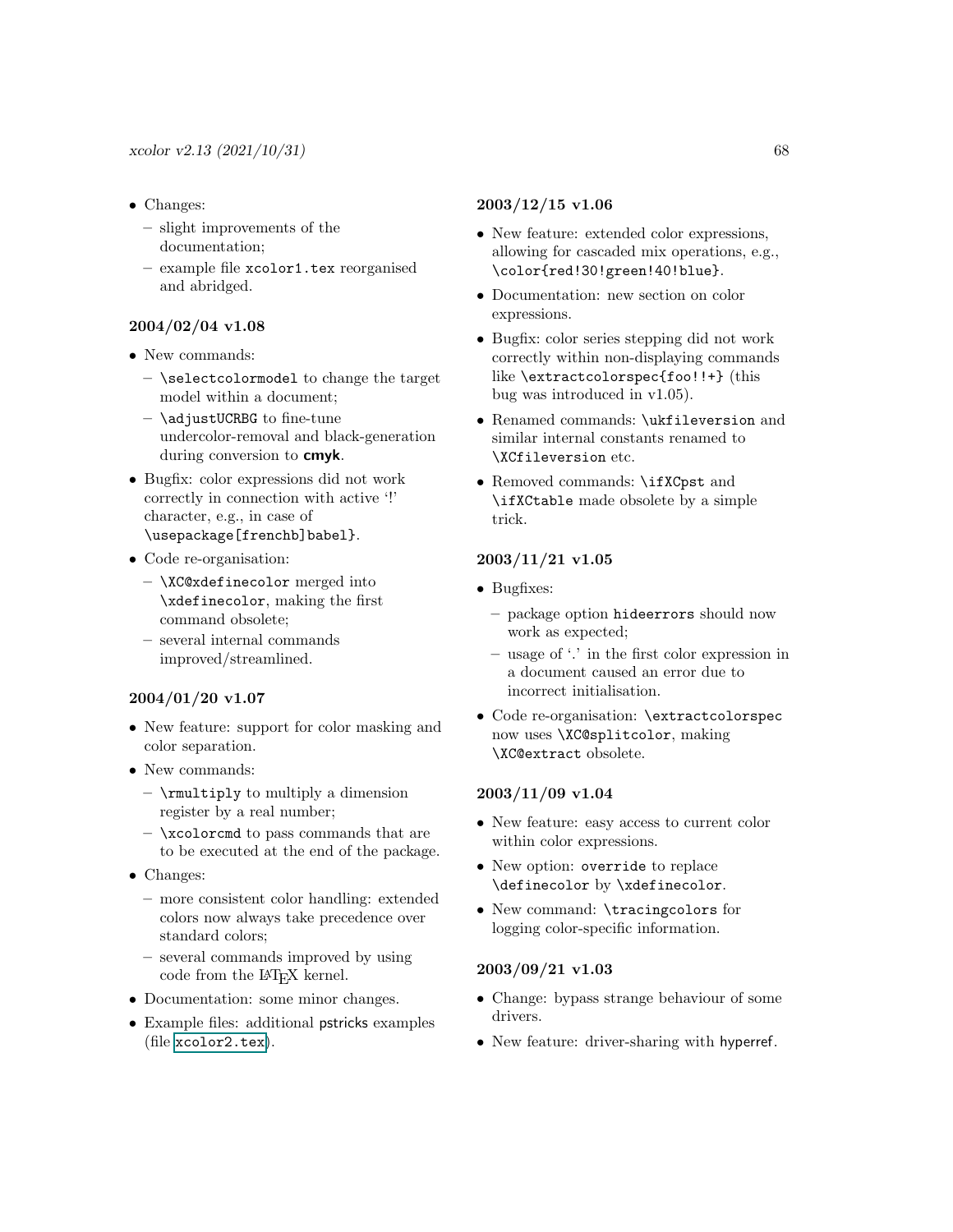### 2003/09/19 v1.02

• Change: \extractcolorspec and \colorlet now also accept color series as arguments.

### 2003/09/15 v1.01

- New feature: \definecolorseries and friends.
- Documentation: removed some doc-related side-effects.
- Code re-organisation: all
- calculation-related tools put to one place.
- Bugfixes:
	- \@rdivide: added \relax to fix problem with negative numerators;
	- \rowc@l@rs: replaced \@ifempty by \@ifxempty.

### 2003/09/09 v1.00

• First published release.

### <span id="page-68-0"></span>Index

Numbers written in italic refer to the page where the corresponding entry is described; numbers underlined refer to the code line of the definition; numbers in roman refer to the code lines where the entry is used.

| $\langle spec-list \rangle$ 14, 15           | cmy $9-11, 15$ ,                         |
|----------------------------------------------|------------------------------------------|
| $\langle spec \rangle$ 14, 15                | 27, 45, 49, 52, 54, 55, 59               |
| $\langle type \rangle$ $14, 15$              | <b>gray</b> 6, 9-12, 15, 17,             |
|                                              | $45, 49, 51, 54, 55, 58-60$              |
| B                                            | <b>hsb</b> 5,                            |
| \blendcolors<br>26                           | $9-12, 15, 18, 21, 45,$                  |
| \blendcolors*<br>26                          | $46, 48, 49, 51-53, 56-61$               |
| $\text{boxframe} \dots \dots \dots$<br>25    | rgb $\ldots$ 6, 9-12, 15, 19,            |
|                                              | $21, 27, 30, 45, 49, 51-60$              |
| $\mathbf C$                                  | <b>tHsb</b> 11,                          |
| \color $24$                                  | 15, 18, 40, 49, 58, 59, 64               |
| $color$ expression $\dots\dots\dots$<br>21   | <b>wave</b>                              |
| color functions                              | 11, 12, 15, 49, 60, 61, 64               |
| $twheel$<br>18                               | 'named' $15, 21, 67$                     |
| $wheel \dots \dots \dots \dots \dots$<br>-18 | $\text{``ps'}$ 15, 64                    |
| color models                                 | color names                              |
| Gray                                         | Fuchsia $\ldots \ldots \ldots \ldots$ 32 |
| $10-12, 15, 45, 49, 59, 60$                  | $Gray0$<br>19                            |
| HSB                                          | $Green0$<br>19                           |
| $10-12, 15, 45, 49, 57, 59$                  | $Grev0$<br>19                            |
| <b>HTML</b> $9-$                             | $Maroon0$<br>19                          |
| 11, 15, 45, 49, 54, 59, 67                   | $Purple0$ 19                             |
| <b>Hsb</b> 11,                               | black $\ldots \ldots \ldots \ldots$ 6,   |
| $15, 18, 40, 49, 57-59, 64$                  | 9, 10, 18, 26, 33, 60, 63                |
| <b>RGB</b> 10-12,                            | blue $\therefore$ 6, 7, 18, 20, 22, 60   |
| 15, 19, 45, 49, 54, 59, 67                   | brown $\ldots \ldots \ldots 18,67$       |
| cmyk $5, 6, 9$                               | cyan $18, 26, 27, 60$                    |
| 11, 15, 19, 21, 26, 45,                      | $darkgray \dots \dots \dots$<br>18       |
| 49, 51, 54, 55, 59, 63, 68                   | foo  20, 27                              |
|                                              |                                          |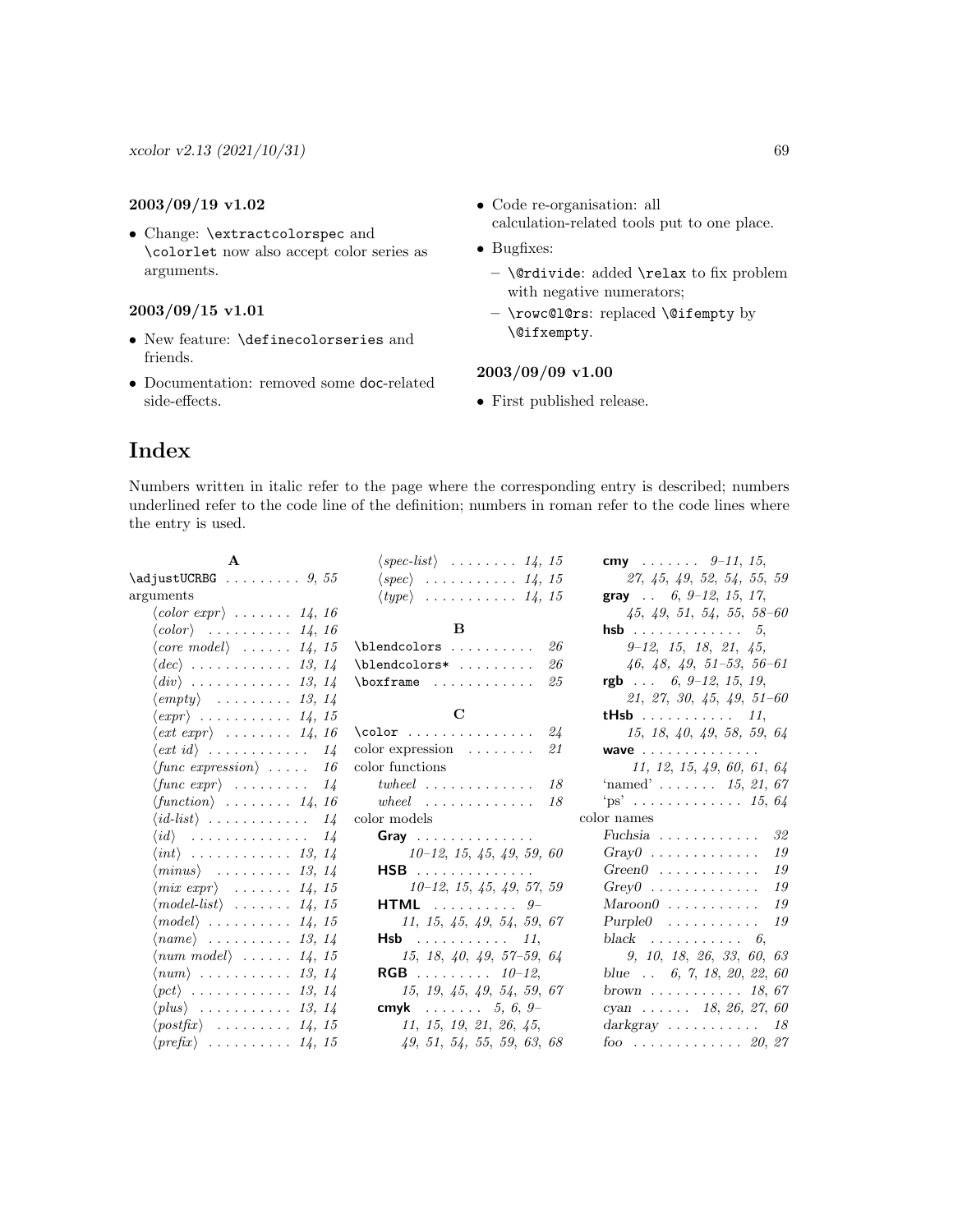| 6<br>gold<br>.                                                |
|---------------------------------------------------------------|
| gray $6, 18$                                                  |
| green $5-7, 18, 22,$<br>60                                    |
| 18<br>$lightgray$                                             |
| . <i>18</i> ,<br>63<br>lime                                   |
| magenta $\ldots$ 18, 26,<br>60                                |
| olive $\dots \dots \dots$<br>18.<br>65                        |
| 18,67<br>$orange \dots \dots \dots$                           |
| 18,65<br>$\text{pink} \quad \ldots \quad \ldots \quad \ldots$ |
| purple $\ldots \ldots \ldots 18, 67$                          |
| red $5-7, 9,$                                                 |
| $11, 18, 20 - 22, 33, 60, 64$                                 |
| 6<br>silver<br>.                                              |
| 63<br>teal $18$ ,                                             |
| violet $\ldots \ldots \ldots 18$ ,<br>67                      |
| white<br>. <i>6</i> ,<br>18                                   |
| yellow 5, 7, 11, 18, 26,<br>60                                |
| 22<br>$color set \dots \dots \dots \dots \dots$               |
| 33<br>color stack                                             |
| 24                                                            |
| 21                                                            |
| 27<br>$\colon$                                                |
| 29<br>\colorseriescycle<br>.                                  |
| 32<br>\convertcolorspec<br>.                                  |

### $\mathbf D$

| $\definecolor 21, 31$                    |  |
|------------------------------------------|--|
| $\definecolors \dots \dots \ 23$         |  |
| $\definecolorseries \ldots 28$           |  |
| $\definecolor = 0.1.1.1.22$              |  |
| $\Delta$ DefineNamedColor  23            |  |
| definition stack $\ldots \ldots 22$ , 23 |  |

### $\mathbf E$

| environments:                      |  |  |  |
|------------------------------------|--|--|--|
| testcolors $26$                    |  |  |  |
| $\text{textcolor}$ 31              |  |  |  |
| $\texttt{textcolorspecs} \dots 31$ |  |  |  |

### F

| \fcolorbox                                                                       |  |  |  |  |  |  | . 24 |
|----------------------------------------------------------------------------------|--|--|--|--|--|--|------|
| files                                                                            |  |  |  |  |  |  |      |
| $\mathbf{.def}$ $\cdots \cdots \cdots \cdots \cdots \cdots \delta, \delta\delta$ |  |  |  |  |  |  |      |
| $.$ dvi $. 20, 21, 25, 30$                                                       |  |  |  |  |  |  |      |
| $eps$ 10, 27, 33, 34, 63                                                         |  |  |  |  |  |  |      |
| .jpg $27$                                                                        |  |  |  |  |  |  |      |
| .pdf $\,\ldots\, \ldots\, \ldots\, \ldots\, 27$                                  |  |  |  |  |  |  |      |
| .png 27                                                                          |  |  |  |  |  |  |      |
| $\mathbf{p}$ s 20, 30, 34.                                                       |  |  |  |  |  |  |      |
| $.$ sty $.$                                                                      |  |  |  |  |  |  | 66   |

| $\texttt{.} \texttt{xcp}$ 10, 20               |
|------------------------------------------------|
| $\verb"color.py"ro"\dots\dots\dots 20$         |
| dvipsnam.def $23$                              |
| rgb.txt $\ldots \ldots \ldots$ 19, 64          |
| xcolor.pro $\ldots$ . 8, 20, 66                |
| $xcolor.sty \ldots \ldots 8, 18$               |
| $xcolor2.tex$                                  |
| $\ldots$ 31, 61, 64, 65, 68                    |
| $x$ color $3.$ tex $\ldots \ldots \ 63$ , $64$ |
| $x$ color $4.$ tex $64, 65$                    |

### G

| $\Set{GetGinDriver   8}$ |  |
|--------------------------|--|
| $\dim$ Driver $8$        |  |
| н                        |  |
|                          |  |

### $\label{thm:1} \texttt{hiderowcolors}\qquad \qquad 31$ HKS . . . . . . . . . . . . . . . . . 6  $HTML4$  . . . . . . . . . . . 19, 43  $\mathbf{r}$

| $\left\{ \right. \left\{ \right. \left. \right\}$ $\left. \right. \left. \right. \left. \right. \left. \right. \left. \right. \left. \right. \left. \right. \left. \right. \left. \right. \left. \right. \left. \right. \left. \right. \right.$ |  |
|-------------------------------------------------------------------------------------------------------------------------------------------------------------------------------------------------------------------------------------------------|--|
| $\left\{ \right.$ $\left. \right\}$ $\left. \right\}$ $\left. \right.$ $\left. \right.$ $\left. \right.$ $\left. \right.$ $\left. \right.$ $\left. \right.$                                                                                     |  |
| $\left\{ \right\}$ $\left\{ 23\right\}$                                                                                                                                                                                                         |  |
| $\left\{ \alpha \right\}$ 23                                                                                                                                                                                                                    |  |
| $\left\{ \lambda: \mathbb{Z}^2 \right\}$ $27$                                                                                                                                                                                                   |  |
|                                                                                                                                                                                                                                                 |  |

### K

| keys                                                                       |    |
|----------------------------------------------------------------------------|----|
| $\it{citebordercolor\_}.$<br>$\sim$ $\sim$ $\sim$                          | 30 |
| $\emph{citecolor}$ $\ldots \ldots \ldots$ .                                | 30 |
| $file bordercolor \dots \dots \dots$                                       | 30 |
| $filecolor \dots \dots \dots$                                              | 30 |
| $linkbordercolor \dots$<br>$\overline{\phantom{a}}$                        | 30 |
| link color<br>.                                                            | 30 |
| $m$ enubor $de{\color{red}recolor}$<br>.                                   | 30 |
| menucolor<br>$\cdots$                                                      | 30 |
| page bordercolor<br>$\ddot{\phantom{0}}$<br>$\cdot$ .                      | 30 |
| $pa\neq color$<br>.                                                        | 30 |
| pdfborder<br>$\cdots$<br>$\sim$ .<br>$\cdot$ .<br>$\overline{\phantom{a}}$ | 30 |
| runbordercolor<br>$\ddot{\phantom{0}}$<br>$\overline{\phantom{a}}$         | 30 |
| $\emph{runcolor}$<br>.<br>$\ddot{\phantom{a}}$<br>$\ddot{\phantom{0}}$     | 30 |
| urlborder color<br>.<br>$\overline{\phantom{a}}$                           | 30 |
| urlcolor<br>$\sim$<br>$\overline{\phantom{a}}$                             | 30 |
| $x\!itebordercolor$<br>.                                                   | 30 |
| $\emph{xtilebordercolor}$<br>.                                             | 30 |
| xlink bordercolor<br>1.1.1.1                                               | 30 |
| x menuborder color                                                         | 30 |
| $\emph{xpagebordercolor}$                                                  | 30 |
| rndthorder<br>ବନ                                                           | 67 |

| $xrunbordercolor \dots \dots$<br>$xurbordercolor \dots \dots$ |  |  |  | 30<br>30 |
|---------------------------------------------------------------|--|--|--|----------|
| M                                                             |  |  |  |          |
| $\texttt{\textbackcolors}\ \dots\ \dots\ \ 27$                |  |  |  |          |
| MiKTFX                                                        |  |  |  | 21       |

### N

 $\n\begin{bmatrix}\n\text{inopagecolor}\n\cdots\n\end{bmatrix}$ 

### P

### package options

| Gray $8, 10, 13$                                              |                             |
|---------------------------------------------------------------|-----------------------------|
| HSB 8, 10, 13                                                 |                             |
| <b>HTML</b> 8, 10, 13                                         |                             |
| RGB 8, 10, 13                                                 |                             |
| cmyk 8, 10, 13, 26                                            |                             |
| cmy 8, 10, 13                                                 |                             |
| dvipdfmx $\ldots \ldots \ldots \ldots$ 8, 45, 65              |                             |
| dvipdfm 8, 20, 25, 45, 46, 64                                 |                             |
| dvipdf $\ldots \ldots \ldots \ldots \ldots$ 8, 45             |                             |
| dvipsnames* . 8, 10, 19, 66                                   |                             |
| dvipsnames                                                    |                             |
| $8-10$ , $19-21$ , $32$ , $42$ , $67$                         |                             |
| dvipsone $\ldots \ldots \ldots \ldots \ldots$                 |                             |
| dvips  8, 9, 20, 21,                                          |                             |
| 25, 31, 45, 47, 64, 66, 67                                    |                             |
| dvisvgm                                                       | 8                           |
| dviwindo $8, 45$                                              |                             |
| dviwin $8, 45$                                                |                             |
| . 8, 45<br>emtex.                                             |                             |
| fixinclude $8, 10, 34, 63$                                    |                             |
| fixpdftex $8, 10, 11, 33, 65$                                 |                             |
| gray  8, 10, 13                                               |                             |
| 8, 10, 68<br>hideerrors $\dots$ .                             |                             |
| 8, 10, 13<br>$hsb \ldots \ldots \ldots$                       |                             |
| hyperref  8, 10, 30, 67                                       |                             |
| hypertex                                                      | $\mathcal{S}_{\mathcal{S}}$ |
| <b>kernelfbox</b> $8, 10, 25, 64$                             |                             |
| <b>luatex</b> $8, 45, 63$                                     |                             |
| monochrome $\ldots \ldots \ldots 8, 45$                       |                             |
| natural $\ldots \ldots 8, 10, 13$                             |                             |
| $\ldots$ $8, 10, 25$<br>noxcdraw                              |                             |
| oztex $\ldots \ldots \ldots \ldots 8, 45$                     |                             |
| pctex32<br>$\ldots \ldots \ldots 8, 45$                       |                             |
| $\cdots \cdots \cdots \cdots \cdots \cdots \cdots$<br>pctexhp |                             |
| pctexps $\ldots \ldots \ldots 8, 45$                          |                             |
| pctexwin $\ldots \ldots \ldots 8, 45$                         |                             |
| pdftex                                                        |                             |
| 8010596151761                                                 |                             |

xpdfborder . . . . . . . . 30, 67 . 8, 21, 25, 36, 45–47, 64